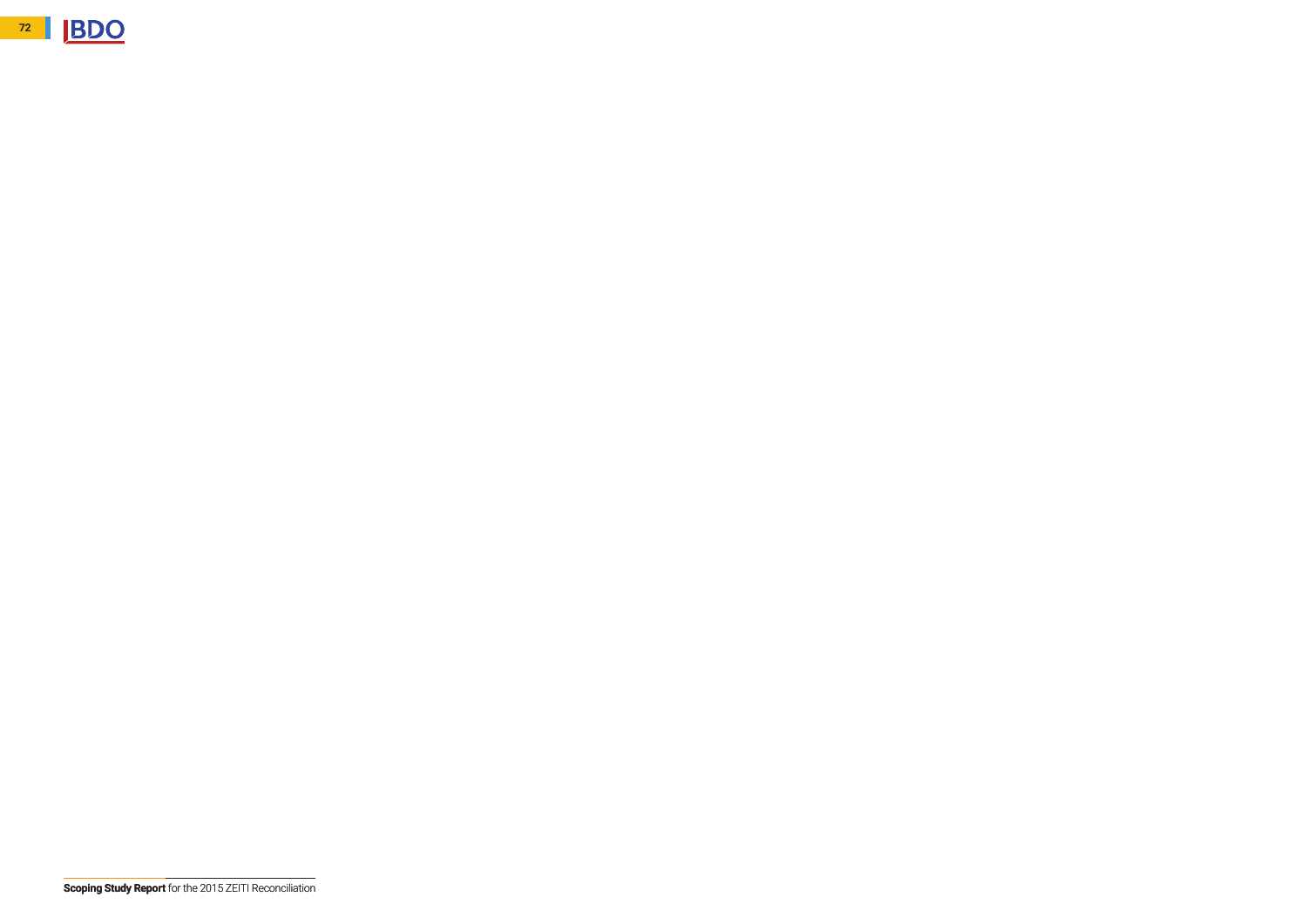|                | <b>Company</b>                              | <b>Templates originally lodged</b> |                | <b>Adjustments</b> |             |                |                   |                  |                  |
|----------------|---------------------------------------------|------------------------------------|----------------|--------------------|-------------|----------------|-------------------|------------------|------------------|
|                |                                             | Company (a) (ZMW)                  | Govt (b) (ZMW) | Difference (a-b)   | Company (d) | Govt (e)       | Company (f) (a+d) | Govt $(g)$ (b+e) | Difference (f-g) |
|                | <b>Kansanshi Mining PLC</b>                 | 2,140,000,086                      | 2,265,992,798  | $-125,992,712$     | 726,583     | $-124,622,647$ | 2,140,726,669     | 2,141,370,151    | $-643,482$       |
| 2              | <b>Mopani Copper Mines PLC</b>              | 1,213,056,636                      | 1,373,053,399  | -159,996,763       |             | $-158,473,622$ | 1,213,056,636     | 1,214,579,777    | $-1,523,141$     |
| -3             | <b>First Ouantum Minerals LTD</b>           | 7 51,786,853                       | 725,570,480    | 26,216,373         |             | 35,155,889     | 751,786,853       | 760,726,369      | $-8,939,516$     |
|                | <b>Maamba Collieries LTD</b>                | 74,881,196                         | 9 9,858,497    | $-24,977,301$      | 67,740,451  | 41,919,731     | 142,621,647       | 141,778,228      | 8 43,419         |
| 5              | <b>Kagem Mining Limited</b>                 | 260,232,571                        | 258,987,369    | 1,245,202          | 845,128     | 1,894,530      | 261,077,699       | 261,081,780      | $-4,081$         |
| 6              | <b>Neelkanth Lime Limited</b>               | 6,365,250                          | 3 8,821,700    | $-32,456,450$      |             | $-32,464,173$  | 6,365,250         | 6,357,527        | 7,723            |
| $\overline{7}$ | <b>Kariba Minerals Limited</b>              | 2, 163, 493                        | 1 3,608,537    | $-11,445,044$      |             |                | 2,163,493         | 13,608,537       | $-11,445,044$    |
| 8              | <b>Calcite Limited</b>                      | 2,157,482                          | 2,803,380      | $-645,898$         |             |                | 2,157,482         | 2,803,380        | $-645,898$       |
| q              | <b>Mabiza Resources Limited</b>             | 3,920,302                          | 3,897,685      | 2 2,617            |             |                | 3,920,302         | 3,897,685        | 22,617           |
| 10             | Kalulushi Clay Bricks Limited               | 7,250,283                          | 3,742,261      | 3,508,022          |             |                | 7,250,283         | 3,742,261        | 3,508,022        |
| 11             | <b>Konkola Copper Mines PLC</b>             | 1,232,596,885                      | 1,206,609,492  | 25,987,393         |             | $-30,653,106$  | 1,232,596,885     | 1,175,956,386    | 56,640,499       |
| 12             | <b>Lumwana Mining Company LTD</b>           | 1,049,279,598                      | 1,055,764,189  | $-6,484,591$       |             | $-6,342,530$   | 1,049,279,598     | 1,049,421,659    | $-142,061$       |
| 13             | <b>Rio Tinto Exploration Zambia Limited</b> | 3,453,855                          | 2,586,480      | 867,375            |             |                | 3,453,855         | 2,586,480        | 867,375          |
| 14             | <b>Anglo Exploration Zambia Limited</b>     | 1,005,192                          | 2,417,440      | $-1,412,248$       |             |                | 1,005,192         | 2,417,440        | $-1,412,248$     |
| 15             | <b>Vale Zambia Liited</b>                   | 2,980,719                          | 4,493,312      | $-1,512,593$       |             |                | 2,980,719         | 4,493,312        | $-1,512,593$     |
| 16             | <b>Kalumbila Minerals Limited</b>           | 421,147,094                        | 323,882,415    | 97,264,679         |             | 90,239,934     | 421,147,094       | 414,122,349      | 7,024,745        |
| 17             | <b>Chambishi Copper Smelter</b>             | 180,331,947                        | 175,418,415    | 4,913,532          |             | 9,559,036      | 180,331,947       | 184,977,451      | $-4,645,504$     |
| 18             | Sino Metals Leach Zambia Limited            | 20,397,412                         | 29,756,105     | $-9,358,693$       |             | $-6,412,206$   | 20,397,412        | 23,343,899       | $-2,946,487$     |
| 19             | <b>Lafarge Cement Limited</b>               | 553,663,567                        | 379,977,368    | 173,686,199        | 16,697,663  | 195,794,124    | 570,361,230       | 575,771,492      | $-5,410,262$     |
| 20             | <b>Lions Group Quarries Limited</b>         | 8,450,031                          | 8,143,051      | 306,980            |             | 438,633        | 8,450,031         | 8,581,704        | $-131,673$       |
| 21             | <b>Lubambe Copper Mine Limited</b>          | 191,477,205                        | 209,300,734    | $-17,823,529$      | 102,695     | $-17,712,016$  | 191,579,900       | 191,588,718      | $-8,818$         |
| 22             | <b>Universal Mining &amp; Chemicals</b>     | 21,391,328                         | 17,593,848     | 3,797,480          |             | $-287,192$     | 21,391,328        | 17,306,656       | 4,084,672        |
| 23             | <b>CNMC Luanshya Copper Mines PLC</b>       | 193,368,239                        | 308,636,071    | $-115,267,832$     | 246,219     | $-116,852,995$ | 193,614,458       | 191,783,076      | 1,831,382        |
| 24             | <b>Chambishi Metals PLC</b>                 | 163,927,640                        | 175,980,079    | $-12,052,439$      |             | $-12,024,803$  | 163,927,640       | 163,955,276      | $-27,636$        |
| 25             | <b>ZCCM-IH</b>                              | 71,419,754                         | 64,785,160     | 6,634,594          |             | 6,637,897      | 71,419,754        | 71,423,057       | $-3,303$         |
| 26             | <b>Grizzly Mining Limited</b>               | 21,296,185                         | 24,514,596     | $-3,218,411$       |             | $-3,237,850$   | 21,296,185        | 21,276,746       | 19,439           |
| 27             | <b>Ndola Lime Company Limited</b>           | 7,353,322                          | 9,600,149      | $-2,246,827$       |             | $-761,925$     | 7,353,322         | 8,838,224        | $-1,484,902$     |
| 28             | <b>Synite Quarries Zambia Limited</b>       | 4,187,385                          | 5,294,628      | $-1,107,243$       |             |                | 4,187,385         | 5,294,628        | $-1,107,243$     |
| 29             | <b>Intrepid Mines</b>                       | 9,626,907                          | 8,749,680      | 877,227            |             |                | 9,626,907         | 8,749,680        | 877,227          |
| 30             | <b>NFCA Mining PLC</b>                      | 141,312,106                        | 184,717,525    | $-43,405,419$      | 1,789,892   | $-23,496,858$  | 143,101,998       | 161,220,667      | $-18,118,669$    |
| 31             | <b>Sable Zinc Kabwe Limited</b>             | 3,952,629                          | 4,012,789      | $-60,160$          |             |                | 3,952,629         | 4,012,789        | $-60,160$        |
| 32             | <b>Scirocco Enterprises Limited</b>         | 6,785,147                          | 6,327,168      | 457,979            |             |                | 6,785,147         | 6,327,168        | 457,979          |
|                | <b>Total payments</b>                       | 8,771,218,299                      | 8,994,896,800  | $-223,678,501$     | 88,148,631  | $-151,702,149$ | 8,859,366,930     | 8,843,394,552    | 15,972,378       |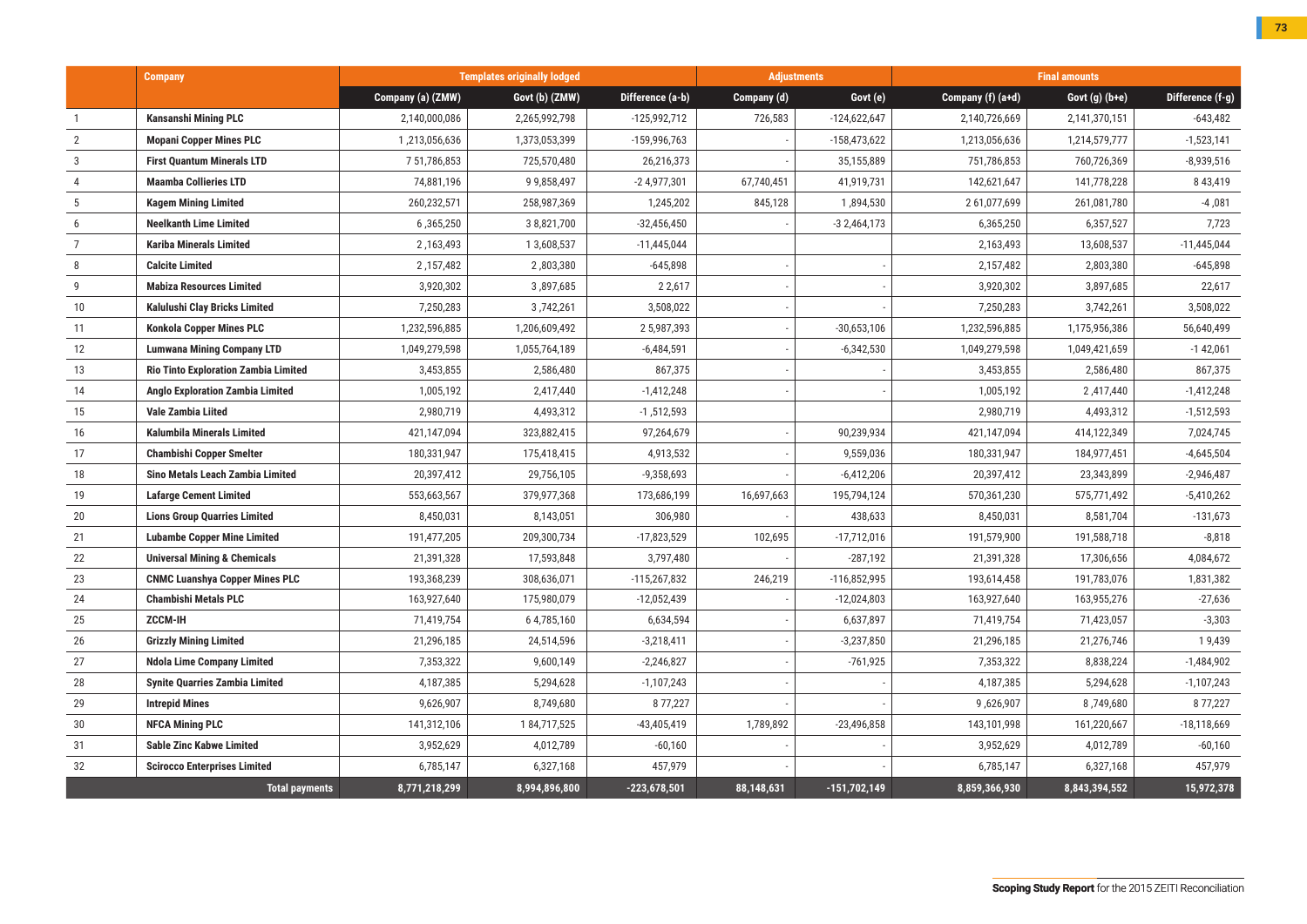### **Reconciliation between mining companies and government entities**

The table below shows the total Basic Payments reported by extractive companies and Government entities by financial flows, taking into account all adjustments: All amounts in ZMW; Detailed reconciliation reports for each company are included section 5.2 of this report

| $N^{\circ}$    | <b>Description of payment</b>                   |               |               | <b>Templates originally lodged</b> |             | <b>Adjustments</b> |                   | <b>Final amounts</b> |                  |  |
|----------------|-------------------------------------------------|---------------|---------------|------------------------------------|-------------|--------------------|-------------------|----------------------|------------------|--|
|                |                                                 | Company (a)   | Govt (b)      | Difference (a-b)                   | Company (d) | Govt (e)           | Company (f) (a+d) | Govt $(g)$ (b+e)     | Difference (f-g) |  |
|                | Ministry of Mines, Energy and Water Development | 15,281,314    | 9,451,047     | 5,830,267                          | 617,775     | 3,989,233          | 15,899,089        | 13,440,280           | 2,458,809        |  |
| -1             | <b>Application Fees</b>                         | 3,645         | 42,900        | $-39,255$                          |             | 4,000              | 3,645             | 46,900               | $-43,255$        |  |
| $\overline{2}$ | Licence Fees                                    | 372,637       | 402,552       | $-29,915$                          | 38,988      |                    | 411,625           | 402,552              | 9,073            |  |
| 3              | Area Charges                                    | 5,680,842     | 5,302,322     | 378,520                            | 559,618     | 11,114             | 6,240,460         | 5,313,436            | 927,024          |  |
| 4              | <b>Valuation Fees</b>                           | 986,432       | 97,375        | 889,057                            |             | 536,572            | 986,432           | 633,947              | 352,485          |  |
| 5              | <b>Annual Operating Permit</b>                  | 1,485,091     | 12,300        | 1,472,791                          |             | 1,085,012          | 1,485,091         | 1,097,312            | 387,779          |  |
| 6              | <b>Environmental Protection Fund</b>            |               |               |                                    |             |                    |                   |                      |                  |  |
| $\overline{7}$ | Other fees & charges                            | 6,752,666     | 3,593,598     | 3,159,068                          | 19,169      | 2,352,535          | 6,771,835         | 5,946,133            | 825,702          |  |
|                | <b>Zambian Revenue Authority (ZRA)</b>          | 8,717,159,771 | 8,862,515,631 | $-145,355,860$                     | 85,765,755  | $-180,309,351$     | 8,802,925,526     | 8,682,206,280        | 120,719,246      |  |
| 8              | Pay- As-You-Earn                                | 1,752,091,000 | 1,665,291,854 | 86,799,146                         |             | $-122,965,688$     | 1,752,091,000     | 1,542,326,166        | 209,764,834      |  |
| 9              | Import VAT                                      | 1,075,309,743 | 1,001,267,460 | 74,042,283                         | 2,382,619   | 204,168,429        | 1,077,692,362     | 1,205,435,889        | $-127,743,527$   |  |
| 10             | <b>Mineral Rovaltv</b>                          | 3,634,246,327 | 4,193,164,378 | $-558,918,051$                     | 2,826,516   | $-554,634,714$     | 3,637,072,843     | 3,638,529,664        | $-1,456,821$     |  |
| 11             | Company Income Tax (Inc. Provisional Tax)       | 818,803,168   | 593,693,678   | 225,109,490                        |             | 237,821,071        | 818,803,168       | 831,514,749          | $-12,711,581$    |  |
| 12             | VAT (Net paid)                                  | 653,976,223   | 782,864,433   | $-128,888,210$                     | 62,803,005  | $-28,419,625$      | 716,779,228       | 754,444,808          | $-37,665,580$    |  |
| 13             | Import/Customs Duty                             | 353,491,233   | 230,849,949   | 122,641,284                        | 15,398,196  | 107,773,814        | 368,889,429       | 338,623,763          | 30,265,666       |  |
| 14             | <b>Withholding Taxes</b>                        | 349,738,244   | 376,215,752   | $-26,477,508$                      | 2,182,262   | $-24,321,081$      | 351,920,506       | 351,894,671          | 25,835           |  |
| 15             | <b>Excise Duty</b>                              | 16,410,364    | 11,125,842    | 5,284,522                          | 130,688     | $-111,384$         | 16,541,052        | 11,014,458           | 5,526,594        |  |
| 16             | <b>Property Transfer Tax</b>                    | 543,475       | 545,725       | $-2,250$                           |             |                    | 543,475           | 545,725              | $-2,250$         |  |
| 17             | Wind Fall Tax                                   |               | 10,000        | $-10,000$                          |             |                    |                   | 10,000               | $-10,000$        |  |
| 18             | Variable profit Tax                             |               |               |                                    |             |                    |                   |                      |                  |  |
| 19             | Advance Income Tax                              | 28,122,851    | 20,445        | 28,102,406                         |             |                    | 28,122,851        | 20,445               | 28,102,406       |  |
| 20             | <b>Export Levy</b>                              |               | 5,725,750     | $-5,725,750$                       | 188         | 1,200              | 188               | 5,726,950            | $-5,726,762$     |  |
| 21             | Other taxes (ZRA)                               | 34,427,142    | 1,740,365     | 32,686,777                         | 42,281      | 378,627            | 34,469,423        | 2,118,992            | 32,350,431       |  |
|                | <b>Local Councils</b>                           | 88,790,655    | 65,444,362    | 23,346,293                         | 1,765,098   | 24,546,726         | 90,555,753        | 89,991,088           | 564,665          |  |
| 23             | <b>Annual Business Fees</b>                     | 126,031       | 158,591       | $-32,560$                          | 8,100       | 75,968             | 134,131           | 234,559              | $-100,428$       |  |
| 24             | <b>Property Rates</b>                           | 88,664,624    | 65,285,771    | 23,378,853                         | 1,756,998   | 24,470,758         | 90,421,622        | 89,756,529           | 665,093          |  |
|                | <b>Ministry of Lands</b>                        | 455,214       | 863,857       | $-408,643$                         |             | 120,419            | 455,214           | 984,276              | $-529,062$       |  |
| 25             | <b>Ground Rent</b>                              | 455,089       | 863,857       | $-408,768$                         |             | 120,419            | 455,089           | 984,276              | $-529,187$       |  |
| 26             | <b>Consideration Fees</b>                       |               |               |                                    |             |                    |                   |                      |                  |  |
| 27             | <b>Registration Fees</b>                        | 125           |               | 125                                |             |                    | 125               |                      | 125              |  |
| 28             | Preparation fees                                |               |               |                                    |             |                    |                   |                      |                  |  |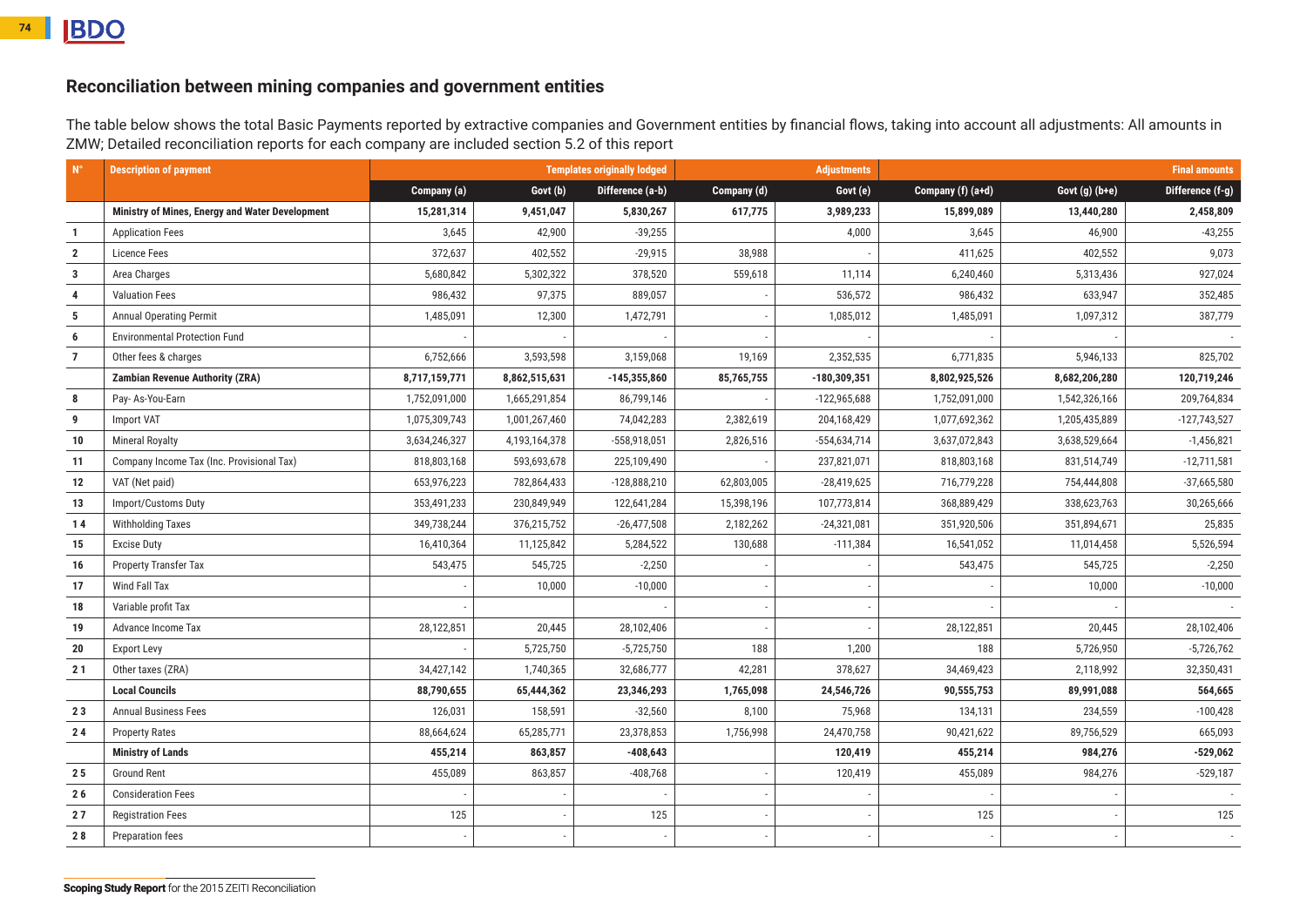|    | <b>Ministry of Finance and National Planning</b> |               |               |                |            |                |               |               |             |
|----|--------------------------------------------------|---------------|---------------|----------------|------------|----------------|---------------|---------------|-------------|
| 29 | Dividends from Government Shares                 |               |               |                |            |                |               |               |             |
| 30 | Revenues from GRZ shareholding sale              |               |               |                |            |                |               |               |             |
|    | <b>ZCCM-IH</b>                                   | 27,648,000    | 27,648,000    |                |            |                | 27,648,000    | 27,648,000    |             |
| 31 | Dividends from ZCCM-IH Shares                    | 27,648,000    | 27,648,000    |                |            |                | 27,648,000    | 27,648,000    |             |
| 32 | Price participation fees                         |               |               |                |            |                |               |               |             |
| 33 | Revenues from ZCCM-IH shareholding sale          |               |               |                |            |                |               |               |             |
| 34 | Revenues from ZCCM-IH mining rights transfer     |               |               |                |            |                |               |               | $\sim$      |
|    | <b>IDC</b>                                       | 30,275,000    | 30,275,000    |                |            |                | 30,275,000    | 30,275,000    |             |
|    | Dividends from IDC-Shares                        | 30,275,000    | 30,275,000    |                |            |                | 30,275,000    | 30,275,000    |             |
|    |                                                  |               |               |                |            |                |               |               |             |
|    | <b>Total payments</b>                            | 8,879,609,954 | 8,996,197,897 | $-116,587,943$ | 88,148,628 | $-151,652,973$ | 8,967,758,582 | 8,844,544,924 | 123,213,658 |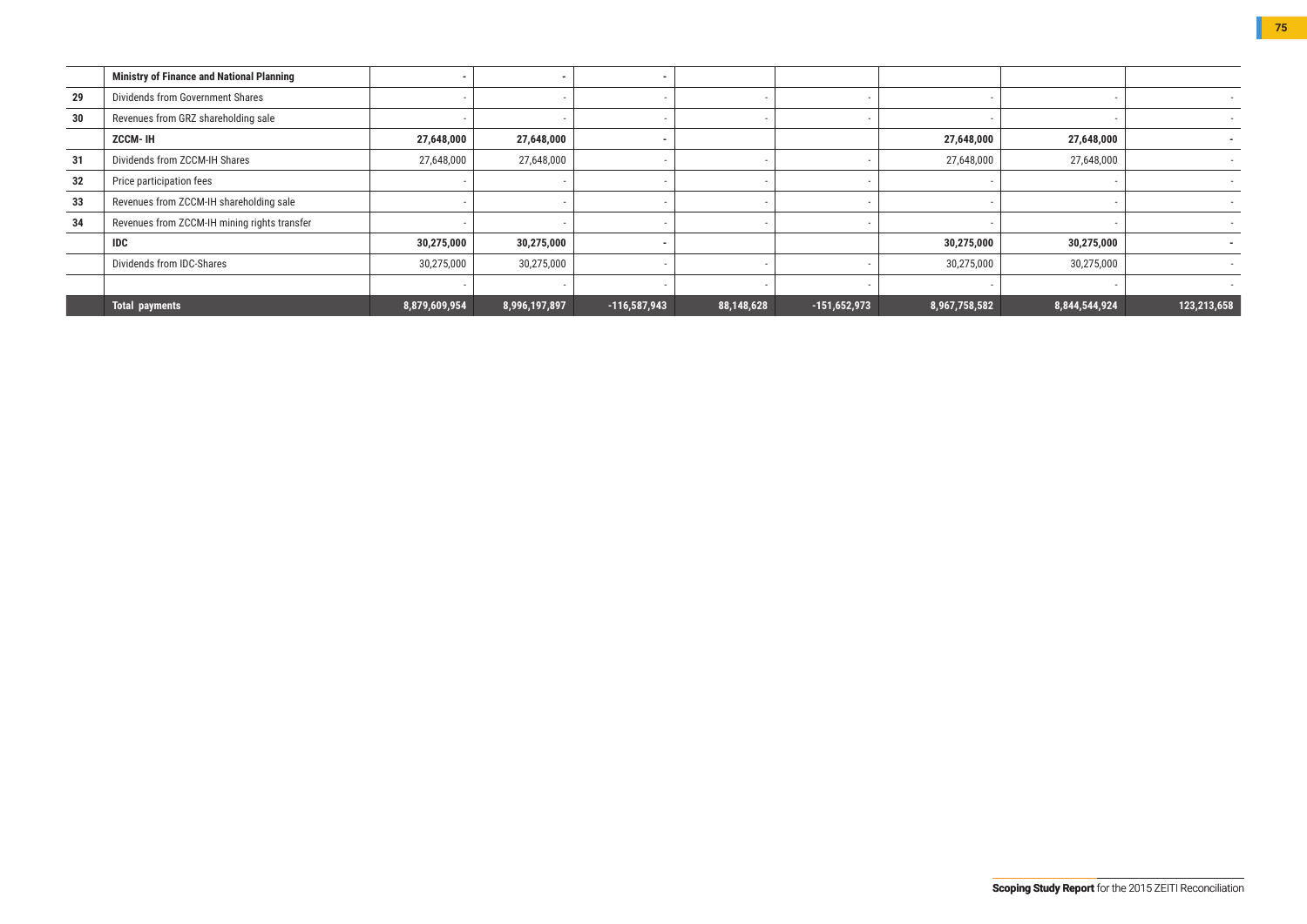

Unadjusted residual differences are detailed in Section 5.1.4 of this report

#### **6.1.2 Adjustments made to the initial reported payments**

The adjustments were carried out on the basis of confirmations from extractive companies and Government Entities and were supported by adequate evidence wherever deemed appropriate. The adjustments made were mainly arising from the following reasons;

After receiving and examining details of payments sent by extractive companies and government we noted that the amounts originally recorded in the reporting templates had differences. Several taxes were underreported by the companies and in some cases by the government entities. We therefore made adjustments to reported payments based on confirmations from the companies and/or a review of the supporting documents. For all adjustments made, we agreed these with the companies and government entities concerned after reviewing the supporting documents that were provided to us subsequent to initial reporting.

Detailed reconciliation reports for each company showing all adjustments made and the reasons for making them per company and per payment type are included in **Section 5.2 of this report.**

> **1. Tax amount incorrectly reported by either company or government (error)**

> **2. Tax paid company and not reported by them (missed out by error)**

> **3. Tax paid reported by company but outside the period covered**

**4. Tax paid reported under wrong classification (classification error)** 

**5.Tax paid and reported in USD but government reported it in ZMW (currency adjustment)**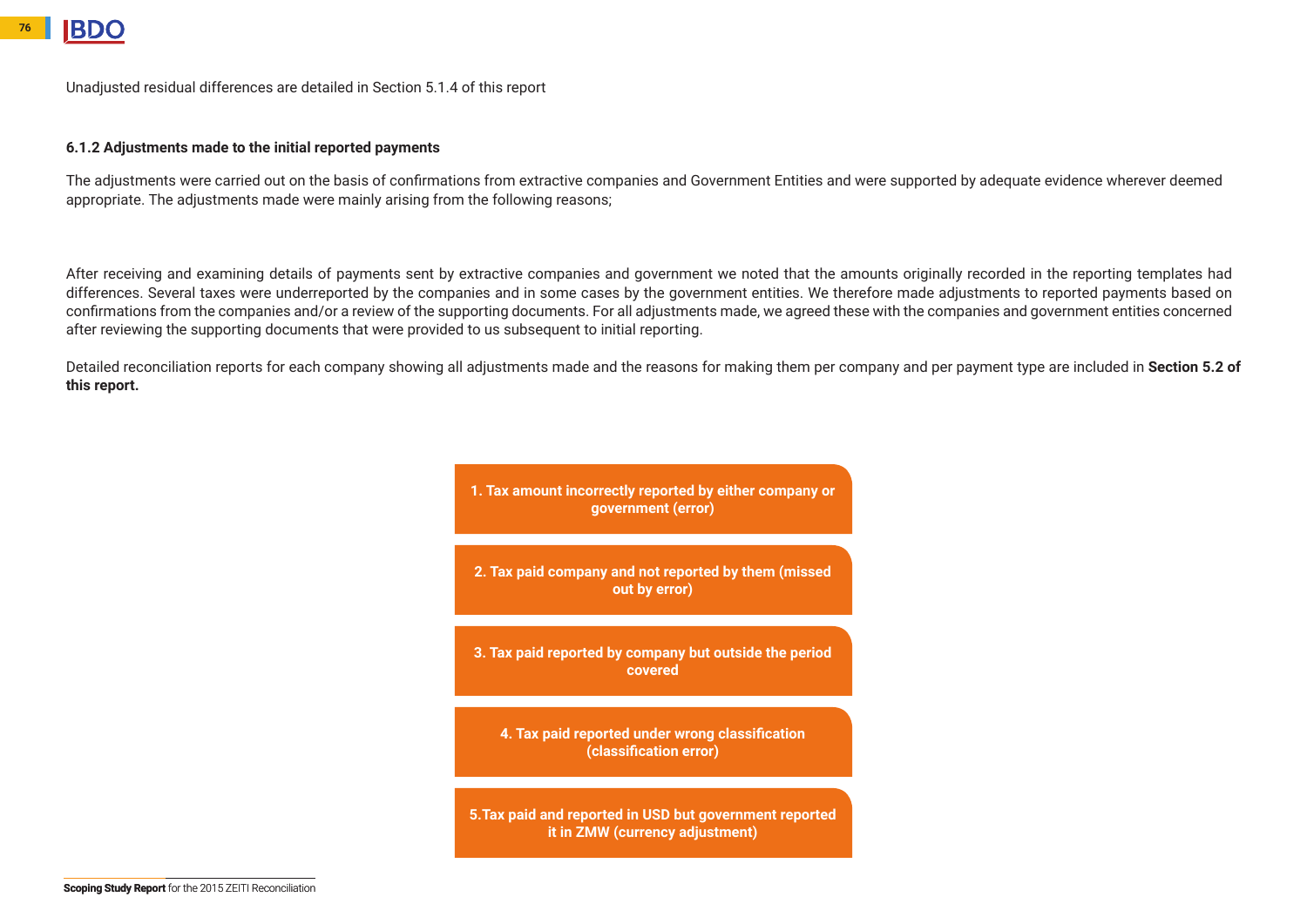### **6.1.3 Summary of unreconciled discrepancies**

Following our adjustments, the total unreconciled discrepancies of payments amounted to ZMW 124,443,203 representing 1.39% of total payments reported by Government Entities.

| <b>Cause of difference</b>             | <b>ZMW</b>  |
|----------------------------------------|-------------|
| Templates not submitted by taxpayers** | 87.043.141  |
| Discrepancies in templates submitted   | 15.972.378  |
| <b>Total differences</b>               | 103,015,519 |

\*\*The total positive difference of ZMW 108,868,644 relates to four (4) companies that failed to report for the reconciliation but government reported receipts from them; Details further below in this report.

| At the beginning of<br><b>reconciliation</b> |                                      |                     |                            |                   |
|----------------------------------------------|--------------------------------------|---------------------|----------------------------|-------------------|
|                                              | <b>Extractive</b><br>companies (ZMW) | Government<br>(ZMW) | <b>Difference</b><br>(ZMW) | % of Govt revenue |
| <b>Total payments</b><br>declared            | 8,760,480,523                        | 8,984,556,843       | 244,076,320                | 2.72%             |
|                                              |                                      |                     |                            |                   |
| At the end of the<br>reconciliation          |                                      |                     |                            |                   |
|                                              | <b>Extractive</b><br>companies (ZMW) | Government<br>(ZMW) | Difference<br>(ZMW)        | % of govt revenue |
| <b>Total payments</b><br>declared            | 8.848.629.154                        | 8.833.054.595       | 15.574.559                 | 0.18%             |

Below we present the differences remaining after the reconciliation per government entities.

| Differences per government entities             |             |
|-------------------------------------------------|-------------|
| <b>Government entity</b>                        | <b>ZMW</b>  |
| Zambia Revenue Authority                        | 120,435,772 |
| Ministry of Mines, Energy and Water Development | 2,466,809   |
| Local Councils                                  | 490.320     |
| Ministry of Lands                               | 529.062     |
| <b>Total difference</b>                         | 123,921,963 |

Below we present remaining differences after the reconciliation per financial flow and government entity;

| $N^{\circ}$       | <b>Description of payment</b>                          | Difference (f-g) |
|-------------------|--------------------------------------------------------|------------------|
|                   | <b>Ministry of Mines, Energy and Water Development</b> | 2,466,809        |
| 1                 | <b>Application Fees</b>                                | $-35,255$        |
| $\mathbf{2}$      | Licence Fees                                           | 9.073            |
| 3                 | Area Charges                                           | 927,024          |
| 4                 | <b>Valuation Fees</b>                                  | 352,485          |
| 5                 | <b>Annual Operating Permit</b>                         | 387,779          |
| 6                 | <b>Environmental Protection Fund</b>                   |                  |
| 7                 | Other fees & charges                                   | 825,702          |
|                   | <b>Zambian Revenue Authority (ZRA)</b>                 | 1 20,435,772     |
| 8                 | Pay-As-You-Earn                                        | 2 09,591,068     |
| 9                 | <b>Import VAT</b>                                      | $-127,685,110$   |
| 10                | <b>Mineral Royalty</b>                                 | $-2,106,803$     |
| 11                | Company Income Tax (Inc. Provisional Tax)              | $-12,711,581$    |
| $12 \overline{ }$ | VAT (Net paid)                                         | $-36,841,833$    |
| 13                | Import/Customs Duty                                    | 29,916,680       |
| 14                | <b>Withholding Taxes</b>                               | 3 2,599          |
| 15                | <b>Excise Duty</b>                                     | 5,526,594        |
| 16                | Property Transfer Tax                                  | $-2,250$         |
| 17                | <b>Wind Fall Tax</b>                                   | $-10,000$        |
| 18                | Variable profit Tax                                    |                  |
| 19                | Advance Income Tax                                     | 28,102,406       |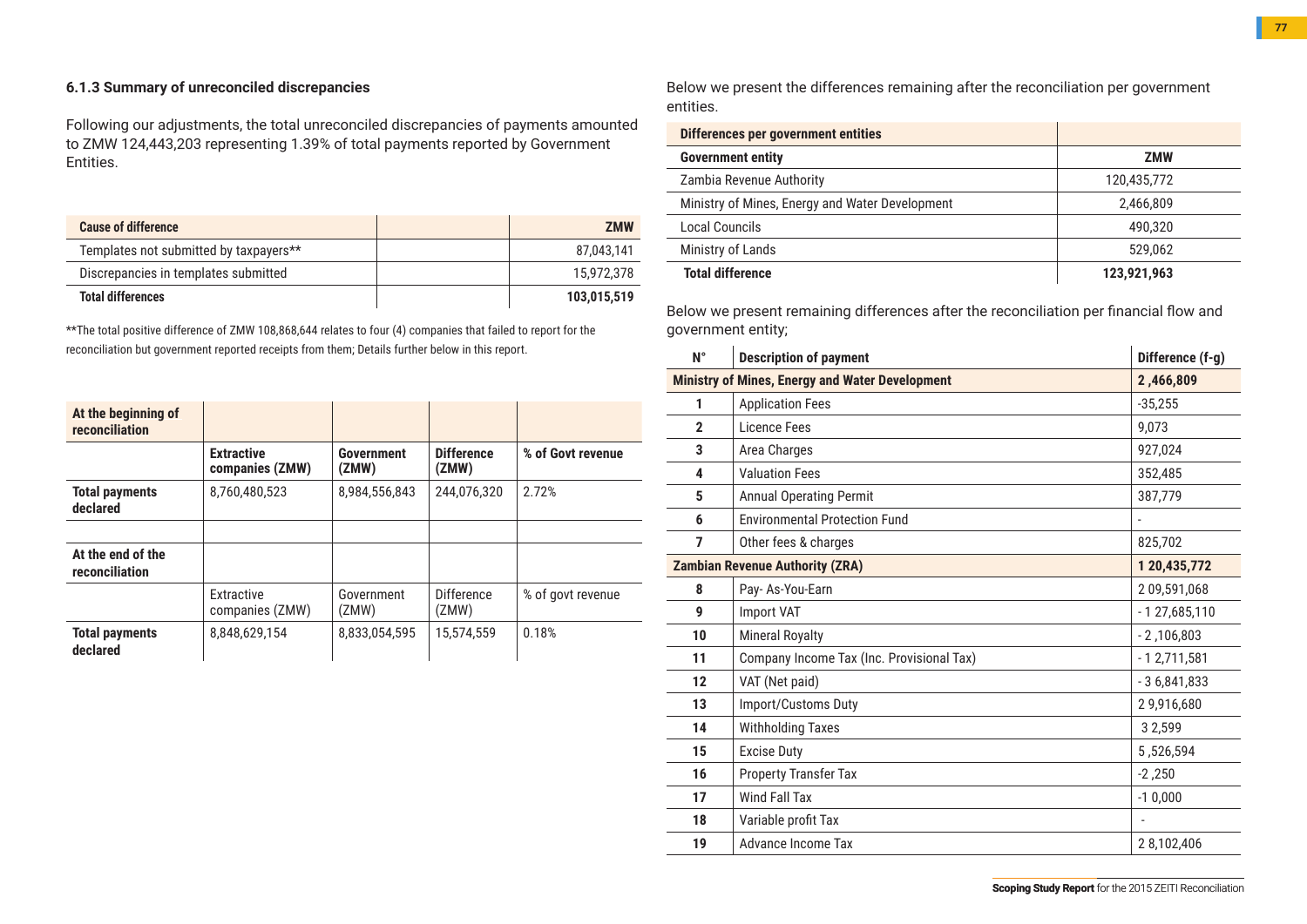| 20                    | <b>Export Levy</b>                               | $-5,726,762$ |
|-----------------------|--------------------------------------------------|--------------|
| 21                    | Other taxes (ZRA)                                | 3 2,350,763  |
| <b>Local Councils</b> |                                                  | 4 90,320     |
| 23                    | <b>Annual Business Fees</b>                      | $-100,428$   |
| 24                    | <b>Property Rates</b>                            | 5 90,748     |
|                       | <b>Ministry of Lands</b>                         | $-529,062$   |
| 25                    | <b>Ground Rent</b>                               | $-529,187$   |
| 26                    | <b>Consideration Fees</b>                        |              |
| 27                    | <b>Registration Fees</b>                         | 1 2 5        |
| 28                    | Preparation fees                                 |              |
|                       | <b>Ministry of Finance and National Planning</b> |              |
| 29                    | Dividends from Government Shares                 |              |
| 30                    | Revenues from GRZ shareholding sale              |              |
| <b>ZCCM-IH</b>        |                                                  |              |
| 31                    | Dividends from ZCCM-IH Shares                    |              |
| 32                    | Price participation fees                         |              |
| 33                    | Revenues from ZCCM-IH shareholding sale          |              |
| 34                    | Revenues from ZCCM-IH mining rights transfer     |              |
| <b>IDC</b>            |                                                  |              |
|                       | Dividends from IDC-Shares                        |              |
|                       |                                                  |              |
| <b>TOTAL PAYMENTS</b> |                                                  | 122,863,839  |

### **Below we present remaining differences after reconciliation per company**

| #            | <b>Company</b>                    | <b>ZMW</b>    |
|--------------|-----------------------------------|---------------|
|              | <b>Kansanshi Mining PLC</b>       | $-643,482$    |
| $\mathbf{2}$ | <b>Mopani Copper Mines PLC</b>    | $-1,523,141$  |
| 3            | <b>First Quantum Minerals LTD</b> | $-8,939,516$  |
| 4            | <b>Maamba Collieries LTD</b>      | 843,419       |
| 5            | <b>Kagem Mining Limited</b>       | $-4,081$      |
| 6            | <b>Neelkanth Lime Limited</b>     | 7,723         |
|              | <b>Kariba Minerals Limited</b>    | $-11,445,044$ |
| 8            | <b>Calcite Limited</b>            | $-645,898$    |

| 9  | <b>Mabiza Resources Limited</b>             | 22,617        |
|----|---------------------------------------------|---------------|
| 10 | Kalulushi Clay Bricks Limited               | 3,508,022     |
| 11 | <b>Konkola Copper Mines PLC</b>             | 56,640,499    |
| 12 | <b>Lumwana Mining Company LTD</b>           | $-142,061$    |
| 13 | <b>Rio Tinto Exploration Zambia Limited</b> | 867,375       |
| 14 | <b>Anglo Exploration Zambia Limited</b>     | $-1,412,248$  |
| 15 | <b>Vale Zambia Liited</b>                   | $-1,512,593$  |
| 16 | <b>Kalumbila Minerals Limited</b>           | 7,024,745     |
| 17 | <b>Chambishi Copper Smelter</b>             | $-4,645,504$  |
| 18 | <b>Sino Metals Leach Zambia Limited</b>     | $-2,946,487$  |
| 19 | <b>Lafarge Cement Limited</b>               | $-5,410,262$  |
| 20 | <b>Lions Group Quarries Limited</b>         | $-131,673$    |
| 21 | <b>Lubambe Copper Mine Limited</b>          | $-8,818$      |
| 22 | <b>Universal Mining &amp; Chemicals</b>     | 4,084,672     |
| 23 | <b>CNMC Luanshya Copper Mines PLC</b>       | 1,831,382     |
| 24 | <b>Chambishi Metals PLC</b>                 | $-27,636$     |
| 25 | <b>ZCCM-IH</b>                              | $-3,303$      |
| 26 | <b>Grizzly Mining Limited</b>               | 19,439        |
| 27 | <b>Ndola Lime Company Limited</b>           | $-1,484,902$  |
| 28 | <b>Synite Quarries Zambia Limited</b>       | $-1,107,243$  |
| 29 | <b>Intrepid Mines</b>                       | 877,227       |
| 30 | <b>NFCA Mining PLC</b>                      | $-18,118,669$ |
| 31 | <b>Sable Zinc Kabwe Limited</b>             | 87,043,141    |
| 32 | <b>Sable Transport Limited</b>              | 11,544,162    |
| 33 | <b>Scirocco Enterprises Limited</b>         | 6,327,168     |
| 34 | <b>Zambezi Portland Cement Limited</b>      | 3,954,172     |
|    | <b>Total</b>                                | 124,443,202   |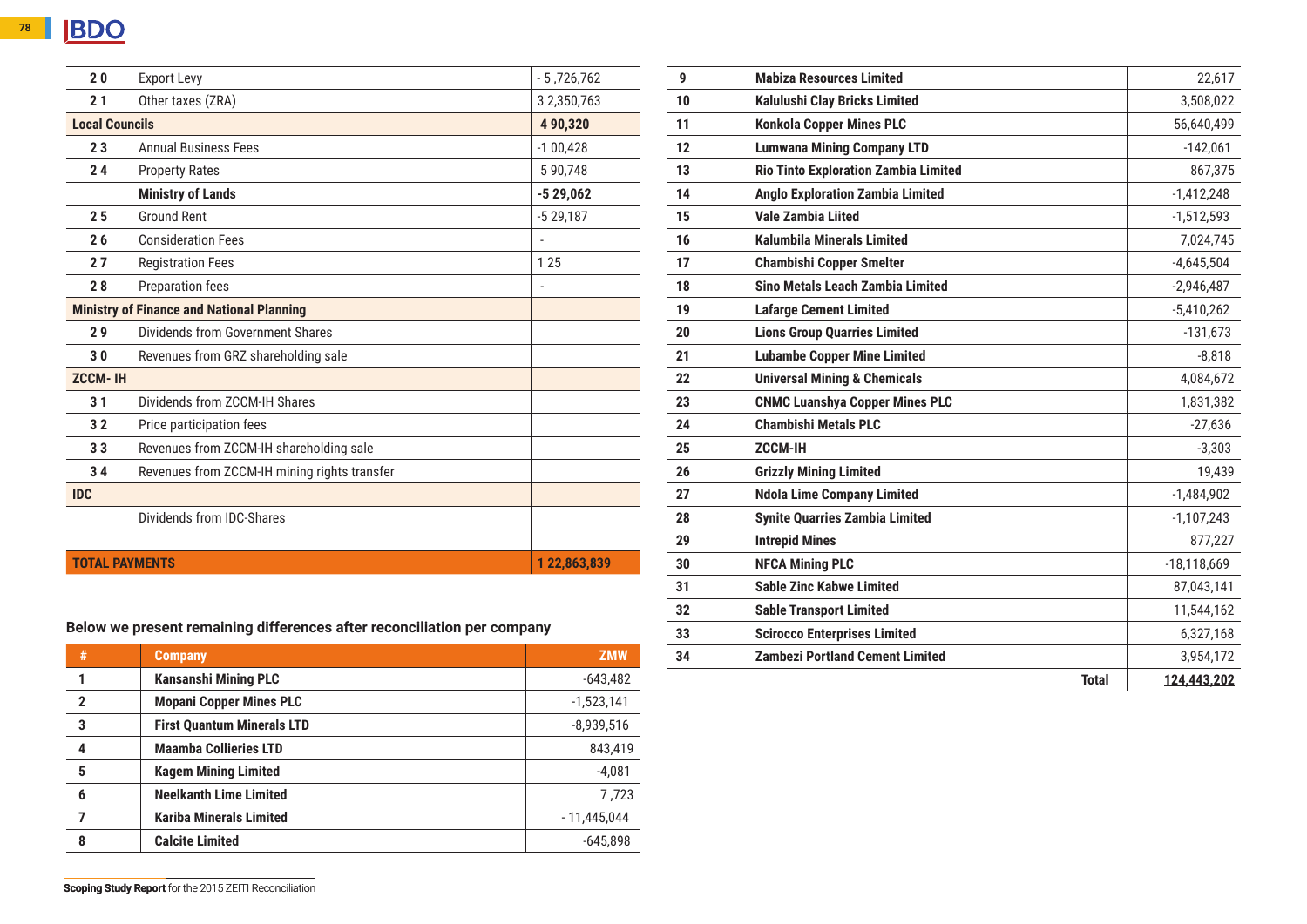### **6.2 Payment reconciliation per company**

We present below the initial numbers reported by company and government agencies, adjustments made to the government and company numbers and the reasons for the adjustments made, per tax type and per company.

|                       | <b>COMPANY NAME: KANSANSHI MINING PLC</b>              | <b>REPORTING PERIOD: 2015</b> |                    |                 |                 |                       |                 |                         |                |
|-----------------------|--------------------------------------------------------|-------------------------------|--------------------|-----------------|-----------------|-----------------------|-----------------|-------------------------|----------------|
| $N^{\circ}$           | <b>Description of Payment</b>                          |                               | <b>Per Company</b> |                 |                 | <b>Per Government</b> |                 | <b>Final difference</b> | Notes          |
|                       |                                                        | <b>Original</b>               | Adjust             | Final           | <b>Original</b> | <b>Adjust</b>         | <b>Final</b>    |                         |                |
|                       | <b>Ministry of Mines, Energy and Water Development</b> | 1,403,433                     | 284,892            | 1,688,325       | 319,041         | 1,085,012             | 1,404,053       | (314, 571)              |                |
|                       | <b>Application Fees</b>                                |                               |                    |                 |                 |                       |                 |                         |                |
| 2                     | Licence Fees                                           |                               | 216                | 2 1 6           | 216             |                       | 2 1 6           |                         |                |
| 3                     | Area Charges                                           |                               | 284,676            | 284,676         | 284,676         |                       | 284,676         |                         | $\mathbf{1}$   |
| $\overline{4}$        | <b>Valuation Fees</b>                                  | 3 18,420                      |                    | 318,420         | 3,850           |                       | 3,850           | (314, 570)              |                |
| 5                     | <b>Annual Operating Permit</b>                         | 1,085,012                     |                    | 1,085,012       |                 | 1,085,012             | 1,085,012       | (0)                     | $\mathbf{1}$   |
| 6                     | <b>Environmental Protection Fund</b>                   |                               |                    |                 |                 |                       |                 |                         |                |
| $\overline{7}$        | Other fees                                             |                               |                    |                 | 30,299          |                       | 30,299          | 30,299                  |                |
|                       | <b>Zambian Revenue Authority (ZRA)</b>                 | 2,100,202,480                 | 4 41,691           | 2,100,644,171   | 2,236,668,127   | $-135,065,904$        | 2,101,602,223   | 359,268                 |                |
| 8                     | Pay- As-You-Earn                                       | 184,890,923                   |                    | 184,890,923     | 187,476,911     | (2,585,988)           | 184,890,923     | $\mathbf{0}$            | $\mathbf{1}$   |
| 9                     | <b>Import VAT</b>                                      | 201,043,506                   |                    | 2 01,043,506    | 190,864,615     | 10,178,891            | 2 01,043,506    |                         | $\mathbf{1}$   |
| 10                    | <b>Mineral Royalty</b>                                 | 1,568,548,796                 |                    | 1,568,548,796   | 1,711,207,603   | (142, 658, 807)       | 1,568,548,796   |                         | $\mathbf{1}$   |
| 11                    | Company Income Tax (Inc. Provisional Tax)              |                               |                    |                 |                 |                       |                 |                         |                |
| 12                    | VAT (Net paid)                                         |                               |                    |                 | 17,180          |                       | 17,180          | 17,180                  |                |
| 13                    | Import/Customs Duty                                    | 76,650,617                    |                    | 76,650,617      | 76,992,705      |                       | 76,992,705      | 342,088                 |                |
| 14                    | <b>Withholding Taxes</b>                               | 59,424,903                    | 3 92,370           | 59,817,273      | 59,817,273      |                       | 59,817,273      | (0)                     | $\overline{1}$ |
| 15                    | <b>Excise Duty</b>                                     | 9,643,734                     | 49,321             | 9,693,055       | 9,693,055       |                       | 9,693,055       |                         | $\mathbf{1}$   |
| 16                    | Property Transfer Tax                                  |                               |                    |                 |                 |                       |                 |                         |                |
| 17                    | Wind Fall Tax                                          |                               |                    |                 |                 |                       |                 |                         |                |
| 18                    | Variable profit Tax                                    |                               |                    |                 |                 |                       |                 |                         |                |
| 19                    | Advance Income Tax                                     |                               |                    |                 |                 |                       |                 |                         |                |
| 20                    | <b>Export Levy</b>                                     |                               |                    |                 |                 |                       |                 |                         |                |
| 21                    | Other taxes                                            |                               |                    |                 | 598,784         |                       | 598,784         | 598,784                 |                |
| 22                    | <b>VAT Claimed</b>                                     | (745, 022, 049)               |                    | (745, 022, 049) | (871, 463, 500) |                       | (871, 463, 500) |                         |                |
| <b>Local Councils</b> |                                                        | 24,176,512                    |                    | 24,176,512      | 14,936,901      | 9,239,611             | 24,176,512      | (0)                     |                |
| 23                    | <b>Annual Business Fees</b>                            |                               |                    |                 |                 |                       |                 |                         |                |
| 24                    | <b>Property Rates</b>                                  | 24,176,512                    |                    | 24,176,512      | 14,936,901      | 9,239,611             | 24,176,512      | (0)                     | $\mathbf{1}$   |
|                       | <b>Ministry of Lands</b>                               | 3 93,662                      |                    | 393,662         | 275,028         | 118,634               | 393,662         | $\mathbf{0}$            |                |
| 25                    | <b>Ground Rent</b>                                     | 3 93,662                      |                    | 393,662         | 275,028         | 118,634               | 393,662         | $\mathbf 0$             | $\mathbf{1}$   |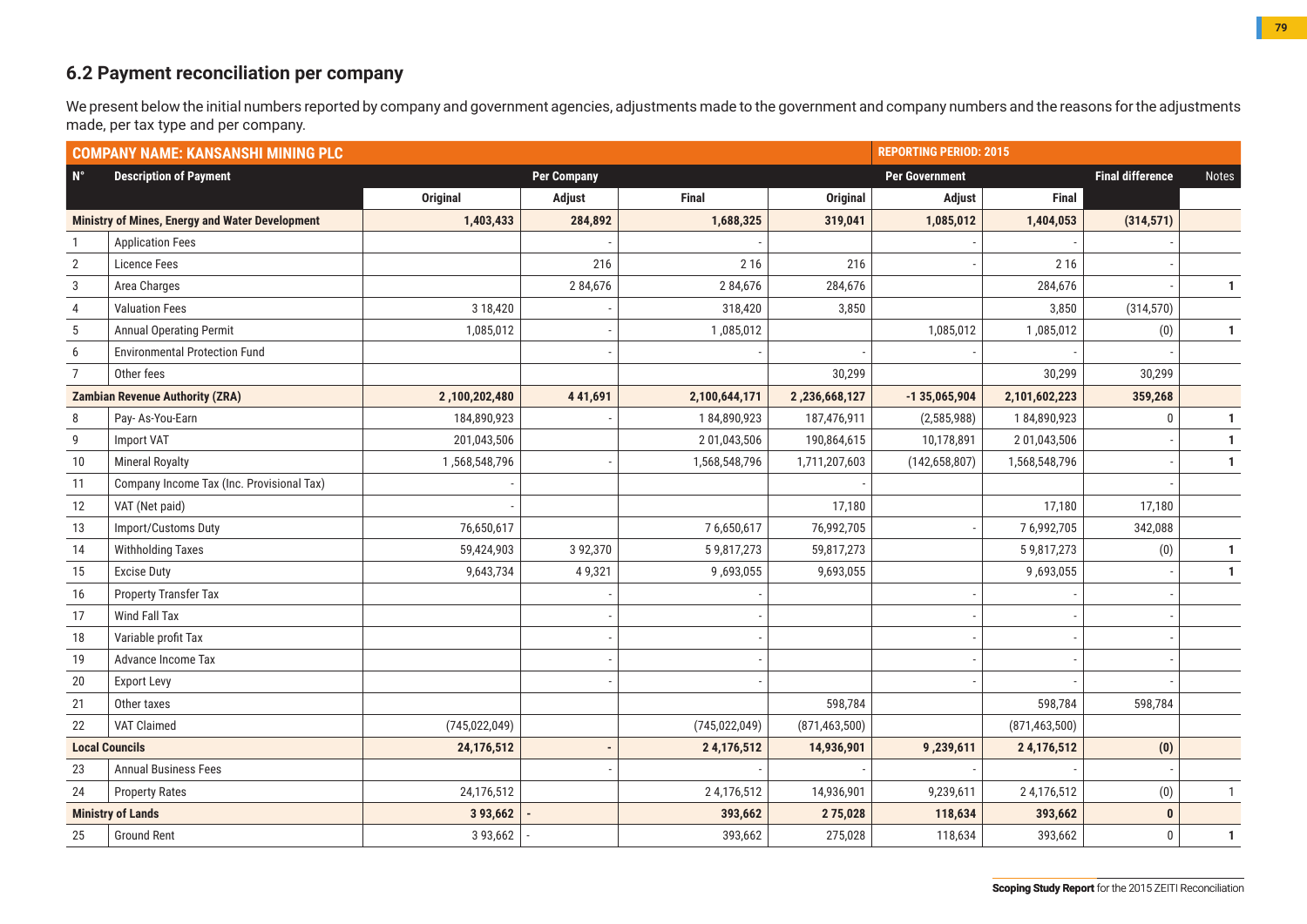| 26                                               | <b>Consideration Fees</b>                        |               |          |               |               |                |               |        |  |
|--------------------------------------------------|--------------------------------------------------|---------------|----------|---------------|---------------|----------------|---------------|--------|--|
| 27                                               | <b>Registration Fees</b>                         |               |          |               |               |                |               |        |  |
| 28                                               | Preparation fees                                 |               |          |               |               |                |               |        |  |
| <b>Ministry of Finance and National Planning</b> |                                                  |               |          |               |               |                |               |        |  |
| 29                                               | Dividends from Government Shares                 |               |          |               |               |                |               |        |  |
| 30                                               | Revenues from GRZ shareholding sale              |               |          |               |               |                |               |        |  |
| <b>ZCCM-IH</b>                                   |                                                  | 13,824,000    |          | 13,824,000    | 13,824,000    |                | 13,824,000    |        |  |
| 31                                               | Dividends from ZCCM-IH Shares                    | 13,824,000    |          | 1 3,824,000   | 13,824,000    |                | 1 3,824,000   |        |  |
| 32                                               | Price participation fees                         |               |          |               |               |                |               |        |  |
| 33                                               | Revenues from ZCCM-IH shareholding sale          |               |          |               |               |                |               |        |  |
| 34                                               | Revenues from ZCCM-IH mining rights transfer     |               |          |               |               |                |               |        |  |
|                                                  | <b>Total payments</b>                            | 2,140,000,086 | 7 26,583 | 2,140,726,669 | 2,266,023,097 | $-124,622,647$ | 2,141,400,450 | 44,698 |  |
|                                                  |                                                  |               |          |               |               |                |               |        |  |
|                                                  | <b>Social Payments</b>                           | 26,132,276    |          | 26,132,276    |               |                |               |        |  |
| 35                                               | Corporate Social Responsibility In kind payments | 26,132,276    |          | 26,132,276    |               |                |               |        |  |
| 36                                               | Corporate Social Responsibility cash payments    |               |          |               |               |                |               |        |  |

**1** Company confirmed actual payments<br>**2** Outside cut-off

Outside cut-off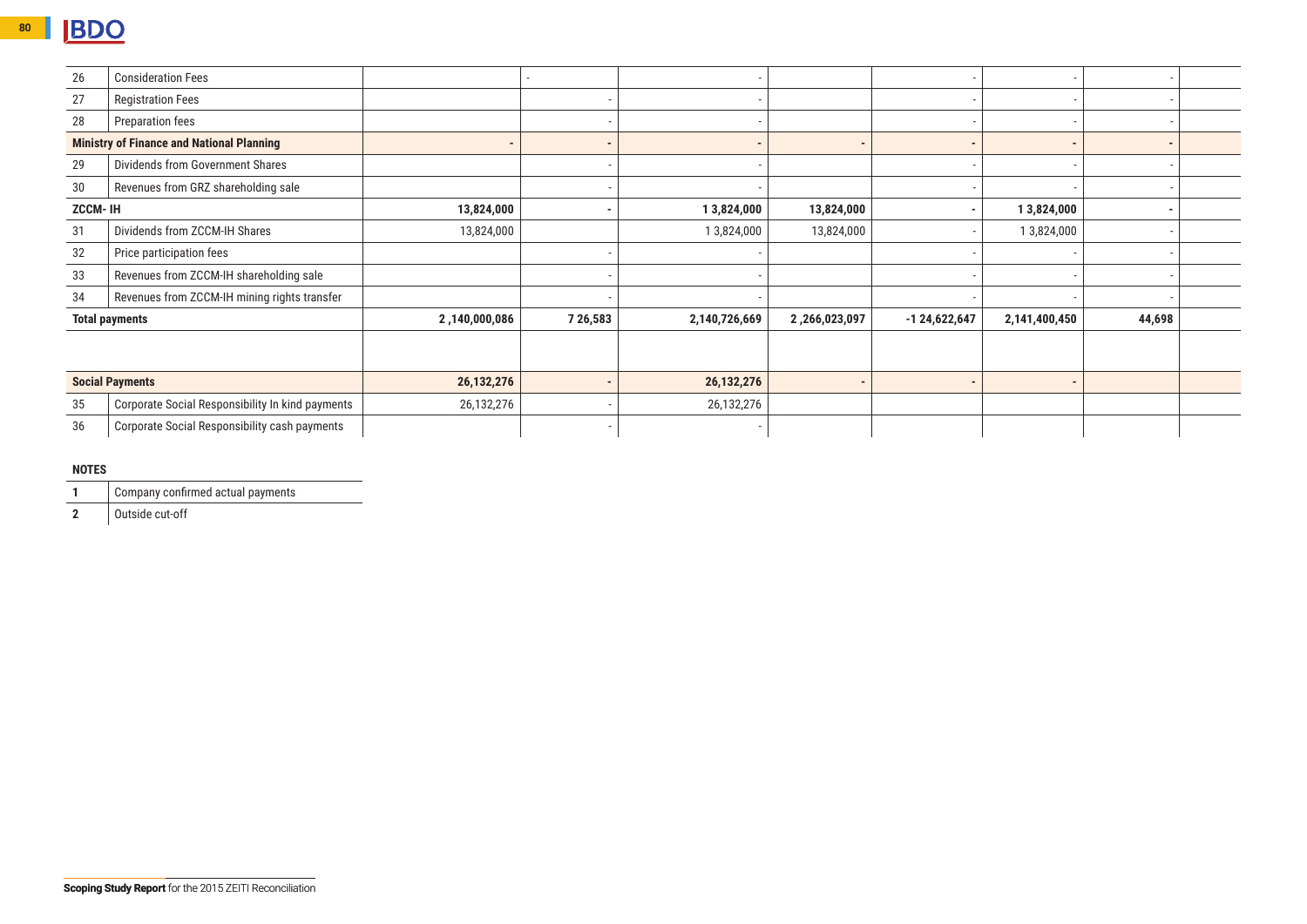|                | <b>COMPANY NAME: KAGEM MINING LIMITED</b>              |                 |                    |              |                 | <b>REPORTING PERIOD: 2015</b> |              |                         |                |
|----------------|--------------------------------------------------------|-----------------|--------------------|--------------|-----------------|-------------------------------|--------------|-------------------------|----------------|
| $N^{\circ}$    | <b>Description of Payment</b>                          |                 | <b>Per Company</b> |              |                 | <b>Per Government</b>         |              | <b>Final difference</b> | <b>Notes</b>   |
|                |                                                        | <b>Original</b> | <b>Adjust</b>      | <b>Final</b> | <b>Original</b> | <b>Adjust</b>                 | <b>Final</b> |                         |                |
|                | <b>Ministry of Mines, Energy and Water Development</b> | 163,400         | 35,731             | 199,131      |                 | 300                           | 200,181      |                         |                |
| -1             | <b>Application Fees</b>                                |                 | 32,000             | 32,000       | 32,000          |                               | 32,000       |                         | $\mathbf{1}$   |
| $\mathbf{2}$   | <b>Licence Fees</b>                                    |                 |                    |              |                 |                               |              |                         |                |
| 3              | Area Charges                                           | 162,000         | 3,731              | 165,731      | 165,731         |                               | 165,731      |                         |                |
| $\overline{4}$ | <b>Valuation Fees</b>                                  | 1,400           |                    | 1,400        | 1,100           | 300                           | 1,400        |                         |                |
| $\,$ 5 $\,$    | <b>Annual Operating Permit</b>                         |                 |                    |              |                 |                               |              |                         |                |
| 6              | <b>Environmental Protection Fund</b>                   |                 |                    |              |                 |                               |              |                         |                |
| $\overline{7}$ | Other fees and charges                                 | 1,050           |                    | 1,050        | 897             | 153                           | 1,050        |                         |                |
|                | <b>Zambian Revenue Authority (ZRA)</b>                 | 229,781,372     | 780,579            | 2 30,561,951 | 228,670,752     | 1,894,230                     | 2 30,564,982 |                         |                |
| 8              | Pay- As-You-Earn                                       | 14,010,823      |                    | 14,010,823   | 14,750,276      | (739, 454)                    | 14,010,822   | -0                      | $\overline{2}$ |
| 9              | <b>Import VAT</b>                                      |                 | 292,905            | 292,905      | 292,905         |                               | 292,905      |                         | $\mathbf{1}$   |
| 10             | <b>Mineral Royalty</b>                                 | 95,529,768      |                    | 95,529,768   | 98,408,443      | (2,878,676)                   | 9 5,529,767  | -0                      |                |
| 11             | Company Income Tax (Inc. Provisional Tax)              | 101,723,460     |                    | 101,723,460  | 101,723,460     |                               | 1 01,723,460 |                         |                |
| 12             | VAT (Net paid)                                         | 18,148,761      |                    | 18,148,761   | 12,636,401      | 5,512,360                     | 18,148,761   | $\mathbf 0$             | $\mathbf{3}$   |
| 13             | Import/Customs Duty                                    |                 | 487,674            | 487,674      | 487,674         |                               | 487,674      |                         |                |
| 14             | <b>Withholding Taxes</b>                               | 368,561         |                    | 368,561      | 368,561         |                               | 368,561      |                         |                |
| 15             | <b>Excise Duty</b>                                     |                 |                    |              | $\sim$          |                               |              |                         |                |
| 16             | Property Transfer Tax                                  |                 |                    |              |                 |                               |              |                         |                |
| 17             | Wind Fall Tax                                          |                 |                    |              |                 |                               |              |                         |                |
| 18             | Variable profit Tax                                    |                 |                    |              |                 |                               |              |                         |                |
| 19             | Advance Income Tax                                     |                 |                    |              |                 |                               |              |                         |                |
| 20             | <b>Export Levy</b>                                     |                 |                    |              |                 |                               |              |                         |                |
| 21             | <b>VAT Claimed</b>                                     | $-43,922,475$   | $-5,092,294$       | -49,014,769  | (49,014,769)    |                               | -4 9,014,769 | -0                      |                |
| 22             | Other taxes                                            |                 |                    |              | 3,031           |                               | 3,031        |                         |                |
|                | <b>Local Councils</b>                                  | 12,799          | 28,818             | 41,617       | 4 1,617         | ×,                            | 41,617       |                         |                |
| 23             | <b>Annual Business Fees</b>                            |                 |                    |              |                 |                               |              |                         |                |
| 24             | <b>Property Rates</b>                                  | 12,799          | 28,818             | 41,617       | 41,617          |                               | 41,617       |                         | $\mathbf{1}$   |
|                | <b>Ministry of Lands</b>                               |                 |                    |              |                 | ×,                            |              |                         |                |
| 25             | <b>Ground Rent</b>                                     |                 |                    |              |                 |                               |              |                         |                |
| $26\,$         | <b>Consideration Fees</b>                              |                 |                    |              |                 |                               |              |                         |                |
| 27             | <b>Registration Fees</b>                               |                 |                    |              |                 |                               |              |                         |                |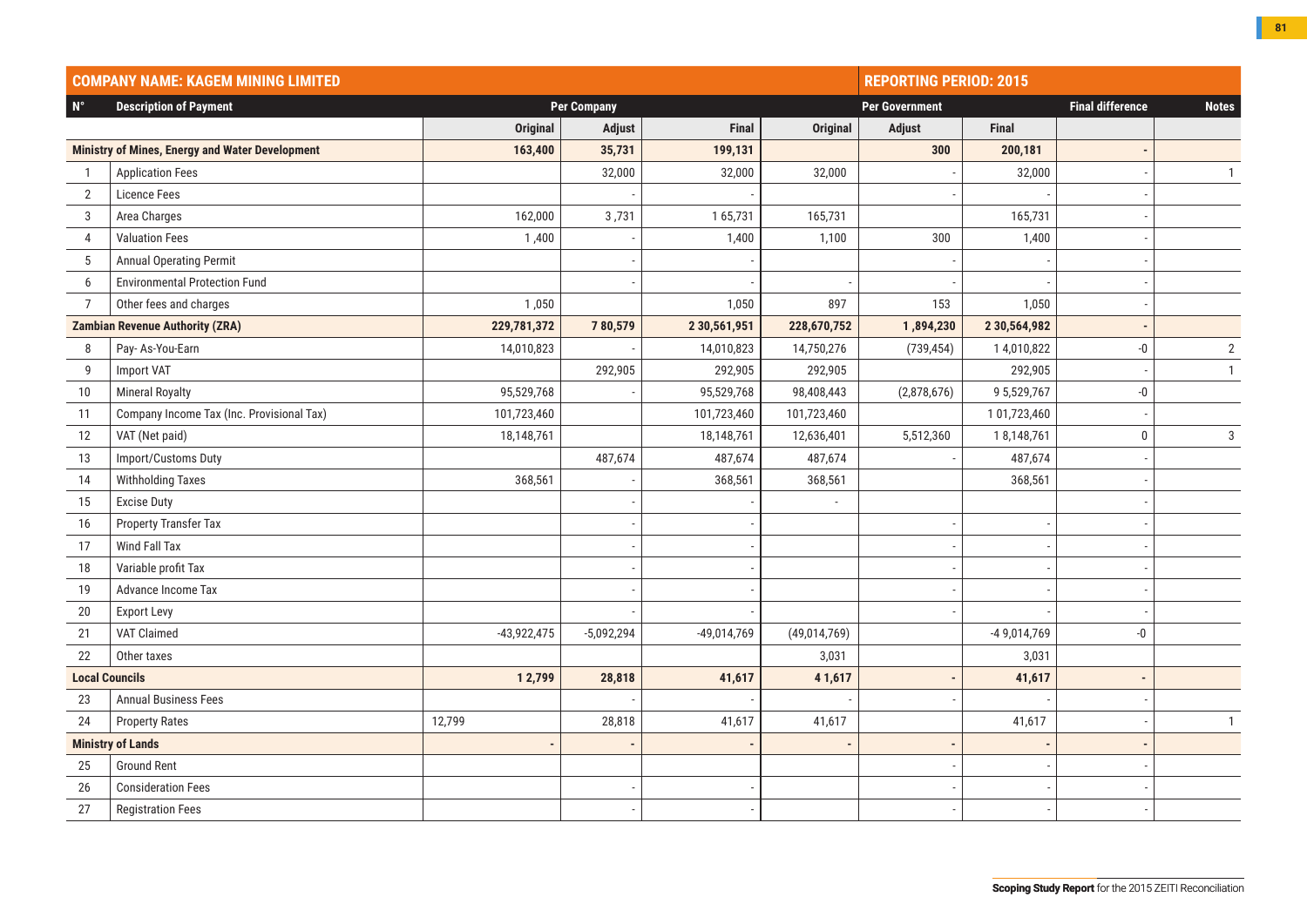| 28             | Preparation fees                                 |             |                |             |             |           |             |          |  |
|----------------|--------------------------------------------------|-------------|----------------|-------------|-------------|-----------|-------------|----------|--|
|                | <b>Ministry of Finance and National Planning</b> |             | $\blacksquare$ |             |             |           |             |          |  |
| 29             | Dividends from Government Shares                 |             |                |             |             |           |             |          |  |
| 30             | Revenues from GRZ shareholding sale              |             |                |             |             |           |             |          |  |
| <b>IDC</b>     |                                                  | 30,275,000  |                | 30,275,000  | 30,275,000  |           | 3 0,275,000 |          |  |
| 31             | Dividends from ZCCM-IH Shares                    | 30,275,000  |                | 30,275,000  | 30,275,000  |           | 3 0,275,000 |          |  |
| 32             | Price participation fees                         |             |                |             |             |           |             |          |  |
| 33             | Revenues from ZCCM-IH shareholding sale          |             |                |             |             |           |             |          |  |
| 34             | Revenues from ZCCM-IH mining rights transfer     |             |                |             |             |           |             |          |  |
| <b>ZCCM-IH</b> |                                                  |             |                |             |             |           |             |          |  |
| 31             | Dividends from ZCCM-IH Shares                    |             |                |             |             |           |             |          |  |
| 32             | Price participation fees                         |             |                |             |             |           |             |          |  |
| 33             | Revenues from ZCCM-IH shareholding sale          |             |                |             |             |           |             |          |  |
| 34             | Revenues from ZCCM-IH mining rights transfer     |             |                |             |             |           |             |          |  |
|                | <b>Total payments</b>                            | 260,232,571 | 8 45,128       | 261,077,699 | 258,987,369 | 1,894,530 | 261,081,780 | $-4,081$ |  |

|    | <b>Social Payments</b>                           | 8,804,263        | 8.804.263 |  |  |  |
|----|--------------------------------------------------|------------------|-----------|--|--|--|
| 35 | Corporate Social Responsibility In kind payments | <u>3,708,263</u> | 8,708,263 |  |  |  |
| 36 | Corporate Social Responsibility cash payments    | 96,000           | 96,000    |  |  |  |

1 Amount confirmed by both government and company

2 Payments after cut-off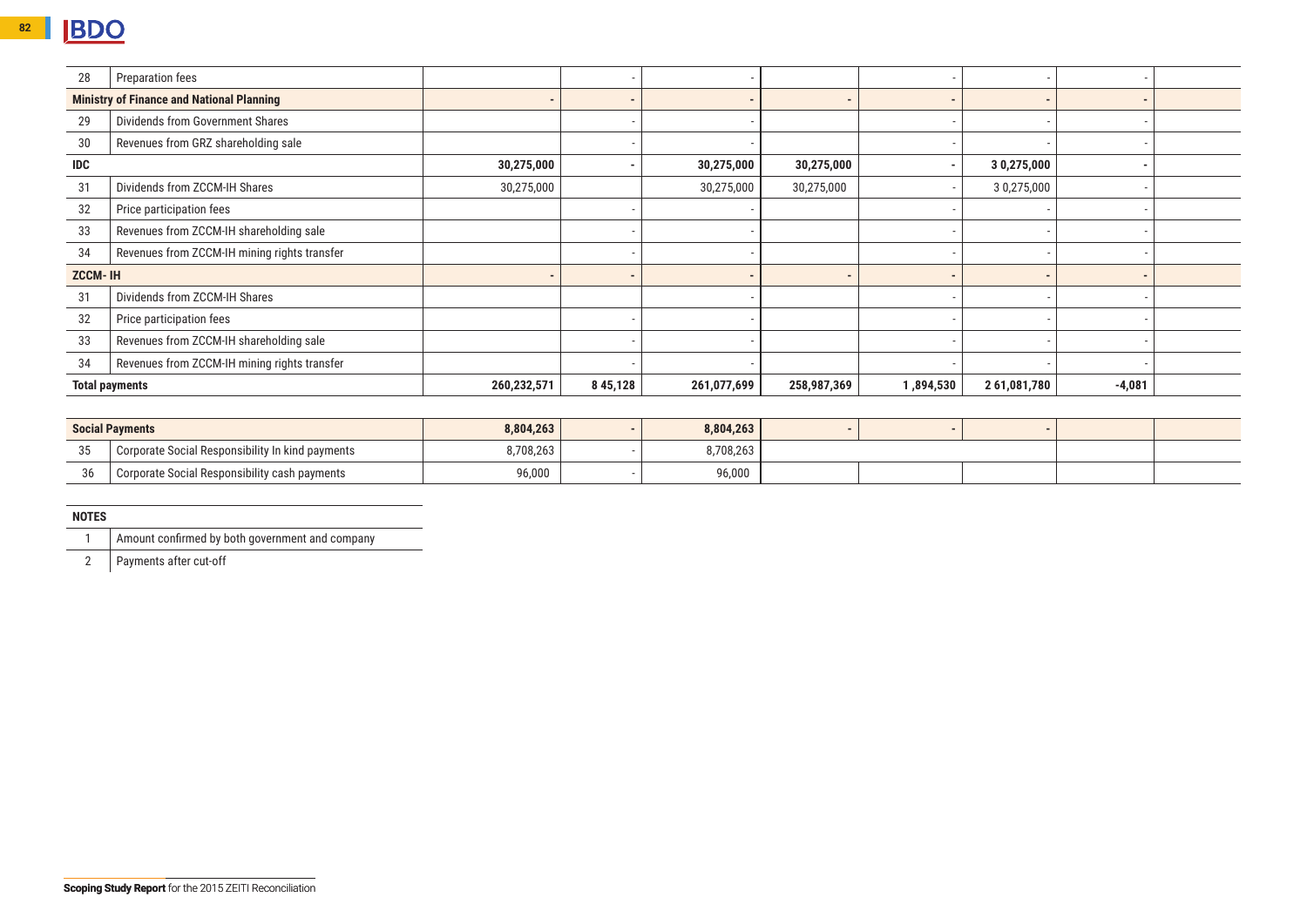|                | <b>Reporting period: 2015</b><br><b>COMPANY NAME: MAAMBA COLLIERIES LIMITED</b> |                 |                          |                          |                 |                       |                          |                         |                         |  |
|----------------|---------------------------------------------------------------------------------|-----------------|--------------------------|--------------------------|-----------------|-----------------------|--------------------------|-------------------------|-------------------------|--|
| $N^{\circ}$    | <b>Description of Payment</b>                                                   |                 | <b>Per Company</b>       |                          |                 | <b>Per Government</b> |                          |                         |                         |  |
|                |                                                                                 | <b>Original</b> | <b>Adjust</b>            | Final                    | <b>Original</b> | <b>Adjust</b>         | Final                    | <b>Final difference</b> | <b>Notes</b>            |  |
|                | <b>Ministry of Mines, Energy and Water Development</b>                          | 1,041,139       | 72                       | 15,547                   | 4,998           | 1,037,701             | 1,042,699                |                         |                         |  |
|                | <b>Application Fees</b>                                                         |                 |                          |                          |                 |                       |                          |                         |                         |  |
| $\sqrt{2}$     | Licence Fees                                                                    | 288             | 72                       | 360                      | 360             |                       | 360                      |                         |                         |  |
| 3              | Area Charges                                                                    | 15,187          |                          | 15,187                   | 3,150           | 12,037                | 15,187                   |                         |                         |  |
| 4              | <b>Valuation Fees</b>                                                           |                 |                          |                          |                 |                       |                          |                         |                         |  |
| 5              | Annual Opera ting Permit                                                        |                 |                          |                          |                 |                       |                          |                         |                         |  |
| 6              | <b>Environmental Protection Fund</b>                                            |                 |                          |                          |                 |                       |                          |                         |                         |  |
| $\overline{7}$ | Other fees ERB                                                                  | 1,025,664       |                          | 1,025,664                |                 | 1,025,664             | 1,025,664                |                         | $\mathbf{1}$            |  |
| 8              | Other fees                                                                      |                 |                          |                          | 1,488           |                       | 1,488                    | (1, 488)                |                         |  |
|                | <b>Zambian Revenue Authority (ZRA)</b>                                          | 73,744,627      | 67,740,379               | 141,485,006              | 99,853,499      | 40,786,600            | 140,640,099              | 303,820                 |                         |  |
| 8              | Pay-As-You-Earn                                                                 | 6,400,646       |                          | 6,400,646                | 9,661,720       | (3,261,074)           | 6,400,646                | (0)                     | $\mathbf 3$             |  |
| 9              | <b>Import VAT</b>                                                               |                 | 2,089,714                | 2,089,714                | 2,089,714       |                       | 2,089,714                |                         | $\mathbf{2}$            |  |
| 10             | <b>Mineral Royalty</b>                                                          | 20,585,432      | 2,826,516                | 23,411,948               | 23,411,948      |                       | 23,411,948               | 0                       | $\overline{\mathbf{4}}$ |  |
| 11             | Company Income Tax (Inc. Provisional Tax)                                       | 56,245          |                          | 56,245                   | 56,245          |                       | 56,245                   |                         |                         |  |
| 12             | VAT (Net paid)                                                                  |                 | 62,803,005               | 62,803,005               | 62,803,005      |                       | 62,803,005               | 0                       | $\mathbf{2}$            |  |
| 13             | Import/Customs Duty                                                             | 1,322,456       |                          | 1,322,456                | 1,626,276       |                       | 1,626,276                | 303,820                 |                         |  |
| 14             | <b>Withholding Taxes</b>                                                        | 44,047,674      |                          | 44,047,674               |                 | 44,047,674            | 44,047,674               | (0)                     | 4                       |  |
| 15             | <b>Excise Duty</b>                                                              |                 | 21,144                   | 21,144                   | 21,144          |                       | 21,144                   |                         |                         |  |
| 16             | <b>Property Transfer Tax</b>                                                    |                 |                          |                          |                 |                       |                          |                         |                         |  |
| 17             | Wind Fall Tax                                                                   |                 |                          |                          |                 |                       |                          |                         |                         |  |
| 18             | Variable profit Tax                                                             |                 |                          |                          |                 |                       |                          |                         |                         |  |
| 19             | Advance Income Tax                                                              |                 |                          |                          |                 |                       |                          |                         |                         |  |
| 20             | <b>Export Levy</b>                                                              |                 |                          |                          |                 |                       |                          |                         |                         |  |
| 21             | Other taxes (ZRA)                                                               | 1,332,174       |                          | 1,332,174                | 183,447         |                       | 183,447                  | 1,148,727               |                         |  |
| 22             | <b>VAT Claimed</b>                                                              |                 | $-87,925,038$            | $-87,925,038$            | (87,925,038)    |                       | $-87,925,038$            | (0)                     | $\mathbf{2}$            |  |
|                | <b>Local Councils</b>                                                           | 93,851          |                          | 93,851                   |                 | 93,851                | 93,851                   |                         |                         |  |
| 23             | <b>Annual Business Fees</b>                                                     | 71,100          |                          | 71,100                   |                 | 71,100                | 71,100                   |                         | 4                       |  |
| 24             | <b>Property Rates</b>                                                           | 22,751          |                          | 22,751                   |                 | 22,751                | 22,751                   |                         | 4                       |  |
|                | <b>Ministry of Lands</b>                                                        | 1,579           |                          | 1,579                    |                 | 1,579                 | 1,579                    |                         |                         |  |
| 25             | <b>Ground Rent</b>                                                              | 1,579           |                          | 1,579                    |                 | 1,579                 | 1,579                    |                         | 4                       |  |
| 26             | <b>Consideration Fees</b>                                                       |                 |                          |                          |                 |                       |                          |                         |                         |  |
| 27             | <b>Registration Fees</b>                                                        |                 | $\overline{\phantom{a}}$ | $\overline{\phantom{a}}$ |                 |                       | $\overline{\phantom{a}}$ |                         |                         |  |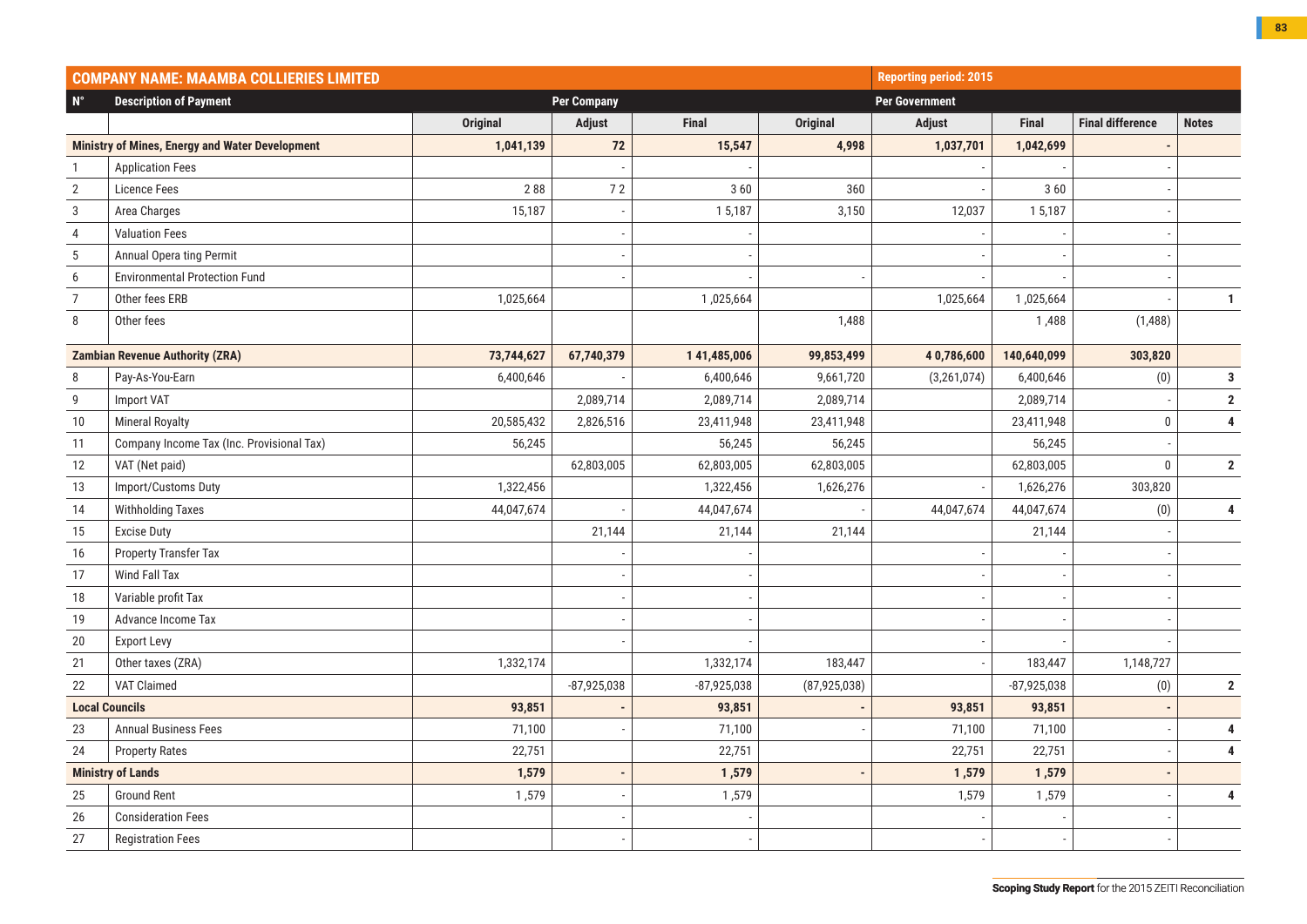| 28             | Preparation fees                                 |            |                          |             |             |            | $\sim$                   |         |  |
|----------------|--------------------------------------------------|------------|--------------------------|-------------|-------------|------------|--------------------------|---------|--|
|                | <b>Ministry of Finance and National Planning</b> |            | $\overline{a}$           |             |             |            | $\overline{\phantom{a}}$ |         |  |
| 29             | Dividends from Government Shares                 |            | $\overline{\phantom{a}}$ |             |             |            | $\overline{\phantom{a}}$ |         |  |
| 30             | Revenues from GRZ shareholding sale              |            | $\overline{\phantom{a}}$ |             |             |            | $\sim$                   |         |  |
| <b>ZCCM-IH</b> |                                                  |            |                          |             |             |            | $\sim$                   |         |  |
| 31             | Dividends from ZCCM-I H Shares                   |            |                          |             |             |            | $\sim$                   |         |  |
| 32             | Price participation fees                         |            |                          |             |             |            |                          |         |  |
| 33             | Revenues from ZCCM-IH shareholding sale          |            | $\overline{\phantom{a}}$ |             |             |            | $\overline{\phantom{a}}$ |         |  |
| 34             | Revenues from ZCCM-IH mining rights transfer     |            | $\overline{\phantom{a}}$ |             |             |            | $\overline{\phantom{a}}$ |         |  |
|                | <b>Total payments</b>                            | 74,881,196 | 67,740,451               | 141,595,983 | 9 9,858,497 | 41,919,731 | 141,778,228              | 303,820 |  |

| <b>Social Payments</b> |                                                  | 3,475,020 | 3,475,020 |  |  |  |
|------------------------|--------------------------------------------------|-----------|-----------|--|--|--|
| 35                     | Corporate Social Responsibility In kind payments |           |           |  |  |  |
| 36                     | Corporate Social Responsibility cash payments    | 3,475,020 | 3,475,020 |  |  |  |

| <b>NOTES</b> |                                                                                                                                      |
|--------------|--------------------------------------------------------------------------------------------------------------------------------------|
|              | This amount was not reported by the government. The<br>adjustment was passed after the company provided<br>supporting documentation. |
|              | Payment that was missed by the company, now confirmed<br>to have been paid.                                                          |
| 3            | being payments outside cut-off                                                                                                       |
| 4            | Company confirmed balance and now adjusted                                                                                           |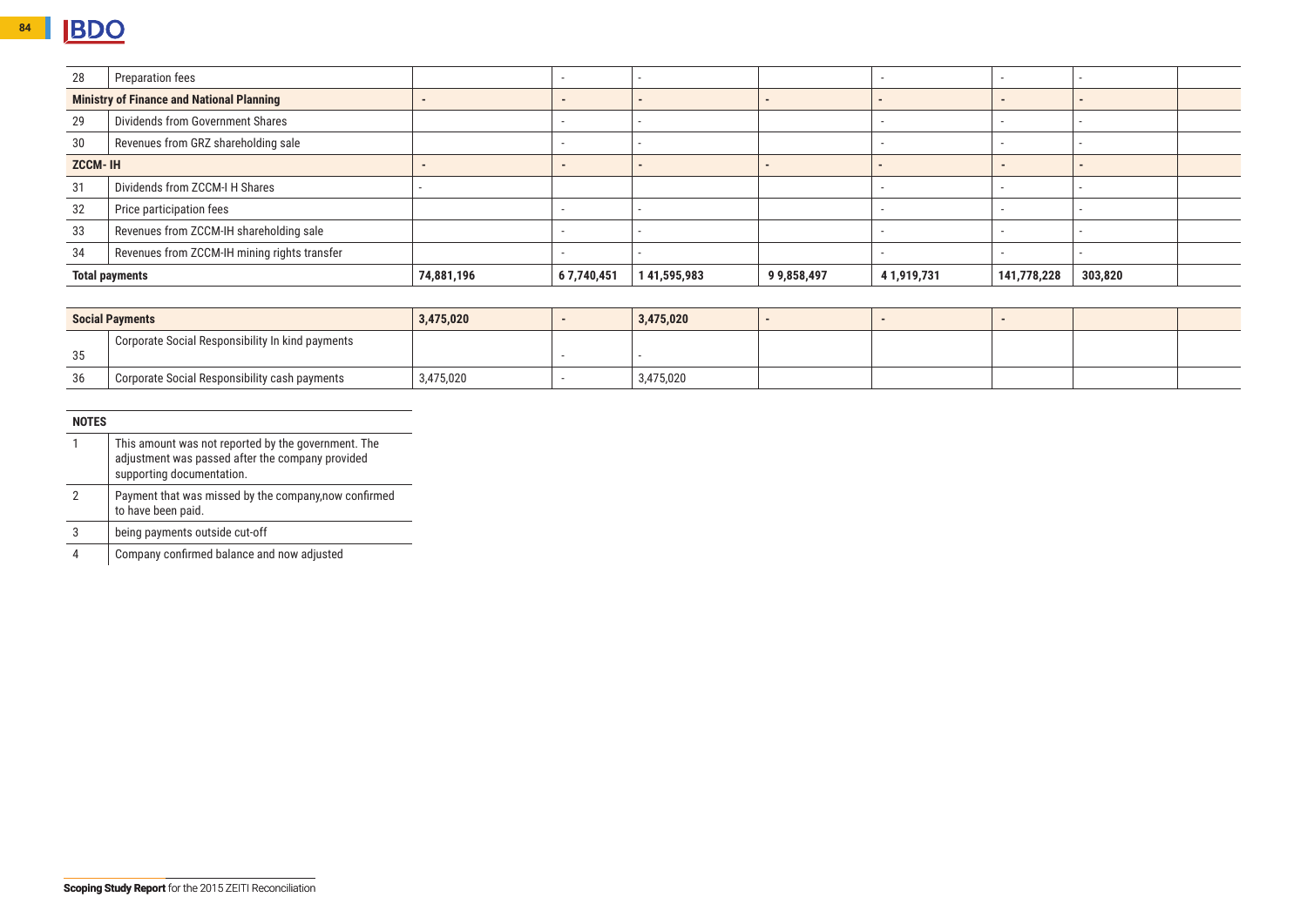|                | <b>Reporting period: 2015</b><br><b>COMPANY NAME: MOPANI COPPER MINES PLC</b> |                         |                          |                 |                 |                       |                 |                         |               |
|----------------|-------------------------------------------------------------------------------|-------------------------|--------------------------|-----------------|-----------------|-----------------------|-----------------|-------------------------|---------------|
| $N^{\circ}$    | <b>Description of Payment</b>                                                 |                         | <b>Per Company</b>       |                 |                 | <b>Per Government</b> |                 |                         |               |
|                |                                                                               | <b>Final difference</b> | Adjust                   | <b>Final</b>    | <b>Original</b> | <b>Adjust</b>         | <b>Final</b>    | <b>Final difference</b> | <b>Notes</b>  |
|                | <b>Ministry of Mines, Energy and Water Development</b>                        | 341,526                 |                          | 341,526         | 538,941         |                       | 538,941         | 197,415                 |               |
| -1             | <b>Application Fees</b>                                                       |                         |                          |                 | 700             |                       | 700             | 700                     |               |
| $\overline{2}$ | Licence Fees                                                                  | 3 39,526                |                          | 339,526         | 339,527         |                       | 339,527         |                         |               |
| $\mathbf{3}$   | Area Charges                                                                  |                         |                          |                 | 49,583          |                       | 49,583          | 49,583                  |               |
| 4              | <b>Valuation Fees</b>                                                         | 2,000                   | $\overline{\phantom{a}}$ | 2,000           | 48,150          |                       | 48,150          | 46,150                  |               |
| 5              | <b>Annual Operating Permit</b>                                                |                         | $\overline{\phantom{a}}$ |                 | 2,000           |                       | 2,000           | 2,000                   |               |
| 6              | Other fees and charges                                                        |                         |                          |                 | 98,981          |                       | 98,981          | 98,981                  |               |
|                | <b>Zambian Revenue Authority (ZRA)</b>                                        | 1,204,351,173           | ÷                        | 1,204,351,173   | 1,363,158,567   | $-158,473,622$        | 1,204,684,945   | 333,772                 |               |
| 8              | Pay- As-You-Earn                                                              | 414,794,549             |                          | 414,794,549     | 490,389,811     | (75, 595, 262)        | 4 14,794,549    | $\mathbf{0}$            | $\mathcal{I}$ |
| 9              | <b>Import VAT</b>                                                             | 334,550,018             |                          | 334,550,018     | 324,487,263     | 10,062,755            | 3 34,550,018    | (0)                     | $\sqrt{3}$    |
| 10             | <b>Mineral Royalty</b>                                                        | 361,456,085             |                          | 361,456,085     | 434,296,837     | (72,840,752)          | 3 61,456,085    | (0)                     | $\mathcal{I}$ |
| 11             | Company Income Tax (Inc. Provisional Tax)                                     | 2,224,056               |                          | 2,224,056       | 3,064,783       | (840, 727)            | 2,224,056       | 0                       | 1 & 2         |
| 12             | VAT (Net paid)                                                                |                         |                          |                 |                 |                       |                 |                         |               |
| 13             | Import/Customs Duty                                                           | 40,850,415              |                          | 40,850,415      | 37,687,382      | 3,163,033             | 4 0,850,415     | (0)                     | $\sqrt{3}$    |
| 14             | <b>Withholding Taxes</b>                                                      | 50,476,050              | $\overline{\phantom{a}}$ | 50,476,050      | 72,898,719      | (22, 422, 669)        | 50,476,050      | $\mathbf{0}$            | 1 & 2         |
| 15             | <b>Excise Duty</b>                                                            |                         |                          |                 | 119,784         |                       | 119,784         | 119,784                 |               |
| 16             | Property Transfer Tax                                                         |                         | $\overline{\phantom{a}}$ |                 |                 |                       |                 |                         |               |
| 17             | Wind Fall Tax                                                                 |                         | $\overline{\phantom{a}}$ |                 |                 |                       |                 |                         |               |
| 18             | Variable profit Tax                                                           |                         |                          |                 |                 |                       |                 |                         |               |
| 19             | Advance Income Tax                                                            |                         |                          |                 |                 |                       |                 |                         |               |
| 20             | <b>Export Levy</b>                                                            |                         |                          |                 | 1,003           |                       | 1,003           | 1,003                   |               |
| 21             | Other Taxes (ZRA)                                                             |                         |                          |                 | 212,986         |                       | 212,986         | 212,986                 |               |
| 22             | <b>VAT Claimed</b>                                                            | (840, 143, 039)         |                          | (840, 143, 039) | (1,731,351,201) |                       | (1,731,351,201) |                         |               |
|                | <b>Local Councils</b>                                                         | 8,363,937               | $\overline{a}$           | 8,363,937       | 9,355,891       |                       | 9,355,891       | 991,954                 |               |
| 23             | <b>Annual Business Fees</b>                                                   |                         |                          |                 |                 |                       |                 |                         |               |
| 24             | <b>Property Rates</b>                                                         | 8,363,937               |                          | 8,363,937       | 9,355,891       |                       | 9,355,891       | 991,954                 |               |
|                | <b>Ministry of Lands</b>                                                      |                         | $\overline{\phantom{a}}$ |                 |                 |                       |                 |                         |               |
| 25             | <b>Ground Rent</b>                                                            |                         |                          |                 |                 |                       |                 |                         |               |
| 26             | <b>Consideration Fees</b>                                                     |                         |                          |                 |                 |                       |                 |                         |               |
| 27             | <b>Registration Fees</b>                                                      |                         | $\overline{\phantom{a}}$ |                 |                 |                       |                 |                         |               |
| 28             | Preparation fees                                                              |                         |                          |                 |                 |                       |                 |                         |               |
|                | <b>Ministry of Finance and National Planning</b>                              |                         | $\overline{\phantom{a}}$ |                 |                 |                       |                 |                         |               |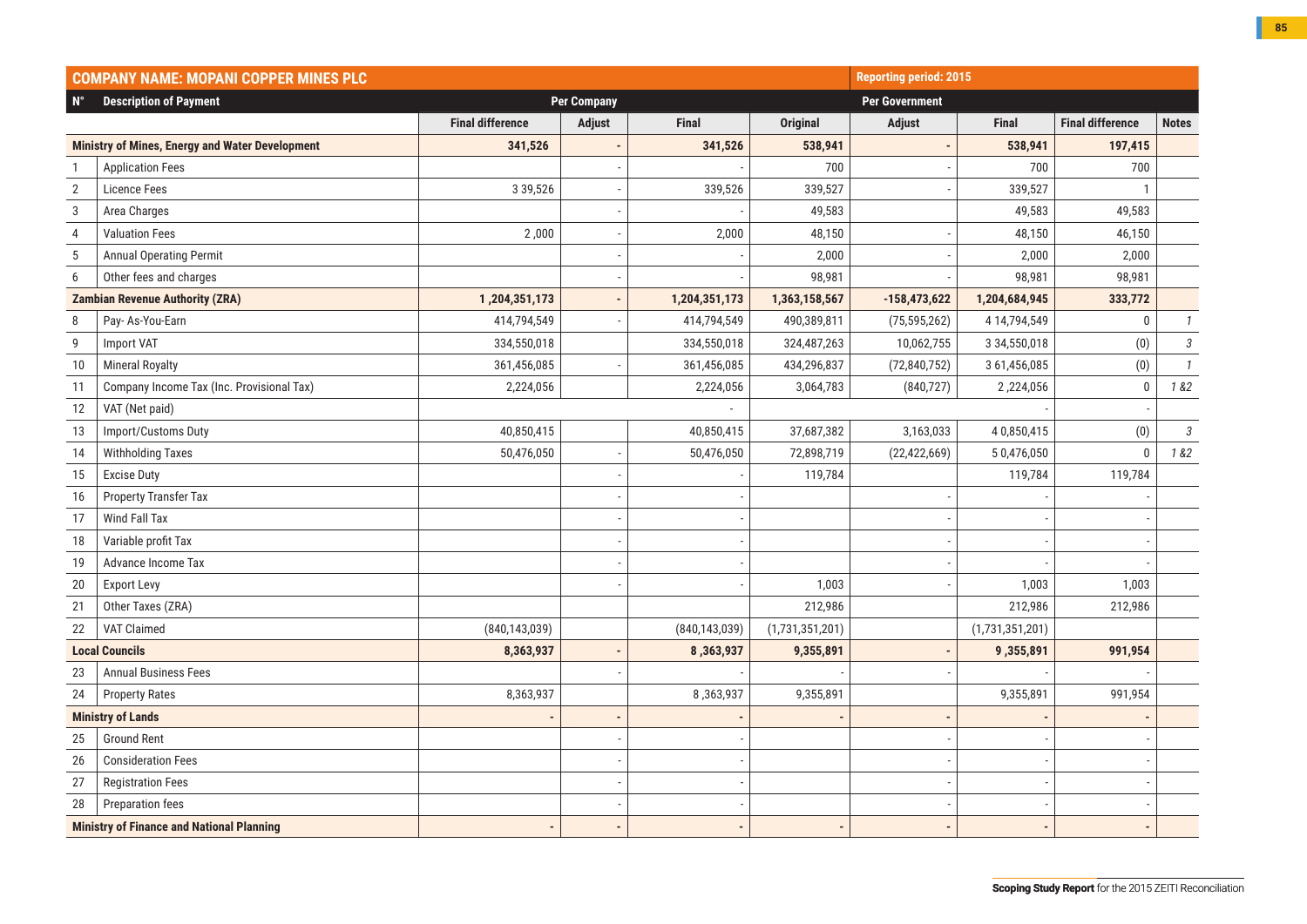| 29 | Dividends from Government Shares                 |               |                          |               |                |                |               |           |  |
|----|--------------------------------------------------|---------------|--------------------------|---------------|----------------|----------------|---------------|-----------|--|
| 30 | Revenues from GRZ shareholding sale              |               |                          |               |                |                |               |           |  |
|    | <b>ZCCM-IH</b>                                   |               |                          |               |                |                |               |           |  |
| 31 | Dividends from ZCCM-IH Shares                    |               |                          |               |                |                |               |           |  |
| 32 | Price participation fees                         |               |                          |               |                |                |               |           |  |
| 33 | Revenues from ZCCM-IH shareholding sale          |               |                          |               |                |                |               |           |  |
| 34 | Revenues from ZCCM-IH mining rights transfer     |               |                          |               |                |                |               |           |  |
|    | <b>Total payments</b>                            | 1,213,056,636 | ۰                        | 1,213,056,636 | 373,053,399, ا | $-158,473,622$ | 1,214,579,777 | 1,523,141 |  |
|    |                                                  |               |                          |               |                |                |               |           |  |
|    | <b>Social Payments</b>                           | 20,840,025    | $\overline{a}$           | 20,840,025    |                |                |               |           |  |
| 35 | Corporate Social Responsibility In kind payments |               |                          |               |                |                |               |           |  |
| 36 | Corporate Social Responsibility cash payments    | 20,840,025    | $\overline{\phantom{a}}$ | 20,840,025    |                |                |               |           |  |

 $\begin{array}{c|c}\n\textbf{NOTES} \\
\hline\n1 & P \\
\hline\n2 & D \\
\hline\n3 & c\n\end{array}$ Payment outside cut-off

**Duplicates** 

 $\vert$  confirmed payment by company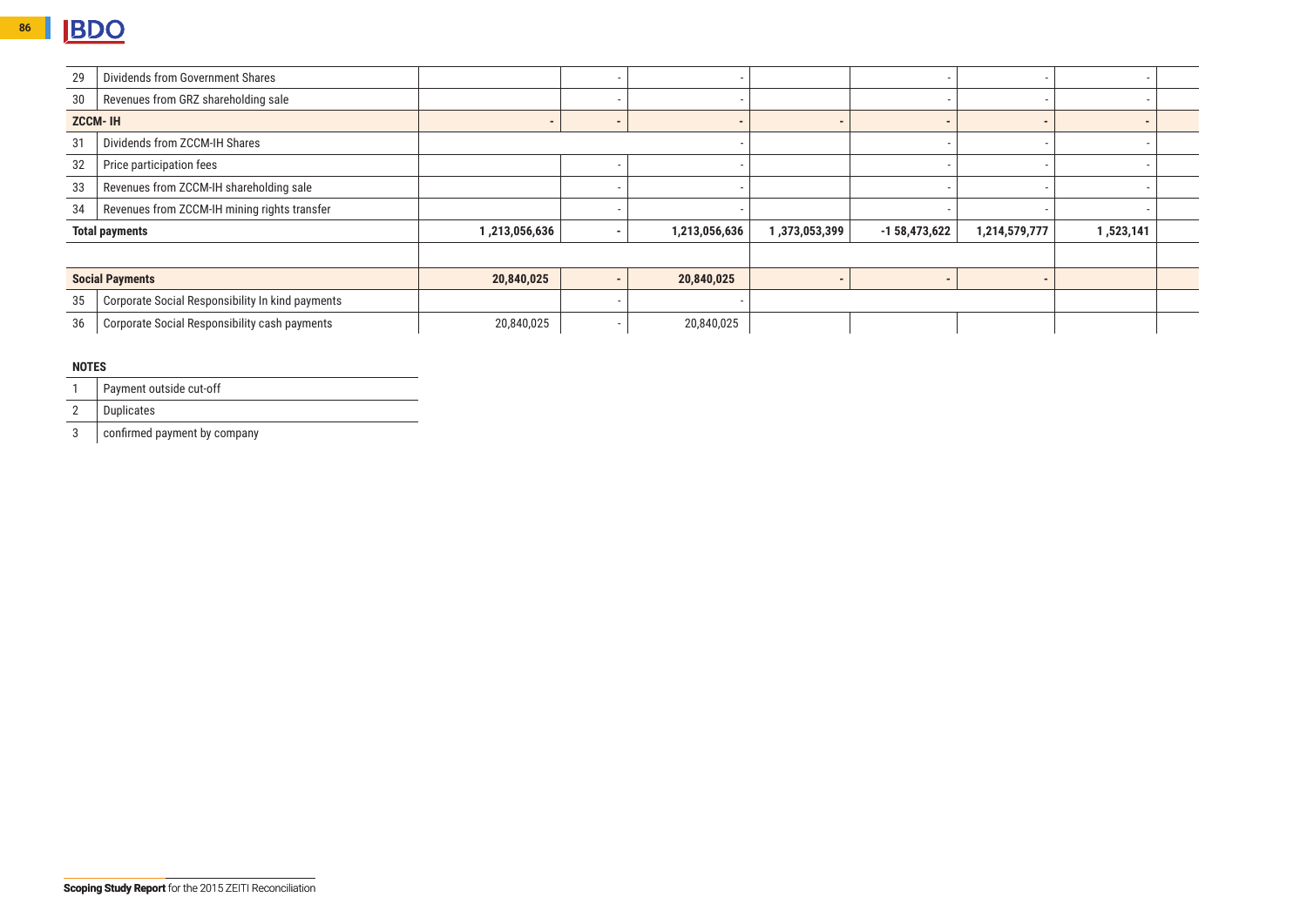|                | <b>COMPANY NAME: FIRST QUANTUM MINERALS</b>            | <b>Reporting period: 2015</b> |                    |              |                 |                       |              |                         |              |
|----------------|--------------------------------------------------------|-------------------------------|--------------------|--------------|-----------------|-----------------------|--------------|-------------------------|--------------|
| $N^{\circ}$    | <b>Description of Payment</b>                          |                               | <b>Per Company</b> |              |                 | <b>Per Government</b> |              |                         |              |
|                |                                                        | <b>Original</b>               | <b>Adjust</b>      | Final        | <b>Original</b> | <b>Adjust</b>         | <b>Final</b> | <b>Final difference</b> | <b>Notes</b> |
|                | <b>Ministry of Mines, Energy and Water Development</b> | 1,000                         |                    | 1,000        | 402,952         |                       | 402,952      | 401,952                 |              |
| -1             | <b>Application Fees</b>                                |                               |                    |              |                 |                       |              |                         |              |
| $\overline{2}$ | <b>Licence Fees</b>                                    |                               |                    |              |                 |                       |              |                         |              |
| 3              | Area Charges                                           |                               |                    |              | 382,398         |                       | 382,398      | 382,398                 |              |
| $\overline{4}$ | <b>Valuation Fees</b>                                  |                               |                    |              | 1,575           |                       | 1,575        | 1,575                   |              |
| 5              | <b>Annual Operating Permit</b>                         | 1,000                         |                    | 1,000        | 1,000           |                       | 1,000        |                         |              |
| 6              | Other fees and charges                                 |                               |                    |              | 17,979          |                       | 17,979       | 17,979                  |              |
|                | <b>Zambian Revenue Authority (ZRA)</b>                 | 750,057,163                   |                    | 7 50,057,163 | 725,221,830     | 35,155,889            | 7 60,057,983 | 9,900,745               |              |
| 8              | Pay- As-You-Earn                                       | 207,364,009                   |                    | 2 07,364,009 | 205,364,009     | 2,000,000             | 207,364,009  |                         | $\mathbf{1}$ |
| 9              | <b>Import VAT</b>                                      | 68,686,361                    |                    | 6 8,686,361  | 75,003,429      |                       | 7 5,003,429  | 6,317,068               |              |
| 10             | <b>Mineral Royalty</b>                                 |                               |                    |              |                 |                       |              |                         |              |
| 11             | Company Income Tax (Inc. Provisional Tax)              | 168,607,261                   |                    | 168,607,261  | 131,781,512     | 36,825,748            | 168,607,260  | (0)                     |              |
| 12             | VAT (Net paid)                                         | 250,772,760                   |                    | 2 50,772,760 | 250,772,758     |                       | 2 50,772,758 | (2)                     |              |
| 13             | Import/Customs Duty                                    | 38,977,930                    |                    | 3 8,977,930  | 42,665,052      |                       | 4 2,665,052  | 3,687,122               |              |
| 14             | <b>Withholding Taxes</b>                               | 14,844,567                    |                    | 14,844,567   | 18,514,426      | (3,669,859)           | 14,844,567   | $\mathbf 0$             | $\mathbf{2}$ |
| 15             | <b>Excise Duty</b>                                     | 2 58,440                      |                    | 258,440      | 256,730         |                       | 256,730      | (1,710)                 |              |
| 16             | <b>Property Transfer Tax</b>                           | 5 43,475                      |                    | 543,475      | 543,475         |                       | 543,475      |                         |              |
| 17             | Wind Fall Tax                                          |                               |                    |              |                 |                       |              |                         |              |
| 18             | Variable profit Tax                                    |                               |                    |              |                 |                       |              |                         |              |
| 19             | Advance Income Tax                                     | 2,360                         |                    | 2,360        |                 |                       |              | (2,360)                 |              |
| 20             | <b>Export Levy</b>                                     |                               |                    |              | 702             |                       | 702          | 702                     |              |
| 21             | Other taxes                                            | 2 19,662                      |                    | 219,662      | 319,737         |                       | 319,737      | (100, 075)              |              |
|                | <b>Local Councils</b>                                  | 1,527,349                     |                    | 1,527,349    |                 |                       |              | (1,527,349)             |              |
| 23             | <b>Annual Business Fees</b>                            | 1,320                         |                    | 1,320        |                 |                       |              | (1, 320)                |              |
| 24             | <b>Property Rates</b>                                  | 1,526,029                     |                    | 1,526,029    |                 |                       |              | (1,526,029)             |              |
|                | <b>Ministry of Lands</b>                               | 201,342                       |                    | 201,342      | 2 65,434        |                       | 265,434      | 64,092                  |              |
| 25             | <b>Ground Rent</b>                                     | 201,342                       |                    | 201,342      | 265,434         |                       | 265,434      | 64,092                  |              |
| 26             | <b>Consideration Fees</b>                              |                               |                    |              |                 |                       |              |                         |              |
| 27             | <b>Registration Fees</b>                               |                               |                    |              |                 |                       |              |                         |              |
| 28             | <b>Preparation fees</b>                                |                               |                    |              |                 |                       |              |                         |              |
|                | <b>Ministry of Finance and National Planning</b>       |                               | ٠                  |              |                 |                       |              |                         |              |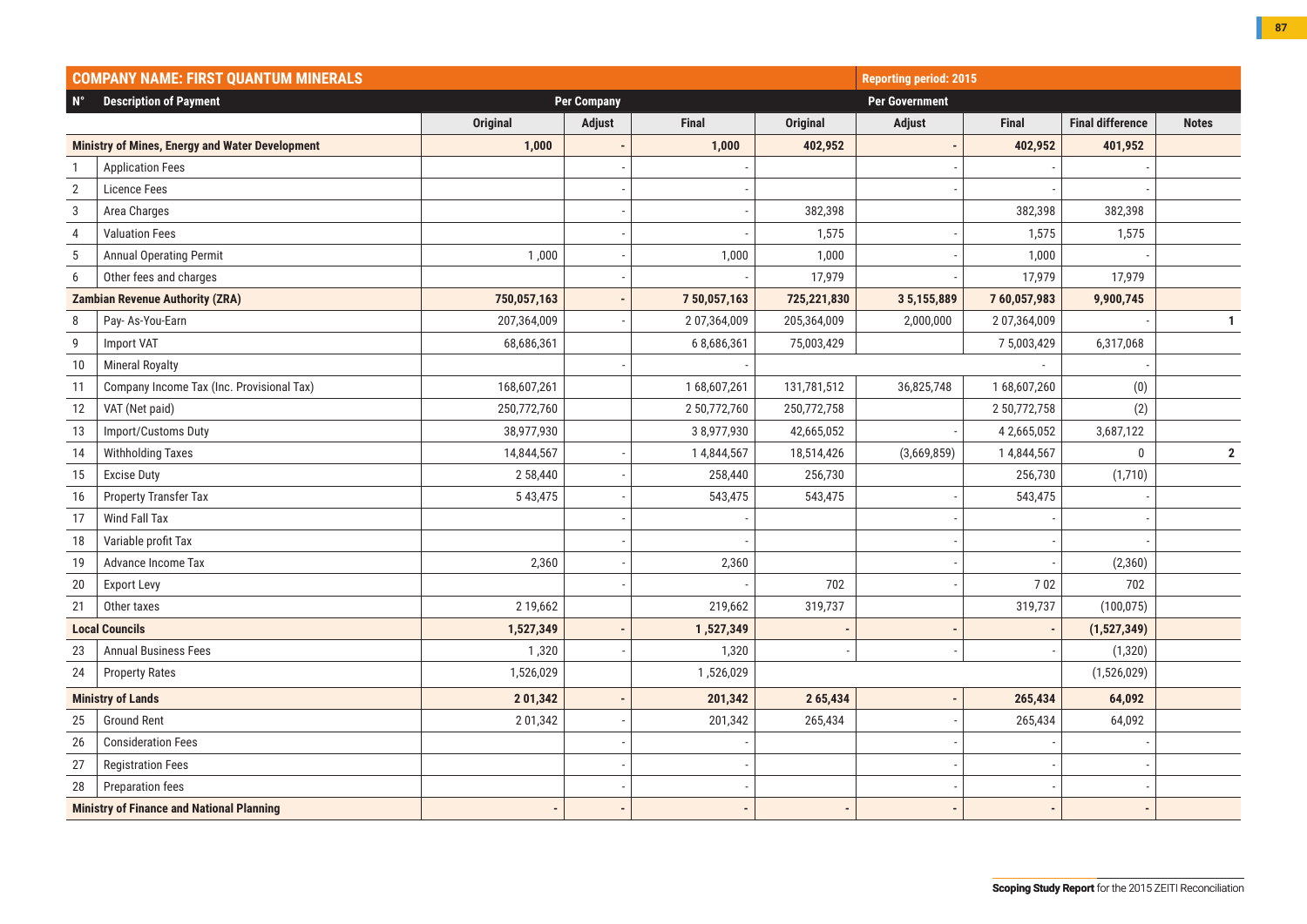| 29 | Dividends from Government Shares                 |             |                |              |             |            |              |           |  |
|----|--------------------------------------------------|-------------|----------------|--------------|-------------|------------|--------------|-----------|--|
| 30 | Revenues from GRZ shareholding sale              |             |                |              |             |            |              |           |  |
|    | <b>ZCCM-IH</b>                                   |             | $\overline{a}$ |              |             |            |              |           |  |
| 31 | Dividends from ZCCM-IH Shares                    |             |                |              |             |            |              |           |  |
| 32 | Price participation fees                         |             |                |              |             |            |              |           |  |
| 33 | Revenues from ZCCM-IH shareholding sale          |             |                |              |             |            |              |           |  |
| 34 | Revenues from ZCCM-IH mining rights transfer     |             |                |              |             |            |              |           |  |
|    | <b>Total payments</b>                            | 751,786,853 | $\overline{a}$ | 7 51,786,853 | 725,890,216 | 35,155,889 | 7 60,726,369 | 8,839,440 |  |
|    |                                                  |             |                |              |             |            |              |           |  |
|    | <b>Social Payments</b>                           | 329,918     |                | 329,918      |             |            |              |           |  |
| 35 | Corporate Social Responsibility In kind payments |             |                |              |             |            |              |           |  |
| 36 | Corporate Social Responsibility cash payments    | 329,918     |                | 329,918      |             |            |              |           |  |

|  | <b>Amounts confirmed by company</b> |  |
|--|-------------------------------------|--|
|--|-------------------------------------|--|

2 company confirmed not paying this amount.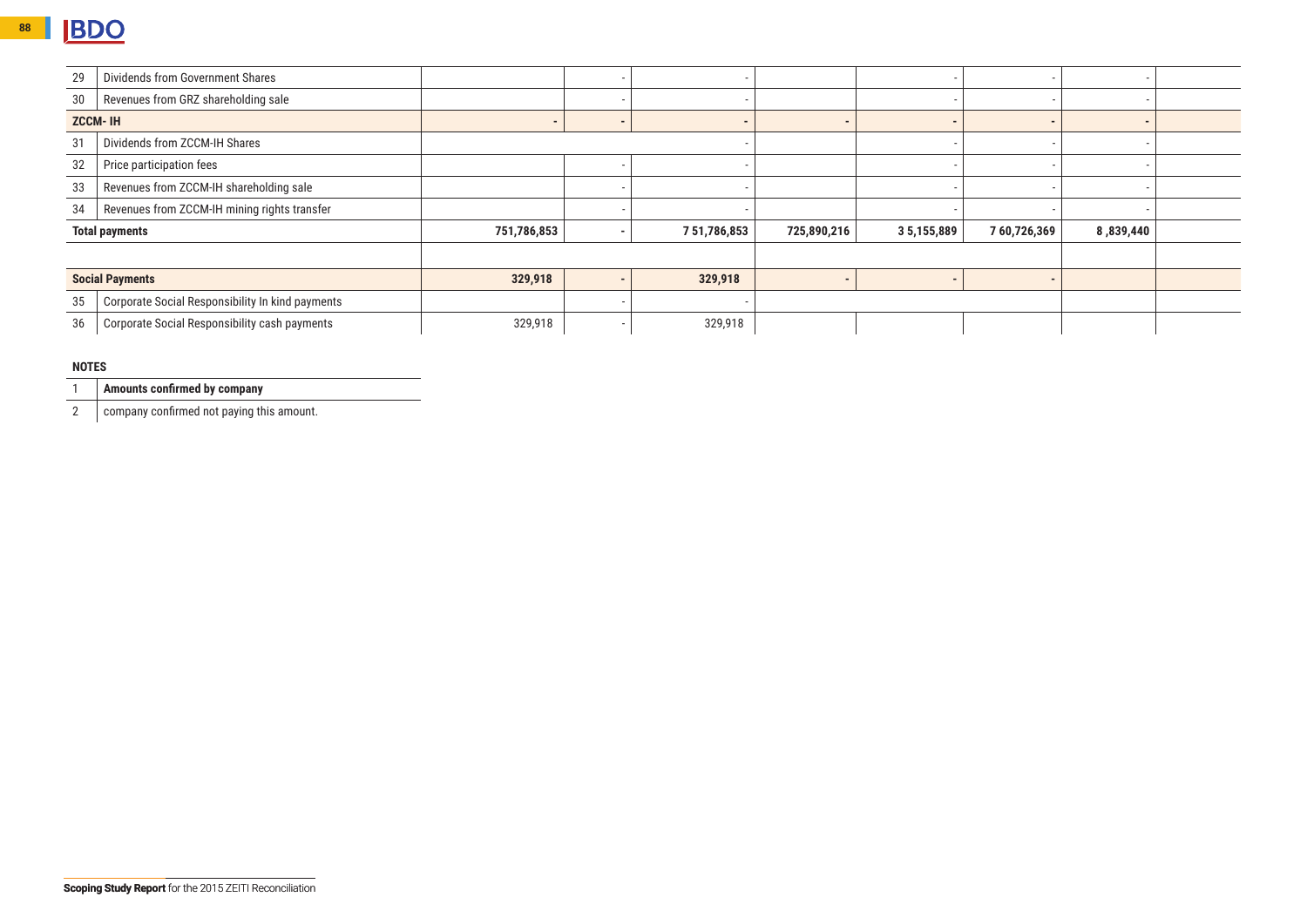|                | <b>COMPANY NAME: NEELKANTH</b>                         |                 | <b>Reporting period: 2015</b> |                          |                          |                       |              |                         |              |
|----------------|--------------------------------------------------------|-----------------|-------------------------------|--------------------------|--------------------------|-----------------------|--------------|-------------------------|--------------|
| $N^{\circ}$    | <b>Description of Payment</b>                          |                 | <b>Per Company</b>            |                          |                          | <b>Per Government</b> |              |                         |              |
|                |                                                        | <b>Original</b> | Adjust                        | <b>Final</b>             | <b>Original</b>          | <b>Adjust</b>         | Final        | <b>Final difference</b> | <b>Notes</b> |
|                | <b>Ministry of Mines, Energy and Water Development</b> | 46,837          |                               | 46,837                   |                          |                       | 4,037        | (42, 800)               |              |
| $\overline{1}$ | <b>Application Fees</b>                                |                 |                               |                          |                          |                       |              |                         |              |
| $\overline{2}$ | <b>Licence Fees</b>                                    |                 |                               |                          |                          |                       |              |                         |              |
| 3              | Area Charges                                           | 46,837          |                               | 46,837                   | 187                      |                       | 187          | (46, 650)               |              |
| $\overline{4}$ | <b>Valuation Fees</b>                                  |                 |                               |                          |                          |                       |              |                         |              |
| 5              | <b>Annual Operating Permit</b>                         |                 |                               |                          |                          |                       |              |                         |              |
| 6              | Others fees                                            |                 |                               |                          | 3,850                    |                       | 3,850        | 3,850                   |              |
|                | <b>Zambian Revenue Authority (ZRA)</b>                 | 6,318,413       |                               | 6,313,683                | 38,821,700               | $-32,464,173$         | 6,357,527    | 36,443                  |              |
| 8              | Pay- As-You-Earn                                       | 1,689,792       |                               | 1,689,792                | 1,999,416                | (309, 624)            | 1,689,792    | (0)                     | $\mathbf{1}$ |
| 9              | <b>Import VAT</b>                                      | 2,781,741       |                               | 2,781,741                | 30,889,007               | (28, 107, 266)        | 2,781,741    |                         | $\mathbf{2}$ |
| 10             | <b>Mineral Royalty</b>                                 | 836,225         |                               | 836,225                  | 870,512                  |                       | 870,512      | 34,287                  |              |
| 11             | Company Income Tax (Inc. Provisional Tax)              |                 |                               |                          |                          |                       |              |                         |              |
| 12             | VAT (Net paid)                                         | 1 19,582        |                               | 119,582                  | 250,088                  | (130, 506)            | 119,582      | (0)                     | $\mathbf{1}$ |
| 13             | Import/Customs Duty                                    | 8 80,415        |                               | 880,415                  | 4,797,192                | (3,916,777)           | 880,415      |                         | $\mathbf{2}$ |
| 14             | <b>Withholding Taxes</b>                               | 5,760           |                               | 5,760                    | 8,084                    |                       | 8,084        | 2,324                   |              |
| 15             | <b>Excise Duty</b>                                     |                 |                               |                          |                          |                       |              |                         |              |
| 16             | <b>Property Transfer Tax</b>                           |                 |                               |                          |                          |                       |              |                         |              |
| 17             | <b>Wind Fall Tax</b>                                   |                 |                               |                          |                          |                       |              |                         |              |
| 18             | Variable profit Tax                                    |                 |                               |                          |                          |                       |              |                         |              |
| 19             | <b>Advance Income Tax</b>                              | 168             |                               | 168                      |                          |                       |              | (168)                   |              |
| 20             | <b>Export Levy</b>                                     |                 |                               |                          |                          |                       |              |                         |              |
| 21             | Other taxes (ZRA)                                      |                 |                               | 4,730                    | 7,401                    |                       | 7,401        | (7, 401)                |              |
| 22             | VAT claimed                                            | $-686,502$      |                               | $-686,502$               | (1, 171, 776)            |                       | $-1,171,776$ | 485,274                 |              |
|                | <b>Local Councils</b>                                  |                 |                               |                          |                          |                       |              |                         |              |
| 23             | <b>Annual Business Fees</b>                            |                 |                               |                          |                          |                       |              |                         |              |
| 24             | <b>Property Rates</b>                                  |                 |                               |                          |                          |                       |              |                         |              |
|                | <b>Ministry of Lands</b>                               |                 |                               | $\overline{\phantom{a}}$ |                          |                       |              |                         |              |
| 25             | <b>Ground Rent</b>                                     |                 |                               |                          |                          |                       |              |                         |              |
| 26             | <b>Consideration Fees</b>                              |                 |                               |                          |                          |                       |              |                         |              |
| 27             | <b>Registration Fees</b>                               |                 |                               |                          |                          |                       |              |                         |              |
| 28             | Preparation fees                                       |                 |                               |                          |                          |                       |              |                         |              |
|                | <b>Ministry of Finance and National Planning</b>       |                 | $\sim$                        | $\sim$                   | $\overline{\phantom{a}}$ | ٠                     |              | ٠                       |              |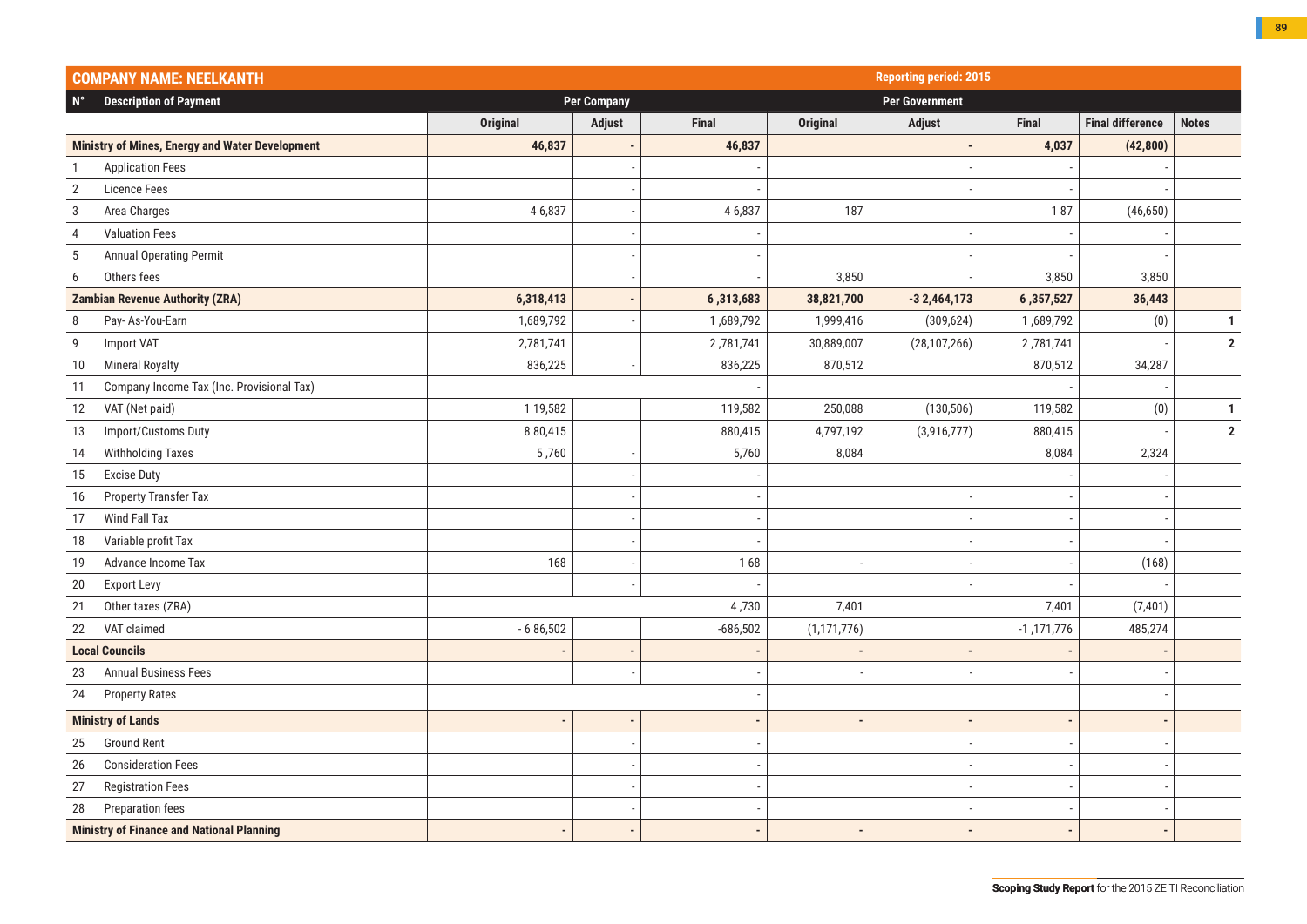| 29             | Dividends from Government Shares                 |           |                          |                          |            |               |                          |                          |  |
|----------------|--------------------------------------------------|-----------|--------------------------|--------------------------|------------|---------------|--------------------------|--------------------------|--|
| 30             | Revenues from GRZ shareholding sale              |           |                          |                          |            |               | $\overline{\phantom{a}}$ |                          |  |
| <b>ZCCM-IH</b> |                                                  |           | $\overline{\phantom{a}}$ | $\overline{\phantom{a}}$ |            |               |                          |                          |  |
| 31             | Dividends from ZCCM-IH Shares                    |           |                          |                          |            |               |                          |                          |  |
| 32             | Price participation fees                         |           |                          |                          |            |               |                          |                          |  |
| 33             | Revenues from ZCCM-IH shareholding sale          |           |                          |                          |            |               | $\overline{\phantom{a}}$ |                          |  |
| 34             | Revenues from ZCCM-IH mining rights transfer     |           |                          |                          |            |               |                          | $\overline{\phantom{0}}$ |  |
|                | <b>Total payments</b>                            | 6,365,250 |                          | 6,360,520                | 38,821,700 | $-32,464,173$ | 6,361,564                | $-6,357$                 |  |
|                |                                                  |           |                          |                          |            |               |                          |                          |  |
|                | <b>Social Payments</b>                           |           |                          |                          |            |               |                          |                          |  |
| 35             | Corporate Social Responsibility In kind payments |           |                          |                          |            |               |                          |                          |  |
| 36             | Corporate Social Responsibility cash payments    |           |                          |                          |            |               |                          |                          |  |

1 Payment outside cut-off<br>2 Company confirmed not

Company confirmed not paying amount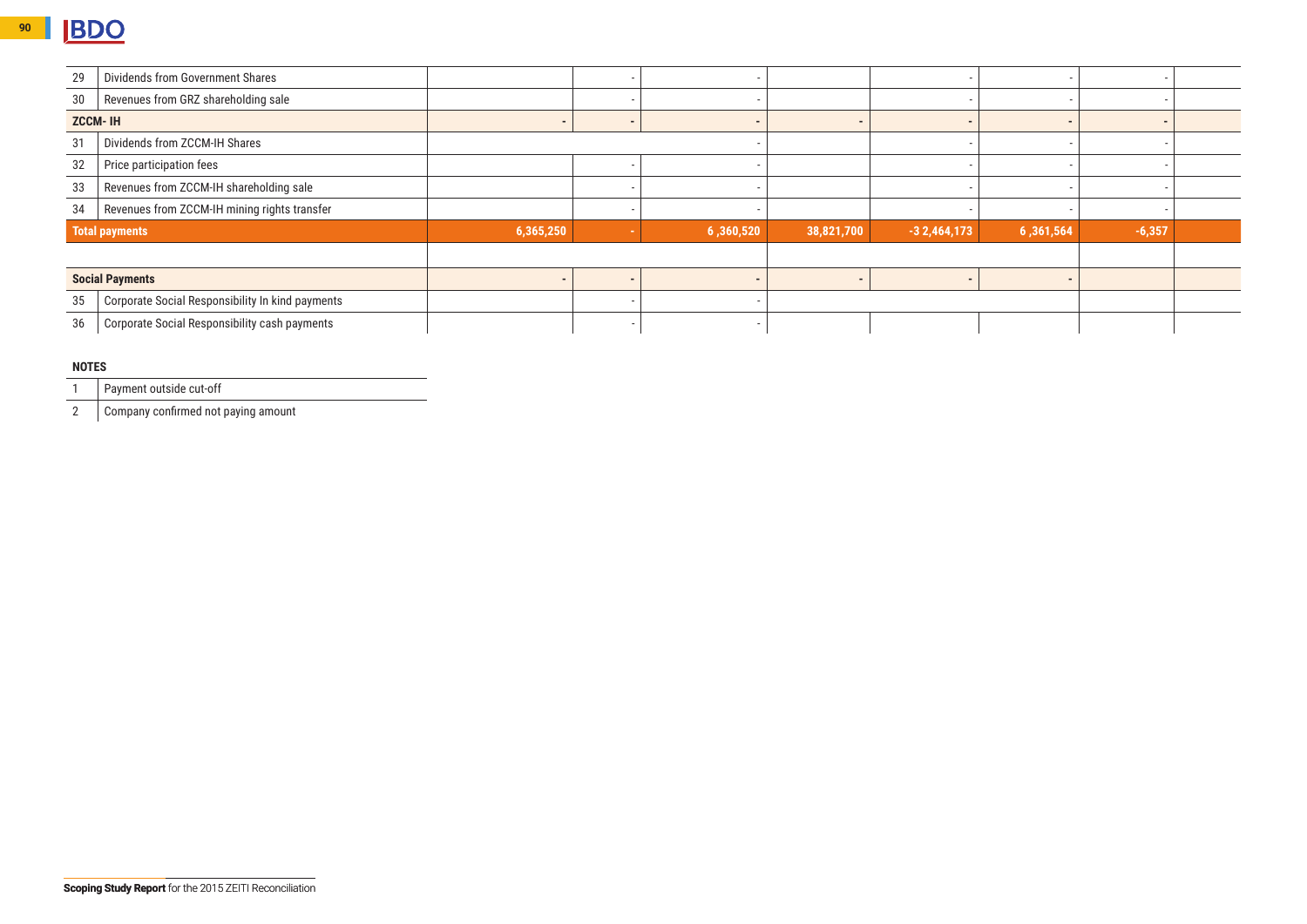|                | <b>COMPANY NAME: KARIBA MINERALS LIMITED</b>           |                 | <b>Reporting period: 2015</b> |           |                      |                       |            |                          |
|----------------|--------------------------------------------------------|-----------------|-------------------------------|-----------|----------------------|-----------------------|------------|--------------------------|
| $N^{\circ}$    | <b>Description of Payment</b>                          |                 | <b>Per Company</b>            |           |                      | <b>Per Government</b> |            |                          |
|                |                                                        | <b>Original</b> | Adjust                        | Final     | <b>Original</b>      | Adjust                | Final      | <b>Final difference</b>  |
|                | <b>Ministry of Mines, Energy and Water Development</b> | 21,450          |                               | 21,450    | 22,550-              |                       | 22,550     | 1,100                    |
| $\mathbf{1}$   | <b>Application Fees</b>                                |                 |                               |           |                      |                       |            |                          |
| $\overline{2}$ | <b>Licence Fees</b>                                    |                 |                               |           |                      |                       |            |                          |
| $\mathbf{3}$   | Area Charges                                           |                 |                               |           |                      |                       |            |                          |
| 4              | <b>Valuation Fees</b>                                  | 15600           |                               | 15,600    | 12,800               |                       | 12,800     | (2,800)                  |
| 5              | <b>Annual Operating Permit</b>                         |                 |                               |           |                      |                       |            |                          |
| 6              | Export permit                                          | 5850            |                               | 5,850     | 9,750                |                       | 9,750      | 3,900                    |
|                | <b>Zambian Revenue Authority (ZRA)</b>                 | 2,132,978       |                               | 2,132,978 | 13,585,987           |                       | 13,585,987 | 11,453,009               |
| 8              | Pay- As-You-Earn                                       | 521,604         |                               | 521,604   | 522,321              |                       | 522,321    | 717                      |
| 9              | <b>Import VAT</b>                                      |                 |                               |           | 2,712,336            |                       | 2,712,336  | 2,712,336                |
| 10             | <b>Mineral Royalty</b>                                 | 1,541,869       |                               | 1,541,869 | 8 6,133              |                       | 86,133     | $-1,455,736$             |
| 11             | Company Income Tax (Inc. Provisional Tax)              | 10,723          |                               | 10,723    |                      |                       |            | $-10,723$                |
| 12             | VAT (Net paid)                                         |                 |                               |           | 9,299,249            |                       | 9,299,249  | 9,299,249                |
| 13             | Import/Customs Duty                                    | 24,030          |                               | 24,030    | 862,189              |                       | 862,189    | 838,159                  |
| 14             | <b>Withholding Taxes</b>                               | 34,753          |                               | 3 4,753   | 2,970                |                       | 2,970      | $-31,783$                |
| 15             | <b>Excise Duty</b>                                     |                 |                               |           | 8 4,080              |                       | 8 4,080    | 84,080                   |
| 16             | <b>Property Transfer Tax</b>                           |                 |                               |           |                      |                       |            |                          |
| 17             | Wind Fall Tax                                          |                 |                               |           |                      |                       |            | $\sim$                   |
| 18             | Variable profit Tax                                    |                 |                               |           |                      |                       |            | $\sim$                   |
| 19             | Advance Income Tax                                     | $\sim$          |                               |           |                      |                       |            |                          |
| 20             | Other taxes ZRA                                        |                 |                               |           | 16,709               |                       | 16,709     | 16,709                   |
|                | <b>Local Councils</b>                                  | 9,065           |                               | 9,065     |                      |                       |            | $-9,065$                 |
| 23             | <b>Annual Business Fees</b>                            | 5,000           |                               | 5,000     |                      |                       |            | $-5,000$                 |
| 24             | <b>Property Rates</b>                                  | 4,065           |                               | 4,065     |                      |                       |            | $-4,065$                 |
|                | <b>Ministry of Lands</b>                               |                 |                               |           |                      |                       |            |                          |
| 25             | <b>Ground Rent</b>                                     |                 |                               |           |                      |                       |            | $\overline{\phantom{a}}$ |
| 26             | <b>Consideration Fees</b>                              |                 |                               |           |                      |                       |            | $\overline{a}$           |
| 27             | <b>Registration Fees</b>                               |                 |                               |           |                      |                       |            |                          |
| 28             | Preparation fees                                       |                 |                               |           |                      |                       |            | $\sim$                   |
|                | <b>Ministry of Finance and National Planning</b>       |                 |                               |           | ÷.<br>$\blacksquare$ |                       |            |                          |
| 29             | Dividends from Government Shares                       |                 |                               |           |                      |                       |            | $\overline{\phantom{a}}$ |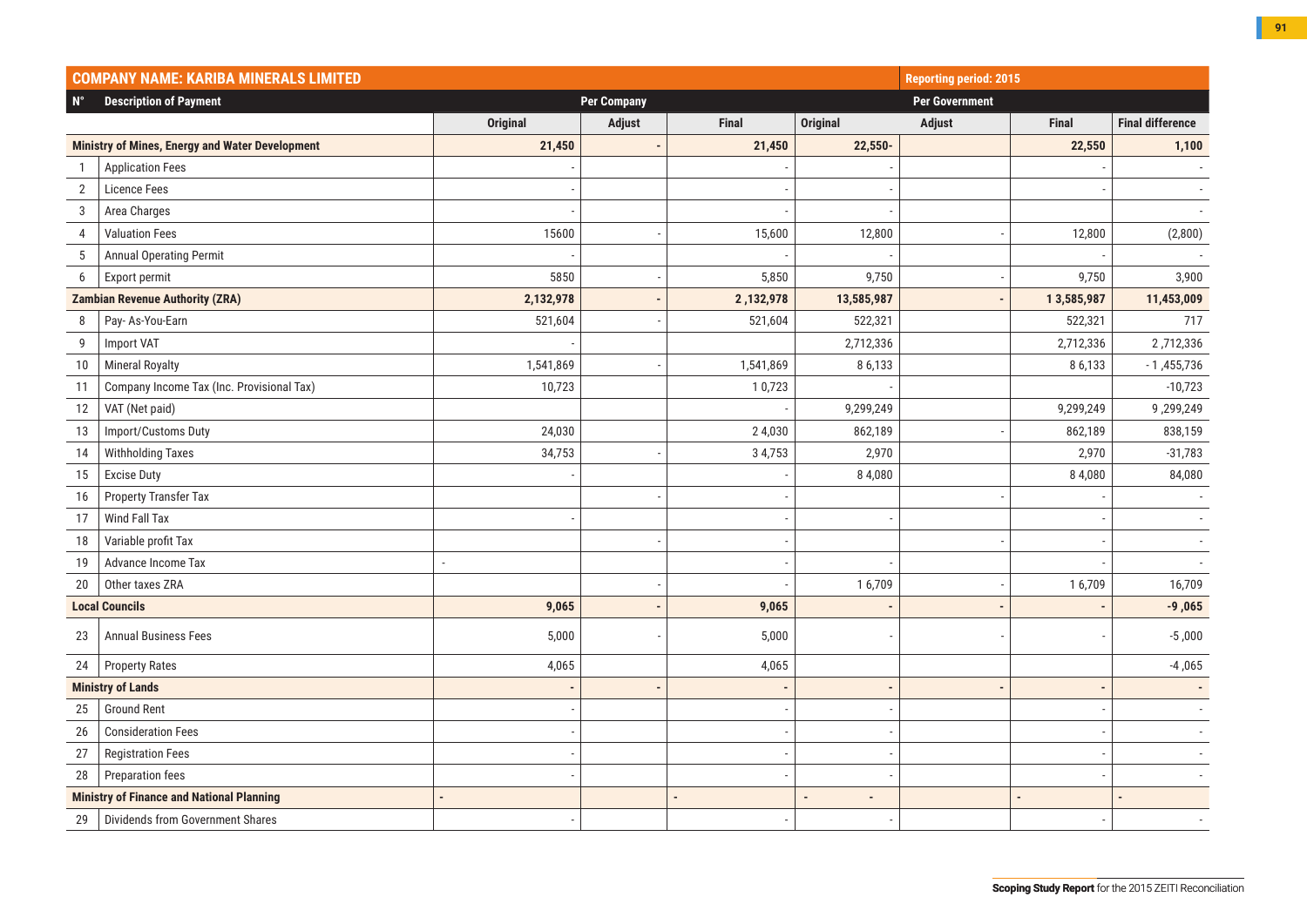| 30             | Revenues from GRZ shareholding sale              |           |  |                           |            |            |
|----------------|--------------------------------------------------|-----------|--|---------------------------|------------|------------|
| <b>ZCCM-IH</b> |                                                  |           |  |                           |            |            |
| 31             | Dividends from ZCCM-IH Shares                    |           |  |                           |            |            |
| 32             | Price participation fees                         |           |  |                           |            |            |
| 33             | Revenues from ZCCM-IH shareholding sale          |           |  |                           |            |            |
| 34             | Revenues from ZCCM-IH mining rights transfer     |           |  |                           |            |            |
|                | <b>Total payments</b>                            | 2,163,493 |  | $12,163,493$ $13,608,537$ | 13,608,537 | 11,445,044 |
|                |                                                  |           |  |                           |            |            |
|                | <b>Social Payments</b>                           |           |  |                           |            |            |
| 35             | Corporate Social Responsibility In kind payments |           |  |                           |            |            |
| 36             | Corporate Social Responsibility cash payments    |           |  |                           |            |            |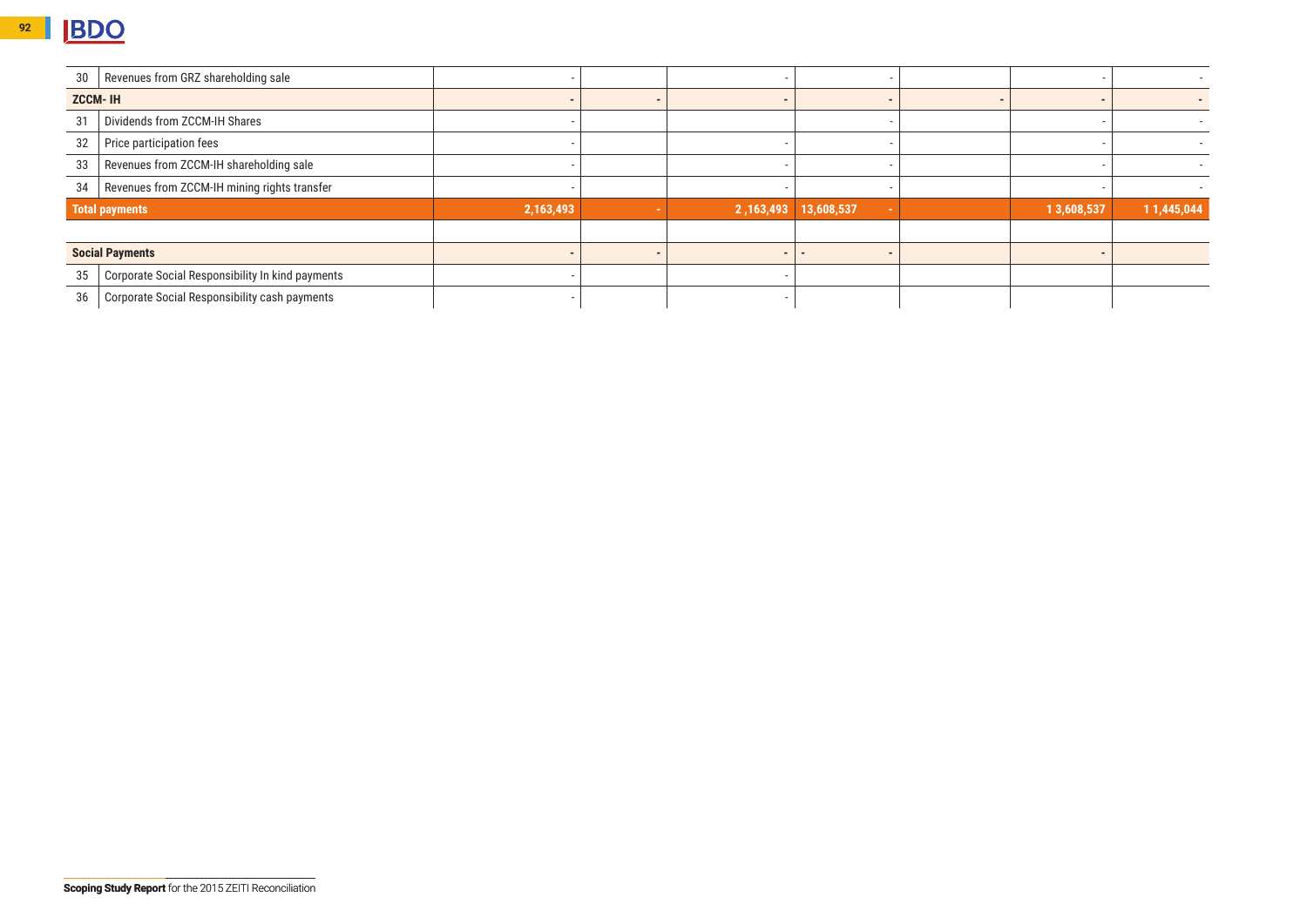|                | <b>COMPANY NAME: CALCITE LIMITED</b>                   |                 |                          |              |                 | <b>Reporting period: 2015</b> |              |                          |  |
|----------------|--------------------------------------------------------|-----------------|--------------------------|--------------|-----------------|-------------------------------|--------------|--------------------------|--|
| $N^{\circ}$    | <b>Description of Payment</b>                          |                 | <b>Per Company</b>       |              |                 | <b>Per Government</b>         |              |                          |  |
|                |                                                        | <b>Original</b> | Adjust                   | <b>Final</b> | <b>Original</b> | Adjust                        | <b>Final</b> | <b>Final difference</b>  |  |
|                | <b>Ministry of Mines, Energy and Water Development</b> | 14,100          |                          | 14,100       | 9,325           |                               | 9,325        | (4,775)                  |  |
|                | <b>Application Fees</b>                                |                 |                          |              |                 |                               |              |                          |  |
| $\overline{2}$ | <b>Licence Fees</b>                                    | 14,000          |                          | 14,000       | 8,625           |                               | 8,625        | (5, 375)                 |  |
| 3              | Area Charges                                           | 100             |                          | 100          |                 |                               |              | (100)                    |  |
| 4              | <b>Valuation Fees</b>                                  |                 |                          |              | 700             |                               | 700          | 700                      |  |
| $5\,$          | <b>Annual Operating Permit</b>                         |                 | $\overline{\phantom{a}}$ |              |                 |                               |              | $\overline{\phantom{a}}$ |  |
| 6              | <b>Environmental Protection Fund</b>                   |                 |                          |              |                 |                               |              |                          |  |
|                | <b>Zambian Revenue Authority (ZRA)</b>                 | 2,124,582       |                          | 2,124,582    | 2,783,893       |                               | 2,783,893    | 659,312                  |  |
| 8              | Pay- As-You-Earn                                       | 20,445          |                          | 20,445       | 17,515          |                               | 17,515       | (2,930)                  |  |
| 9              | <b>Import VAT</b>                                      | 1,155,309       |                          | 1,155,309    | 1,552,460       |                               | 1,552,460    | 397,151                  |  |
| 10             | <b>Mineral Royalty</b>                                 | 273,052         |                          | 273,052      | 263,270         |                               | 263,270      | (9, 782)                 |  |
| 11             | Company Income Tax (Inc. Provisional Tax)              | 10,000          |                          | 10,000       | 10,000          |                               | 10,000       |                          |  |
| 12             | VAT (Net paid)                                         | 6 65,775        |                          | 665,775      | 793,711         |                               | 793,711      | 127,935                  |  |
| 13             | Import/Customs Duty                                    |                 |                          |              | 86,938          |                               | 86,938       | 86,938                   |  |
| 14             | <b>Withholding Taxes</b>                               |                 |                          |              | 60,000          |                               | 60,000       | 60,000                   |  |
| 15             | <b>Excise Duty</b>                                     |                 |                          |              |                 |                               |              |                          |  |
| 16             | Property Transfer Tax                                  |                 |                          |              |                 |                               |              |                          |  |
| 17             | Wind Fall Tax                                          |                 |                          |              |                 |                               |              |                          |  |
| 18             | Variable profit Tax                                    |                 |                          |              |                 |                               |              |                          |  |
| 19             | Advance Income Tax                                     |                 |                          |              |                 |                               |              |                          |  |
| $20\,$         | <b>Export Levy</b>                                     |                 |                          |              |                 |                               |              |                          |  |
|                | <b>Local Councils</b>                                  | 16,000          | $\overline{\phantom{a}}$ | 16,000       | 10,162          |                               | 10,162       | (5,838)                  |  |
| 23             | <b>Annual Business Fees</b>                            | 14,000          |                          | 14,000       | 10,162          |                               | 10,162       | (3,838)                  |  |
| 24             | <b>Property Rates</b>                                  | 2,000           |                          | 2,000        |                 |                               |              | (2,000)                  |  |
|                | <b>Ministry of Lands</b>                               | 2,800           |                          | 2,800        |                 |                               |              | (2,800)                  |  |
| 25             | <b>Ground Rent</b>                                     | 2,800           |                          | 2,800        |                 |                               |              | (2,800)                  |  |
| 26             | <b>Consideration Fees</b>                              |                 |                          |              |                 |                               |              |                          |  |
| 27             | <b>Registration Fees</b>                               |                 |                          |              |                 |                               |              |                          |  |
| 28             | Preparation fees                                       |                 |                          |              |                 |                               |              |                          |  |
|                | <b>Ministry of Finance and National Planning</b>       |                 |                          |              |                 |                               |              |                          |  |
| 29             | Dividends from Government Shares                       |                 |                          |              |                 |                               |              |                          |  |
| $30\,$         | Revenues from GRZ shareholding sale                    |                 |                          |              |                 |                               |              |                          |  |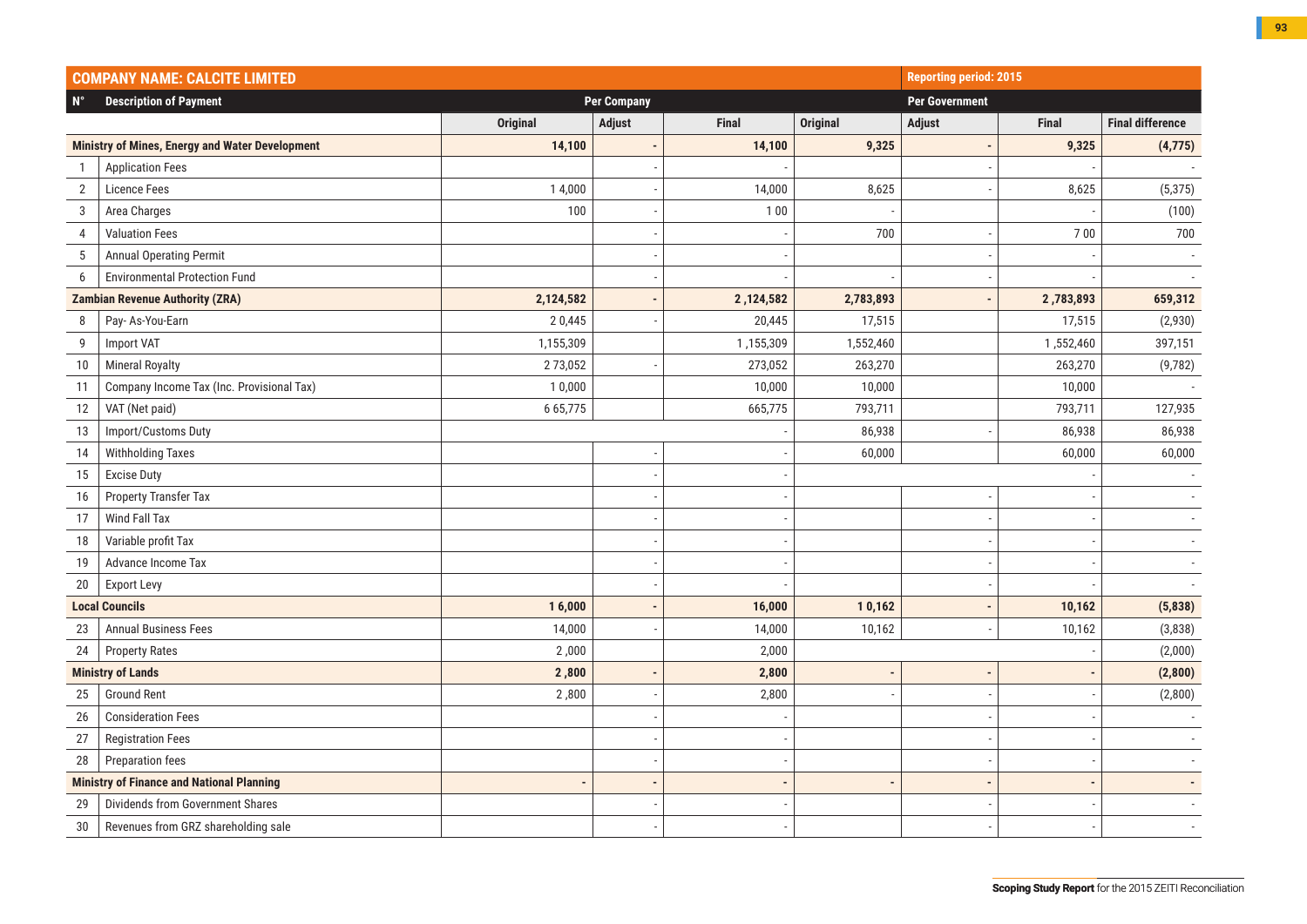| <b>ZCCM-IH</b> |                                                  |           |           |           |  |           |         |
|----------------|--------------------------------------------------|-----------|-----------|-----------|--|-----------|---------|
| 31             | Dividends from ZCCM-IH Shares                    |           |           |           |  |           |         |
| 32             | Price participation fees                         |           |           |           |  |           |         |
| 33             | Revenues from ZCCM-IH shareholding sale          |           |           |           |  |           |         |
| 34             | Revenues from ZCCM-IH mining rights transfer     |           |           |           |  |           |         |
|                | <b>Total payments</b>                            | 2,157,482 | 2,157,482 | 2,803,380 |  | 2,803,380 | 645,899 |
|                |                                                  |           |           |           |  |           |         |
|                | <b>Social Payments</b>                           |           |           |           |  |           |         |
| 35             | Corporate Social Responsibility In kind payments |           |           |           |  |           |         |
| 36             | Corporate Social Responsibility cash payments    |           |           |           |  |           |         |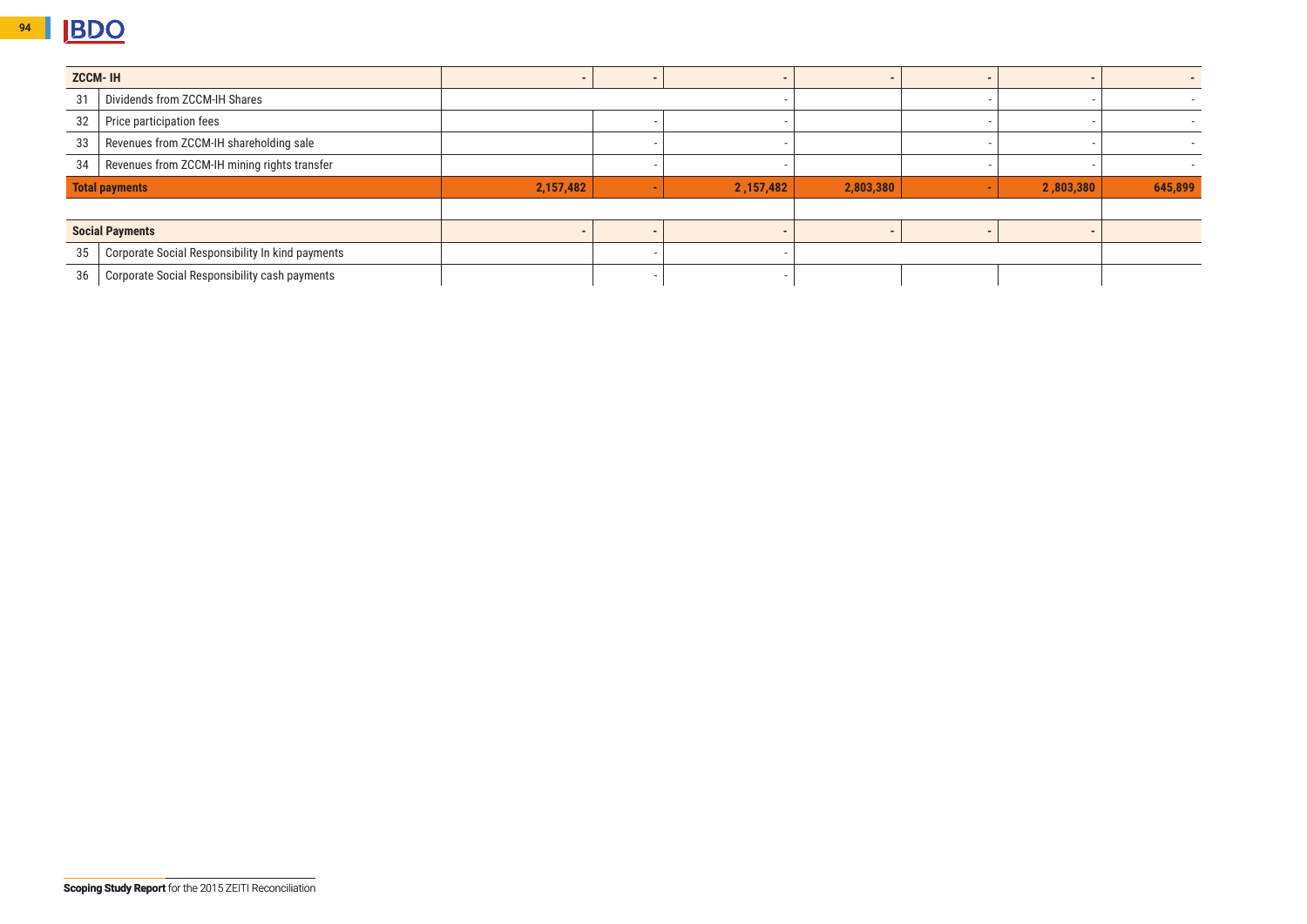|                    | <b>COMPANY NAME: MABIZA RESOURCES LIMITED</b>          | <b>Reporting period: 2015</b> |                          |              |                 |                          |           |                          |
|--------------------|--------------------------------------------------------|-------------------------------|--------------------------|--------------|-----------------|--------------------------|-----------|--------------------------|
| $\mathsf{N}^\circ$ | <b>Description of Payment</b>                          |                               | <b>Per Company</b>       |              |                 | <b>Per Government</b>    |           |                          |
|                    |                                                        | <b>Original</b>               | Adjust                   | <b>Final</b> | <b>Original</b> | Adjust                   | Final     | <b>Final difference</b>  |
|                    | <b>Ministry of Mines, Energy and Water Development</b> | 268,333                       |                          | 268,333      | 268,333         |                          | 268,333   |                          |
| 1                  | <b>Application Fees</b>                                |                               |                          |              |                 |                          |           | $\overline{\phantom{a}}$ |
| $\overline{2}$     | <b>Licence Fees</b>                                    |                               |                          |              |                 |                          |           | $\overline{\phantom{a}}$ |
| $\mathbf{3}$       | Area Charges                                           | 267,333                       |                          | 267,333      | 267,333         |                          | 267,333   |                          |
| $\overline{4}$     | <b>Valuation Fees</b>                                  |                               |                          |              |                 |                          |           |                          |
| $5\,$              | <b>Annual Operating Permit</b>                         | 1,000                         | $\overline{\phantom{a}}$ | 1,000        | 1,000           |                          | 1,000     | $\sim$                   |
| 6                  | <b>Environmental Protection Fund</b>                   |                               |                          |              |                 |                          |           | $\overline{\phantom{a}}$ |
|                    | <b>Zambian Revenue Authority (ZRA)</b>                 | 3,125,180                     |                          | 3,125,180    | 3,125,180       |                          | 3,125,180 | $\sim$                   |
| 8                  | Pay- As-You-Earn                                       | 3,125,180                     |                          | 3,125,180    | 3,125,180       |                          | 3,125,180 |                          |
| 9                  | <b>Import VAT</b>                                      |                               |                          |              |                 |                          |           | $\overline{\phantom{a}}$ |
| 10                 | <b>Mineral Royalty</b>                                 |                               |                          |              |                 |                          |           |                          |
| 11                 | Company Income Tax (Inc. Provisional Tax)              |                               |                          |              |                 |                          |           |                          |
| 12                 | VAT (Net paid)                                         |                               |                          |              |                 |                          |           |                          |
| 13                 | Import/Customs Duty                                    |                               |                          |              |                 |                          |           | $\overline{\phantom{a}}$ |
| 14                 | <b>Withholding Taxes</b>                               |                               | $\overline{\phantom{a}}$ |              |                 |                          |           | $\overline{\phantom{a}}$ |
| 15                 | <b>Excise Duty</b>                                     |                               |                          |              |                 |                          |           |                          |
| 16                 | Property Transfer Tax                                  |                               |                          |              |                 |                          |           |                          |
| 17                 | Wind Fall Tax                                          |                               |                          |              |                 |                          |           | $\overline{\phantom{a}}$ |
| 18                 | Variable profit Tax                                    |                               |                          |              |                 |                          |           |                          |
| 19                 | Advance Income Tax                                     |                               |                          |              |                 |                          |           |                          |
| $20\,$             | <b>Export Levy</b>                                     |                               |                          |              |                 |                          |           |                          |
|                    | <b>Local Councils</b>                                  | 5 04,172                      | ł,                       | 504,172      | 5 04,172        |                          | 504,172   | ۰                        |
| 23                 | <b>Annual Business Fees</b>                            | 5,890                         | $\overline{\phantom{a}}$ | 5,890        | 5,890           | $\overline{\phantom{a}}$ | 5,890     | $\overline{\phantom{a}}$ |
| 24                 | <b>Property Rates</b>                                  | 498,282                       |                          | 498,282      | 498,282         |                          | 498,282   |                          |
|                    | <b>Ministry of Lands</b>                               | 2 2,617                       |                          | 22,617       |                 |                          |           | (22, 617)                |
| 25                 | <b>Ground Rent</b>                                     | 2 2,617                       |                          | 22,617       |                 |                          |           | (22, 617)                |
| 26                 | <b>Consideration Fees</b>                              |                               |                          |              |                 |                          |           | $\sim$                   |
| 27                 | <b>Registration Fees</b>                               |                               |                          |              |                 |                          |           | $\overline{a}$           |
| 28                 | Preparation fees                                       |                               |                          |              |                 |                          |           |                          |
|                    | <b>Ministry of Finance and National Planning</b>       |                               |                          |              |                 |                          |           |                          |
| 29                 | Dividends from Government Shares                       |                               | $\overline{\phantom{a}}$ |              |                 | ÷,                       |           |                          |
| 30                 | Revenues from GRZ shareholding sale                    |                               |                          |              |                 |                          |           |                          |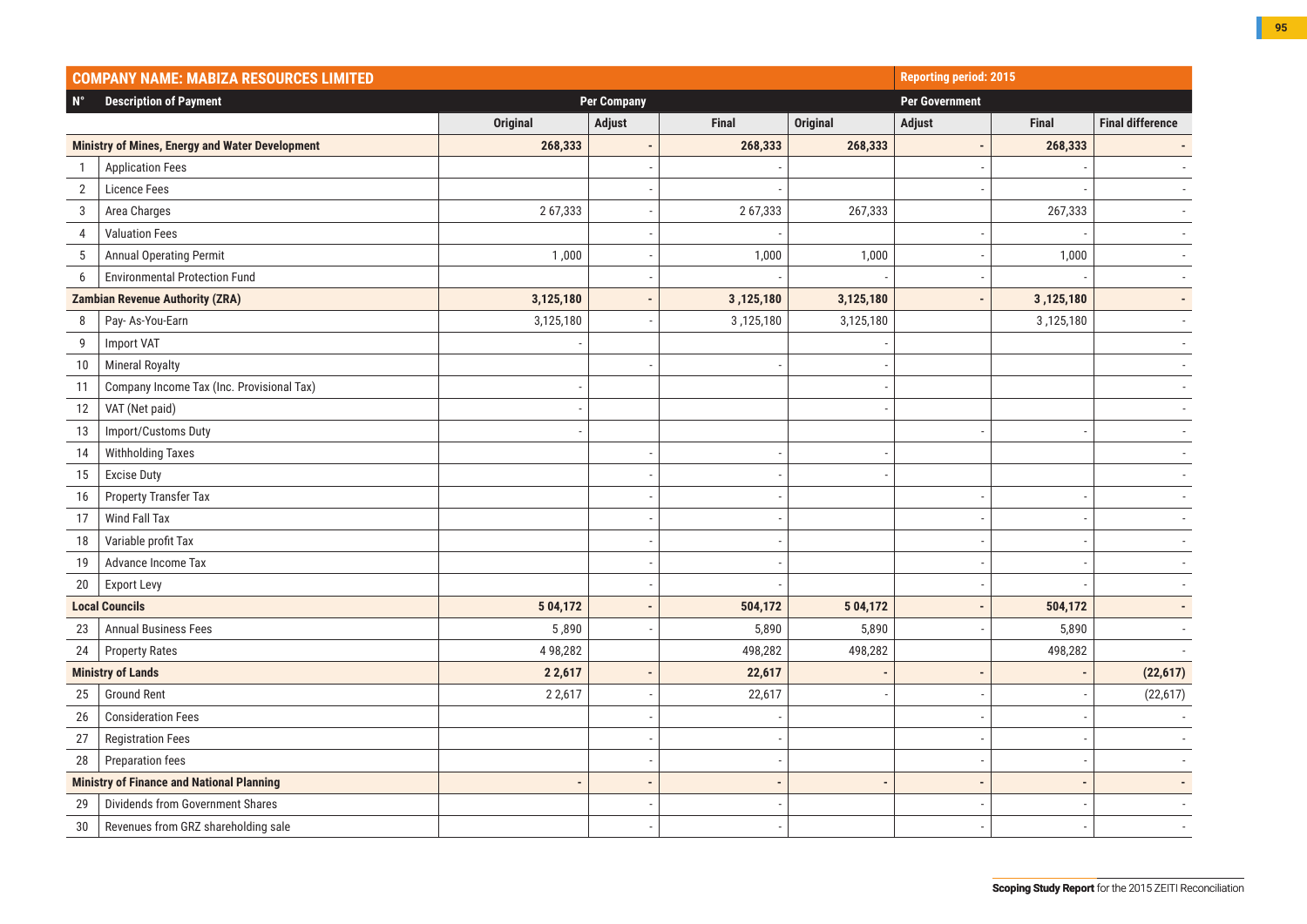| <b>ZCCM-IH</b> |                                                  |           |           |           |  |           |           |
|----------------|--------------------------------------------------|-----------|-----------|-----------|--|-----------|-----------|
| -31            | Dividends from ZCCM-IH Shares                    |           |           |           |  |           |           |
| 32             | Price participation fees                         |           |           |           |  |           |           |
| 33             | Revenues from ZCCM-IH shareholding sale          |           |           |           |  |           |           |
| 34             | Revenues from ZCCM-IH mining rights transfer     |           |           |           |  |           |           |
|                | <b>Total payments</b>                            | 3,920,302 | 3,920,302 | 3,897,685 |  | 3,897,685 | $-22,617$ |
|                |                                                  |           |           |           |  |           |           |
|                | <b>Social Payments</b>                           |           |           |           |  |           |           |
| 35             | Corporate Social Responsibility In kind payments |           |           |           |  |           |           |
| 36             | Corporate Social Responsibility cash payments    |           |           |           |  |           |           |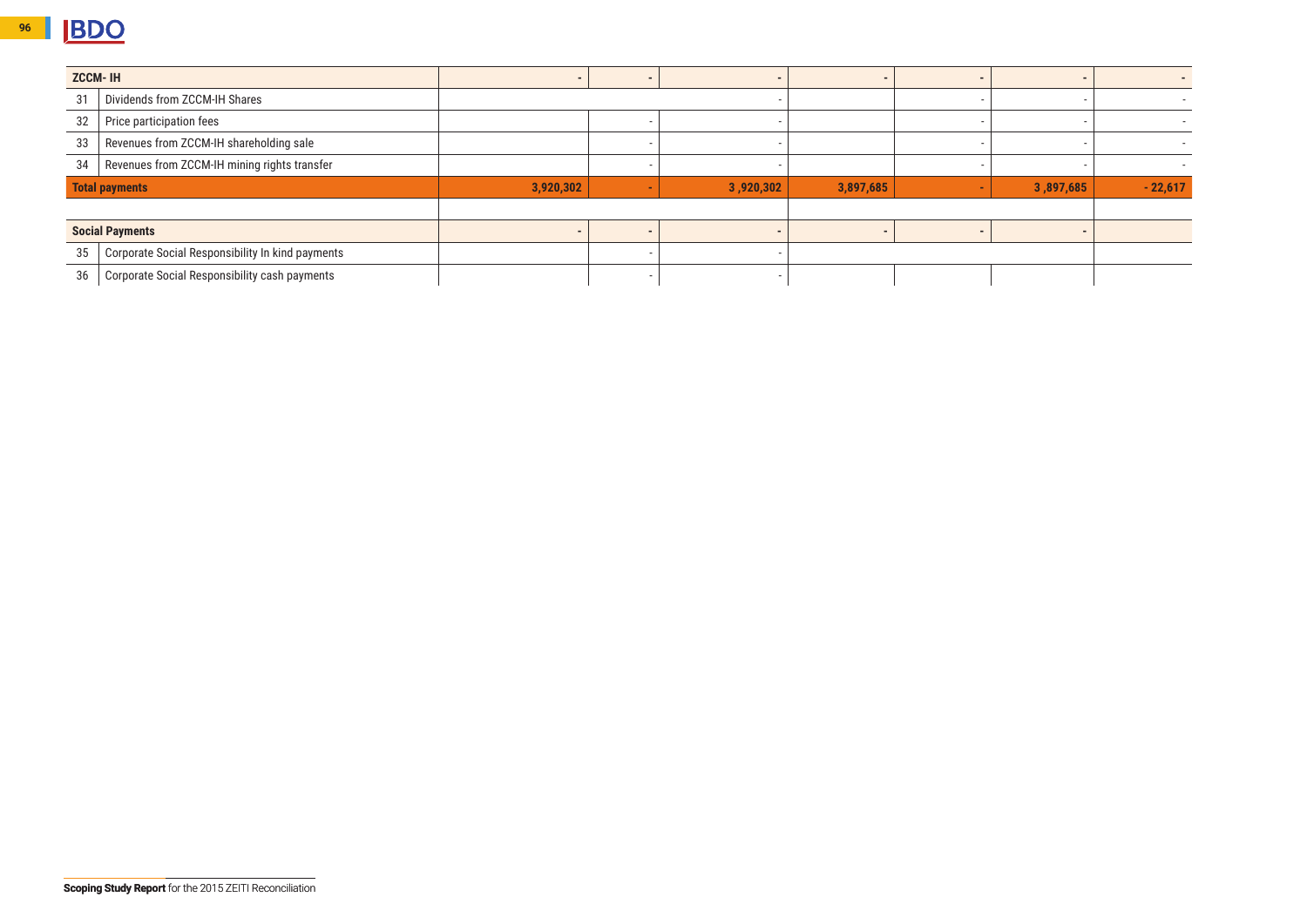|                | <b>COMPANY NAME: KALULUSHI CLAY BRICKS</b>             |                 |                    |                |                 | <b>Reporting period: 2015</b> |           |                          |
|----------------|--------------------------------------------------------|-----------------|--------------------|----------------|-----------------|-------------------------------|-----------|--------------------------|
| $N^{\circ}$    | <b>Description of Payment</b>                          |                 | <b>Per Company</b> |                |                 | <b>Per Government</b>         |           |                          |
|                |                                                        | <b>Original</b> | Adjust             | <b>Final</b>   | <b>Original</b> | Adjust                        | Final     | <b>Final difference</b>  |
|                | <b>Ministry of Mines, Energy and Water Development</b> | 2,446           |                    | 2,446          |                 |                               |           | (2, 446)                 |
| $\mathbf{1}$   | <b>Application Fees</b>                                | 645             |                    | 645            |                 |                               |           | (645)                    |
| $\overline{2}$ | <b>Licence Fees</b>                                    |                 |                    |                |                 |                               |           |                          |
| $\mathbf{3}$   | Area Charges                                           | 1,801           |                    | 1,801          |                 |                               |           | (1,801)                  |
| $\overline{4}$ | <b>Valuation Fees</b>                                  |                 |                    |                |                 |                               |           | $\overline{\phantom{a}}$ |
| 5              | <b>Annual Operating Permit</b>                         |                 |                    |                |                 |                               |           | $\sim$                   |
| $6\,$          | <b>Environmental Protection Fund</b>                   |                 |                    |                |                 |                               |           |                          |
|                | <b>Zambian Revenue Authority (ZRA)</b>                 | 7,220,784       |                    | 7,220,784      | 3,742,261       |                               | 3,742,261 | (3, 478, 523)            |
| 8              | Pay- As-You-Earn                                       | 4,337,101       |                    | 4,337,101      | 823,428         |                               | 823,428   | (3,513,674)              |
| $\overline{9}$ | <b>Import VAT</b>                                      | 105,059         |                    | 105,059        | 138,162         |                               | 138,162   | 33,103                   |
| 10             | <b>Mineral Royalty</b>                                 |                 |                    |                | 42,288          |                               | 42,288    | 42,288                   |
| 11             | Company Income Tax (Inc. Provisional Tax)              |                 |                    |                | 598,601         |                               | 598,601   | 598,601                  |
| 12             | VAT (Net paid)                                         | 2,163,623       |                    | 2, 163, 623    | 1,807,719       |                               | 1,807,719 | (355, 904)               |
| 13             | Import/Customs Duty                                    |                 |                    |                | 46,114          |                               | 46,114    | 46,114                   |
| 14             | <b>Withholding Taxes</b>                               | 6 15,000        |                    | 615,000        | 285,949         |                               | 285,949   | (329, 051)               |
| 15             | <b>Excise Duty</b>                                     |                 |                    |                |                 |                               |           | $\overline{a}$           |
| 16             | Property Transfer Tax                                  |                 |                    |                |                 |                               |           | $\overline{a}$           |
| 17             | Wind Fall Tax                                          |                 |                    |                |                 |                               |           | $\overline{\phantom{a}}$ |
| 18             | Variable profit Tax                                    |                 |                    |                |                 |                               |           | $\overline{\phantom{a}}$ |
| 19             | Advance Income Tax                                     |                 |                    |                |                 |                               |           | $\overline{\phantom{a}}$ |
| $20\,$         | <b>Export Levy</b>                                     |                 |                    |                |                 |                               |           |                          |
|                | <b>Local Councils</b>                                  | 27,054          |                    | 27,054         | ٠               |                               |           | (27, 054)                |
| 23             | <b>Annual Business Fees</b>                            | 1,500           |                    | 1,500          |                 |                               |           | (1,500)                  |
| 24             | <b>Property Rates</b>                                  | 2 5,554         |                    | 25,554         |                 |                               |           | (25, 554)                |
|                | <b>Ministry of Lands</b>                               |                 |                    |                |                 |                               |           |                          |
| 25             | <b>Ground Rent</b>                                     |                 |                    |                |                 |                               |           | $\overline{\phantom{a}}$ |
| 26             | <b>Consideration Fees</b>                              |                 |                    |                |                 |                               |           | $\sim$                   |
| 27             | <b>Registration Fees</b>                               |                 |                    |                |                 |                               |           |                          |
| 28             | Preparation fees                                       |                 |                    |                |                 |                               |           |                          |
|                | <b>Ministry of Finance and National Planning</b>       |                 |                    |                |                 |                               |           | $\overline{\phantom{a}}$ |
| 29             | Dividends from Government Shares                       |                 |                    |                |                 |                               |           |                          |
| 30             | Revenues from GRZ shareholding sale                    |                 |                    | $\overline{a}$ |                 | $\overline{a}$                | ÷         |                          |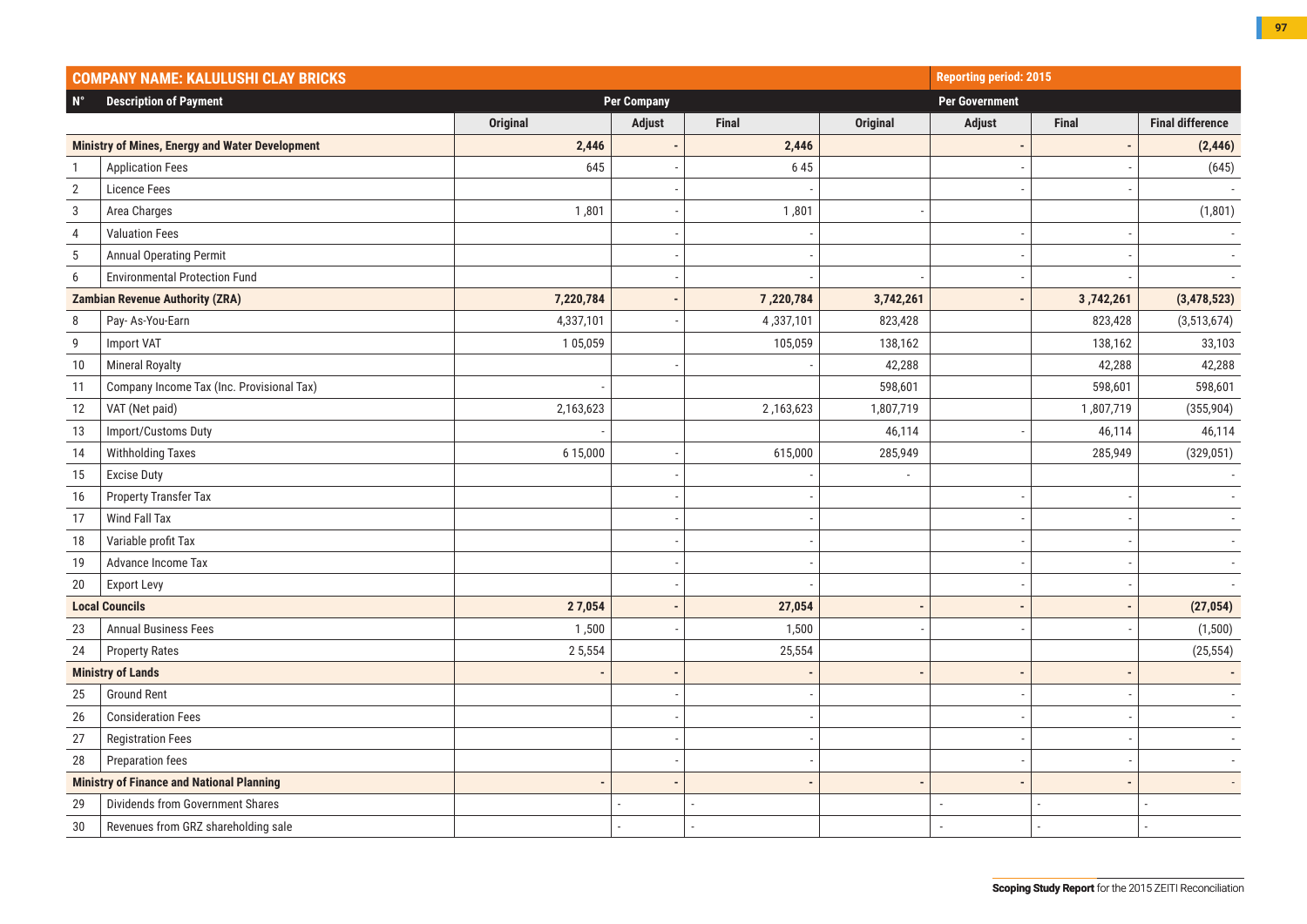| <b>ZCCM-IH</b>        |                                                  |                          |                          |                          | $\overline{\phantom{a}}$ | $\blacksquare$           |                          |                          |
|-----------------------|--------------------------------------------------|--------------------------|--------------------------|--------------------------|--------------------------|--------------------------|--------------------------|--------------------------|
| 31                    | Dividends from ZCCM-IH Shares                    | $\overline{\phantom{a}}$ |                          |                          |                          | $\overline{\phantom{a}}$ |                          |                          |
| 32                    | Price participation fees                         |                          | $\overline{\phantom{0}}$ | $\overline{\phantom{a}}$ |                          | $\overline{\phantom{a}}$ | $\overline{\phantom{a}}$ |                          |
| 33                    | Revenues from ZCCM-IH shareholding sale          |                          | $\overline{\phantom{a}}$ | $\overline{\phantom{a}}$ |                          | $\overline{\phantom{a}}$ | $\overline{\phantom{a}}$ | $\overline{\phantom{0}}$ |
| 34                    | Revenues from ZCCM-IH mining rights transfer     |                          | $\overline{\phantom{0}}$ | $\overline{\phantom{a}}$ |                          | $\overline{\phantom{a}}$ | $\overline{\phantom{a}}$ |                          |
| <b>Total payments</b> |                                                  | 7,250,283                |                          | 7,250,283                | 3,742,261                |                          | 3,742,261                | $-3,508,022$             |
|                       |                                                  |                          |                          |                          |                          |                          |                          |                          |
|                       | <b>Social Payments</b>                           | $\overline{\phantom{a}}$ | $\overline{\phantom{a}}$ |                          |                          | $\overline{\phantom{a}}$ | $\sim$                   |                          |
| 35                    | Corporate Social Responsibility In kind payments |                          | $\sim$                   | $\overline{\phantom{a}}$ |                          |                          |                          |                          |
| 36                    | Corporate Social Responsibility cash payments    |                          | $\overline{\phantom{a}}$ | $\overline{\phantom{a}}$ |                          |                          |                          |                          |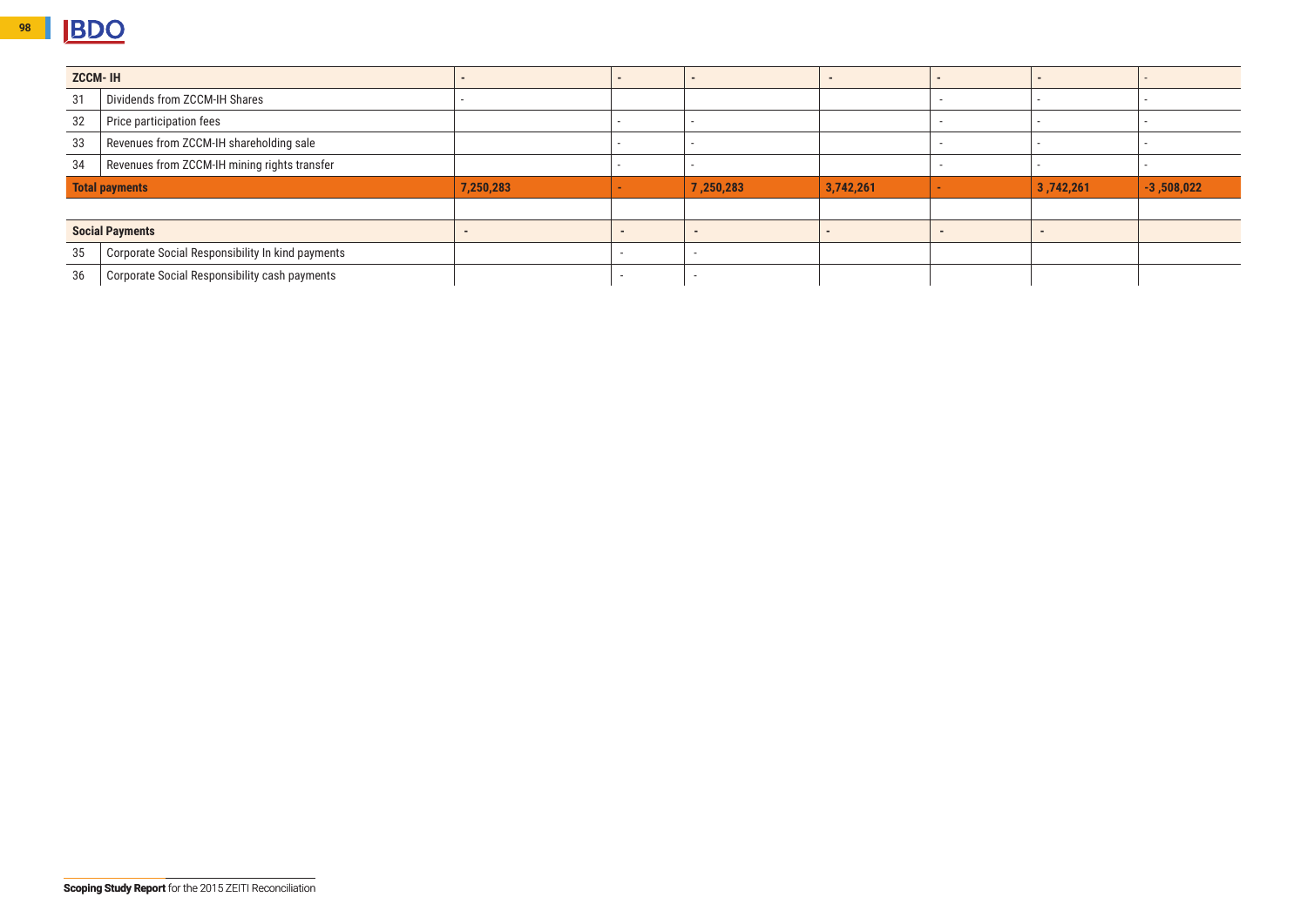|                       | <b>COMPANY NAME: KONKOLA COPPER MINES PLC</b>          |                 |                          |                |                 | <b>Reporting period: 2015</b> |               |                         |              |
|-----------------------|--------------------------------------------------------|-----------------|--------------------------|----------------|-----------------|-------------------------------|---------------|-------------------------|--------------|
| $\mathsf{N}^\circ$    | <b>Description of Payment</b>                          |                 | <b>Per Company</b>       |                |                 | <b>Per Government</b>         |               |                         |              |
|                       |                                                        | <b>Original</b> | Adjust                   | <b>Final</b>   | <b>Original</b> | <b>Adjust</b>                 | <b>Final</b>  | <b>Final difference</b> | <b>Notes</b> |
|                       | <b>Ministry of Mines, Energy and Water Development</b> | 390,539         |                          | 390,539        | 4,419,247       |                               | 4,419,247     | 686,021                 |              |
| $\mathbf{1}$          | <b>Application Fees</b>                                |                 |                          |                | 700             |                               | 700           | 700                     |              |
| $\overline{2}$        | Licence Fees                                           |                 |                          |                | 47,124          |                               | 47,124        | 47,124                  |              |
| 3                     | Area Charges                                           |                 |                          |                | 1,017,886       |                               | 1,017,886     | 1,017,886               |              |
| $\overline{4}$        | <b>Valuation Fees</b>                                  |                 |                          |                | 10,850          |                               | 10,850        | 10,850                  |              |
| 5                     | <b>Annual Operating Permit</b>                         | 3 90,539        | $\overline{\phantom{a}}$ | 390,539        |                 |                               |               | (390, 539)              |              |
| 6                     | <b>Environmental Protection Fund</b>                   |                 |                          |                |                 |                               |               |                         |              |
| $\overline{7}$        | Other fees and charges                                 |                 |                          |                | 3,342,687       |                               | 3,342,687     | 3,342,687               |              |
|                       | <b>Zambian Revenue Authority (ZRA)</b>                 | 1,211,096,373   | $\overline{\phantom{a}}$ | 1,211,096,373  | 1,192,028,509   | $-41,825,055$                 | 1,150,203,454 | (60, 892, 919)          |              |
| 8                     | Pay-As-You-Earn                                        | 272,330,616     |                          | 272,330,616    | 274,836,457     | (2,505,840)                   | 272,330,617   | 0                       | $\mathbf{1}$ |
| 9                     | <b>Import VAT</b>                                      | 212,386,656     |                          | 2 12,386,656   | 1,315           | 212,385,341                   | 2 12,386,656  |                         |              |
| 10                    | <b>Mineral Royalty</b>                                 | 607,568,901     |                          | 6 07,568,901   | 813,097,245     | (205, 528, 344)               | 6 07,568,901  | $\mathbf 0$             | 1&2          |
| 11                    | Company Income Tax (Inc. Provisional Tax)              | 7,339,709       |                          | 7,339,709      | 9,758,407       | (2,418,698)                   | 7,339,709     | $\mathbf{0}$            |              |
| 12                    | VAT (Net paid)                                         |                 |                          |                | 596,795         |                               | 596,795       | 596,795                 |              |
| 13                    | <b>Import/Customs Duty</b>                             | 27,799,438      |                          | 27,799,438     | 1,074           |                               | 1,074         | (27, 798, 364)          |              |
| 14                    | <b>Withholding Taxes</b>                               | 49,600,424      |                          | 49,600,424     | 93,736,565      | (44, 136, 141)                | 4 9,600,424   | (0)                     | 1&2          |
| 15                    | <b>Excise Duty</b>                                     | 5,571,457       | $\overline{\phantom{a}}$ | 5,571,457      |                 |                               |               | (5,571,457)             |              |
| 16                    | <b>Property Transfer Tax</b>                           |                 |                          |                |                 |                               |               |                         |              |
| 17                    | Wind Fall Tax                                          |                 |                          |                |                 |                               |               |                         |              |
| 18                    | Variable profit Tax                                    |                 |                          |                |                 |                               |               |                         |              |
| 19                    | Advance Income Tax                                     |                 |                          |                | 429             |                               | 4 2 9         | 429                     |              |
| 20                    | <b>Export Levy</b>                                     | 28,120,323      | $\overline{\phantom{a}}$ | 28,120,323     |                 |                               |               | (28, 120, 323)          |              |
| 21                    | Other taxes(ZRA)                                       | 378,849         |                          | 378,849        | 222             | 378,627                       | 378,849       | (0)                     |              |
| 22                    | VAT Claimed                                            | $-861,416,979$  |                          | $-861,416,979$ | (924, 272, 057) |                               | -9 24,272,057 |                         |              |
| <b>Local Councils</b> |                                                        | 20,891,949      |                          | 20,891,949     | 9,847,037       | 11,171,949                    | 21,018,986    | 127,037                 |              |
| 23                    | <b>Annual Business Fees</b>                            |                 |                          |                | 127,036         |                               | 127,036       | 127,036                 |              |
| 24                    | <b>Property Rates</b>                                  | 20,891,949      |                          | 20,891,949     | 9,720,000       | 11,171,949                    | 20,891,949    | $\mathbf{0}$            | $\mathbf{1}$ |
|                       | <b>Ministry of Lands</b>                               | 2 18,024        |                          | 218,024        | 3 14,699        |                               | 314,699       | 96,675                  |              |
| 25                    | <b>Ground Rent</b>                                     | 2 18,024        | $\overline{\phantom{a}}$ | 218,024        | 314,699         |                               | 314,699       | 96,675                  |              |
| 26                    | <b>Consideration Fees</b>                              |                 |                          |                |                 |                               |               |                         |              |
| 27                    | <b>Registration Fees</b>                               |                 |                          |                |                 |                               |               |                         |              |
| 28                    | Preparation fees                                       |                 |                          |                |                 |                               |               |                         |              |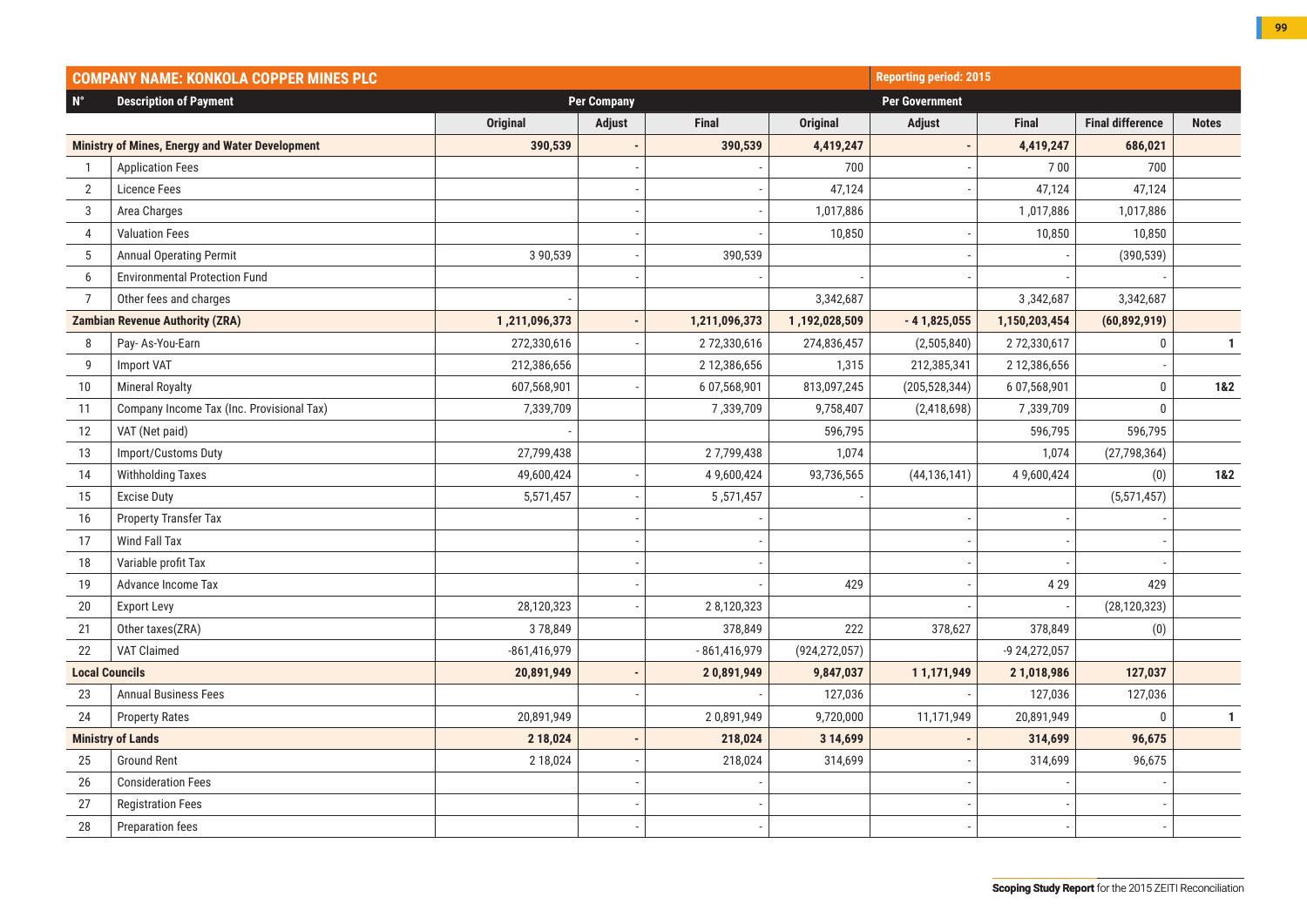|                | <b>Ministry of Finance and National Planning</b> |               |               |               |               |               |               |  |
|----------------|--------------------------------------------------|---------------|---------------|---------------|---------------|---------------|---------------|--|
| 29             | Dividends from Government Shares                 |               |               |               |               |               |               |  |
| 30             | Revenues from GRZ shareholding sale              |               |               |               |               |               |               |  |
| <b>ZCCM-IH</b> |                                                  |               |               |               |               |               |               |  |
| 31             | Dividends from ZCCM-IH Shares                    |               |               |               |               |               |               |  |
| 32             | Price participation fees                         |               |               |               |               |               |               |  |
| 33             | Revenues from ZCCM-IH shareholding sale          |               |               |               |               |               |               |  |
| 34             | Revenues from ZCCM-IH mining rights transfer     |               |               |               |               |               |               |  |
|                | <b>Total payments</b>                            | 1,232,596,885 | 1,232,596,885 | 1,206,609,492 | $-30,653,106$ | 1,175,956,386 | $-59,983,187$ |  |
|                |                                                  |               |               |               |               |               |               |  |
|                | <b>Social Payments</b>                           | 244,505,235   | 244,505,235   |               |               |               |               |  |
| 35             | Corporate Social Responsibility In kind payments | 244,505,235   | 244,505,235   |               |               |               |               |  |
| 36             | Corporate Social Responsibility cash payments    |               |               |               |               |               |               |  |

1 Cut-off

2 Duplicates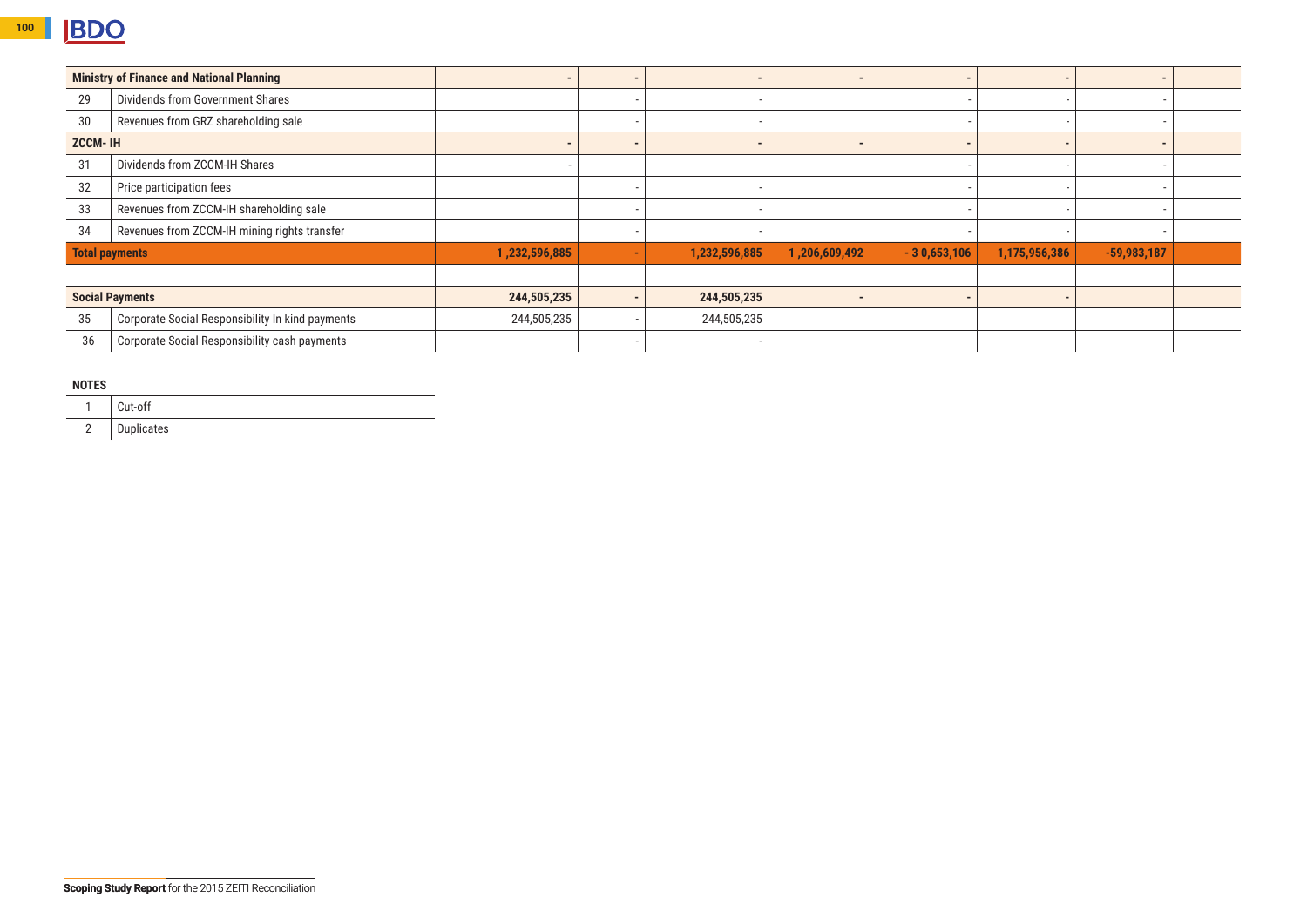|                       | <b>Reporting period: 2015</b><br><b>COMPANY NAME: LUMWANA MINING COMPANIES</b> |                 |                          |               |                 |                       |               |                         |              |  |
|-----------------------|--------------------------------------------------------------------------------|-----------------|--------------------------|---------------|-----------------|-----------------------|---------------|-------------------------|--------------|--|
| $N^{\circ}$           | <b>Description of Payment</b>                                                  |                 | <b>Per Company</b>       |               |                 | <b>Per Government</b> |               |                         |              |  |
|                       |                                                                                | <b>Original</b> | Adjust                   | <b>Final</b>  | <b>Original</b> | <b>Adjust</b>         | <b>Final</b>  | <b>Final difference</b> | <b>Notes</b> |  |
|                       | <b>Ministry of Mines, Energy and Water Development</b>                         | 1,253,704       |                          | 1,253,704     | 1,354,404       |                       | 1,354,404     | 96,595                  |              |  |
| -1                    | <b>Application Fees</b>                                                        |                 |                          |               | 700             |                       | 700           | 700                     |              |  |
| $\overline{2}$        | Licence Fees                                                                   |                 |                          |               |                 |                       |               |                         |              |  |
| 3                     | Area Charges                                                                   | 1,247,704       | $\overline{\phantom{a}}$ | 1,247,704     | 1,336,249       |                       | 1,336,249     | 88,545                  |              |  |
| $\overline{4}$        | <b>Valuation Fees</b>                                                          |                 |                          |               | 7,350           |                       | 7,350         | 7,350                   |              |  |
| 5                     | <b>Annual Operating Permit</b>                                                 | 6,000           | $\overline{a}$           | 6,000         | 6,000           |                       | 6,000         |                         |              |  |
| 6                     | <b>Environmental Protection Fund</b>                                           |                 |                          |               |                 |                       |               |                         |              |  |
| $\overline{7}$        | Other fees and charges                                                         |                 |                          |               | 3,342,687       |                       | 3,342,687     | 3,342,687               |              |  |
|                       | <b>Zambian Revenue Authority (ZRA)</b>                                         | 1,036,976,894   | $\blacksquare$           | 1,036,976,894 | 1,043,360,785   | 6,342,530             | 1,037,018,255 | 41,361                  |              |  |
| 8                     | Pay-As-You-Earn                                                                | 141,335,084     |                          | 141,335,084   | 144,458,683     | (3, 123, 599)         | 141,335,084   | $\theta$                | $\mathbf{1}$ |  |
| 9                     | <b>Import VAT</b>                                                              | 62,210,444      |                          | 62,210,444    | 62,315,511      |                       | 62,315,511    | 105,067                 |              |  |
| 10                    | <b>Mineral Royalty</b>                                                         | 562,337,525     |                          | 562,337,525   | 562,338,245     |                       | 562,338,245   | 720                     |              |  |
| 11                    | Company Income Tax (Inc. Provisional Tax)                                      |                 |                          |               |                 |                       |               |                         |              |  |
| 12                    | VAT (Net paid)                                                                 | 243,837,345     |                          | 243,837,345   | 247,056,276     | (3,218,931)           | 243,837,345   | $\mathbf{0}$            |              |  |
| 13                    | Import/Customs Duty                                                            | 20,896,000      |                          | 20,896,000    | 21,019,332      |                       | 21,019,332    | 123,332                 |              |  |
| 14                    | <b>Withholding Taxes</b>                                                       | 6,154,501       |                          | 6,154,501     | 5,959,967       |                       | 5,959,967     | (194, 534)              |              |  |
| 15                    | <b>Excise Duty</b>                                                             | 205,995         |                          | 205,995       |                 |                       |               | (205, 995)              |              |  |
| 16                    | <b>Property Transfer Tax</b>                                                   |                 |                          |               |                 |                       |               |                         |              |  |
| 17                    | Wind Fall Tax                                                                  |                 |                          |               |                 |                       |               |                         |              |  |
| 18                    | Variable profit Tax                                                            |                 |                          |               |                 |                       |               |                         |              |  |
| 19                    | Advance Income Tax                                                             |                 |                          |               | 429             |                       | 4 2 9         | 429                     |              |  |
| 20                    | <b>Export Levy</b>                                                             |                 |                          |               | 1,624           |                       | 1,624         | 1,624                   |              |  |
| 21                    | Other taxes(ZRA)                                                               |                 |                          |               | 211,146         |                       | 211,146       | 211,146                 |              |  |
| <b>Local Councils</b> |                                                                                | 11,049,000      | $\overline{\phantom{a}}$ | 11,049,000    | 11,049,000      |                       | 11,049,000    |                         |              |  |
| 23                    | <b>Annual Business Fees</b>                                                    |                 |                          |               |                 |                       |               |                         |              |  |
| 24                    | <b>Property Rates</b>                                                          | 11,049,000      |                          | 11,049,000    | 11,049,000      |                       | 11,049,000    |                         |              |  |
|                       | <b>Ministry of Lands</b>                                                       |                 |                          |               |                 |                       |               |                         |              |  |
| 25                    | <b>Ground Rent</b>                                                             |                 |                          |               |                 |                       |               |                         |              |  |
| 26                    | <b>Consideration Fees</b>                                                      |                 |                          |               |                 |                       |               |                         |              |  |
| 27                    | <b>Registration Fees</b>                                                       |                 |                          |               |                 |                       |               |                         |              |  |
| 28                    | <b>Preparation fees</b>                                                        |                 |                          |               |                 |                       |               |                         |              |  |
|                       | <b>Ministry of Finance and National Planning</b>                               |                 |                          |               |                 |                       |               |                         |              |  |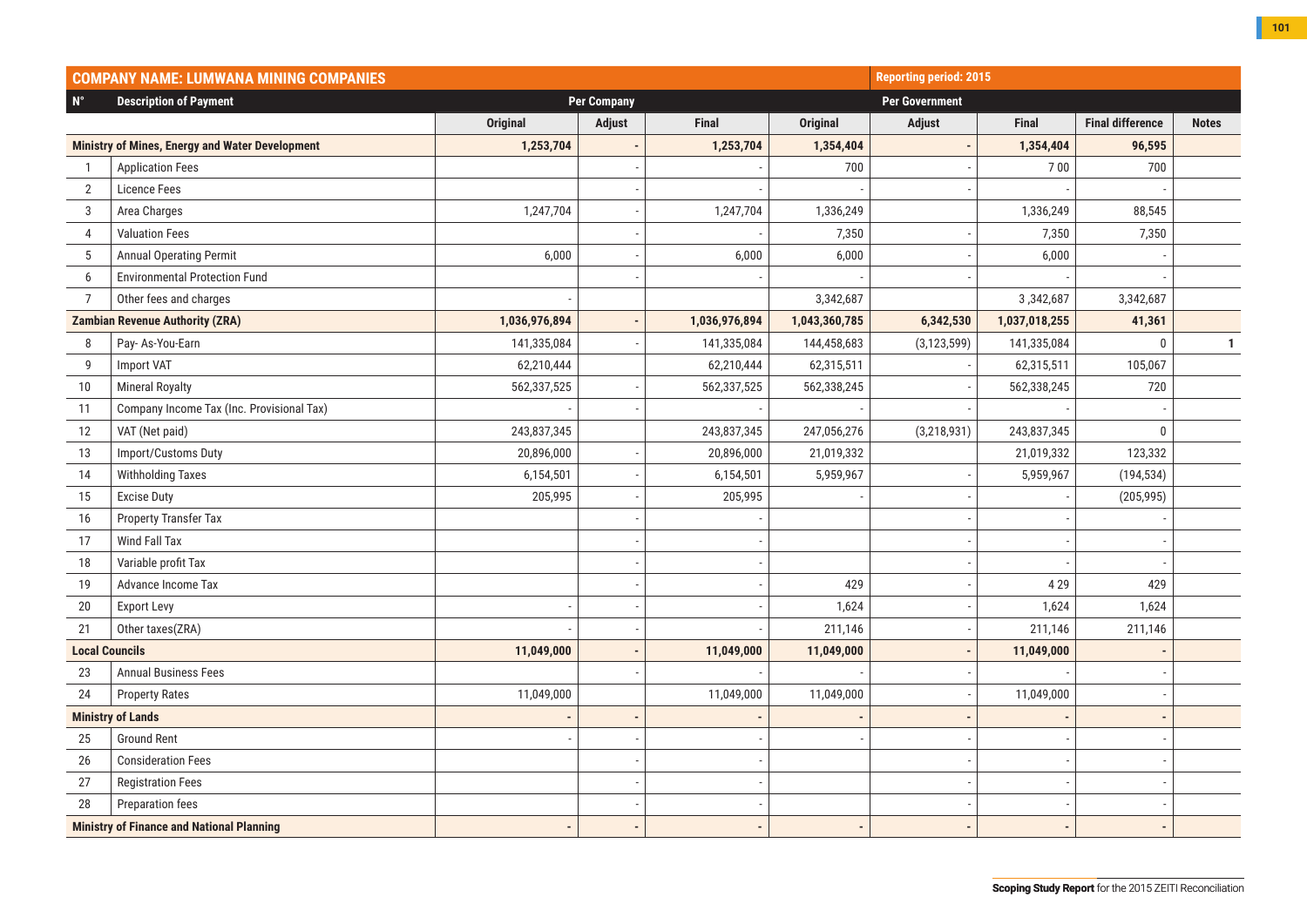| 29                     | Dividends from Government Shares                 |               |               |               |           |               |         |  |
|------------------------|--------------------------------------------------|---------------|---------------|---------------|-----------|---------------|---------|--|
| 30                     | Revenues from GRZ shareholding sale              |               |               |               |           |               |         |  |
| <b>ZCCM-IH</b>         |                                                  |               |               |               |           |               |         |  |
| 31                     | Dividends from ZCCM-IH Shares                    |               |               |               |           |               |         |  |
| 32                     | Price participation fees                         |               |               |               |           |               |         |  |
| 33                     | Revenues from ZCCM-IH shareholding sale          |               |               |               |           |               |         |  |
| 34                     | Revenues from ZCCM-IH mining rights transfer     |               |               |               |           |               |         |  |
| <b>Total payments</b>  |                                                  | 1,049,279,598 | 1,049,279,598 | 1,055,764,189 | 6,342,530 | 1,049,421,659 | 137,956 |  |
|                        |                                                  |               |               |               |           |               |         |  |
| <b>Social Payments</b> |                                                  | 10,208,029    | 10,208,029    |               |           |               |         |  |
| 35                     | Corporate Social Responsibility In kind payments | 10,208,029    | 10,208,029    |               |           |               |         |  |
| 36                     | Corporate Social Responsibility cash payments    |               |               |               |           |               |         |  |

1 Actual amount confirmed by company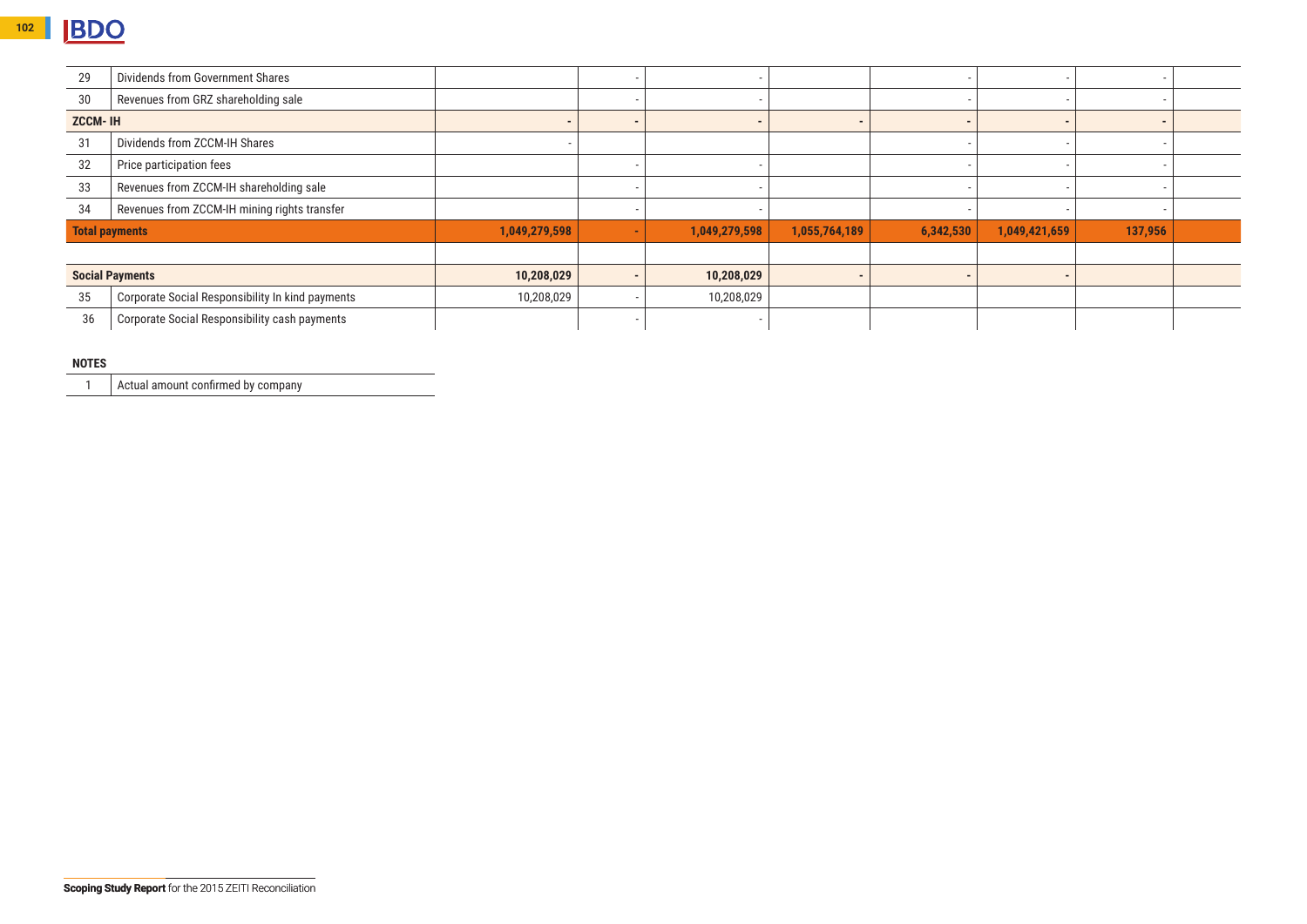|                | <b>COMPANY NAME: RIO TINTO EXPLORATION ZAMBIA LIMITED</b> |                 |                          |           |                 | <b>Reporting period: 2015</b> |              |                         |
|----------------|-----------------------------------------------------------|-----------------|--------------------------|-----------|-----------------|-------------------------------|--------------|-------------------------|
| $N^{\circ}$    | <b>Description of Payment</b>                             |                 | <b>Per Company</b>       |           |                 | <b>Per Government</b>         |              |                         |
|                |                                                           | <b>Original</b> | Adjust                   | Final     | <b>Original</b> | Adjust                        | <b>Final</b> | <b>Final difference</b> |
|                | <b>Ministry of Mines, Energy and Water Development</b>    | 1,567,621       |                          | 1,567,621 | 269,527         |                               | 269,527      | (1, 317, 464)           |
| $\mathbf{1}$   | <b>Application Fees</b>                                   | 3,000           |                          | 3,000     |                 |                               |              | (3,000)                 |
| $\overline{2}$ | Licence Fees                                              |                 |                          |           |                 |                               |              |                         |
| 3              | Area Charges                                              | 1,564,621       | $\overline{\phantom{a}}$ | 1,564,621 | 250,157         |                               | 250,157      | (1,314,464)             |
| 4              | <b>Valuation Fees</b>                                     |                 |                          |           |                 |                               |              |                         |
| 5              | <b>Annual Operating Permit</b>                            |                 | ٠.                       |           |                 |                               |              |                         |
| 6              | <b>Environmental Protection Fund</b>                      |                 |                          |           |                 |                               |              |                         |
| $\overline{7}$ | Other fees and charges                                    |                 |                          |           | 19,370          |                               | 19,370       | (19, 370)               |
|                | <b>Zambian Revenue Authority (ZRA)</b>                    | 1,886,233       | ÷                        | 1,886,233 | 2,316,953       |                               | 2,316,953    | 430,720                 |
| 8              | Pay-As-You-Earn                                           | 1,693,371       | $\overline{\phantom{a}}$ | 1,693,371 | 1,864,409       |                               | 1,864,409    | 171,038                 |
| 9              | <b>Import VAT</b>                                         |                 | $\overline{\phantom{a}}$ |           | 333,216         |                               | 333,216      | 333,216                 |
| 10             | <b>Mineral Royalty</b>                                    |                 |                          |           |                 |                               |              |                         |
| 11             | Company Income Tax (Inc. Provisional Tax)                 |                 |                          |           | 2,000           |                               | 2,000        | 2,000                   |
| 12             | VAT (Net paid)                                            |                 |                          |           |                 |                               |              |                         |
| 13             | Import/Customs Duty                                       |                 |                          |           |                 |                               |              |                         |
| 14             | <b>Withholding Taxes</b>                                  | 192,862         | $\overline{\phantom{a}}$ | 192,862   | 60,422          |                               | 60,422       | (132, 440)              |
| 15             | <b>Excise Duty</b>                                        |                 | ٠.                       |           | 55,116          |                               | 55,116       | 55,116                  |
| 16             | Property Transfer Tax                                     |                 |                          |           |                 |                               |              |                         |
| 17             | Wind Fall Tax                                             |                 | $\overline{\phantom{a}}$ |           |                 |                               |              |                         |
| 18             | Variable profit Tax                                       |                 |                          |           |                 |                               |              |                         |
| 19             | Other taxes                                               |                 |                          |           | 429             |                               | 4 2 9        | 429                     |
| 20             | <b>Export Levy</b>                                        |                 | $\overline{\phantom{a}}$ |           | 1,624           |                               | 1,624        | 1,624                   |
| 21             | VAT claimed                                               | (1, 275, 464)   |                          | 1,275,464 | (1,800,941)     |                               | (1,800,941)  |                         |
|                | <b>Local Councils</b>                                     |                 | ٠                        |           |                 |                               |              |                         |
| 23             | <b>Annual Business Fees</b>                               |                 |                          |           |                 |                               |              |                         |
| 24             | <b>Property Rates</b>                                     |                 |                          |           |                 |                               |              |                         |
|                | <b>Ministry of Lands</b>                                  |                 | $\overline{\phantom{a}}$ |           |                 |                               |              |                         |
| 25             | <b>Ground Rent</b>                                        |                 |                          |           |                 |                               |              |                         |
| $26\,$         | <b>Consideration Fees</b>                                 |                 |                          |           |                 |                               |              |                         |
| 27             | <b>Registration Fees</b>                                  |                 | $\overline{\phantom{a}}$ |           |                 |                               |              |                         |
| 28             | <b>Preparation fees</b>                                   |                 |                          |           |                 |                               |              |                         |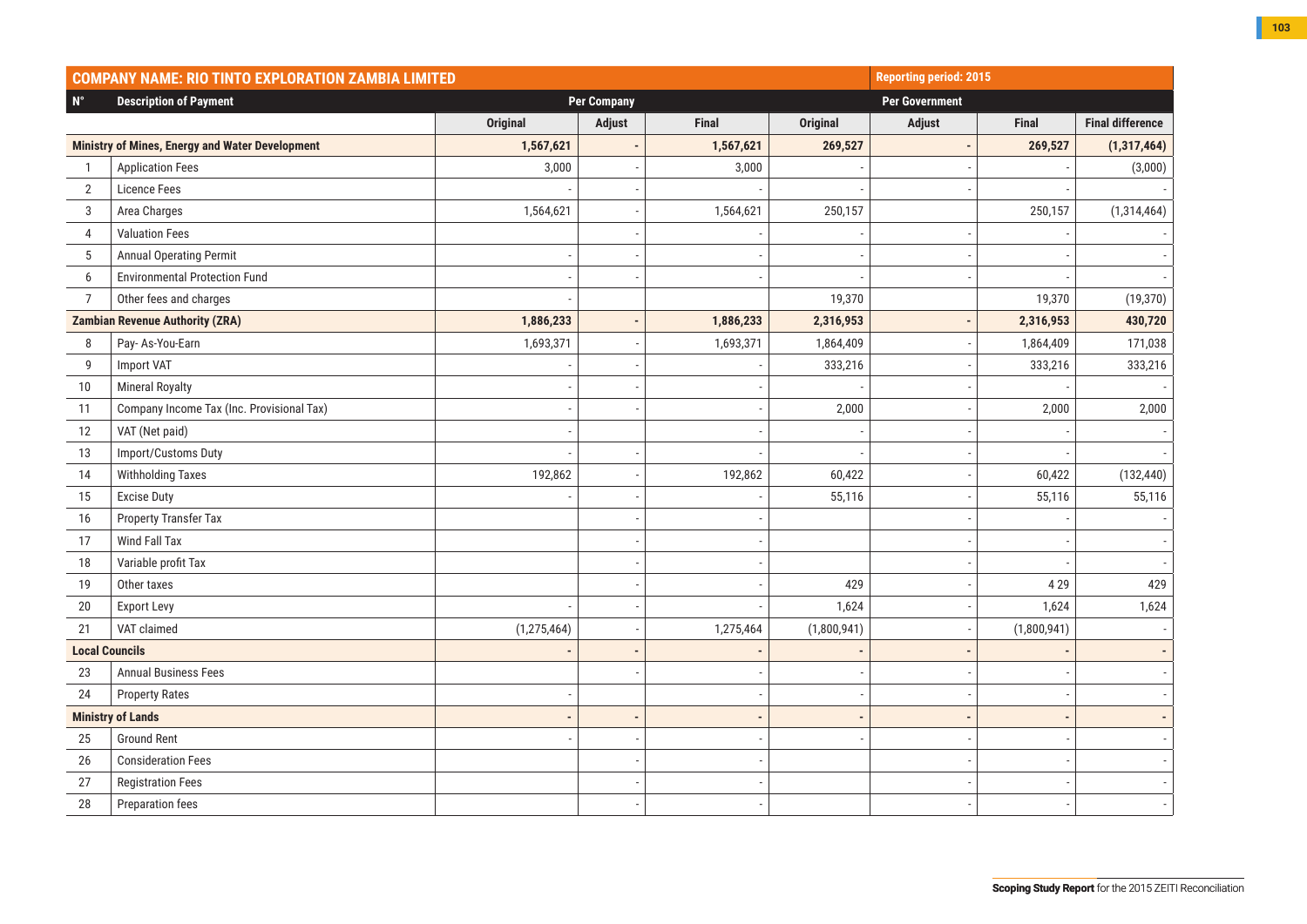|                        | <b>Ministry of Finance and National Planning</b> |           | $\blacksquare$           |           |           |           |         |
|------------------------|--------------------------------------------------|-----------|--------------------------|-----------|-----------|-----------|---------|
| 29                     | Dividends from Government Shares                 |           | $\overline{\phantom{a}}$ |           |           |           |         |
| 30                     | Revenues from GRZ shareholding sale              |           | $\overline{\phantom{a}}$ |           |           |           |         |
| <b>ZCCM-IH</b>         |                                                  |           |                          |           |           |           |         |
| 31                     | Dividends from ZCCM-IH Shares                    |           |                          |           |           |           |         |
| 32                     | Price participation fees                         |           |                          |           |           |           |         |
| 33                     | Revenues from ZCCM-IH shareholding sale          |           | $\overline{\phantom{a}}$ |           |           |           |         |
| 34                     | Revenues from ZCCM-IH mining rights transfer     |           | $\overline{\phantom{a}}$ |           |           |           |         |
| <b>Total payments</b>  |                                                  | 3,453,855 |                          | 3,453,855 | 2,586,480 | 2,586,480 | 886,745 |
|                        |                                                  |           |                          |           |           |           |         |
| <b>Social Payments</b> |                                                  |           |                          |           |           |           |         |
| 35                     | Corporate Social Responsibility In kind payments |           | $\overline{\phantom{a}}$ |           |           |           |         |
| 36                     | Corporate Social Responsibility cash payments    |           |                          |           |           |           |         |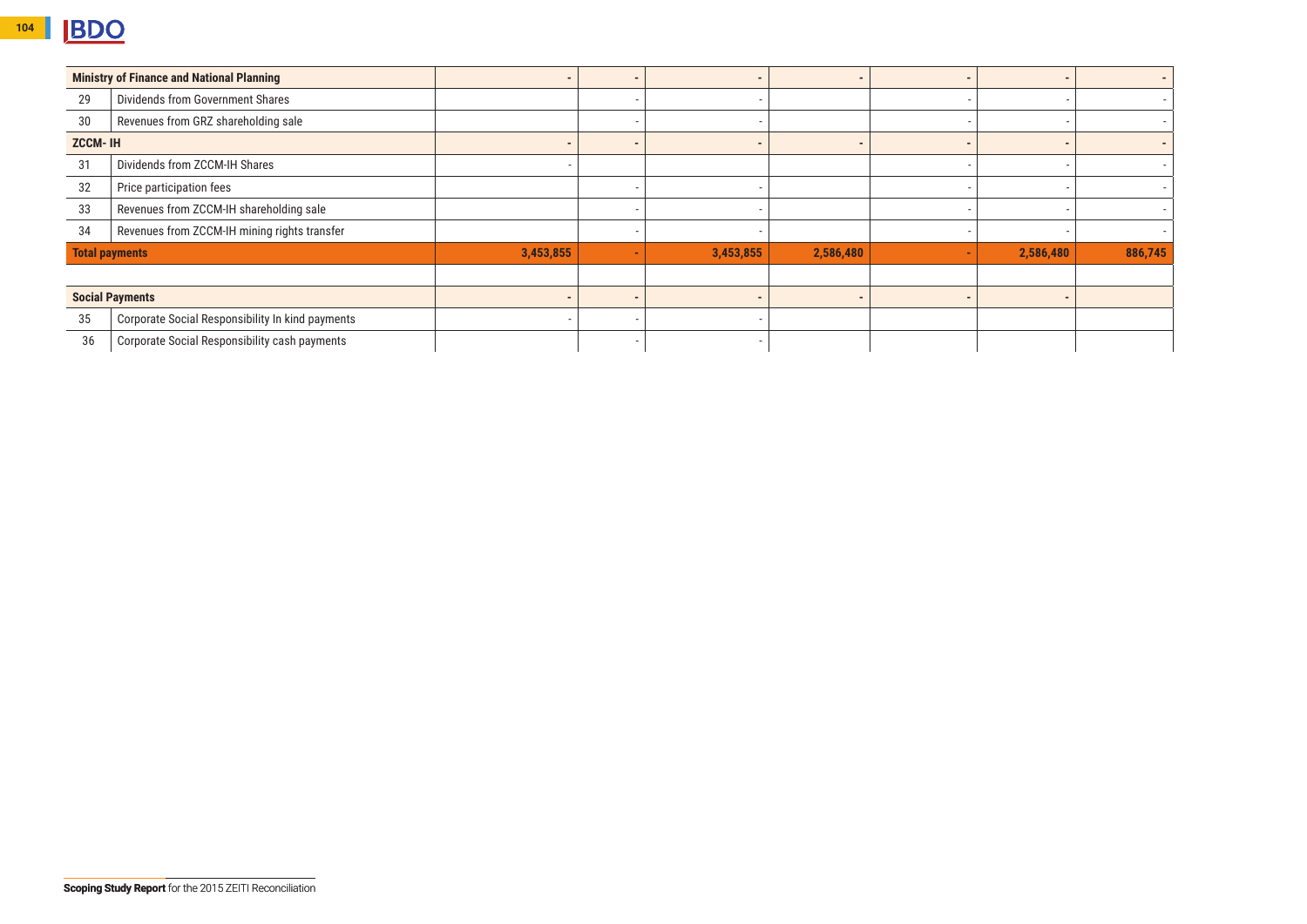|                | <b>COMPANY NAME: ANGLO EXPLORATION ZAMBIA LIMITED</b>  | <b>Reporting period: 2015</b> |                          |          |                 |                       |              |                         |
|----------------|--------------------------------------------------------|-------------------------------|--------------------------|----------|-----------------|-----------------------|--------------|-------------------------|
| $N^{\circ}$    | <b>Description of Payment</b>                          |                               | <b>Per Company</b>       |          |                 | <b>Per Government</b> |              |                         |
|                |                                                        | <b>Original</b>               | Adjust                   | Final    | <b>Original</b> | Adjust                | <b>Final</b> | <b>Final difference</b> |
|                | <b>Ministry of Mines, Energy and Water Development</b> | 539,367                       |                          | 539,367  |                 |                       | r.           | (500, 887)              |
| $\mathbf{1}$   | <b>Application Fees</b>                                |                               |                          |          |                 |                       |              |                         |
| $\overline{2}$ | <b>Licence Fees</b>                                    | 4,000                         | $\overline{\phantom{a}}$ | 4,000    |                 |                       |              | (4,000)                 |
| 3              | Area Charges                                           | 496,887                       |                          | 496,887  |                 |                       |              | (496, 887)              |
| $\overline{4}$ | <b>Valuation Fees</b>                                  |                               |                          |          |                 |                       |              |                         |
| 5              | <b>Annual Operating Permit</b>                         |                               | ٠.                       |          |                 |                       |              |                         |
| 6              | <b>Environmental Protection Fund</b>                   |                               |                          |          |                 |                       |              |                         |
| $\overline{7}$ | Other fees and charges                                 | 38,480                        |                          | 38,480   |                 |                       |              | 38,480                  |
|                | <b>Zambian Revenue Authority (ZRA)</b>                 | 465,824                       | $\overline{\phantom{a}}$ | 465,824  | 2,417,440       |                       | 2,417,440    | 1,951,615               |
| 8              | Pay- As-You-Earn                                       | 465,824                       | $\overline{\phantom{a}}$ | 465,824  | 2,254,172       |                       | 2,254,172    | 1,788,348               |
| 9              | <b>Import VAT</b>                                      |                               | $\overline{\phantom{a}}$ |          | 96,178          |                       | 96,178       | 96,178                  |
| 10             | <b>Mineral Royalty</b>                                 |                               |                          |          |                 |                       |              |                         |
| 11             | Company Income Tax (Inc. Provisional Tax)              |                               |                          |          |                 |                       |              |                         |
| 12             | VAT (Net paid)                                         |                               |                          |          |                 |                       |              |                         |
| 13             | Import/Customs Duty                                    |                               |                          |          | 38,157          |                       | 38,157       | 38,157                  |
| 14             | <b>Withholding Taxes</b>                               |                               |                          |          | 28,933          |                       | 28,933       | 28,933                  |
| 15             | <b>Excise Duty</b>                                     |                               | $\overline{\phantom{a}}$ |          |                 |                       |              |                         |
| 16             | <b>Property Transfer Tax</b>                           |                               |                          |          |                 |                       |              |                         |
| 17             | Wind Fall Tax                                          |                               | $\overline{\phantom{a}}$ |          |                 |                       |              |                         |
| 18             | Variable profit Tax                                    |                               |                          |          |                 |                       |              |                         |
| 19             | Other taxes                                            |                               |                          |          |                 |                       |              |                         |
| 20             | <b>Export Levy</b>                                     |                               | $\overline{\phantom{a}}$ |          |                 |                       |              |                         |
| 21             | VAT claimed                                            | 192,751)                      | $\overline{\phantom{a}}$ | 192,751) | 842,752)        |                       | 842,752)     | 650,001)                |
|                | <b>Local Councils</b>                                  |                               | ٠                        |          |                 |                       |              |                         |
| 23             | <b>Annual Business Fees</b>                            |                               |                          |          |                 |                       |              |                         |
| 24             | <b>Property Rates</b>                                  |                               |                          |          |                 |                       |              |                         |
|                | <b>Ministry of Lands</b>                               |                               | $\overline{\phantom{a}}$ |          |                 |                       |              |                         |
| 25             | <b>Ground Rent</b>                                     |                               |                          |          |                 |                       |              |                         |
| 26             | <b>Consideration Fees</b>                              |                               |                          |          |                 |                       |              |                         |
| 27             | <b>Registration Fees</b>                               |                               |                          |          |                 |                       |              |                         |
| 28             | Preparation fees                                       |                               |                          |          |                 |                       |              |                         |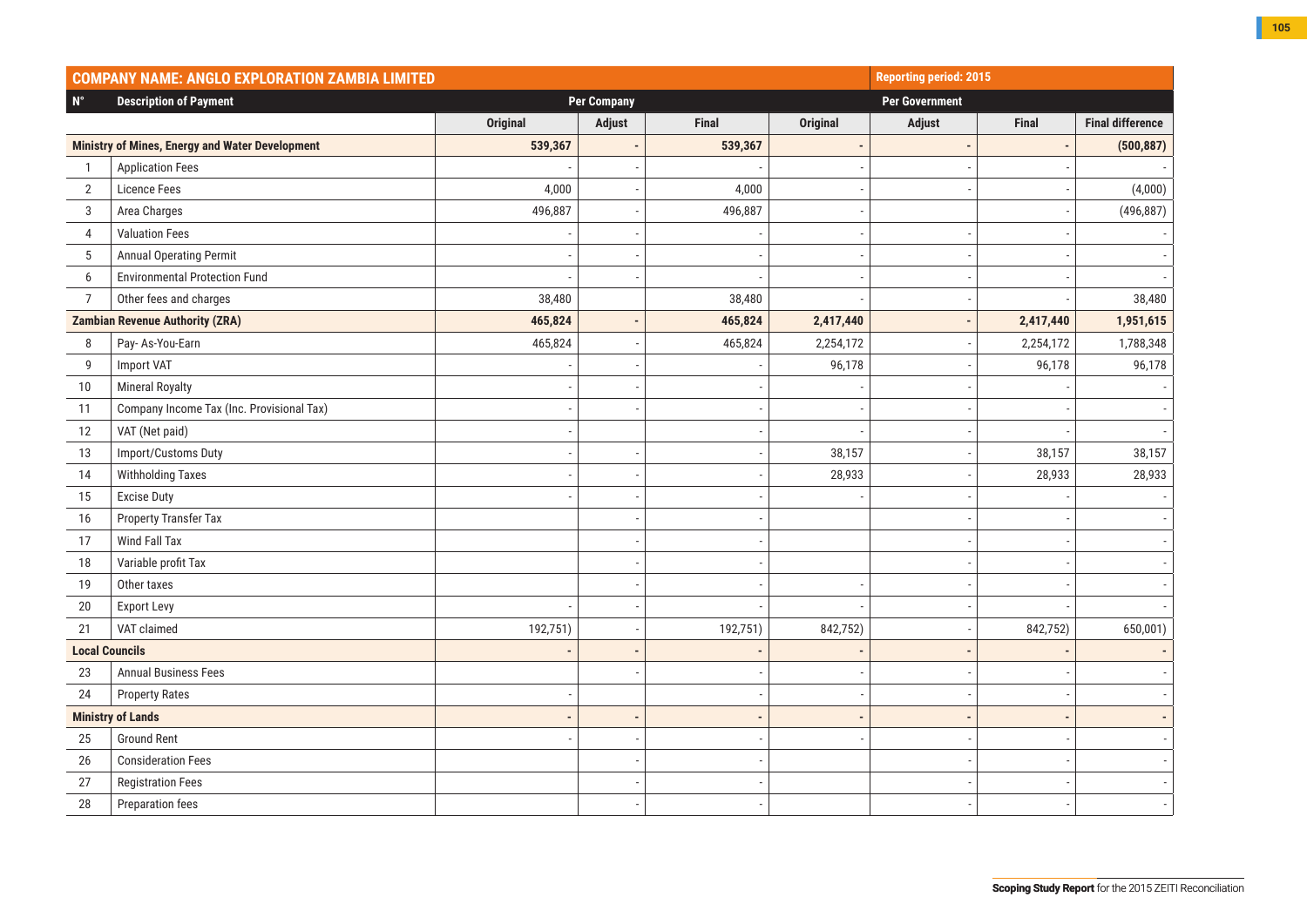|                        | <b>Ministry of Finance and National Planning</b> |           |           |           |           |           |
|------------------------|--------------------------------------------------|-----------|-----------|-----------|-----------|-----------|
| 29                     | Dividends from Government Shares                 |           |           |           |           |           |
| 30                     | Revenues from GRZ shareholding sale              |           |           |           |           |           |
| <b>ZCCM-IH</b>         |                                                  |           |           |           |           |           |
| 31                     | Dividends from ZCCM-IH Shares                    |           |           |           |           |           |
| 32                     | Price participation fees                         |           |           |           |           |           |
| 33                     | Revenues from ZCCM-IH shareholding sale          |           |           |           |           |           |
| 34                     | Revenues from ZCCM-IH mining rights transfer     |           |           |           |           |           |
|                        | <b>Total payments</b>                            | 1,005,192 | 1,005,192 | 2,417,440 | 2,417,440 | 1,450,728 |
|                        |                                                  |           |           |           |           |           |
| <b>Social Payments</b> |                                                  |           |           |           |           |           |
| 35                     | Corporate Social Responsibility In kind payments |           |           |           |           |           |
| 36                     | Corporate Social Responsibility cash payments    |           |           |           |           |           |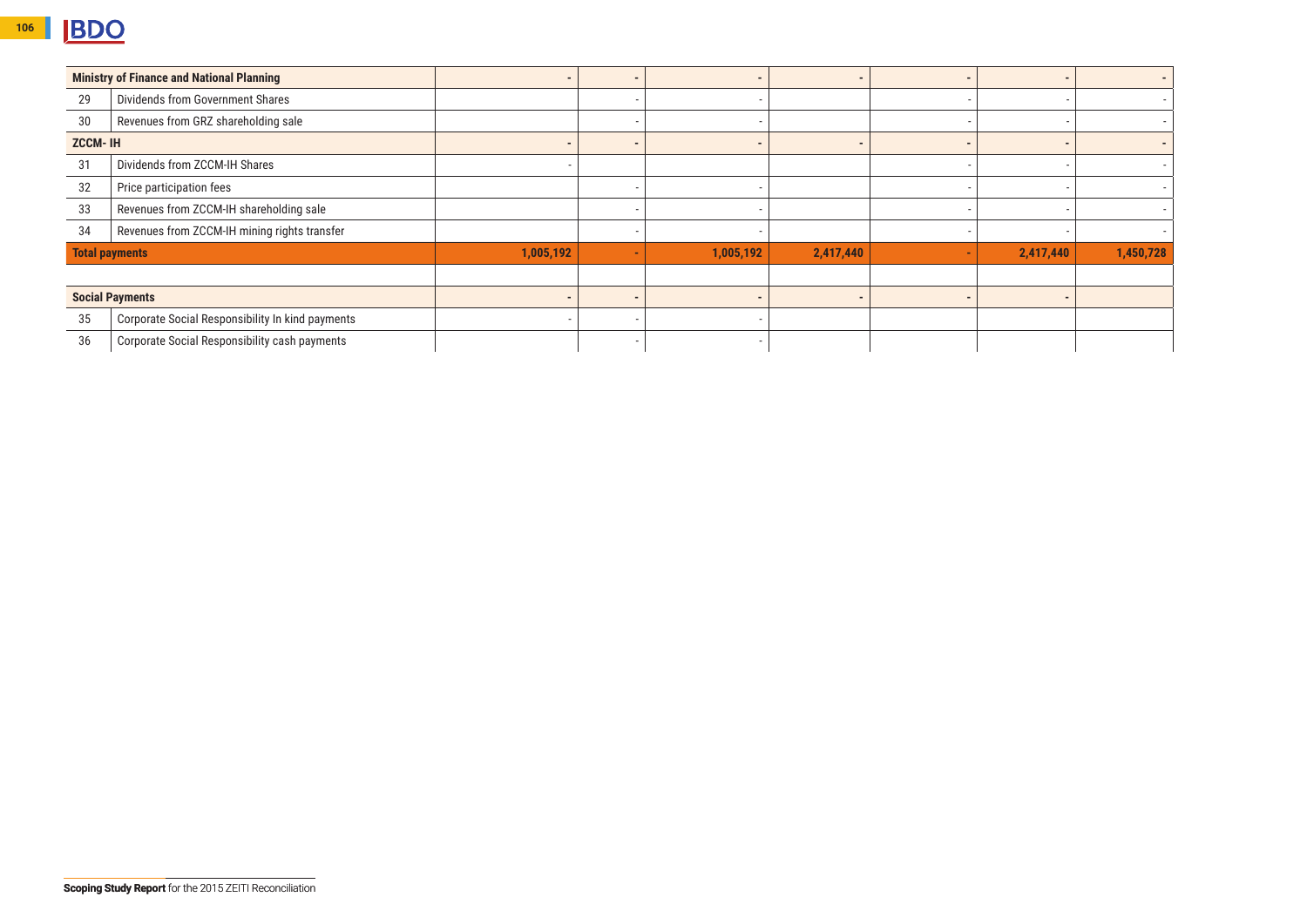|                    | <b>Reporting period: 2015</b><br><b>COMPANY NAME: VALE ZAMBIA LIMITED</b> |                 |                    |           |                          |                       |             |                          |  |  |
|--------------------|---------------------------------------------------------------------------|-----------------|--------------------|-----------|--------------------------|-----------------------|-------------|--------------------------|--|--|
| $\mathsf{N}^\circ$ | <b>Description of Payment</b>                                             |                 | <b>Per Company</b> |           |                          | <b>Per Government</b> |             |                          |  |  |
|                    |                                                                           | <b>Original</b> | Adjust             | Final     | <b>Original</b>          | Adjust                | Final       | <b>Final difference</b>  |  |  |
|                    | <b>Ministry of Mines, Energy and Water Development</b>                    |                 |                    |           |                          |                       |             |                          |  |  |
| $\overline{1}$     | <b>Application Fees</b>                                                   |                 |                    |           |                          |                       |             |                          |  |  |
| $\overline{2}$     | Licence Fees                                                              |                 |                    |           |                          |                       |             | $\overline{\phantom{a}}$ |  |  |
| $\mathbf{3}$       | Area Charges                                                              |                 |                    |           | $\overline{\phantom{a}}$ |                       |             |                          |  |  |
| $\overline{4}$     | <b>Valuation Fees</b>                                                     |                 |                    |           |                          |                       |             |                          |  |  |
| 5                  | <b>Annual Operating Permit</b>                                            |                 |                    |           |                          |                       |             | $\overline{\phantom{a}}$ |  |  |
| 6                  | <b>Environmental Protection Fund</b>                                      |                 |                    |           |                          |                       |             |                          |  |  |
|                    | <b>Zambian Revenue Authority (ZRA)</b>                                    | 2,980,719       |                    | 2,980,719 | 4,493,312                |                       | 4,493,312   | 438,239                  |  |  |
| 8                  | Pay- As-You-Earn                                                          | 2,304,485       |                    | 2,304,485 | 3,179,915                |                       | 3,179,915   | 875,429                  |  |  |
| 9                  | <b>Import VAT</b>                                                         |                 |                    |           | 1,517                    |                       | 1,517       | 1,517                    |  |  |
| 10                 | <b>Mineral Royalty</b>                                                    |                 |                    |           | 8,320                    |                       | 8,320       | 8,320                    |  |  |
| 11                 | Company Income Tax (Inc. Provisional Tax)                                 |                 |                    |           |                          |                       |             |                          |  |  |
| 12                 | VAT (Net paid)                                                            | 5 36,291        |                    | 536,291   | 609,806                  |                       | 609,806     | 73,515                   |  |  |
| 13                 | Import/Customs Duty                                                       |                 |                    |           |                          |                       |             | $\sim$                   |  |  |
| 14                 | <b>Withholding Taxes</b>                                                  | 1 39,943        |                    | 139,943   | 693,754                  |                       | 693,754     | 553,811                  |  |  |
| 15                 | <b>Excise Duty</b>                                                        |                 |                    |           |                          |                       |             |                          |  |  |
| 16                 | Property Transfer Tax                                                     |                 |                    |           |                          |                       |             |                          |  |  |
| 17                 | Wind Fall Tax                                                             |                 |                    |           |                          |                       |             |                          |  |  |
| 18                 | Variable profit Tax                                                       |                 |                    |           |                          |                       |             |                          |  |  |
| 19                 | Advance Income Tax                                                        |                 |                    |           |                          |                       |             |                          |  |  |
| 20                 | Vat claimed                                                               |                 |                    |           | (1,074,354)              |                       | (1,074,354) | (1,074,354)              |  |  |
|                    | <b>Local Councils</b>                                                     |                 |                    |           |                          |                       |             | $\overline{\phantom{a}}$ |  |  |
| 23                 | <b>Annual Business Fees</b>                                               |                 |                    |           |                          |                       |             |                          |  |  |
| 24                 | <b>Property Rates</b>                                                     |                 |                    |           |                          |                       |             |                          |  |  |
|                    | <b>Ministry of Lands</b>                                                  |                 |                    |           |                          |                       |             | ٠                        |  |  |
| 25                 | <b>Ground Rent</b>                                                        |                 |                    |           |                          |                       |             |                          |  |  |
| 26                 | <b>Consideration Fees</b>                                                 |                 |                    |           |                          |                       |             |                          |  |  |
| 27                 | <b>Registration Fees</b>                                                  |                 |                    |           |                          |                       |             | $\overline{a}$           |  |  |
| 28                 | Preparation fees                                                          |                 |                    |           |                          |                       |             |                          |  |  |
|                    | <b>Ministry of Finance and National Planning</b>                          |                 |                    |           | ٠                        |                       |             | $\blacksquare$           |  |  |
| 29                 | Dividends from Government Shares                                          |                 |                    |           |                          |                       |             |                          |  |  |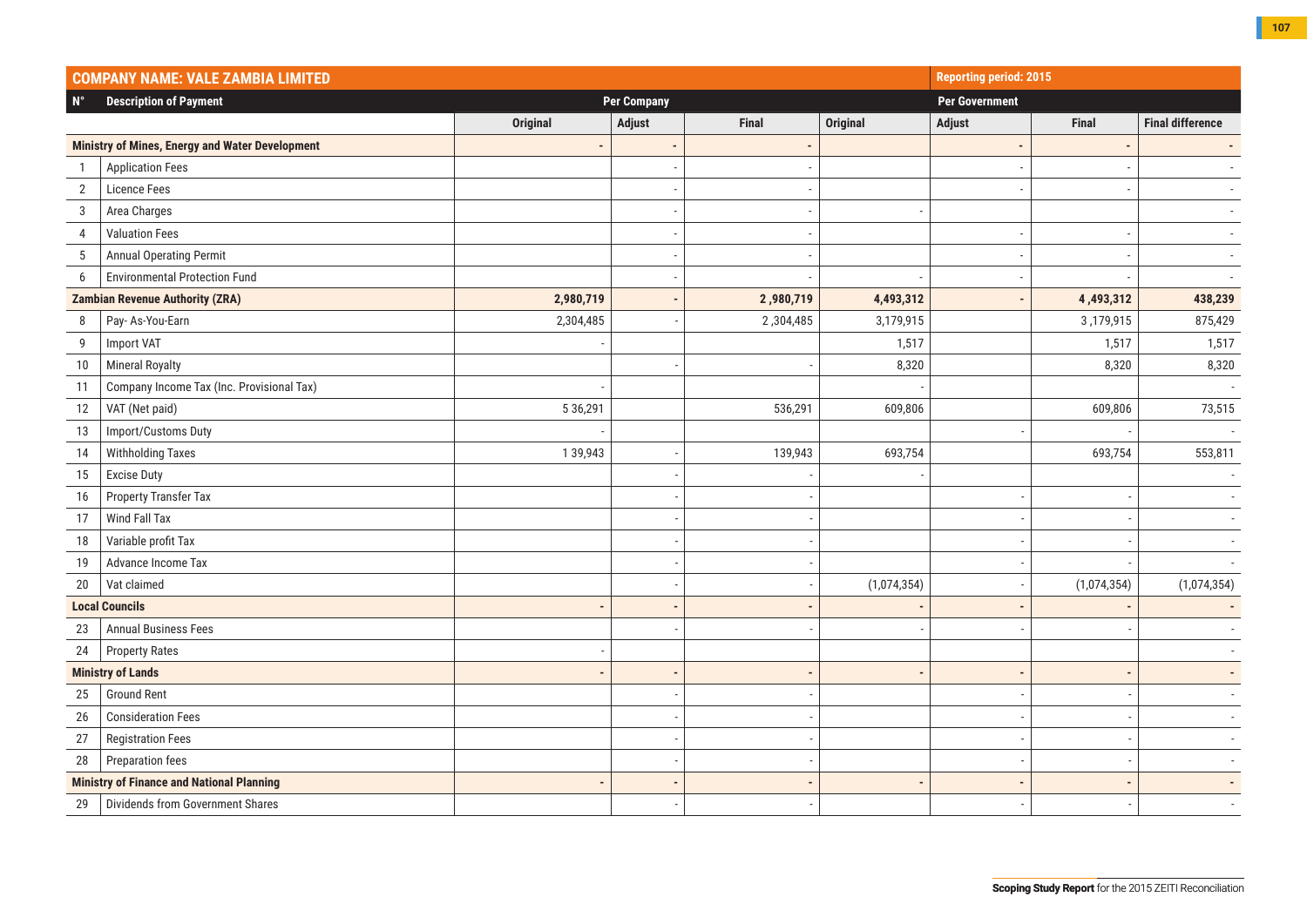

| 30             | Revenues from GRZ shareholding sale          |           |           |           |           |         |
|----------------|----------------------------------------------|-----------|-----------|-----------|-----------|---------|
| <b>ZCCM-IH</b> |                                              |           |           |           |           |         |
| 31             | Dividends from ZCCM-IH Shares                |           |           |           |           |         |
| 32             | Price participation fees                     |           |           |           |           |         |
| 33             | Revenues from ZCCM-IH shareholding sale      |           |           |           |           |         |
| 34             | Revenues from ZCCM-IH mining rights transfer |           |           |           |           |         |
|                | <b>Total payments</b>                        | 2,980,719 | 2.980.719 | 4,493,312 | 4,493,312 | 438,239 |

| <b>Social Payments</b>                              |  |  |  |  |
|-----------------------------------------------------|--|--|--|--|
| 35 Corporate Social Responsibility In kind payments |  |  |  |  |
| 36 Corporate Social Responsibility cash payments    |  |  |  |  |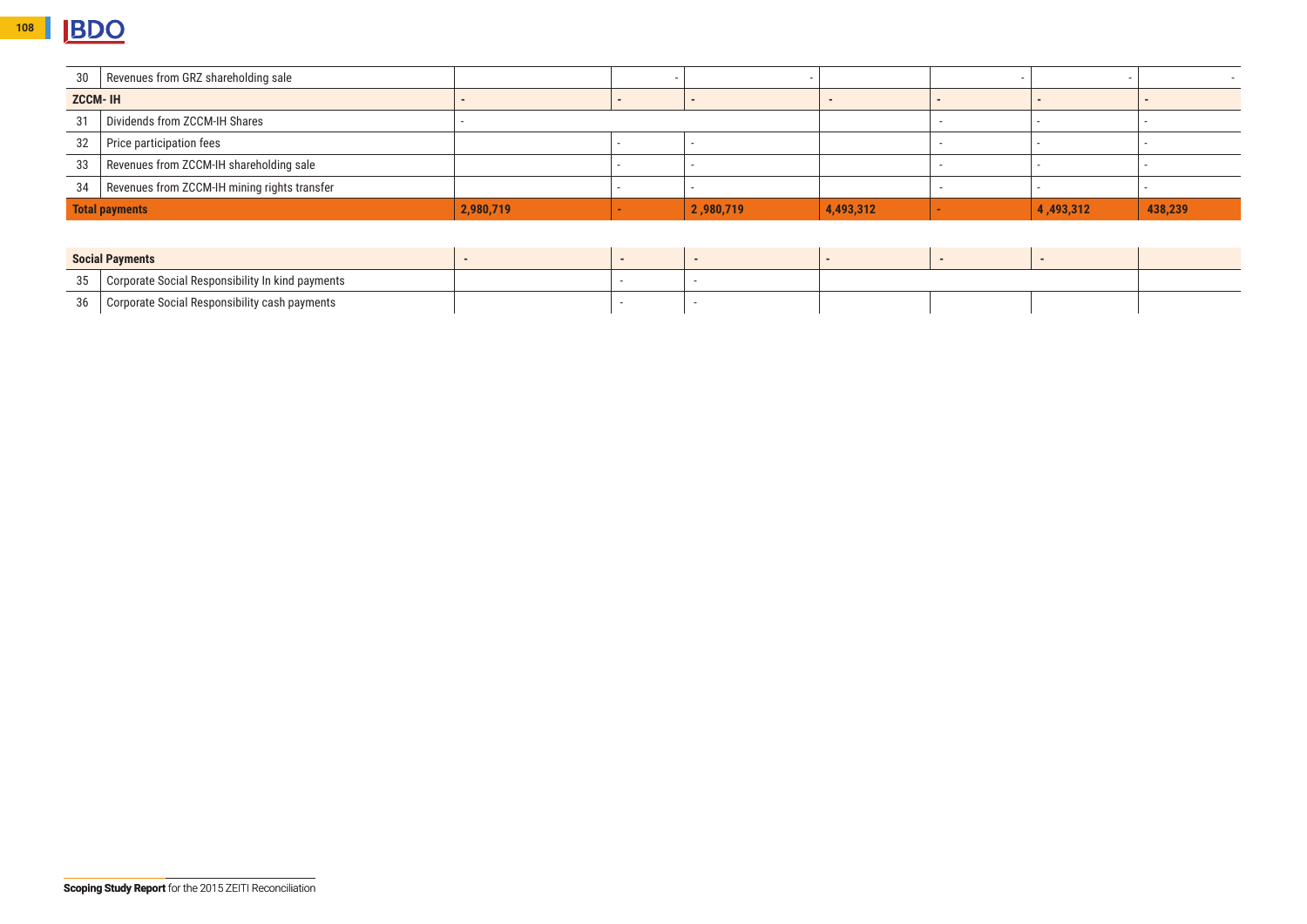|                | <b>COMPANY NAME: KALUMBILA MINERALS LIMITED</b>        |                          |                          |                 | <b>Reporting period: 2015</b> |                |               |                         |                |
|----------------|--------------------------------------------------------|--------------------------|--------------------------|-----------------|-------------------------------|----------------|---------------|-------------------------|----------------|
| $N^{\circ}$    | <b>Description of Payment</b>                          | <b>Per Company</b>       |                          |                 | <b>Per Government</b>         |                |               |                         |                |
|                |                                                        | <b>Original</b>          | Adjust                   | <b>Final</b>    | <b>Original</b>               | Adjust         | <b>Final</b>  | <b>Final difference</b> | <b>Notes</b>   |
|                | <b>Ministry of Mines, Energy and Water Development</b> | 977,398                  | $\overline{\phantom{a}}$ | 977,398         | 1,117,188                     | $\blacksquare$ | 1,117,188     | 123,290                 |                |
| -1             | <b>Application Fees</b>                                |                          |                          |                 |                               |                |               |                         |                |
| $\overline{2}$ | Licence Fees                                           |                          |                          |                 |                               |                |               |                         |                |
| $\mathbf{3}$   | Area Charges                                           | 977,398                  | $\overline{\phantom{a}}$ | 977,398         | 1,098,288                     |                | 1,098,288     | 120,890                 |                |
| 4              | <b>Valuation Fees</b>                                  |                          |                          |                 | 1,400                         |                | 1,400         | 1,400                   |                |
| 5              | <b>Annual Operating Permit</b>                         |                          |                          |                 | 1,000                         |                | 1,000         | 1,000                   |                |
| 6              | <b>Environmental Protection Fund</b>                   |                          |                          |                 |                               |                |               |                         |                |
| $\overline{7}$ | Other fees and charges                                 |                          |                          |                 | 16,500                        |                | 16,500        | (16, 500)               |                |
|                | <b>Zambian Revenue Authority (ZRA)</b>                 | 420,169,696              | $\blacksquare$           | 4 20,169,696    | 322,765,227                   | 90,239,934     | 4 13,005,161  | 57,780,594              |                |
| 8              | Pay- As-You-Earn                                       | 101,695,978              |                          | 1 01,695,978    | 100,962,714                   | 733,264        | 101,695,978   | (0)                     | $\mathbf{1}$   |
| 9              | <b>Import VAT</b>                                      |                          |                          |                 | 1,784,534                     |                | 1,784,534     | 1,784,534               |                |
| 10             | <b>Mineral Royalty</b>                                 | 104,302,423              |                          | 1 04,302,423    | 114,729,140                   | (10, 426, 717) | 1 04,302,423  | (0)                     | $\overline{2}$ |
| 11             | Company Income Tax (Inc. Provisional Tax)              |                          |                          |                 | 14,983,084                    |                | 14,983,084    | 14,983,084              |                |
| 12             | VAT (Net paid)                                         | $\overline{\phantom{a}}$ |                          |                 | 8,540,411                     |                | 8,540,411     | 8,540,411               |                |
| 13             | Import/Customs Duty                                    | 103,932,979              |                          | 1 03,932,979    | 1,943,901                     | 101,989,078    | 1 03,932,979  | $\pmb{0}$               | $\mathbf{1}$   |
| 14             | <b>Withholding Taxes</b>                               | 77,761,140               | $\overline{\phantom{a}}$ | 77,761,140      | 79,816,832                    | (2,055,691)    | 77,761,141    | $\mathbf 0$             | $\mathbf{1}$   |
| 15             | <b>Excise Duty</b>                                     |                          |                          |                 |                               |                |               |                         |                |
| 16             | Property Transfer Tax                                  |                          |                          |                 |                               |                |               |                         |                |
| 17             | Wind Fall Tax                                          |                          |                          |                 |                               |                |               |                         |                |
| 18             | Variable profit Tax                                    |                          |                          |                 |                               |                |               |                         |                |
| 19             | Advance Income Tax                                     |                          |                          |                 |                               |                |               |                         |                |
| 20             | <b>Export Levy</b>                                     |                          |                          |                 |                               |                |               |                         |                |
| 21             | Other taxes (ZRA)                                      | 32,477,175               |                          | 3 2,477,175     | 4,611                         |                | 4,611         | 32,472,564              |                |
| 22             | VAT Claimed                                            | (401, 629, 405)          |                          | (401, 629, 405) | (346,909,023)                 |                | (346,909,023) |                         |                |
|                | <b>Local Councils</b>                                  |                          |                          |                 |                               |                |               |                         |                |
| 23             | <b>Annual Business Fees</b>                            |                          |                          |                 |                               |                |               |                         |                |
| 24             | <b>Property Rates</b>                                  |                          |                          |                 |                               |                |               |                         |                |
|                | <b>Ministry of Lands</b>                               |                          | ÷                        |                 |                               |                |               |                         |                |
| 25             | <b>Ground Rent</b>                                     |                          | $\overline{\phantom{a}}$ |                 |                               |                |               |                         |                |
| 26             | <b>Consideration Fees</b>                              |                          |                          |                 |                               |                |               |                         |                |
| 27             | <b>Registration Fees</b>                               |                          |                          |                 |                               |                |               |                         |                |
| 28             | Preparation fees                                       |                          |                          |                 |                               |                |               |                         |                |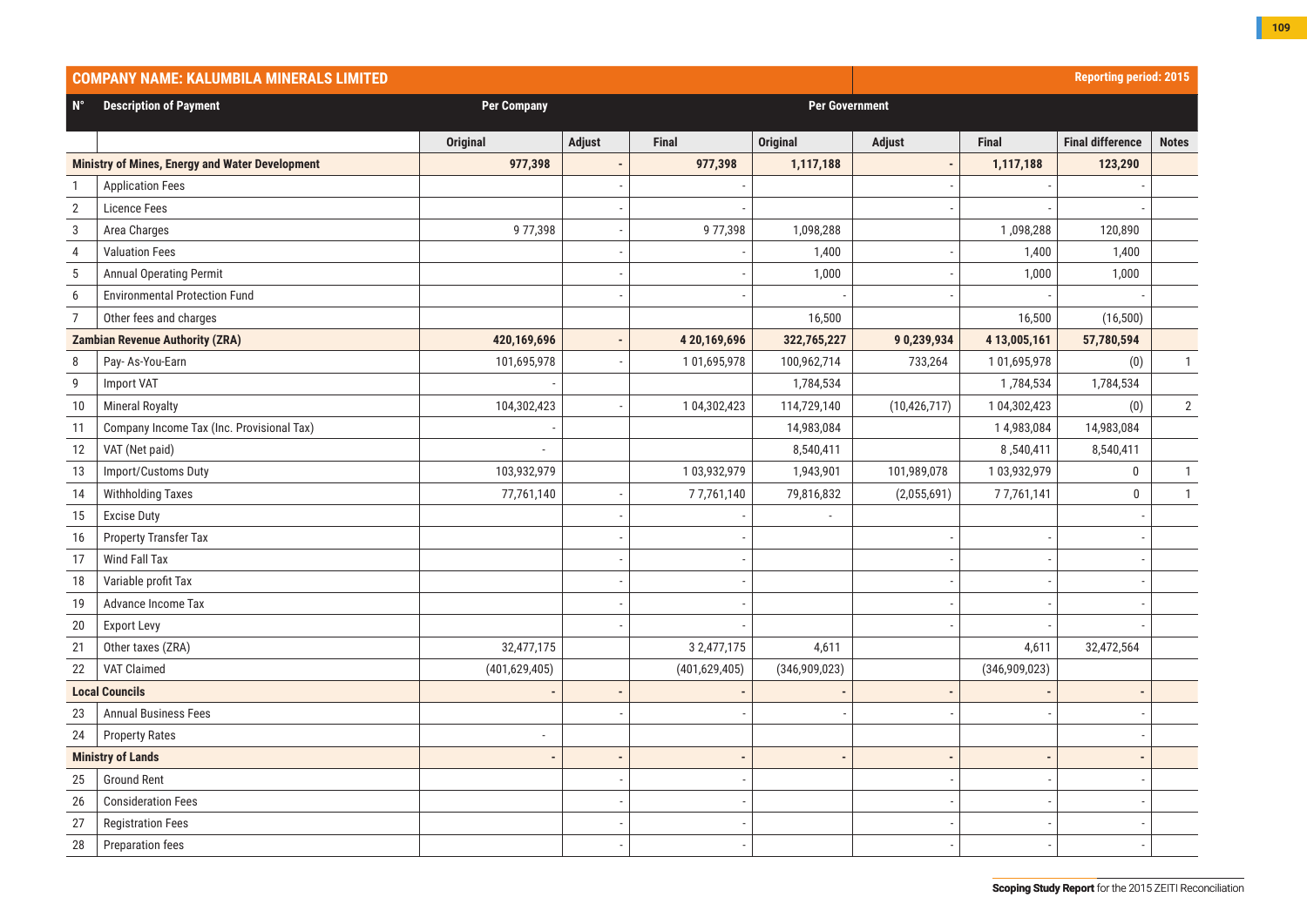|    | <b>Ministry of Finance and National Planning</b> |             |              |             |             |              |            |  |
|----|--------------------------------------------------|-------------|--------------|-------------|-------------|--------------|------------|--|
| 29 | Dividends from Government Shares                 |             |              |             |             |              |            |  |
| 30 | Revenues from GRZ shareholding sale              |             |              |             |             |              |            |  |
|    | <b>ZCCM-IH</b>                                   |             |              |             |             |              |            |  |
| 31 | Dividends from ZCCM-IH Shares                    |             |              |             |             |              |            |  |
| 32 | Price participation fees                         |             |              |             |             |              |            |  |
| 33 | Revenues from ZCCM-IH shareholding sale          |             |              |             |             |              |            |  |
| 34 | Revenues from ZCCM-IH mining rights transfer     |             |              |             |             |              |            |  |
|    | <b>Total payments</b>                            | 421,147,094 | 4 21,147,094 | 323,882,415 | 9 0,239,934 | 4 14,122,349 | 57,903,884 |  |

| <b>Social Payments</b> |                                                  | 62,338,117 | 62,338,117 |  |  |  |
|------------------------|--------------------------------------------------|------------|------------|--|--|--|
| 35                     | Corporate Social Responsibility In kind payments | 56.795.140 | 56,795,140 |  |  |  |
| 36                     | Corporate Social Responsibility cash payments    | 5,542,977  | 5,542,977  |  |  |  |

1 Payment confirmed by company<br>2 Payment after cut-off

Payment after cut-off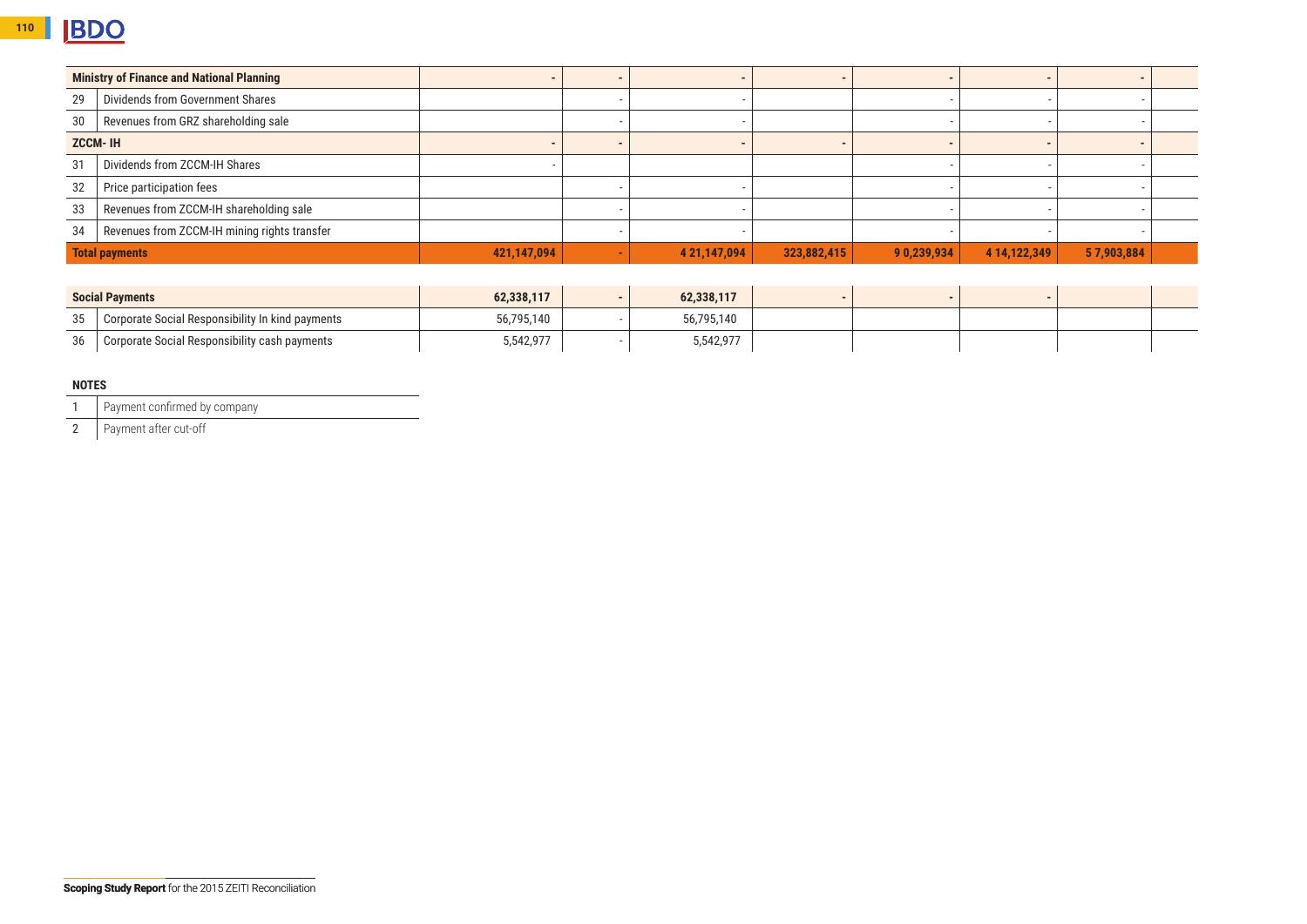|                | <b>COMPANY NAME: CHAMBISHI COPPER SMELTER LIMITED</b>  | <b>Reporting period: 2015</b> |                          |                          |                          |                          |                 |                          |                |
|----------------|--------------------------------------------------------|-------------------------------|--------------------------|--------------------------|--------------------------|--------------------------|-----------------|--------------------------|----------------|
| $N^{\circ}$    | <b>Description of Payment</b>                          | <b>Per Company</b>            |                          |                          | <b>Per Government</b>    |                          |                 |                          |                |
|                |                                                        | <b>Original</b>               | <b>Adjust</b>            | <b>Final</b>             | <b>Original</b>          | Adjust                   | Final           | <b>Final difference</b>  | <b>Notes</b>   |
|                | <b>Ministry of Mines, Energy and Water Development</b> |                               | ×,                       | $\overline{\phantom{a}}$ | $\overline{\phantom{a}}$ | $\overline{\phantom{a}}$ | $\blacksquare$  | ÷                        |                |
| $\mathbf{1}$   | <b>Application Fees</b>                                |                               | $\overline{\phantom{a}}$ |                          |                          | $\overline{\phantom{a}}$ |                 |                          |                |
| $\overline{2}$ | Licence Fees                                           |                               | $\overline{\phantom{a}}$ |                          |                          | $\overline{\phantom{a}}$ |                 |                          |                |
| $\mathbf{3}$   | Area Charges                                           |                               | . .                      |                          | $\centerdot$             |                          |                 | $\overline{\phantom{a}}$ |                |
| $\overline{4}$ | <b>Valuation Fees</b>                                  |                               |                          |                          | $\overline{a}$           |                          |                 |                          |                |
| 5              | <b>Annual Operating Permit</b>                         |                               |                          |                          |                          |                          |                 |                          |                |
| 6              | <b>Environmental Protection Fund</b>                   |                               |                          |                          |                          |                          |                 |                          |                |
| $\overline{7}$ | Other fees and charges                                 |                               |                          |                          |                          |                          |                 |                          |                |
|                | <b>Zambian Revenue Authority (ZRA)</b>                 | 175,473,062                   | $\overline{\phantom{a}}$ | 175,473,062              | 170,568,415              | 9,559,036                | 180,127,451     | 4,479,069                |                |
| 8              | Pay-As-You-Earn                                        | 9,524,429                     | $\overline{\phantom{a}}$ | 9,524,429                | 11,132,318               | (1,607,890)              | 9,524,428       | (0)                      | $\mathbf{1}$   |
| 9              | <b>Import VAT</b>                                      | 92,832,524                    |                          | 92,832,524               | 95,859,551               |                          | 95,859,551      | 3,027,027                |                |
| 10             | <b>Mineral Royalty</b>                                 |                               |                          |                          | 7,200                    |                          | 7,200           | 7,200                    |                |
| 11             | Company Income Tax (Inc. Provisional Tax)              | 52,447,904                    |                          | 52,447,904               | 41,280,978               | 11,166,926               | 52,447,904      | $\mathbf 0$              | $\overline{2}$ |
| 12             | VAT (Net paid)                                         |                               |                          |                          | 1,134,763                |                          | 1,134,763       | 1,134,763                |                |
| 13             | Import/Customs Duty                                    | 19,882,162                    |                          | 19,882,162               | 20,285,167               | $\overline{\phantom{a}}$ | 20,285,167      | 403,005                  |                |
| 14             | <b>Withholding Taxes</b>                               | 786,043                       | $\overline{\phantom{a}}$ | 786,043                  | 702,002                  |                          | 702,002         | (84, 041)                |                |
| 15             | <b>Excise Duty</b>                                     |                               | $\overline{\phantom{a}}$ |                          | 58,759                   |                          | 58,759          | 58,759                   |                |
| 16             | Property Transfer Tax                                  |                               |                          |                          |                          |                          |                 |                          |                |
| 17             | Wind Fall Tax                                          |                               |                          |                          |                          |                          |                 |                          |                |
| 18             | Variable profit Tax                                    |                               |                          |                          |                          |                          |                 |                          |                |
| 19             | Advance Income Tax                                     |                               | $\overline{\phantom{a}}$ |                          | 20,016                   | $\overline{\phantom{a}}$ | 20,016          | 20,016                   |                |
| 20             | <b>Export Levy</b>                                     |                               |                          |                          |                          |                          |                 |                          |                |
| 21             | Other taxes (ZRA)                                      |                               |                          |                          | 87,660                   |                          | 87,660          | (87,660)                 |                |
| 22             | VAT Claimed                                            |                               |                          |                          | (1,082,119,383)          |                          | (1,082,119,383) |                          |                |
|                | <b>Local Councils</b>                                  | 4,858,885                     | $\overline{\phantom{a}}$ | 4,858,885                | 4,850,000                |                          | 4,850,000       | (8, 885)                 |                |
| 23             | <b>Annual Business Fees</b>                            | 4,858,885                     |                          | 4,858,885                | 4,850,000                |                          | 4,850,000       | $(8,885)$ -              |                |
| 24             | <b>Property Rates</b>                                  |                               |                          |                          |                          |                          |                 |                          |                |
|                | <b>Ministry of Lands</b>                               |                               | ÷                        |                          |                          | ×,                       |                 |                          |                |
| 25             | <b>Ground Rent</b>                                     |                               | $\overline{\phantom{a}}$ |                          |                          | $\overline{\phantom{a}}$ |                 |                          |                |
| 26             | <b>Consideration Fees</b>                              |                               | $\overline{\phantom{a}}$ |                          |                          | $\overline{\phantom{a}}$ |                 |                          |                |
| 27             | <b>Registration Fees</b>                               |                               |                          |                          |                          |                          |                 |                          |                |
| 28             | Preparation fees                                       |                               |                          |                          |                          |                          |                 |                          |                |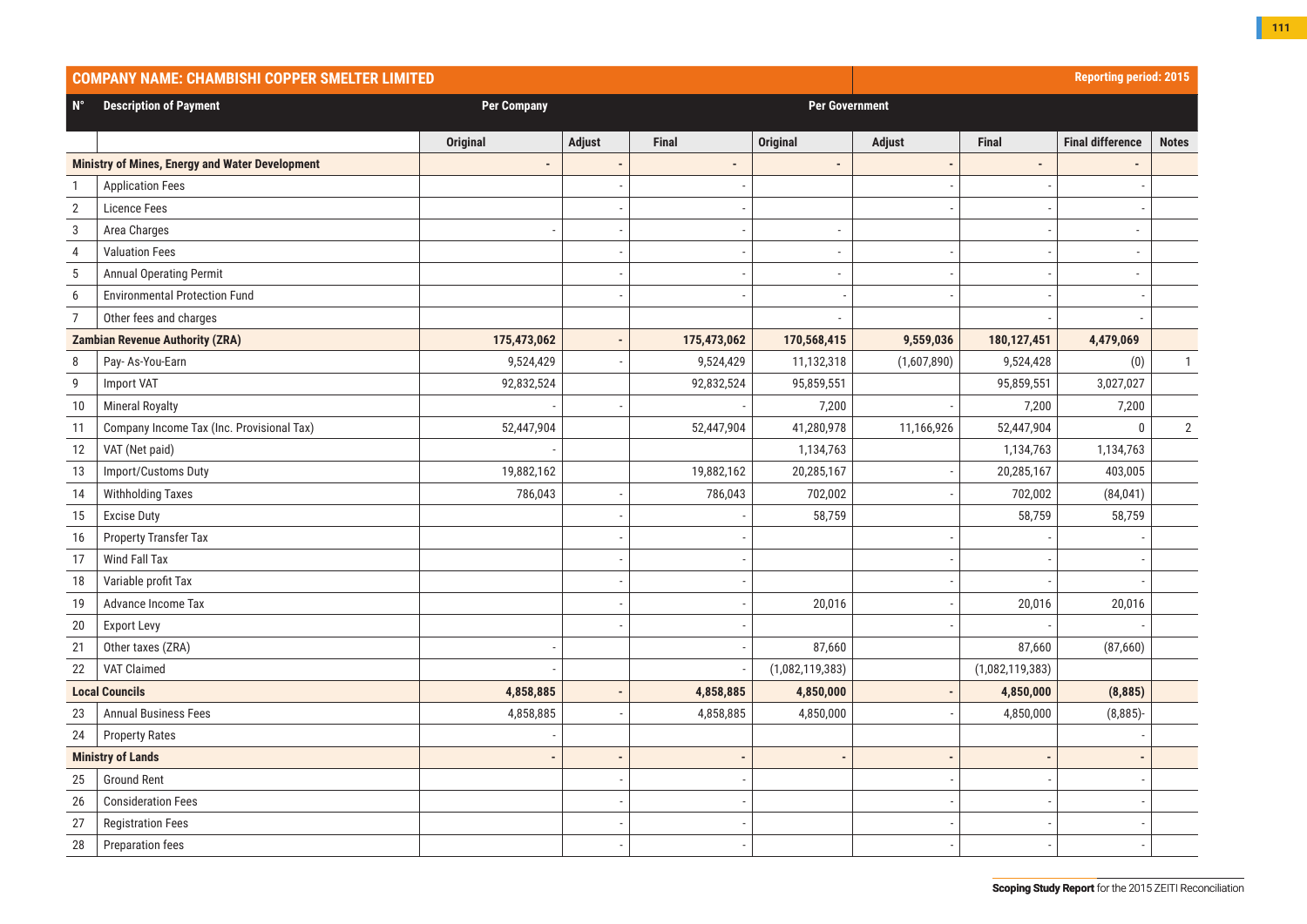|    | <b>Ministry of Finance and National Planning</b> |             |             |             |           |             |           |  |
|----|--------------------------------------------------|-------------|-------------|-------------|-----------|-------------|-----------|--|
| 29 | Dividends from Government Shares                 |             |             |             |           |             |           |  |
| 30 | Revenues from GRZ shareholding sale              |             |             |             |           |             |           |  |
|    | <b>ZCCM-IH</b>                                   |             |             |             |           |             |           |  |
| 31 | Dividends from ZCCM-IH Shares                    |             |             |             |           |             |           |  |
| 32 | Price participation fees                         |             |             |             |           |             |           |  |
| 33 | Revenues from ZCCM-IH shareholding sale          |             |             |             |           |             |           |  |
| 34 | Revenues from ZCCM-IH mining rights transfer     |             |             |             |           |             |           |  |
|    | <b>Total payments</b>                            | 180,331,947 | 180,331,947 | 175,418,415 | 9,559,036 | 184,977,451 | 4,470,184 |  |

| <b>Social Payments</b> |                                                  | 1,856,547 | 1,856,547 |  |  |  |
|------------------------|--------------------------------------------------|-----------|-----------|--|--|--|
| 35                     | Corporate Social Responsibility In kind payments | 1,809,047 | 809,047.ا |  |  |  |
| 36                     | Corporate Social Responsibility cash payments    | 17,500    | 47,500    |  |  |  |

1 Payment outside cut-off<br>2 Payment confirmed by co

Payment confirmed by company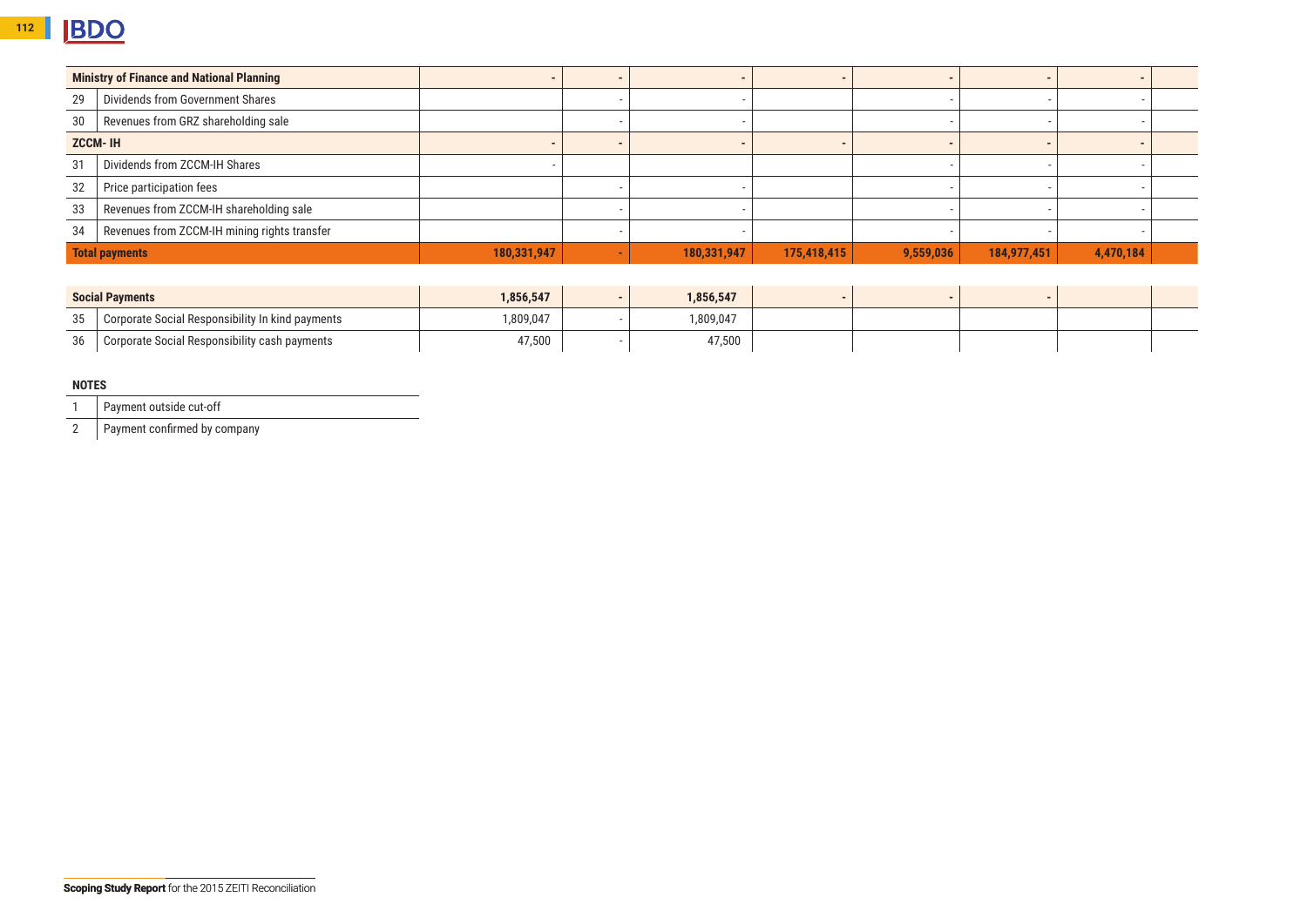|                | <b>COMPANY NAME: SINO-METALS LEACH ZAMBIA LTD</b>      |                    |                          |              |                          | <b>Reporting period: 2015</b> |                |                         |              |  |  |
|----------------|--------------------------------------------------------|--------------------|--------------------------|--------------|--------------------------|-------------------------------|----------------|-------------------------|--------------|--|--|
| $N^{\circ}$    | <b>Description of Payment</b>                          | <b>Per Company</b> |                          |              | <b>Per Government</b>    |                               |                |                         |              |  |  |
|                |                                                        | <b>Original</b>    | <b>Adjust</b>            | <b>Final</b> | <b>Original</b>          | Adjust                        | <b>Final</b>   | <b>Final difference</b> | <b>Notes</b> |  |  |
|                | <b>Ministry of Mines, Energy and Water Development</b> |                    | ÷                        |              | ÷.                       |                               | $\blacksquare$ |                         |              |  |  |
| $\overline{1}$ | <b>Application Fees</b>                                |                    |                          |              |                          |                               |                |                         |              |  |  |
| $\overline{2}$ | <b>Licence Fees</b>                                    |                    |                          |              |                          |                               |                |                         |              |  |  |
| $\sqrt{3}$     | Area Charges                                           |                    | $\overline{\phantom{a}}$ |              | $\overline{\phantom{a}}$ |                               |                |                         |              |  |  |
| $\overline{4}$ | <b>Valuation Fees</b>                                  |                    | $\overline{\phantom{a}}$ |              | $\overline{a}$           |                               |                |                         |              |  |  |
| $\sqrt{5}$     | <b>Annual Operating Permit</b>                         |                    | ÷,                       |              |                          |                               |                |                         |              |  |  |
| 6              | <b>Environmental Protection Fund</b>                   |                    | $\overline{\phantom{a}}$ |              |                          |                               |                |                         |              |  |  |
| $\overline{7}$ | Other fees and charges                                 |                    |                          |              | $\overline{\phantom{a}}$ |                               |                |                         |              |  |  |
|                | <b>Zambian Revenue Authority (ZRA)</b>                 | 19,732,434         | $\overline{\phantom{a}}$ | 19,732,434   | 29,091,128               | 6,412,206                     | 22,678,922     | 2,946,487               |              |  |  |
| 8              | Pay- As-You-Earn                                       | 3,743,604          | $\overline{\phantom{a}}$ | 3,743,604    | 4,189,463                | (445, 859)                    | 3,743,604      | (0)                     | $\mathbf{1}$ |  |  |
| 9              | <b>Import VAT</b>                                      | 1,822,153          |                          | 1,822,153    | 3,164,024                |                               | 3,164,024      | 1,341,871               |              |  |  |
| 10             | <b>Mineral Royalty</b>                                 | 13,802,085         |                          | 13,802,085   | 19,768,432               | (5,966,347)                   | 13,802,085     | $\mathbf 0$             | $\mathbf{1}$ |  |  |
| 11             | Company Income Tax (Inc. Provisional Tax)              |                    |                          |              | 800                      |                               | 800            | 800                     | $\mathbf{2}$ |  |  |
| 12             | VAT (Net paid)                                         |                    |                          |              | 80,600                   |                               | 80,600         | 80,600                  |              |  |  |
| 13             | Import/Customs Duty                                    | 364,593            |                          | 364,593      | 1,887,809                |                               | 1,887,809      | 1,523,216               |              |  |  |
| 14             | <b>Withholding Taxes</b>                               |                    |                          |              |                          |                               |                |                         |              |  |  |
| 15             | <b>Excise Duty</b>                                     |                    |                          |              |                          |                               |                |                         |              |  |  |
| 16             | Property Transfer Tax                                  |                    |                          |              |                          |                               |                |                         |              |  |  |
| 17             | Wind Fall Tax                                          |                    | $\overline{\phantom{a}}$ |              |                          |                               |                |                         |              |  |  |
| 18             | Variable profit Tax                                    |                    |                          |              |                          |                               |                |                         |              |  |  |
| 19             | Advance Income Tax                                     |                    |                          |              | 20,016                   |                               | 20,016         | 20,016                  |              |  |  |
| $20\,$         | <b>Export Levy</b>                                     |                    |                          |              |                          |                               |                |                         |              |  |  |
| 21             | Other taxes (ZRA)                                      | 3,750              |                          | 3,750        |                          |                               |                |                         |              |  |  |
| 22             | <b>VAT Claimed</b>                                     |                    |                          |              | (33, 764, 544)           |                               | (33,764,544)   |                         |              |  |  |
|                | <b>Local Councils</b>                                  | 664,978            | $\overline{\phantom{a}}$ | 664,978      | 664,978                  |                               | 664,978        |                         |              |  |  |
| 23             | <b>Annual Business Fees</b>                            |                    | $\sim$                   |              |                          |                               |                |                         |              |  |  |
| 24             | <b>Property Rates</b>                                  | 664,978            | ÷,                       | 664,978      | 664,978                  |                               | 664,978        |                         |              |  |  |
|                | <b>Ministry of Lands</b>                               |                    | ٠                        |              |                          |                               |                |                         |              |  |  |
| 25             | <b>Ground Rent</b>                                     |                    | $\overline{\phantom{a}}$ |              |                          |                               |                |                         |              |  |  |
| 26             | <b>Consideration Fees</b>                              |                    |                          |              |                          |                               |                |                         |              |  |  |
| 27             | <b>Registration Fees</b>                               |                    |                          |              |                          |                               |                |                         |              |  |  |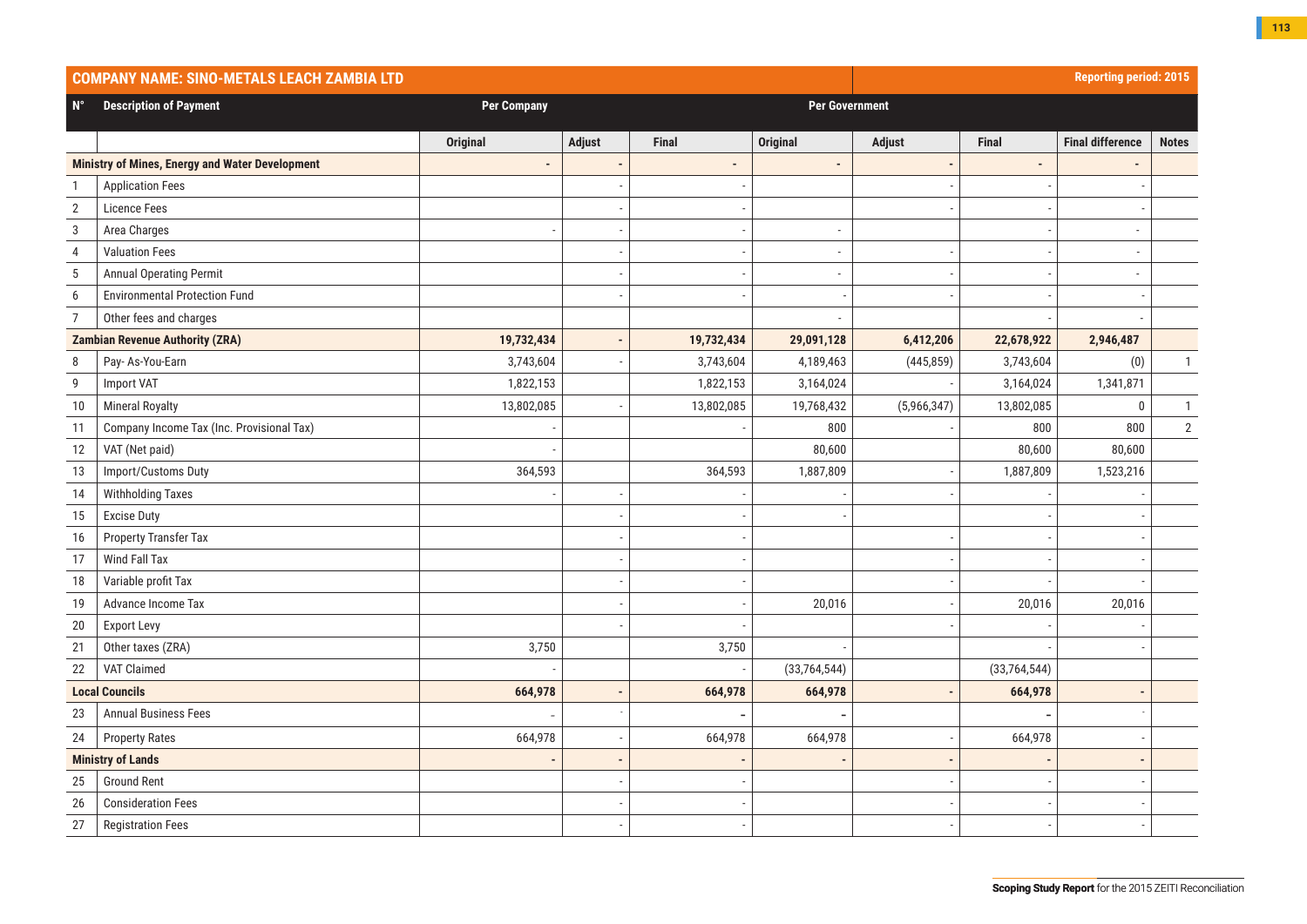| 28 | Preparation fees                                 |            |            |            |           |            |           |  |
|----|--------------------------------------------------|------------|------------|------------|-----------|------------|-----------|--|
|    | <b>Ministry of Finance and National Planning</b> |            |            |            |           |            |           |  |
| 29 | Dividends from Government Shares                 |            |            |            |           |            |           |  |
| 30 | Revenues from GRZ shareholding sale              |            |            |            |           |            |           |  |
|    | <b>ZCCM-IH</b>                                   |            |            |            |           |            |           |  |
| 31 | Dividends from ZCCM-IH Shares                    |            |            |            |           |            |           |  |
| 32 | Price participation fees                         |            |            |            |           |            |           |  |
| 33 | Revenues from ZCCM-IH shareholding sale          |            |            |            |           |            |           |  |
| 34 | Revenues from ZCCM-IH mining rights transfer     |            |            |            |           |            |           |  |
|    | <b>Total payments</b>                            | 20,397,412 | 20,397,412 | 29,756,105 | 6,412,206 | 23,343,899 | 2,946,487 |  |

| <b>Social Payments</b> |                                                  | 3.000 | 3,000 |  |  |  |
|------------------------|--------------------------------------------------|-------|-------|--|--|--|
| $35 \mid$              | Corporate Social Responsibility In kind payments |       |       |  |  |  |
| 36                     | Corporate Social Responsibility cash payments    | 3.000 | 3,000 |  |  |  |

Cut-off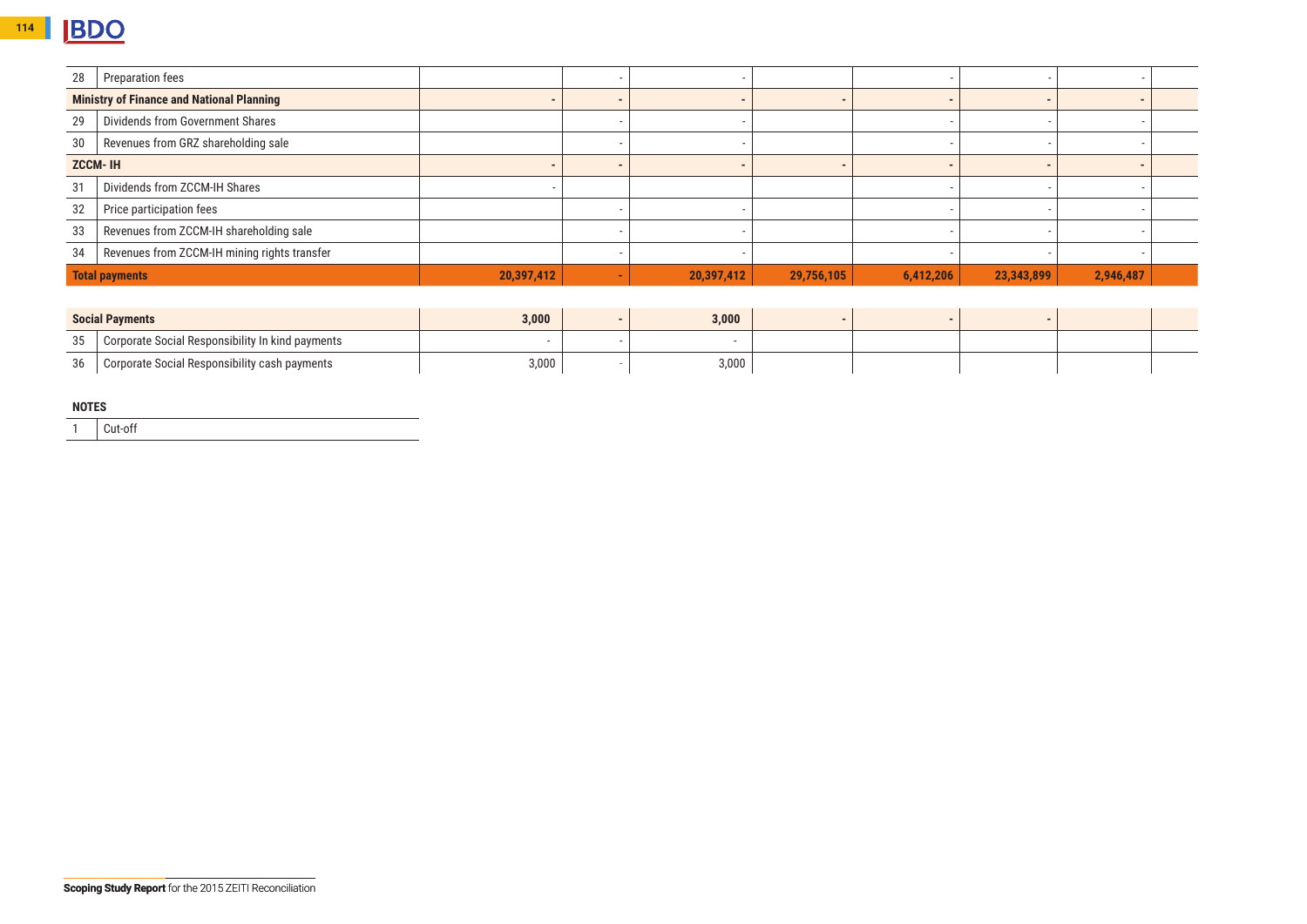|                | <b>COMPANY NAME: LAFARGE CEMENT LIMITED</b>            |                 |                    |              |                 | <b>Reporting period: 2015</b> |              |                         |                |
|----------------|--------------------------------------------------------|-----------------|--------------------|--------------|-----------------|-------------------------------|--------------|-------------------------|----------------|
| $N^{\circ}$    | <b>Description of Payment</b>                          |                 | <b>Per Company</b> |              |                 | <b>Per Government</b>         |              |                         |                |
|                |                                                        | <b>Original</b> | Adjust             | <b>Final</b> | <b>Original</b> | Adjust                        | <b>Final</b> | <b>Final difference</b> | <b>Note</b>    |
|                | <b>Ministry of Mines, Energy and Water Development</b> |                 | 50,861             | 50,861       | 50,861          |                               | 50,861       | $\bf{0}$                |                |
| 1              | <b>Application Fees</b>                                |                 |                    |              |                 |                               |              |                         |                |
| $\overline{2}$ | <b>Licence Fees</b>                                    |                 | 4,612              | 4,612        | 4,612           |                               | 4,612        |                         | $\mathbf{1}$   |
| 3              | Area Charges                                           |                 | 42,217             | 42,217       | 42,217          |                               | 42,217       | $\pmb{0}$               | $\mathbf{1}$   |
| 4              | <b>Valuation Fees</b>                                  |                 |                    |              |                 |                               |              |                         |                |
| 5              | <b>Annual Operating Permit</b>                         |                 |                    |              |                 |                               |              |                         |                |
| 6              | Other fees                                             |                 | 4,032              | 4,032        | 4,032           |                               | 4,032        |                         |                |
|                | <b>Zambian Revenue Authority (ZRA)</b>                 | 553,663,567     | 14,910,522         | 568,574,089  | 378,190,227     | 195,794,124                   | 573,984,351  | 5,410,262               |                |
| 8              | Pay-As-You-Earn                                        | 21,599,923      |                    | 21,599,923   | 35,531,800      | (13,931,878)                  | 21,599,922   | (0)                     | $\mathbf{1}$   |
| 9              | <b>Import VAT</b>                                      |                 | 14,910,522         | 14,910,522   | 14,910,522      |                               | 14,910,522   |                         |                |
| 10             | <b>Mineral Royalty</b>                                 | 2,625,901       |                    | 2,625,901    | 2,164,895       | 461,006                       | 2,625,901    | $\mathbf 0$             | $\mathbf{2}$   |
| 11             | Company Income Tax (Inc. Provisional Tax)              | 430,567,002     |                    | 430,567,002  | 217,313,858     | 213,253,144                   | 430,567,002  | (0)                     | $\mathbf{2}$   |
| 12             | VAT (Net paid)                                         | 76,652,384      |                    | 76,652,384   | 91,071,707      | (14, 419, 322)                | 76,652,385   | $\mathbf 0$             | $\overline{2}$ |
| 13             | Import/Customs Duty                                    |                 |                    |              | 5,410,262       |                               | 5,410,262    | 5,410,262               |                |
| 14             | <b>Withholding Taxes</b>                               | 22,218,357      |                    | 22,218,357   | 11,787,183      | 10,431,174                    | 22,218,357   | $\mathbf 0$             | $\mathbf{2}$   |
| 15             | <b>Excise Duty</b>                                     |                 |                    |              |                 |                               |              |                         |                |
| 16             | Property Transfer Tax                                  |                 |                    |              |                 |                               |              |                         |                |
| 17             | Wind Fall Tax                                          |                 |                    |              |                 |                               |              |                         |                |
| 18             | Variable profit Tax                                    |                 |                    |              |                 |                               |              |                         |                |
| 19             | Advance Income Tax                                     |                 |                    |              |                 |                               |              |                         |                |
| 20             | <b>Export Levy</b>                                     |                 |                    |              |                 |                               |              |                         |                |
|                | <b>Local Councils</b>                                  |                 | 1,736,280          | 1,736,280    | 1,736,280       |                               | 1,736,280    | (0)                     |                |
| 23             | <b>Annual Business Fees</b>                            |                 | 8,100              | 8,100        | 8,100           |                               | 8,100        |                         |                |
| 24             | <b>Property Rates</b>                                  |                 | 1,728,180          | 1,728,180    | 1,728,180       |                               | 1,728,180    | (0)                     |                |
|                | <b>Ministry of Lands</b>                               |                 |                    |              |                 |                               |              |                         |                |
| 25             | <b>Ground Rent</b>                                     |                 |                    |              |                 |                               |              |                         |                |
| 26             | <b>Consideration Fees</b>                              |                 |                    |              |                 |                               |              |                         |                |
| 27             | <b>Registration Fees</b>                               |                 |                    |              |                 |                               |              |                         |                |
| 28             | Preparation fees                                       |                 |                    |              |                 |                               |              |                         |                |
|                | <b>Ministry of Finance and National Planning</b>       |                 |                    |              |                 |                               |              |                         |                |
| 29             | <b>Dividends from Government Shares</b>                |                 |                    |              |                 |                               |              |                         |                |
| 30             | Revenues from GRZ shareholding sale                    |                 |                    |              |                 |                               |              |                         |                |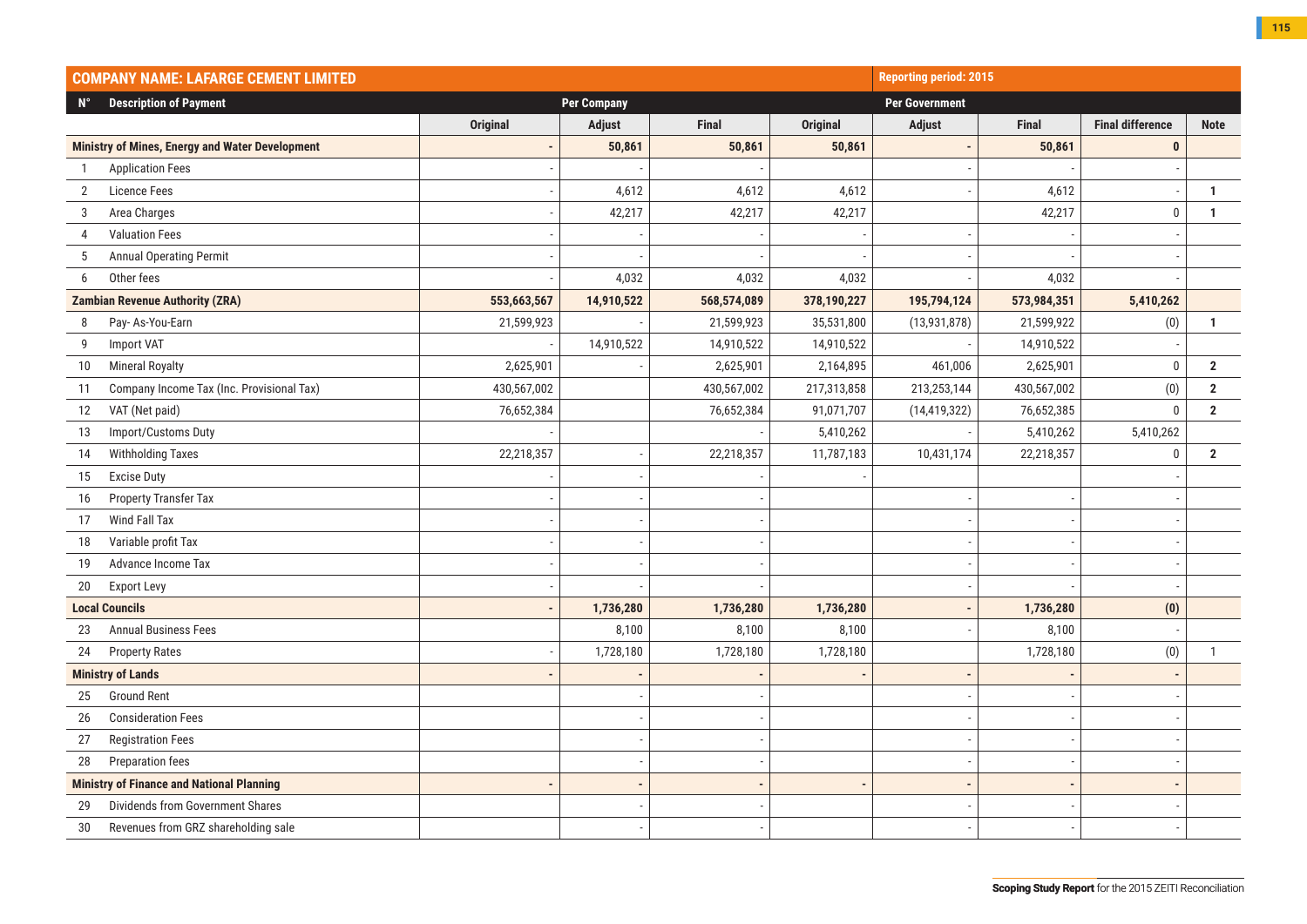|     | <b>ZCCM-IH</b>                                   |             |            |             |             |             |             |           |  |
|-----|--------------------------------------------------|-------------|------------|-------------|-------------|-------------|-------------|-----------|--|
| 31  | Dividends from ZCCM -IH Shares                   |             |            |             |             |             |             |           |  |
| -32 | Price participation fees                         |             |            |             |             |             |             |           |  |
| 33  | Revenues from ZCCM -IH shareholding sale         |             |            |             |             |             |             |           |  |
| 34  | Revenues from ZCCM -IH mining rights transfer    |             |            |             |             |             |             |           |  |
|     |                                                  |             |            |             |             |             |             |           |  |
|     | <b>Total payments</b>                            | 553,663,567 | 16,697,663 | 570,361,230 | 379,977,368 | 195,794,124 | 575,771,492 | 5,410,262 |  |
|     |                                                  |             |            |             |             |             |             |           |  |
|     | <b>Social Payments</b>                           | 2,070,637   |            | 2,070,637   |             |             |             |           |  |
| 35  | Corporate Social Responsibility In kind payments | 2,070,637   |            | 2,070,637   |             |             |             |           |  |

### **NOTES**

| Cut-off              |
|----------------------|
| Confirmed by company |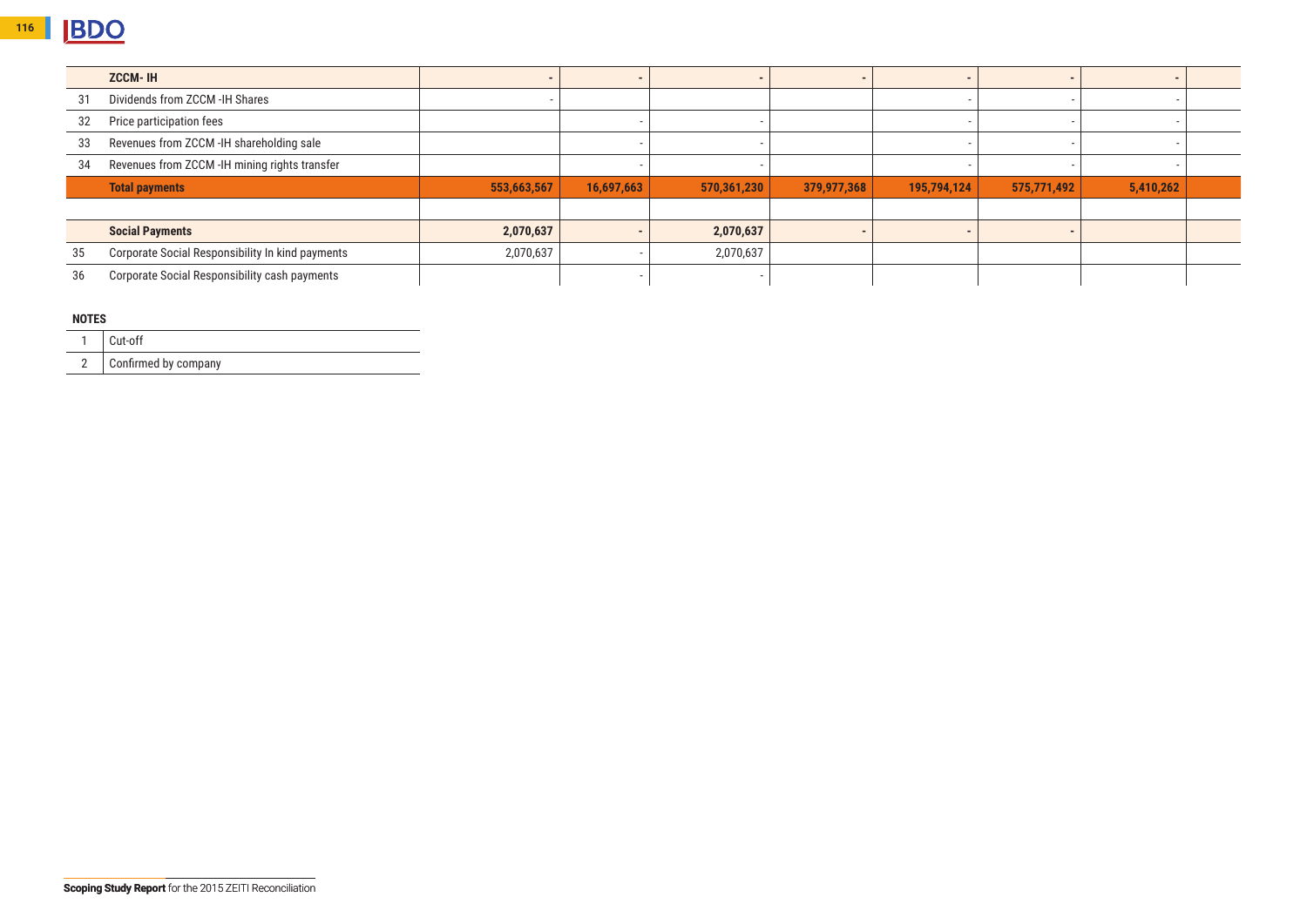|                | <b>COMPANY NAME: LIONS GROUP QUARRIES LIMITED</b>      |                 | <b>Reporting period: 2015</b> |              |                 |                       |              |                          |              |
|----------------|--------------------------------------------------------|-----------------|-------------------------------|--------------|-----------------|-----------------------|--------------|--------------------------|--------------|
| $N^{\circ}$    | <b>Description of Payment</b>                          |                 | <b>Per Company</b>            |              |                 | <b>Per Government</b> |              |                          |              |
|                |                                                        | <b>Original</b> | <b>Adjust</b>                 | <b>Final</b> | <b>Original</b> | Adjust                | <b>Final</b> | <b>Final difference</b>  | <b>Note</b>  |
|                | <b>Ministry of Mines, Energy and Water Development</b> |                 |                               |              | 4,428           |                       | 4,428        | 4,428                    |              |
| 1              | <b>Application Fees</b>                                |                 |                               |              |                 |                       |              |                          |              |
| $\overline{2}$ | <b>Licence Fees</b>                                    |                 |                               |              |                 |                       |              |                          |              |
| 3              | Area Charges                                           |                 | $\overline{\phantom{a}}$      |              | 4,248           |                       | 4,248        | 4,248                    | $\mathbf{1}$ |
| 4              | <b>Valuation Fees</b>                                  |                 |                               |              |                 |                       |              |                          |              |
| 5              | <b>Annual Operating Permit</b>                         |                 |                               |              |                 |                       |              |                          |              |
| 6              | <b>Environmental Protection Fund</b>                   |                 |                               |              |                 |                       |              |                          |              |
| 7              | Other fees and charges                                 |                 |                               |              | 180             |                       | 180          |                          |              |
|                | <b>Zambian Revenue Authority (ZRA)</b>                 | 8,183,117       | $\blacksquare$                | 8,183,117    | 8,138,623       | 171,740               | 8,310,363    | 127,246                  |              |
| 8              | Pay- As-You-Earn                                       | 1,898,803       |                               | 1,898,803    | 1,898,803       |                       | 1,898,803    |                          |              |
| 9              | <b>Import VAT</b>                                      |                 |                               |              | 98,279          |                       | 98,279       | 98,279                   |              |
| 10             | <b>Mineral Royalty</b>                                 | 2,113,307       |                               | 2,113,307    | 2,113,307       |                       | 2,113,307    | 0                        |              |
| 11             | Company Income Tax (Inc. Provisional Tax)              |                 |                               |              |                 |                       |              |                          |              |
| 12             | VAT (Net paid)                                         | 3,983,311       |                               | 3,983,311    | 3,833,444       | 149,867               | 3,983,311    | (0)                      | $\mathbf{1}$ |
| 13             | Import/Customs Duty                                    |                 |                               |              | 28,192          |                       | 28,192       | 28,192                   |              |
| 14             | <b>Withholding Taxes</b>                               | 187,695         |                               | 187,695      | 165,823         | 21,873                | 187,696      | $\mathbf{1}$             | $\mathbf{1}$ |
| 15             | <b>Excise Duty</b>                                     |                 |                               |              |                 |                       |              |                          |              |
| 16             | Property Transfer Tax                                  |                 |                               |              |                 |                       |              |                          |              |
| 17             | Wind Fall Tax                                          |                 |                               |              |                 |                       |              |                          |              |
| 18             | Variable profit Tax                                    |                 | $\overline{\phantom{a}}$      |              |                 |                       |              | $\overline{\phantom{a}}$ |              |
| 19             | Advance Income Tax                                     |                 | $\overline{\phantom{a}}$      |              |                 |                       |              |                          |              |
| 20             | <b>Other Taxes</b>                                     |                 |                               |              | 775             |                       | 775          | 775                      |              |
|                | <b>Local Councils</b>                                  | 266,913         | $\overline{\phantom{a}}$      | 266,913      |                 | 266,913               | 266,913      | $\mathbf{0}$             |              |
| 21             | <b>Annual Business Fees</b>                            |                 | $\overline{\phantom{a}}$      |              |                 |                       |              |                          |              |
| 22             | <b>Property Rates</b>                                  |                 |                               |              |                 |                       |              | $\overline{\phantom{a}}$ | $\mathbf{1}$ |
| 23             | <b>Council Mining Levy</b>                             | 266,913         |                               | 266,913      |                 | 266,913               | 266,913      | $\bf{0}$                 | $\mathbf{1}$ |
|                | <b>Ministry of Lands</b>                               |                 | $\overline{\phantom{a}}$      |              |                 |                       |              |                          |              |
| 25             | <b>Ground Rent</b>                                     |                 | $\overline{\phantom{a}}$      |              |                 |                       |              |                          |              |
| 26             | <b>Consideration Fees</b>                              |                 |                               |              |                 |                       |              |                          |              |
| 27             | <b>Registration Fees</b>                               |                 |                               |              |                 |                       |              |                          |              |
| 28             | Preparation fees                                       |                 |                               |              |                 |                       |              |                          |              |
|                | <b>Ministry of Finance and National Planning</b>       |                 | $\blacksquare$                |              |                 |                       |              | $\blacksquare$           |              |

I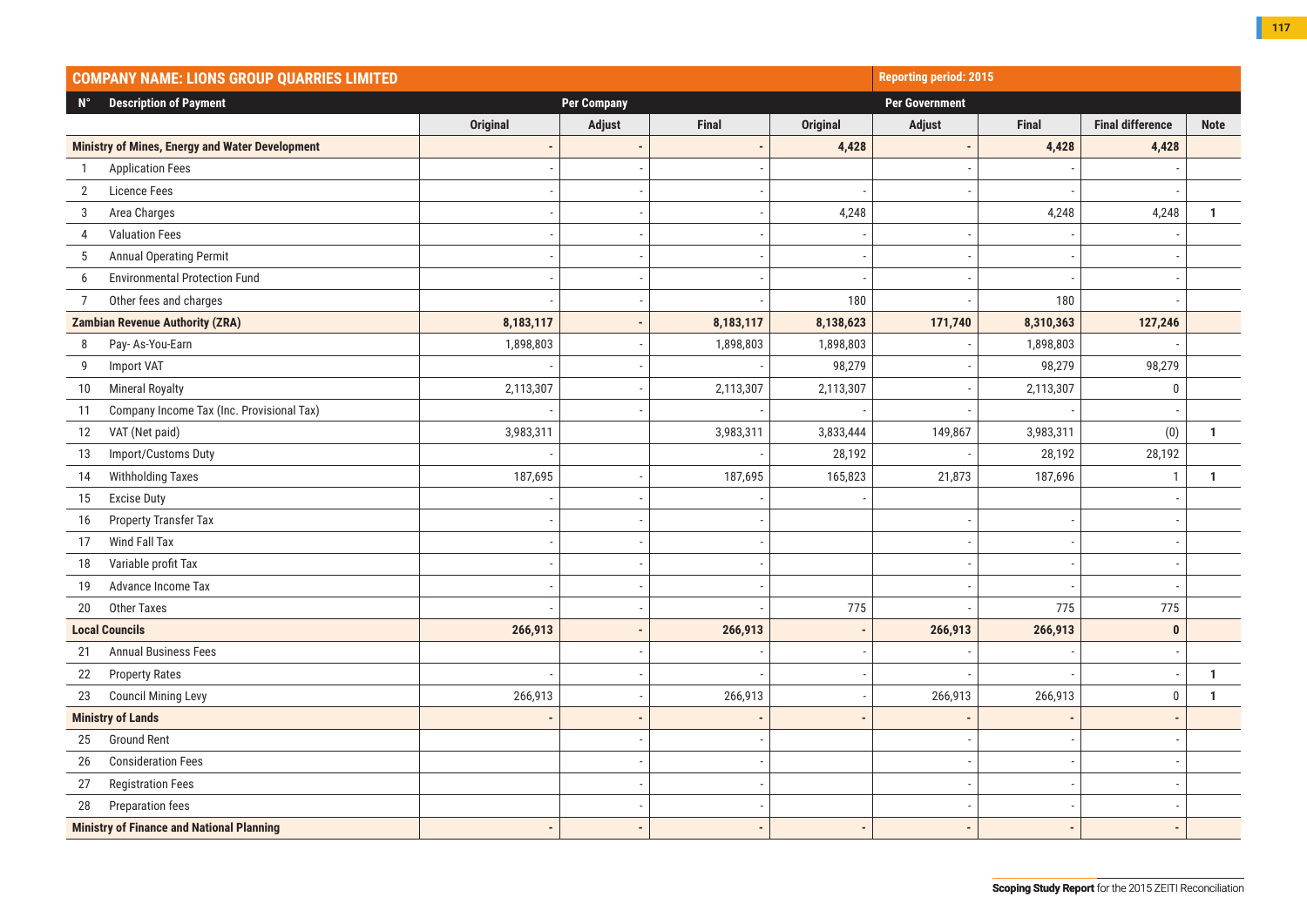| 29 | Dividends from Government Shares                 |           |           |           |                          | $\overline{\phantom{a}}$ |         |  |
|----|--------------------------------------------------|-----------|-----------|-----------|--------------------------|--------------------------|---------|--|
| 30 | Revenues from GRZ shareholding sale              |           |           |           | $\overline{\phantom{a}}$ | $\overline{\phantom{a}}$ |         |  |
|    | <b>ZCCM-IH</b>                                   |           |           |           |                          | $\overline{a}$           |         |  |
| 31 | Dividends from ZCCM -IH Shares                   |           |           |           |                          | $\overline{\phantom{a}}$ |         |  |
| 32 | Price participation fees                         |           |           |           | $\overline{\phantom{0}}$ | $\overline{\phantom{a}}$ |         |  |
| 33 | Revenues from ZCCM -IH shareholding sale         |           |           |           |                          | $\overline{\phantom{a}}$ |         |  |
| 34 | Revenues from ZCCM -IH mining rights transfer    |           |           |           |                          | $\overline{\phantom{a}}$ |         |  |
|    | <b>Total payments</b>                            | 8,450,031 | 8,450,031 | 8,143,051 | 438,653                  | 8,581,704                | 131,495 |  |
|    |                                                  |           |           |           |                          |                          |         |  |
|    | <b>Social Payments</b>                           |           |           |           |                          |                          |         |  |
| 35 | Corporate Social Responsibility In kind payments |           |           |           |                          |                          |         |  |
| 36 | Corporate Social Responsibility cash payments    |           |           |           |                          |                          |         |  |

 Payment not reported by government. Amount confirmed by company and now added to the government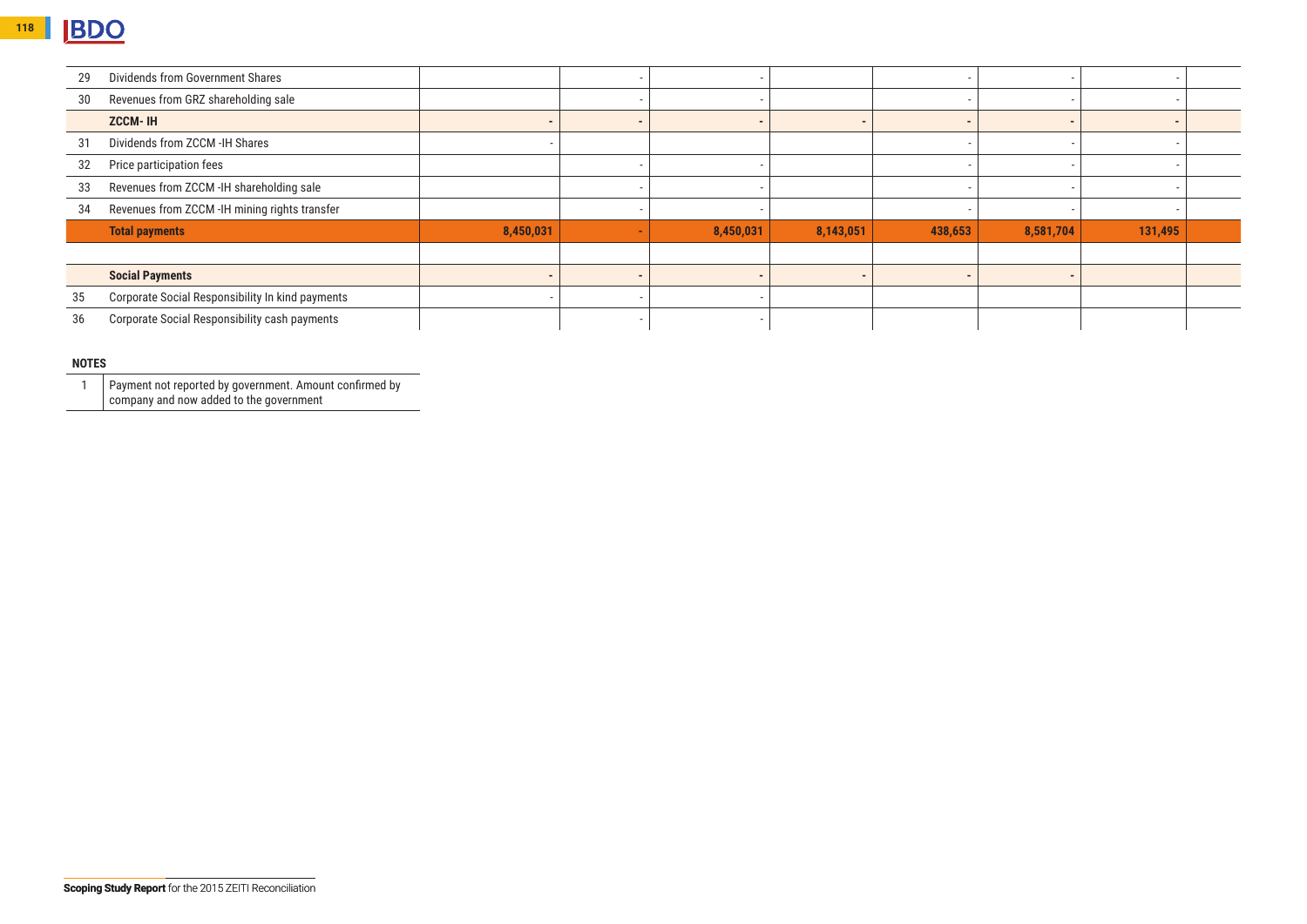|                | <b>COMPANY NAME: LUBAMBE COPPER MINE LIMITED</b>       |                    | <b>Reporting period: 2015</b> |              |                       |                |              |                         |                         |
|----------------|--------------------------------------------------------|--------------------|-------------------------------|--------------|-----------------------|----------------|--------------|-------------------------|-------------------------|
| $N^{\circ}$    | <b>Description of Payment</b>                          | <b>Per Company</b> |                               |              | <b>Per Government</b> |                |              |                         |                         |
|                |                                                        | <b>Original</b>    | Adjust                        | <b>Final</b> | <b>Original</b>       | Adjust         | Final        | <b>Final difference</b> | <b>NOTE</b>             |
|                | <b>Ministry of Mines, Energy and Water Development</b> | 502,522            |                               | 502,522      | 9,170                 | 502,172        | 511,342      | 8,820                   |                         |
| -1             | <b>Application Fees</b>                                |                    |                               |              |                       |                |              |                         |                         |
| $\overline{2}$ | <b>Licence Fees</b>                                    |                    |                               |              |                       |                |              |                         |                         |
| 3              | Area Charges                                           |                    |                               |              | 5,832                 |                | 5,832        | 5,832                   | $\mathbf 2$             |
| $\overline{4}$ | <b>Valuation Fees</b>                                  | 502,522            |                               | 502,522      | 350                   | 502,172        | 502,522      |                         | $\mathbf{1}$            |
| 5              | <b>Annual Operating Permit</b>                         |                    |                               |              | 1,000                 |                | 1,000        | 1,000                   | $\mathbf 2$             |
| 6              | Other fees                                             |                    |                               |              | 1,988                 |                | 1,988        | 1,988                   | $\mathbf 2$             |
|                | <b>Zambian Revenue Authority (ZRA)</b>                 | 190,274,683        | 102,692                       | 190,377,375  | 209,291,564           | 18,914,188     | 190,377,376  | $\mathbf{1}$            |                         |
| 9              | Pay-As-You-Earn                                        | 50,743,359         |                               | 50,743,359   | 52,602,789            | (1,859,430)    | 50,743,359   | (0)                     | 3                       |
| 10             | <b>Import VAT</b>                                      | 11,463,170         |                               | 11,463,170   | 10,515,359            | 947,811        | 11,463,170   | $\mathbf 0$             | 3                       |
| 11             | <b>Mineral Royalty</b>                                 | 77,413,438         |                               | 77,413,438   | 77,336,903            | 76,535         | 77,413,438   | $\mathbf 0$             | 3                       |
| 12             | Company Income Tax (Inc. Provisional Tax)              | 147,360            |                               | 147,360      | 1,613,416             | (1,466,056)    | 147,360      | $\mathbf 0$             | 3                       |
| 13             | VAT (Net paid)                                         | 34,071,333         |                               | 34,071,333   | 50,359,924            | (16, 288, 591) | 34,071,333   | $\mathbf 0$             | $\mathbf 2$             |
| 14             | Import/Customs Duty                                    | 8,901,209          |                               | 8,901,209    | 2,060,766             | 6,840,443      | 8,901,209    | $\mathbf{0}$            | 3                       |
| 15             | <b>Withholding Taxes</b>                               | 7,534,814          |                               | 7,534,814    | 14,699,713            | (7, 164, 900)  | 7,534,813    | (0)                     | $\overline{\mathbf{3}}$ |
| 16             | Property Transfer Tax                                  |                    |                               |              |                       |                |              |                         |                         |
| 17             | Wind Fall Tax                                          |                    |                               |              |                       |                |              |                         |                         |
| 18             | Excise duty                                            |                    | 60,223                        | 60,223       | 60,223                |                | 60,223       |                         | 4                       |
| 19             | 19 Other Taxes                                         |                    | 42,281                        | 42,281       | 42,281                |                | 42,281       | (0)                     | 4                       |
| 20             | 20 Export Levy                                         |                    | 188                           | 188          | 188                   |                | 188          | 0                       | 4                       |
|                | <b>VAT Claimed</b>                                     | (58,918,078)       |                               | (58,918,078) | (46,095,126)          |                | (46,095,126) |                         |                         |
|                | <b>Local Councils</b>                                  | 700,000            |                               | 700,000      |                       | 700,000        | 700,000      |                         |                         |
|                | <b>Annual Business Fees</b>                            |                    |                               |              |                       |                |              |                         |                         |
|                | <b>Property Rates</b>                                  | 700,000            |                               | 700,000      |                       | 700,000        | 700,000      |                         | 5                       |
|                | <b>Ministry of Lands</b>                               |                    |                               |              |                       |                |              |                         |                         |
|                | <b>Ground Rent</b>                                     |                    |                               |              |                       |                |              |                         |                         |
|                | <b>Consideration Fees</b>                              |                    |                               |              |                       |                |              |                         |                         |
|                | <b>Registration Fees</b>                               |                    |                               |              |                       |                |              |                         |                         |
|                | <b>Preparation fees</b>                                |                    |                               |              |                       |                |              |                         |                         |
|                | <b>Ministry of Finance and National Planning</b>       |                    |                               |              |                       |                |              |                         |                         |
| 29             | Dividends from Government Shares                       |                    |                               |              |                       |                |              |                         |                         |
| 30             | Revenues from GRZ shareholding sale                    |                    |                               |              |                       |                |              |                         |                         |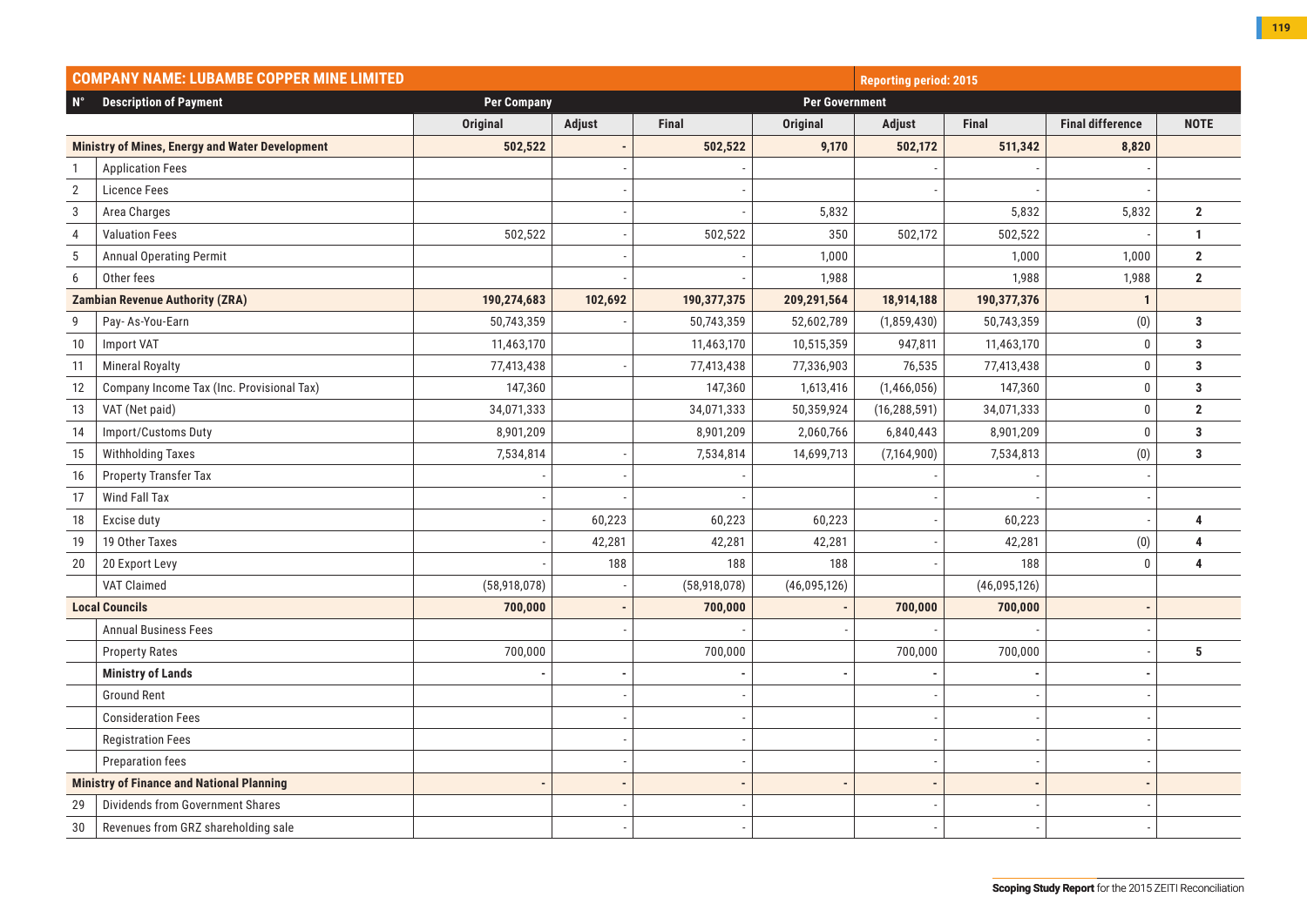#### **IBDO 120**

|    | <b>ZCCM-IH</b>                                   |             |         |             |             |            |             |       |  |
|----|--------------------------------------------------|-------------|---------|-------------|-------------|------------|-------------|-------|--|
| 31 | Dividends from ZCCM -IH Shares                   |             |         |             |             |            |             |       |  |
| 32 | Price participation fees                         |             |         |             |             |            |             |       |  |
| 33 | Revenues from ZCCM -IH shareholding sale         |             |         |             |             |            |             |       |  |
| 34 | Revenues from ZCCM -IH mining rights transfer    |             |         |             |             |            |             |       |  |
|    |                                                  |             |         |             |             |            |             |       |  |
|    | <b>Total payments</b>                            | 191,477,205 | 102,692 | 191,579,897 | 209,300,734 | 17,712,016 | 191,588,718 | 8,821 |  |
|    |                                                  |             |         |             |             |            |             |       |  |
|    | <b>SocialPayments</b>                            | 210,777     |         | 210,777     |             |            |             |       |  |
| 35 | Corporate Social Responsibility In kind payments | 210,777.04  |         | 210,777     |             |            |             |       |  |

### **NOTE**

| 1   The Government did not record valuation fees paid by |
|----------------------------------------------------------|
| thecompany                                               |

- 2 Transactions does not relate to the period under review but recorded by ZRA in the current period
- 3 Wrong reclasification of taxes by the government
- 4 Transactions not recorded by thecompany
- 5 payment confirmed by company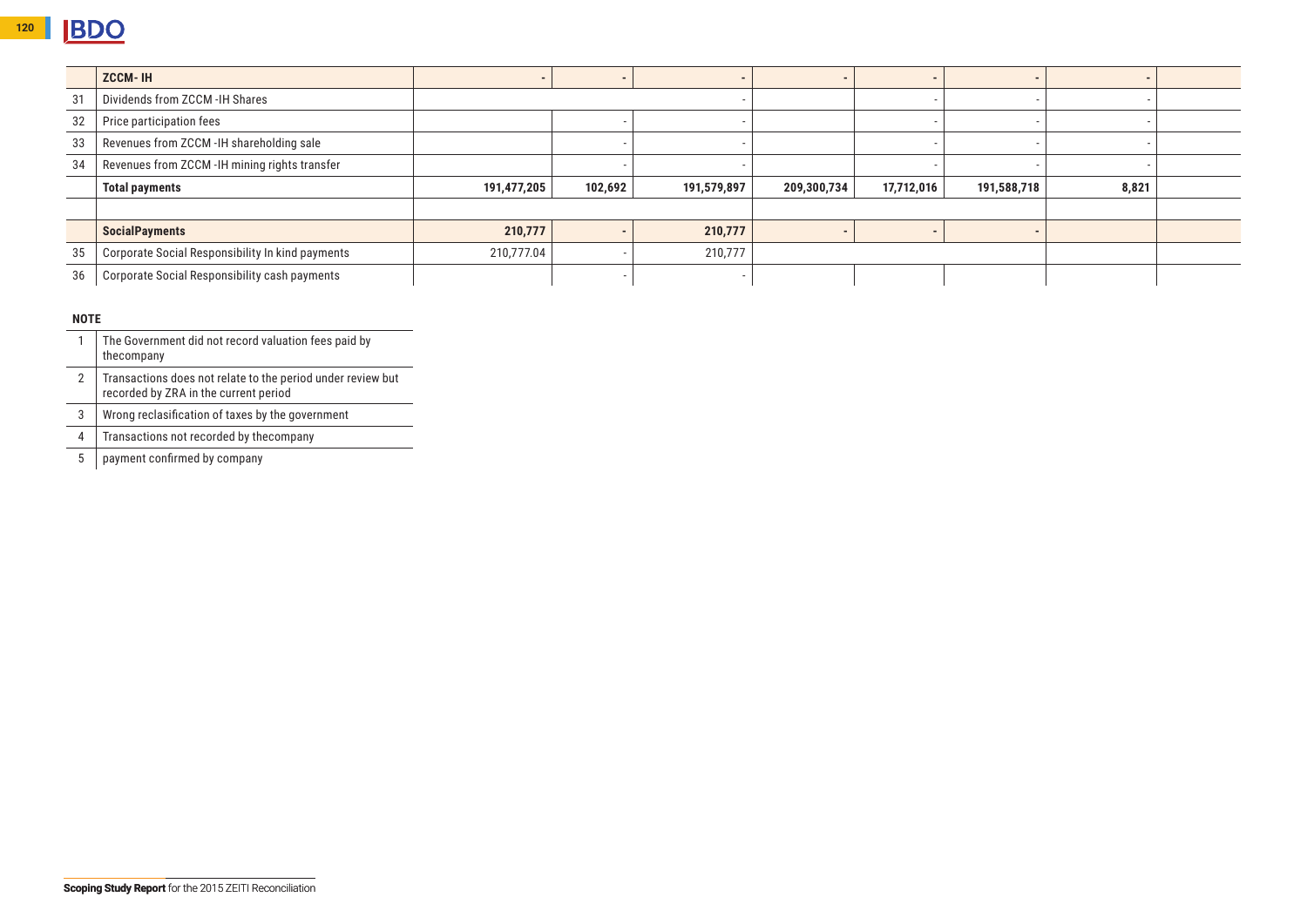|                |                                                        | <b>COMPANY NAME: UNIVERSAL MINING &amp; CHEMICAL INDUSTRIES LTD</b> |                    |              |                 |                       |              |                         |              |
|----------------|--------------------------------------------------------|---------------------------------------------------------------------|--------------------|--------------|-----------------|-----------------------|--------------|-------------------------|--------------|
| $N^{\circ}$    | <b>Description of Payment</b>                          |                                                                     | <b>Per Company</b> |              |                 | <b>Per Government</b> |              |                         |              |
|                |                                                        | <b>Original</b>                                                     | Adjust             | <b>Final</b> | <b>Original</b> | Adjust                | <b>Final</b> | <b>Final difference</b> | <b>Note</b>  |
|                | <b>Ministry of Mines, Energy and Water Development</b> | 4,236,986                                                           |                    | 4,236,986    |                 |                       |              | 4,236,986               |              |
| 1              | <b>Application Fees</b>                                |                                                                     |                    |              |                 |                       |              |                         |              |
| $\overline{2}$ | Licence Fees                                           |                                                                     |                    |              |                 |                       |              |                         |              |
| 3              | Area Charges                                           |                                                                     |                    |              |                 |                       |              |                         |              |
| 4              | <b>Valuation Fees</b>                                  |                                                                     |                    |              |                 |                       |              |                         |              |
| 5              | <b>Annual Operating Permit</b>                         |                                                                     |                    |              |                 |                       |              |                         |              |
| 6              | <b>Environmental Protection Fund</b>                   |                                                                     |                    |              |                 |                       |              |                         |              |
| 7              | Other fees and charges                                 | 4,236,986                                                           |                    | 4,236,986    |                 |                       |              | 4,236,986               |              |
|                | <b>Zambian Revenue Authority (ZRA)</b>                 | 17,026,605                                                          |                    | 17,026,605   | 17,464,111      | 287,192               | 17,176,919   | 150,314                 |              |
| 8              | Pay-As-You-Earn                                        | 2,720,390                                                           |                    | 2,720,390    | 3,007,582       | (287, 192)            | 2,720,390    | $\mathbf 0$             | $\mathbf{1}$ |
| 9              | <b>Import VAT</b>                                      | 4,535,066                                                           |                    | 4,535,066    | 4,717,732       |                       | 4,717,732    | 182,666                 |              |
| 10             | <b>Mineral Royalty</b>                                 |                                                                     |                    |              |                 |                       |              |                         |              |
| 11             | Company Income Tax (Inc. Provisional Tax)              |                                                                     |                    |              |                 |                       |              |                         |              |
| 12             | VAT (Net paid)                                         | 7,739,098                                                           |                    | 7,739,098    | 7,742,189       |                       | 7,742,189    | 3,090                   |              |
| 13             | Import/Customs Duty                                    | 1,966,291                                                           |                    | 1,966,291    | 1,826,166       |                       | 1,826,166    | (140, 125)              |              |
| 14             | <b>Withholding Taxes</b>                               | 65,761                                                              |                    | 65,761       | 159,943         |                       | 159,943      | 94,182                  |              |
| 15             | <b>Excise Duty</b>                                     |                                                                     |                    |              |                 |                       |              |                         |              |
| 16             | Property Transfer Tax                                  |                                                                     |                    |              |                 |                       |              |                         |              |
| 17             | Wind Fall Tax                                          |                                                                     |                    |              |                 |                       |              |                         |              |
| 18             | Variable profit Tax                                    |                                                                     |                    |              |                 |                       |              |                         |              |
| 19             | Advance Income Tax                                     |                                                                     |                    |              |                 |                       |              |                         |              |
| 20             | <b>Other Taxes</b>                                     |                                                                     |                    |              | 775             |                       | 775          | 775                     |              |
|                | <b>Local Councils</b>                                  | 127,737                                                             |                    | 127,737      | 129,737         |                       | 129,737      | 2,000                   |              |
| 21             | <b>Annual Business Fees</b>                            | 5,403                                                               |                    | 5,403        | 7,403           |                       | 7,403        | 2,000                   |              |
| 22             | <b>Property Rates</b>                                  | 122,334                                                             |                    | 122,334      | 122,334         |                       | 122,334      |                         |              |
|                | <b>Ministry of Lands</b>                               |                                                                     |                    |              |                 |                       |              |                         |              |
| 25             | <b>Ground Rent</b>                                     |                                                                     |                    |              |                 |                       |              |                         |              |
| 26             | <b>Consideration Fees</b>                              |                                                                     |                    |              |                 |                       |              |                         |              |
| 27             | <b>Registration Fees</b>                               |                                                                     |                    |              |                 |                       |              |                         |              |
| 28             | Preparation fees                                       |                                                                     |                    |              |                 |                       |              |                         |              |
|                | <b>Ministry of Finance and National Planning</b>       |                                                                     |                    |              |                 |                       |              |                         |              |
| 29             | Dividends from Government Shares                       |                                                                     |                    |              |                 |                       |              |                         |              |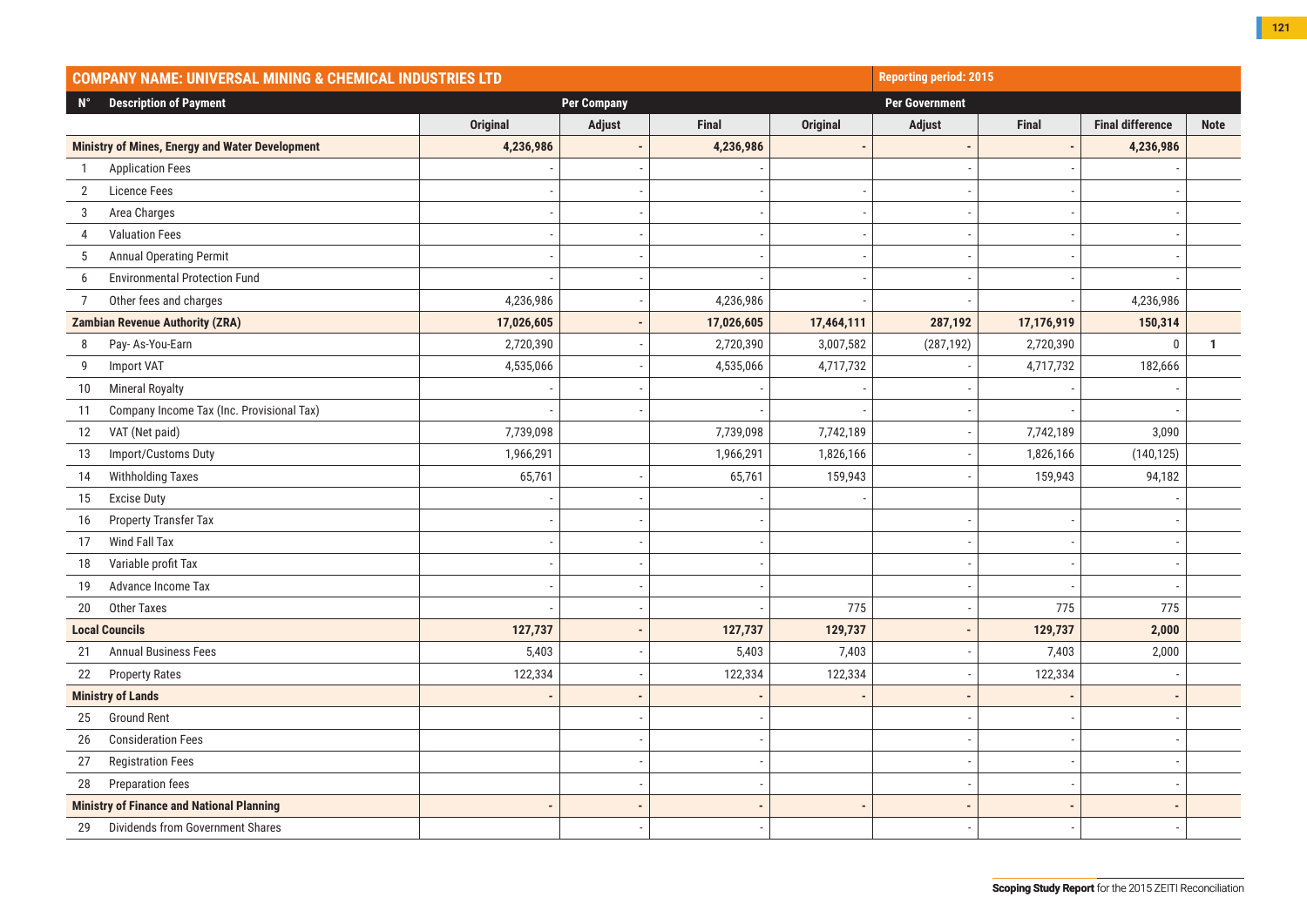| 30 | Revenues from GRZ shareholding sale              |            |            |            | $\overline{\phantom{0}}$ |            |           |  |
|----|--------------------------------------------------|------------|------------|------------|--------------------------|------------|-----------|--|
|    | <b>ZCCM-IH</b>                                   |            |            |            |                          |            |           |  |
| 31 | Dividends from ZCCM -IH Shares                   |            |            |            |                          |            |           |  |
| 32 | Price participation fees                         |            |            |            | $\overline{\phantom{0}}$ |            |           |  |
| 33 | Revenues from ZCCM -IH shareholding sale         |            |            |            |                          |            |           |  |
| 34 | Revenues from ZCCM -IH mining rights transfer    |            |            |            |                          |            |           |  |
|    | <b>Total payments</b>                            | 21,391,328 | 21,391,328 | 17,593,848 | 287,192                  | 17,306,656 | 4,389,300 |  |
|    |                                                  |            |            |            |                          |            |           |  |
|    | <b>Social Payments</b>                           |            |            |            |                          |            |           |  |
| 35 | Corporate Social Responsibility In kind payments |            |            |            |                          |            |           |  |
| 36 | Corporate Social Responsibility cash payments    |            |            |            |                          |            |           |  |

### **NOTES**

1 Duplicates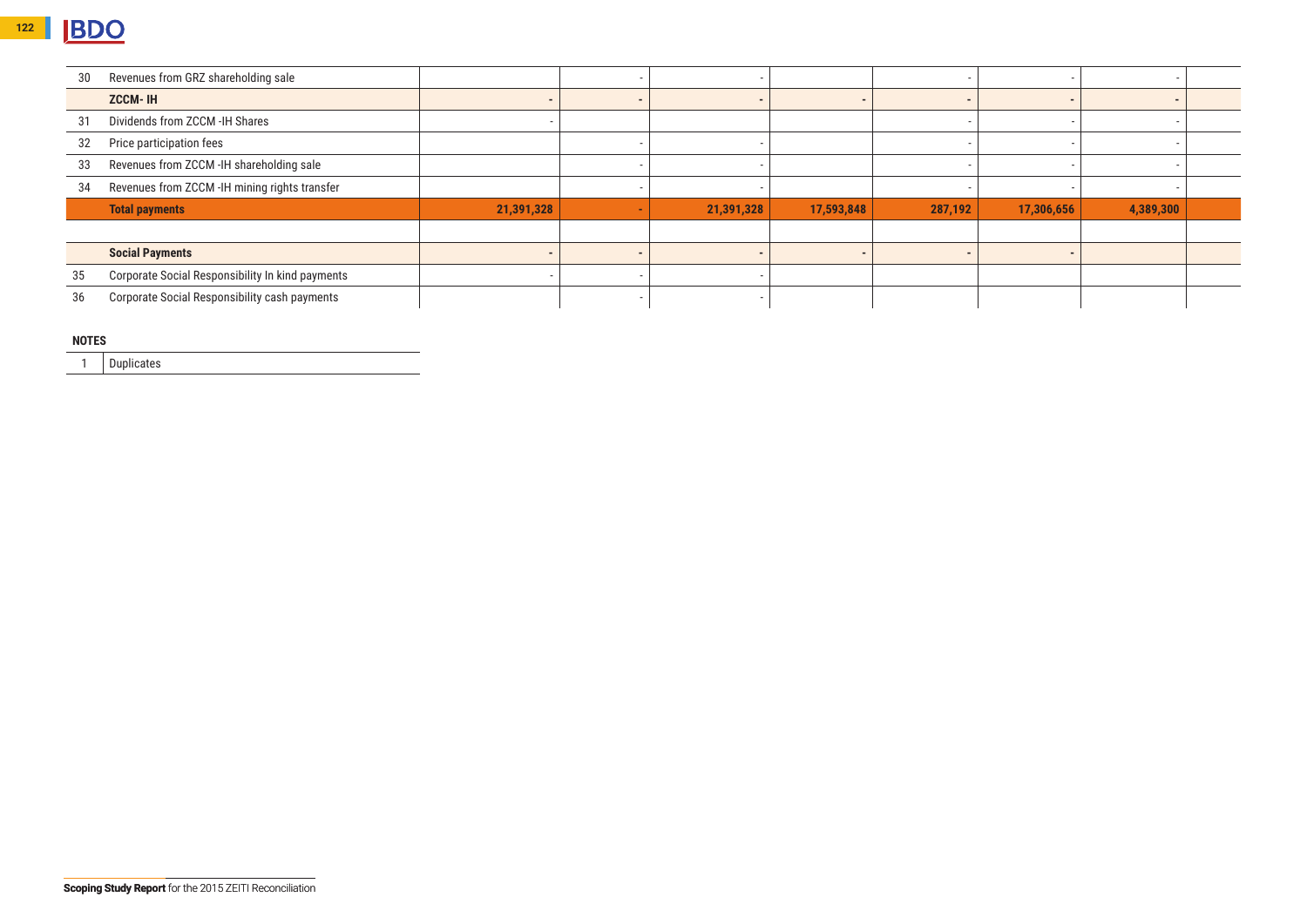|                       | <b>COMPANY NAME: CNMC LUANSHYA COPPER MINES PLC</b>    |                          | <b>Reporting period: 2015</b> |                          |                          |                          |              |                          |                |
|-----------------------|--------------------------------------------------------|--------------------------|-------------------------------|--------------------------|--------------------------|--------------------------|--------------|--------------------------|----------------|
| $N^{\circ}$           | <b>Description of Payment</b>                          |                          | <b>Per Company</b>            |                          |                          | <b>Per Government</b>    |              |                          |                |
|                       |                                                        | <b>Original</b>          | <b>Adjust</b>                 | <b>Final</b>             | <b>Original</b>          | Adjust                   | <b>Final</b> | <b>Final difference</b>  | <b>NOTE</b>    |
|                       | <b>Ministry of Mines, Energy and Water Development</b> | 105,790                  | 246,219                       | 352,009                  | 352,008                  |                          | 352,008      | (1)                      |                |
| $\mathbf{1}$          | <b>Application Fees</b>                                |                          |                               |                          |                          |                          |              |                          |                |
| $\overline{2}$        | <b>Licence Fees</b>                                    |                          | 2,088                         | 2,088                    | 2,088                    | $\overline{\phantom{a}}$ | 2,088        |                          | $\overline{1}$ |
| $\mathbf{3}$          | Area Charges                                           | 105,790                  | 228,994                       | 334,784                  | 334,784                  |                          | 334,784      | (0)                      | $\overline{1}$ |
| $\overline{4}$        | <b>Valuation Fees</b>                                  |                          |                               | $\sim$                   |                          | $\sim$                   |              |                          |                |
| 5                     | <b>Annual Operating Permit</b>                         |                          |                               |                          |                          |                          |              |                          |                |
| 6                     | Other fees                                             |                          | 15,137                        | 15,137                   | 15,137                   |                          | 15,137       | (0)                      | $\overline{1}$ |
|                       | <b>Zambian Revenue Authority (ZRA)</b>                 | 180,560,564              |                               | 180,560,564              | 297,430,777              | 116,835,368              | 180,595,409  | 34,845                   |                |
| 8                     | Pay-As-You-Earn                                        | 40,390,117               |                               | 40,390,117               | 47,613,806               | (7, 223, 689)            | 40,390,117   | 0                        | 2              |
| 9                     | <b>Import VAT</b>                                      | 13,253,588               |                               | 13,253,588               | 14,525,006               | (1, 271, 418)            | 13,253,588   |                          | $\mathbf{3}$   |
| 10                    | M ineral Royalty                                       | 120,448,999              |                               | 120,448,999              | 211,585,513              | (91, 136, 514)           | 120,448,999  | (0)                      | 3              |
| 11                    | Company Income Tax (Inc. Provisional Tax)              | 1,227,191                |                               | 1,227,191                | 14,518,078               | (13, 290, 887)           | 1,227,191    | (0)                      | 3              |
| 12                    | VAT (Net paid)                                         |                          |                               |                          | 3,608                    |                          | 3,608        | 3,608                    |                |
| 13                    | Import/Customs Duty                                    | 4,380,246                |                               | 4,380,246                | 4,895,831                | (515, 585)               | 4,380,246    |                          | $\mathbf{3}$   |
| 14                    | <b>Withholding Taxes</b>                               | 850,423                  |                               | 850,423                  | 4,247,698                | (3,397,275)              | 850,423      | $\mathbf 0$              | 3              |
| 15                    | <b>Excise Duty</b>                                     | $\sim$                   |                               |                          | 14,019                   | $\overline{\phantom{a}}$ | 14,019       | 14,019                   |                |
| 16                    | <b>Property Transfer Tax</b>                           | 10,000                   |                               | 10,000                   | 10,000                   |                          | 10,000       |                          |                |
| 17                    | 17 Wind Fall Tax                                       |                          |                               |                          | $\overline{a}$           |                          |              |                          |                |
| 18                    | Variable profit Tax                                    |                          |                               |                          | $\overline{\phantom{a}}$ | $\sim$                   |              |                          |                |
| 19                    | Advance Income Tax                                     |                          |                               |                          |                          | $\overline{\phantom{a}}$ |              | $\overline{\phantom{a}}$ |                |
| 20                    | Other Taxes'                                           | $\overline{\phantom{a}}$ |                               | $\overline{\phantom{a}}$ | 17,217                   | $\overline{\phantom{a}}$ | 17,217       | 17,217                   |                |
| 21                    | <b>VAT Claimed</b>                                     |                          |                               |                          | (136, 234, 009)          | $\overline{\phantom{a}}$ | 136,234,009  |                          |                |
| 22                    | <b>Export Levy</b>                                     |                          |                               |                          |                          | $\overline{\phantom{a}}$ |              |                          |                |
| <b>Local Councils</b> |                                                        | 10,853,286               |                               | 10,853,286               | 10,853,286               |                          | 10,853,286   | ۰                        |                |
| 23                    | <b>Annual Business Fees</b>                            |                          |                               |                          |                          | $\blacksquare$           |              |                          |                |
| 24                    | <b>Property Rates</b>                                  | 10,853,286               |                               | 10,853,286               | 10,853,286               |                          | 10,853,286   |                          |                |
|                       | <b>Ministry of Lands</b>                               | 1,848,599                |                               | 1,848,599                |                          |                          |              | (1,848,599)              |                |
| 25                    | 25 Ground Rent                                         | 1,848,474                |                               | 1,848,474                |                          | $\overline{\phantom{a}}$ |              | (1,848,474)              |                |
| 26                    | 26 Consideration Fees                                  |                          |                               |                          |                          | $\overline{\phantom{a}}$ |              |                          |                |
| 27                    | 27 Registration Fees                                   | 125                      |                               | 125                      |                          | $\overline{a}$           |              | (125)                    |                |
| 28                    | 28 Preparation fees                                    |                          |                               |                          |                          |                          |              |                          |                |
|                       | <b>Ministry of Finance and National Planning</b>       | $\sim$                   |                               |                          |                          |                          |              | ٠                        |                |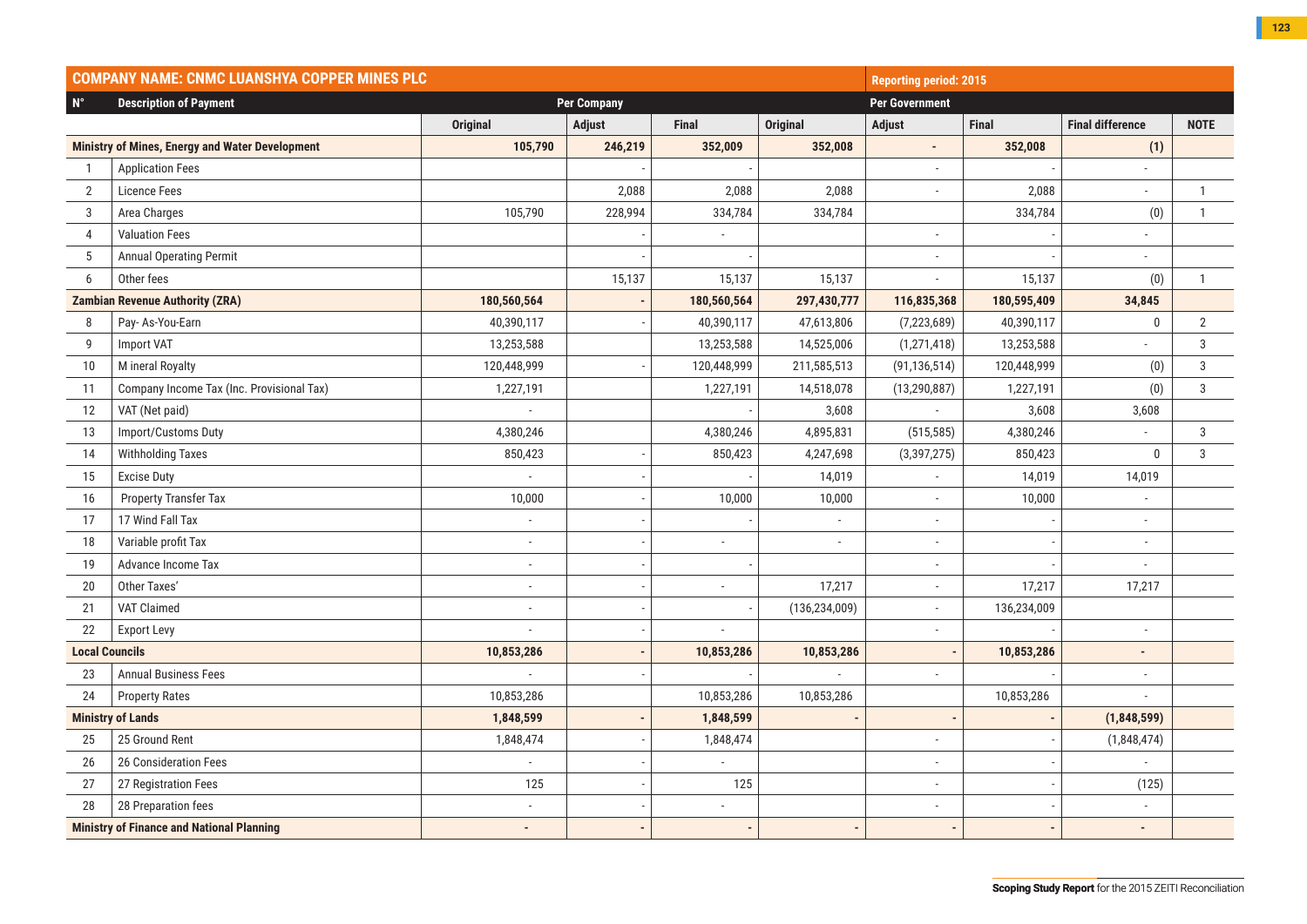| 29                    | Dividends from Government Shares                    |                |                |                          |             | $\overline{\phantom{a}}$ |             | $\overline{\phantom{a}}$ |  |
|-----------------------|-----------------------------------------------------|----------------|----------------|--------------------------|-------------|--------------------------|-------------|--------------------------|--|
| 30                    | Revenues from GRZ shareholding sale                 |                |                | $\overline{\phantom{a}}$ |             | $\overline{\phantom{a}}$ |             | $\overline{\phantom{a}}$ |  |
| <b>ZCCM-IH</b>        |                                                     | $\blacksquare$ |                |                          |             |                          |             | $\sim$                   |  |
| -31                   | Dividends from ZCCM -IH Shares                      |                |                | $\overline{\phantom{0}}$ |             | $\overline{\phantom{a}}$ |             | $\overline{\phantom{a}}$ |  |
| 32                    | Price participation fees                            |                |                | $\overline{\phantom{a}}$ |             | $\overline{\phantom{a}}$ |             | $\overline{\phantom{0}}$ |  |
| 33                    | Revenues from ZCCM -IH shareholding sale            |                |                |                          |             | $\overline{\phantom{a}}$ |             | $\overline{\phantom{a}}$ |  |
| 34                    | Revenues from ZCCM -IH mining rights transfer       |                |                | $\overline{\phantom{a}}$ |             | $\overline{\phantom{a}}$ |             | $\overline{\phantom{0}}$ |  |
| <b>Total payments</b> |                                                     | 193,368,239    | 246,219        | 193,614,458              | 308,636,071 | 116,835,368              | 191,800,703 | $-1,813,755$             |  |
|                       |                                                     |                |                |                          |             |                          |             |                          |  |
|                       | <b>Social Payments</b>                              | 4,551,990      | $\overline{a}$ | 4,551,990                |             | $\,$ $\,$                |             |                          |  |
| 35                    | 35 Corporate Social Responsibility In kind payments | 4,551,990      |                | 4,551,990                |             |                          |             |                          |  |
| 36                    | Corporate Social Responsibility cash payments       |                |                | $\overline{\phantom{a}}$ |             |                          |             |                          |  |

1 Confirmed by company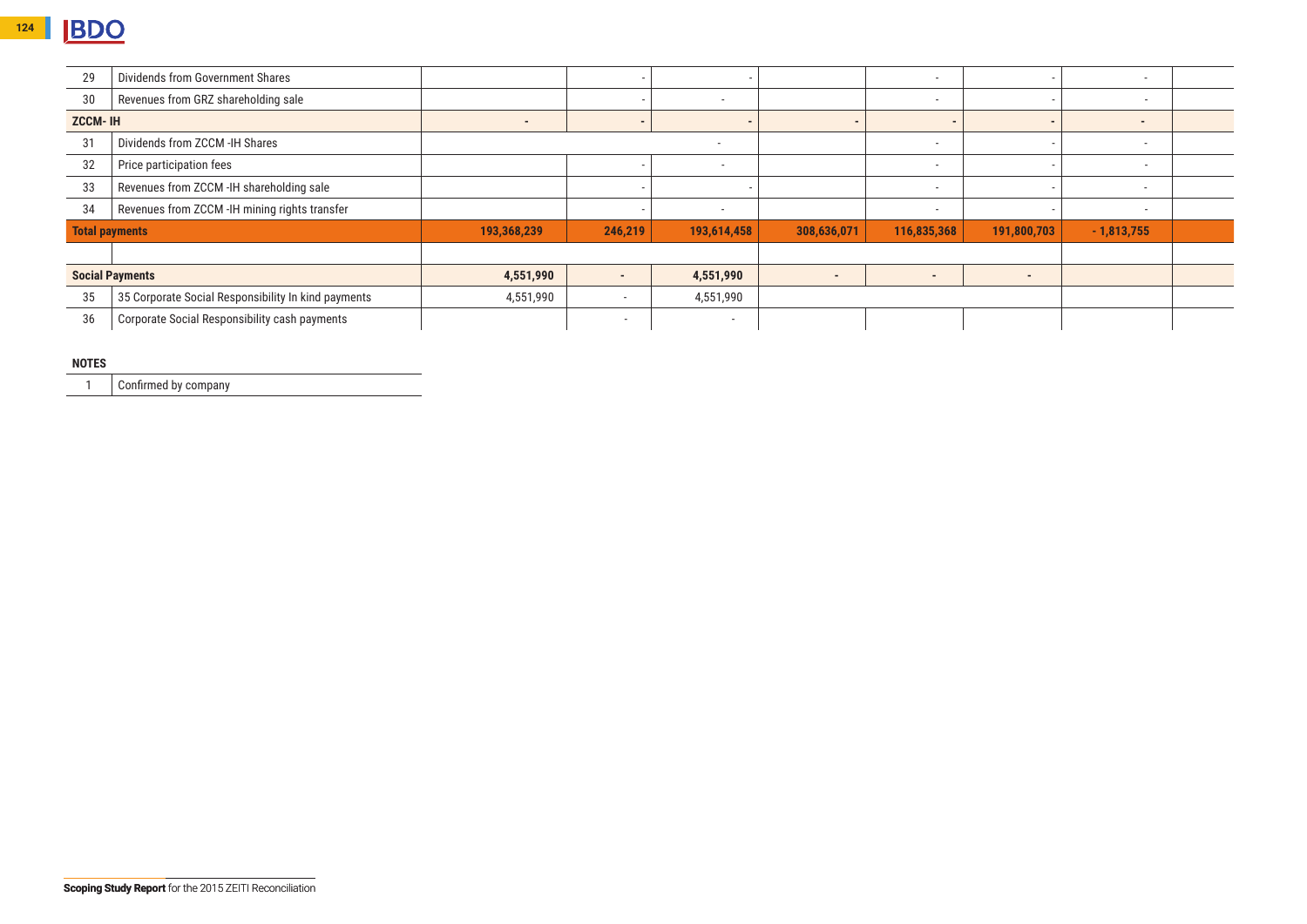|                | <b>COMPANY NAME: CHAMBISHI METALS PLC</b>            |                 |                    |             |                 | <b>Reporting period: 2015</b> |             |                         |                           |  |
|----------------|------------------------------------------------------|-----------------|--------------------|-------------|-----------------|-------------------------------|-------------|-------------------------|---------------------------|--|
| $N^{\circ}$    | <b>Description of Payment</b>                        |                 | <b>Per Company</b> |             |                 | <b>Per Government</b>         |             |                         |                           |  |
|                |                                                      | <b>Original</b> | <b>Adjust</b>      | Final       | <b>Original</b> | <b>Adjust</b>                 | Final       | <b>Final difference</b> | <b>NOTE</b>               |  |
|                | <b>Ministry of Mines, Energyand WaterDevelopment</b> | 1,347,193       |                    | 1,347,193   | 34,154          | 1,335,043                     | 1,369,197   | 22,003                  |                           |  |
| -1             | <b>Application Fees</b>                              |                 |                    |             | 4,100           |                               | 4,100       | 4,100                   |                           |  |
| $\overline{2}$ | Lic ence Fees                                        |                 |                    |             |                 |                               |             |                         |                           |  |
| 3              | Area Charges                                         |                 |                    |             | 17,154          |                               | 17,154      | 17,154                  |                           |  |
| $\overline{4}$ | <b>Valuation Fees</b>                                |                 |                    |             | 1,750           |                               | 1,750       | 1,750                   |                           |  |
| 5              | <b>Annual Operating Permit</b>                       | 1,000           |                    | 1,000       |                 |                               |             | (1,000)                 |                           |  |
| 6              | Other fees andcharges                                | 1,346,193       |                    | 1,346,193   | 11,150          | 1,335,043                     | 1,346,193   | (0)                     | $\mathbf{2}$              |  |
|                | <b>Zambian Revenue Authority (ZRA)</b>               | 160,570,681     |                    | 160,570,681 | 175,937,404     | 15,361,090                    | 160,576,314 | 5,633                   |                           |  |
| 8              | Pay- As-You-Earn                                     | 16,437,918      |                    | 16,437,918  | 28,356,230      | (11, 918, 312)                | 16,437,918  | (0)                     | $\ensuremath{\mathsf{3}}$ |  |
| 9              | <b>Import VAT</b>                                    | 140,425,651     |                    | 140,425,651 | 140,453,339     | (27, 688)                     | 140,425,651 |                         | $\mathbf 3$               |  |
| 10             | <b>Mineral Royalty</b>                               |                 |                    |             | 1,920           |                               | 1,920       | 1,920                   |                           |  |
| 11             | Company Income Tax (Inc. ProvisionalTax)             | 243,397         |                    | 243,397     | 2,773,100       | (2,529,703)                   | 243,397     | $\mathbf 0$             | $\mathbf 3$               |  |
| 12             | VAT (Net paid)                                       |                 |                    |             | 3,420           |                               | 3,420       | 3,420                   |                           |  |
| 13             | Import/Customs Duty                                  | 2,588,947       |                    | 2,588,947   | 2,415,325       | 173,622                       | 2,588,947   |                         | 4                         |  |
| 14             | <b>Withholding Taxes</b>                             | 144,029         |                    | 144,029     | 1,105,674       | (961, 644)                    | 144,030     | $\mathbf{0}$            | $\mathbf{3}$              |  |
| 15             | <b>Excise Duty</b>                                   | 730,739         |                    | 730,739     | 828,104         | (97, 365)                     | 730,739     |                         | $\mathbf{3}$              |  |
| 16             | Property Transfer Tax                                |                 |                    |             | 250             |                               | 250         | 250                     | $\mathbf 3$               |  |
| 17             | other taxes                                          |                 |                    |             | 43              |                               | 43          | 43                      | $\mathbf 3$               |  |
| 18             | <b>VAT Climed</b>                                    |                 |                    |             | (154, 957)      |                               | 154,957     |                         | $\mathbf 3$               |  |
| 19             | Advance IncomeTax                                    |                 |                    |             |                 |                               |             |                         |                           |  |
| 20             | <b>Export Levy</b>                                   |                 |                    |             |                 |                               |             |                         |                           |  |
|                | <b>Local Councils</b>                                | 2,001,038       |                    | 2,001,038   | ×,              | 2,001,038                     | 2,001,038   | $\mathbf{0}$            |                           |  |
| 23             | <b>Annual Business Fees</b>                          |                 |                    |             |                 |                               |             |                         |                           |  |
| 24             | <b>Property Rates</b>                                | 2,001,038       |                    | 2,001,038   |                 | 2,001,038                     | 2,001,038   | $\mathbf{0}$            |                           |  |
|                | <b>Ministry of Lands</b>                             | 8,727           |                    | 8,727       | 8,521           | 206                           | 8,727       | (0)                     |                           |  |
| 25             | <b>Ground Rent</b>                                   | 8,727           |                    | 8,727       | 8,521           | 206                           | 8,727       | (0)                     |                           |  |
| 26             | <b>Consideration Fees</b>                            |                 |                    |             |                 |                               |             |                         |                           |  |
| 27             | <b>Registration Fees</b>                             |                 |                    |             |                 |                               |             |                         |                           |  |
| 28             | <b>Preparation fees</b>                              |                 |                    |             |                 |                               |             |                         |                           |  |
|                | <b>Ministry of Finance and NationalPlanning</b>      |                 |                    |             |                 |                               |             |                         |                           |  |
| 29             | Dividends from GovernmentShares                      |                 |                    |             |                 |                               |             |                         |                           |  |
| $30\,$         | Revenues from GRZ shareholding sale                  |                 |                    |             |                 |                               |             |                         |                           |  |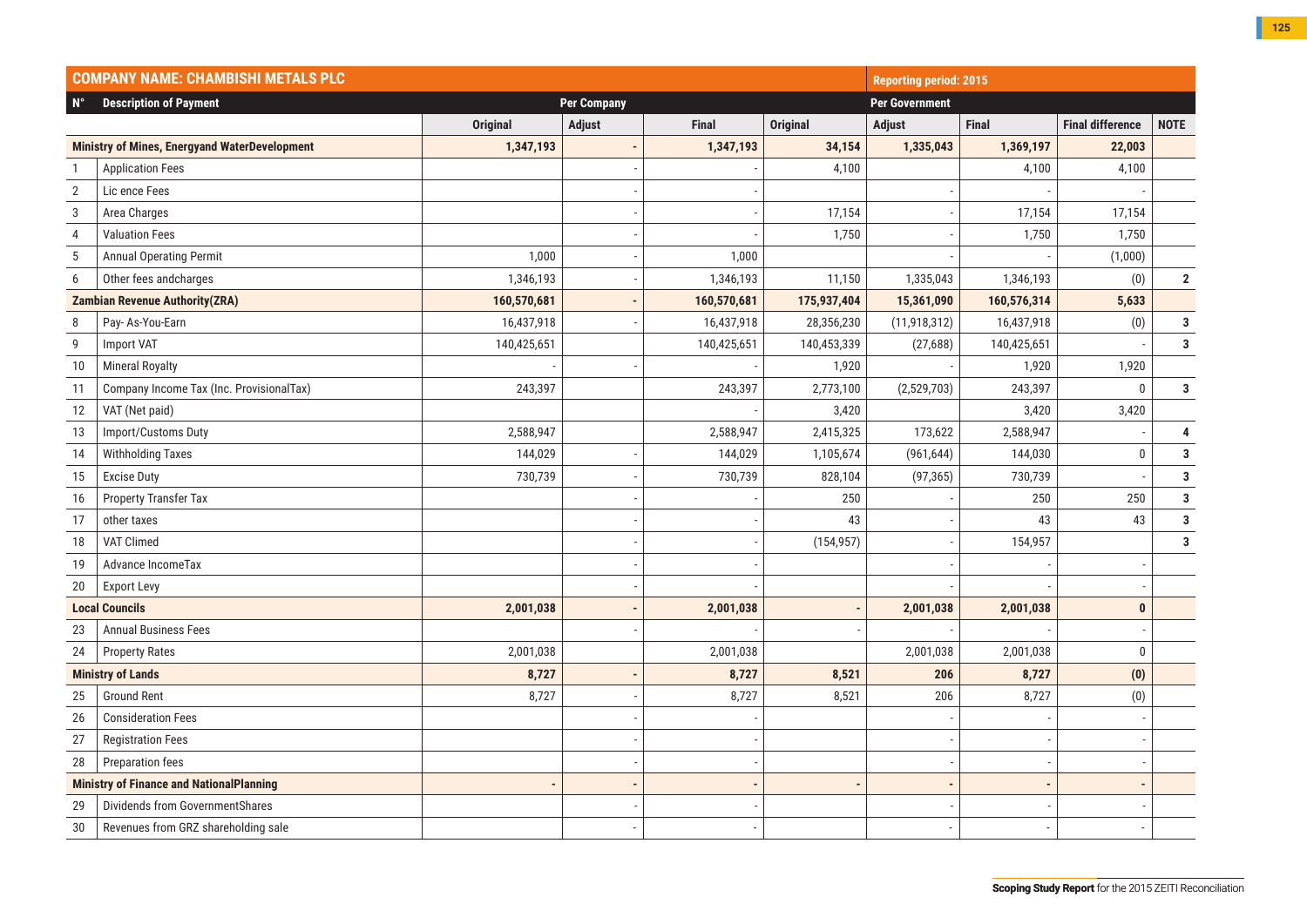

|    | <b>ZCCM-IH</b>                                |             |             |             |            |             |        |  |
|----|-----------------------------------------------|-------------|-------------|-------------|------------|-------------|--------|--|
| 31 | Dividends from ZCCM -IH Shares                |             |             |             |            |             |        |  |
| 32 | Price participation fees                      |             |             |             |            |             |        |  |
| 33 | Revenues from ZCCM -IH shareholding sale      |             |             |             |            |             |        |  |
| 34 | Revenues from ZCCM -IH mining rights transfer |             |             |             |            |             |        |  |
|    | <b>Total payments</b>                         | 163,927,640 | 163,927,640 | 175,980,079 | 12,024,803 | 163,955,276 | 27,636 |  |

|    | <b>Social Payments</b>                           | 939.004 | 939.004 |  |  |  |
|----|--------------------------------------------------|---------|---------|--|--|--|
| 35 | Corporate Social Responsibility In kind payments | 939.004 | 939,004 |  |  |  |
| 36 | Corporate Social Responsibility cash payments    |         |         |  |  |  |

### **NOTE**

Not recorded by the company

Not recorded by the government

 $\,$  | Over recording of transactions by the government

4 The government did not record the transactions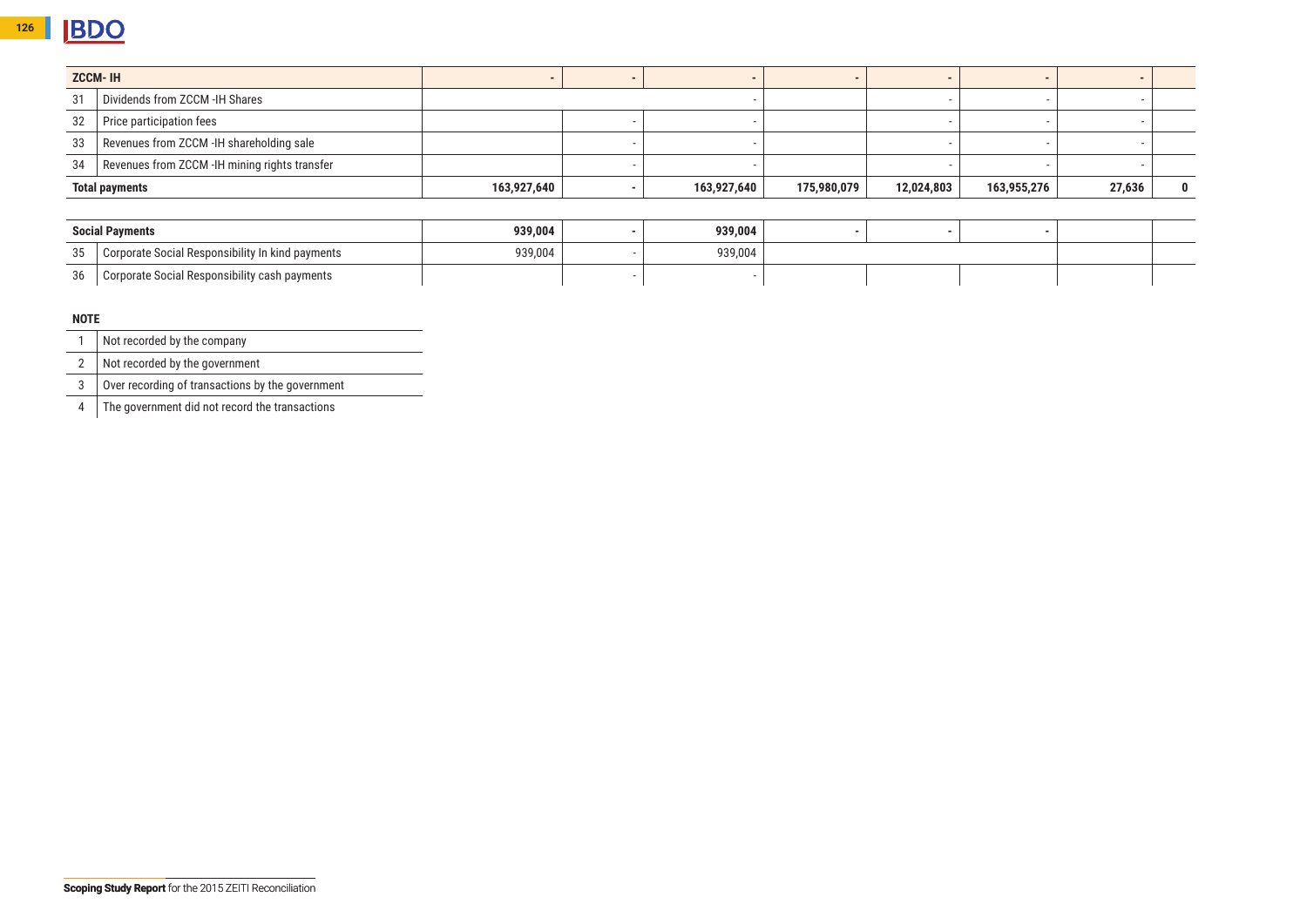| <b>COMPANY NAME: ZCCM INVESTMENTS HOLDINGS PLC</b>     |                 |                    |            |                 | <b>Reporting period: 2015</b> |              |                         |                |
|--------------------------------------------------------|-----------------|--------------------|------------|-----------------|-------------------------------|--------------|-------------------------|----------------|
| <b>Description of Payment</b><br>$N^{\circ}$           |                 | <b>Per Company</b> |            |                 | <b>Per Government</b>         |              |                         |                |
|                                                        | <b>Original</b> | <b>Adjust</b>      | Final      | <b>Original</b> | <b>Adjust</b>                 | <b>Final</b> | <b>Final difference</b> |                |
| <b>Ministry of Mines, Energy and Water Development</b> | 34,100          |                    | 34,100     | 1,302           | 34,100                        | 35,402       | 1,302                   | <b>NOTE</b>    |
| <b>Application Fees</b><br>$\mathbf{1}$                |                 |                    |            |                 |                               |              |                         |                |
| Licence Fees<br>$\overline{2}$                         |                 |                    |            |                 |                               |              |                         |                |
| Area Charges<br>3                                      |                 |                    |            | 1,302           |                               | 1,302        | 1,302                   |                |
| <b>Valuation Fees</b><br>$\overline{4}$                | 34,100          |                    | 34,100     |                 | 34,100                        | 34,100       |                         | $\mathbf{1}$   |
| 5<br><b>Annual Operating Permit</b>                    |                 |                    |            |                 |                               |              |                         |                |
| <b>Environmental Protection Fund</b><br>6              |                 |                    |            |                 |                               |              |                         |                |
| <b>Zambian Revenue Authority (ZRA)</b>                 | 57,518,585      |                    | 57,518,585 | 50,959,602      | 6,560,984                     | 57,520,586   | 2,001                   |                |
| Pay- As-You-Earn<br>8                                  | 6,450,237       |                    | 6,450,237  | 6,684,035       | (233, 797)                    | 6,450,238    | 0                       | $\overline{2}$ |
| <b>Import VAT</b><br>9                                 |                 |                    |            |                 |                               |              |                         |                |
| 10<br><b>Mineral Royalty</b>                           |                 |                    |            |                 |                               |              |                         |                |
| Company Income Tax (Inc. Provisional Tax)<br>11        | 44,056,706      |                    | 44,056,706 | 44,056,706      |                               | 44,056,706   |                         |                |
| VAT (Net paid)<br>12                                   | 116,619         |                    | 116,619    | 99,466          | 17,153                        | 116,619      | $\mathbf 0$             | $\mathbf{1}$   |
| Import/Customs Duty<br>13                              |                 |                    |            |                 |                               |              |                         |                |
| <b>Withholding Taxes</b><br>14                         | 6,895,022.82    |                    | 6,895,023  | 117,395         | 6,777,628                     | 6,895,023    | $\mathbf 0$             | $\mathbf{1}$   |
| <b>Excise Duty</b><br>15                               |                 |                    |            |                 |                               |              |                         |                |
| <b>Property Transfer Tax</b><br>16                     |                 |                    |            | 2,000           |                               | 2,000        | 2,000                   |                |
| Wind Fall Tax<br>17                                    |                 |                    |            |                 |                               |              |                         |                |
| <b>VAT Claimed</b><br>18                               |                 |                    |            | (2,307,217)     |                               | (2,307,217)  |                         |                |
| 19<br>Advance Income Tax                               |                 |                    |            |                 |                               |              |                         |                |
| <b>Export Levy</b><br>20                               |                 |                    |            |                 |                               |              |                         |                |
| <b>Local Councils</b>                                  | 43,069          |                    | 43,069     | 256             | 42,813                        | 43,069       | $\mathbf{0}$            |                |
| <b>Annual Business Fees</b><br>23                      |                 |                    |            |                 |                               |              |                         |                |
| <b>Property Rates</b><br>24                            | 43,069.00       |                    | 43,069     | 256             | 42,813                        | 43,069       | $\mathbf{0}$            |                |
| <b>Ministry of Lands</b>                               |                 |                    |            |                 |                               |              |                         |                |
| <b>Ground Rent</b><br>25                               |                 |                    |            |                 |                               |              |                         |                |
| <b>Consideration Fees</b><br>26                        |                 |                    |            |                 |                               |              |                         |                |
| <b>Registration Fees</b><br>27                         |                 |                    |            |                 |                               |              |                         |                |
| 28<br>Preparation fees                                 |                 |                    |            |                 |                               |              |                         |                |
| <b>Ministry of Finance and National Planning</b>       |                 | $\blacksquare$     | ٠          |                 |                               |              | ٠                       |                |
| Dividends from Government Shares<br>29                 |                 |                    |            |                 |                               |              |                         |                |
| Revenues from GRZ shareholding sale<br>30              |                 |                    |            |                 |                               |              |                         |                |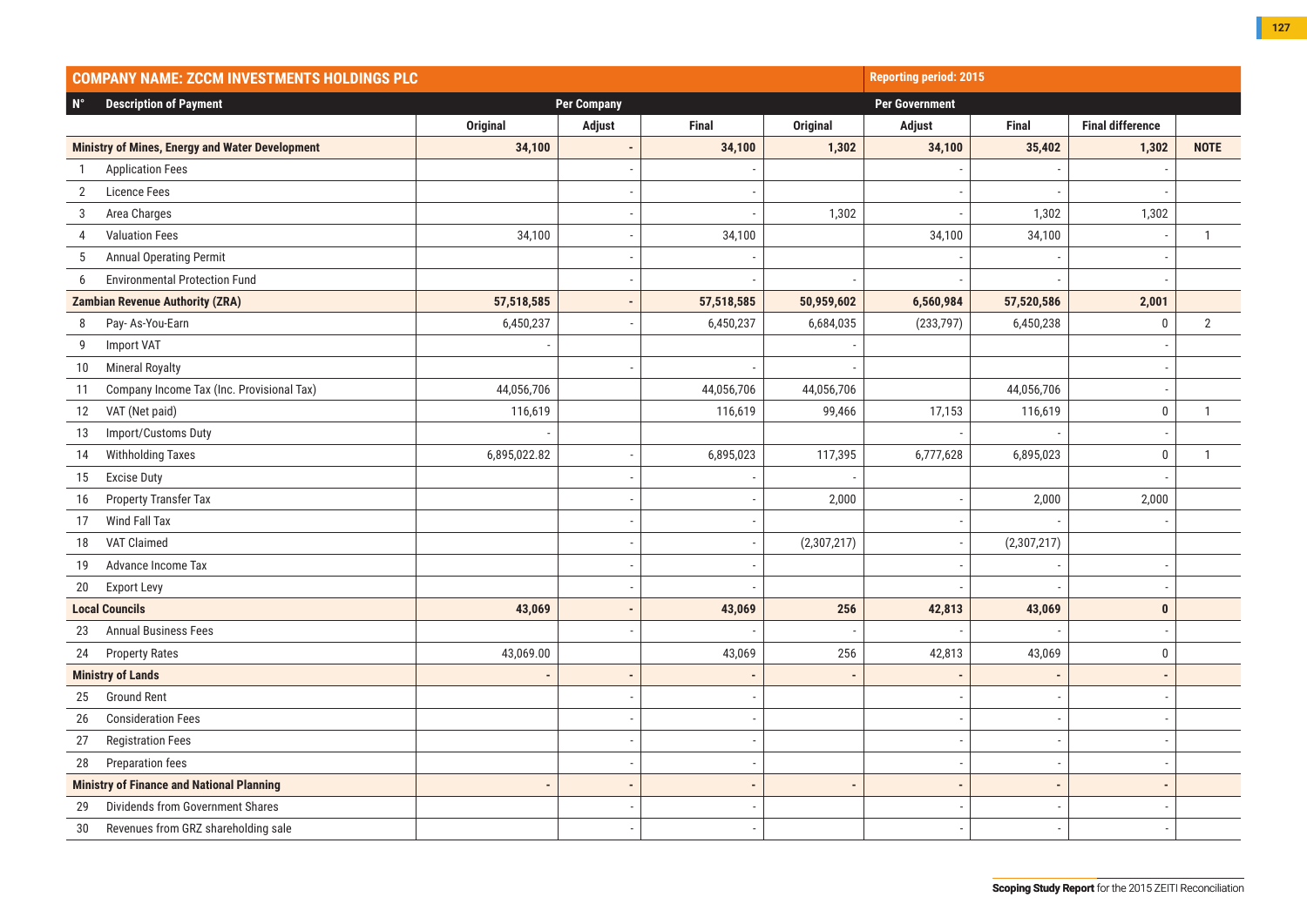| <b>ZCCM-IH</b>                                      | 13,824,000 | 13,824,000 | 13,824,000 |           | 13,824,000 |       |  |
|-----------------------------------------------------|------------|------------|------------|-----------|------------|-------|--|
| KANSAM SHIDIVIDENDS<br>21                           | 13,824,000 | 13.824.000 | 13,824,000 |           | 13,824,000 |       |  |
| Revenues from ZCCM -IH mining rights transfer<br>33 |            |            |            |           |            |       |  |
| <b>Total payments</b>                               | 71,419,754 | 71.419.754 | 64,785,160 | 6,637,897 | 71,423,057 | 3,303 |  |

| <b>Social Payments</b> |                                                     |  |  |  |  |  |  |
|------------------------|-----------------------------------------------------|--|--|--|--|--|--|
|                        | 35 Corporate Social Responsibility In kind payments |  |  |  |  |  |  |
|                        | 36 Corporate Social Responsibility cash payments    |  |  |  |  |  |  |

### **KEY**

1 Payment confirmed by company

2 Payment outside cut-off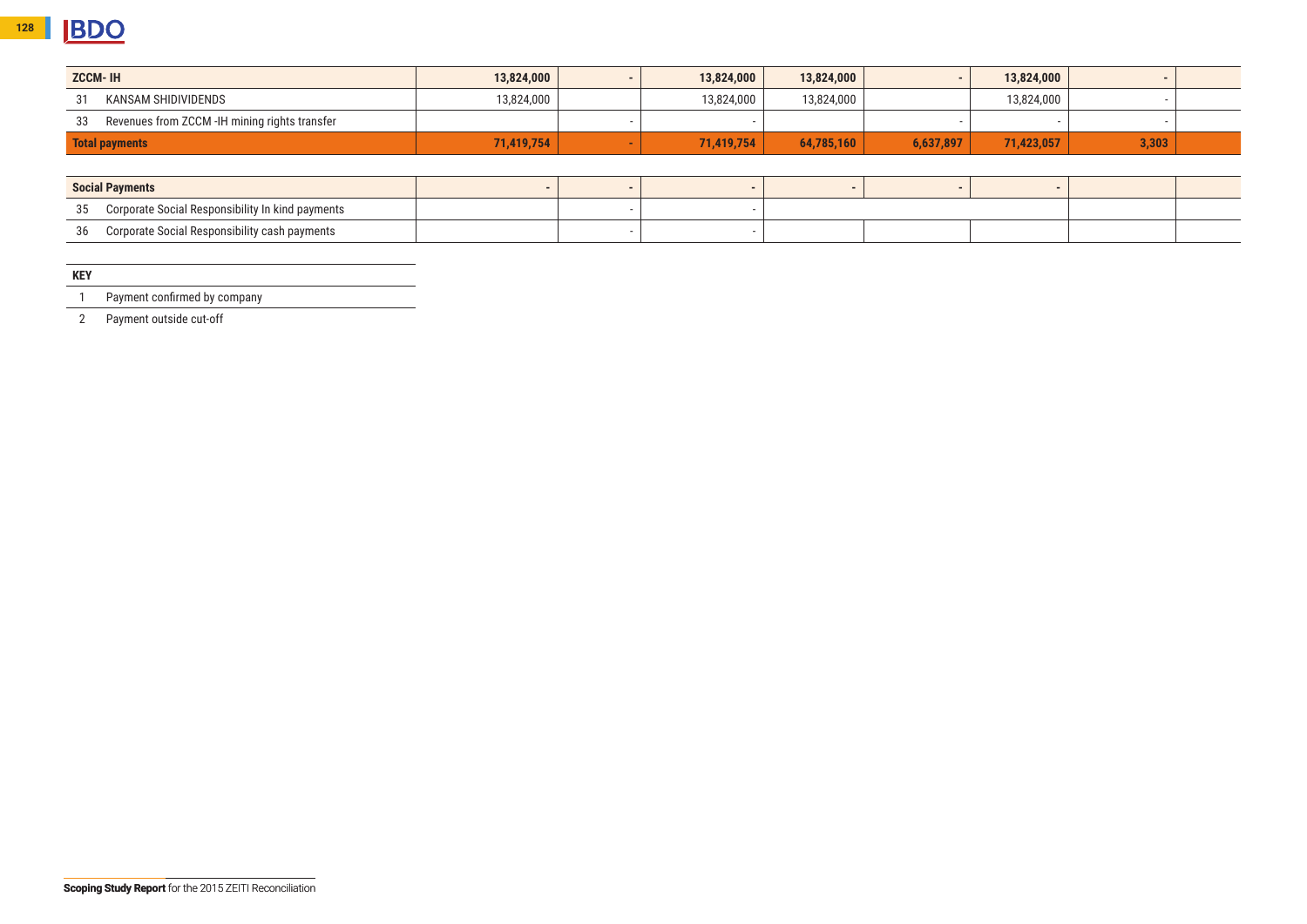|                | <b>COMPANY NAME: GRIZZLY MINING LIMITED</b>            |                 |                          |            |                 | <b>Reporting period: 2015</b> |              |                         |                |
|----------------|--------------------------------------------------------|-----------------|--------------------------|------------|-----------------|-------------------------------|--------------|-------------------------|----------------|
| $N^{\circ}$    | <b>Description of Payment</b>                          |                 | <b>Per Company</b>       |            |                 | <b>Per Government</b>         |              |                         |                |
|                |                                                        | <b>Original</b> | Adjust                   | Final      | <b>Original</b> | <b>Adjust</b>                 | <b>Final</b> | <b>Final difference</b> |                |
|                | <b>Ministry of Mines, Energy and Water Development</b> | 32,966          |                          | 32,966     |                 | (14, 248)                     | 33,867       | 900                     | <b>NOTE</b>    |
| $\mathbf{1}$   | <b>Application Fees</b>                                |                 |                          |            | 4,000           | (4,000)                       |              |                         | $\mathbf{1}$   |
| $\overline{2}$ | Licence Fees                                           |                 |                          |            |                 |                               |              |                         |                |
| 3              | Area Charges                                           | 26,366.40       |                          | 26,366.40  | 28,290          | (1, 923)                      | 26,367       | $\mathbf 0$             | $\mathbf{1}$   |
| 4              | <b>Valuation Fees</b>                                  | 6,600           |                          | 6,600      | 7,500           |                               | 7,500        | 900                     | $\mathbf{1}$   |
| 5              | <b>Annual Operating Permit</b>                         |                 |                          |            |                 |                               |              |                         |                |
| 6              | <b>Environmental Protection Fund</b>                   |                 |                          |            |                 |                               |              |                         | $\mathbf{1}$   |
|                | <b>Zambian Revenue Authority (ZRA)</b>                 | 21,172,767      |                          | 21,172,767 | 24,514,596      | 3,314,055                     | 21,200,541   | 27,774                  |                |
| 8              | Pay- As-You-Earn                                       | 2,329,993       |                          | 2,329,993  | 2,527,333       | (197, 339)                    | 2,329,994    | $\mathbf 0$             | $\overline{2}$ |
| 9              | <b>Import VAT</b>                                      |                 |                          |            |                 |                               |              |                         |                |
| 10             | <b>Mineral Royalty</b>                                 | 18,841,573      |                          | 18,841,573 | 21,959,490      | (3, 117, 916)                 | 18,841,574   | $\mathbf 0$             | $\overline{2}$ |
| 11             | Company Income Tax (Inc. Provisional Tax)              |                 |                          |            | 14,495          |                               | 14,495       | 14,495                  | $\overline{2}$ |
| 12             | VAT (Net paid)                                         |                 |                          |            | 10,080          | $\overline{a}$                | 10,080       | 10,080                  | $\overline{2}$ |
| 13             | Import/Customs Duty                                    |                 |                          |            |                 |                               |              |                         |                |
| 14             | <b>Withholding Taxes</b>                               |                 |                          |            |                 |                               |              |                         |                |
| 15             | <b>Excise Duty</b>                                     |                 |                          |            |                 |                               |              |                         |                |
| 16             | <b>Property Transfer Tax</b>                           |                 |                          |            |                 |                               |              |                         |                |
| 18             | <b>Other Taxes</b>                                     |                 |                          |            | 3,199           |                               | 3,199        | 3,199                   | 3              |
| 19             | Advance Income Tax                                     |                 |                          |            |                 |                               |              |                         |                |
| 20             | <b>Export Levy</b>                                     | 1,200           | $\overline{\phantom{a}}$ | 1,200      |                 | 1,200                         | 1,200        |                         |                |
| 18             | <b>VAT Claimed</b>                                     |                 |                          |            | (2,833,874)     |                               | (2,833,874)  |                         | $\mathbf{3}$   |
|                | <b>Local Councils</b>                                  | 90,452          |                          | 90,452     |                 | 90,453                        | 90,453       | $\mathbf{1}$            |                |
| 23             | <b>Annual Business Fees</b>                            | 4,868           |                          | 4,868      |                 | 4,868                         | 4,868        | $\mathbf{1}$            | $\overline{2}$ |
| 24             | <b>Property Rates</b>                                  | 85,585          |                          | 85,585     |                 | 85,585                        | 85,585       | $\mathbf 0$             | $\overline{2}$ |
|                | <b>Ministry of Lands</b>                               |                 |                          |            |                 |                               |              |                         |                |
| 25             | <b>Ground Rent</b>                                     |                 |                          |            |                 |                               |              |                         |                |
| 26             | <b>Consideration Fees</b>                              |                 |                          |            |                 |                               |              |                         |                |
| 27             | <b>Registration Fees</b>                               |                 |                          |            |                 |                               |              |                         |                |
| 28             | Preparation fees                                       |                 |                          |            |                 |                               |              |                         |                |
|                | <b>Ministry of Finance and National Planning</b>       |                 | $\overline{\phantom{a}}$ |            |                 |                               |              | ٠                       |                |
| 29             | Dividends from Government Shares                       |                 |                          |            |                 |                               |              |                         |                |
| 30             | Revenues from GRZ shareholding sale                    |                 |                          |            |                 |                               |              |                         |                |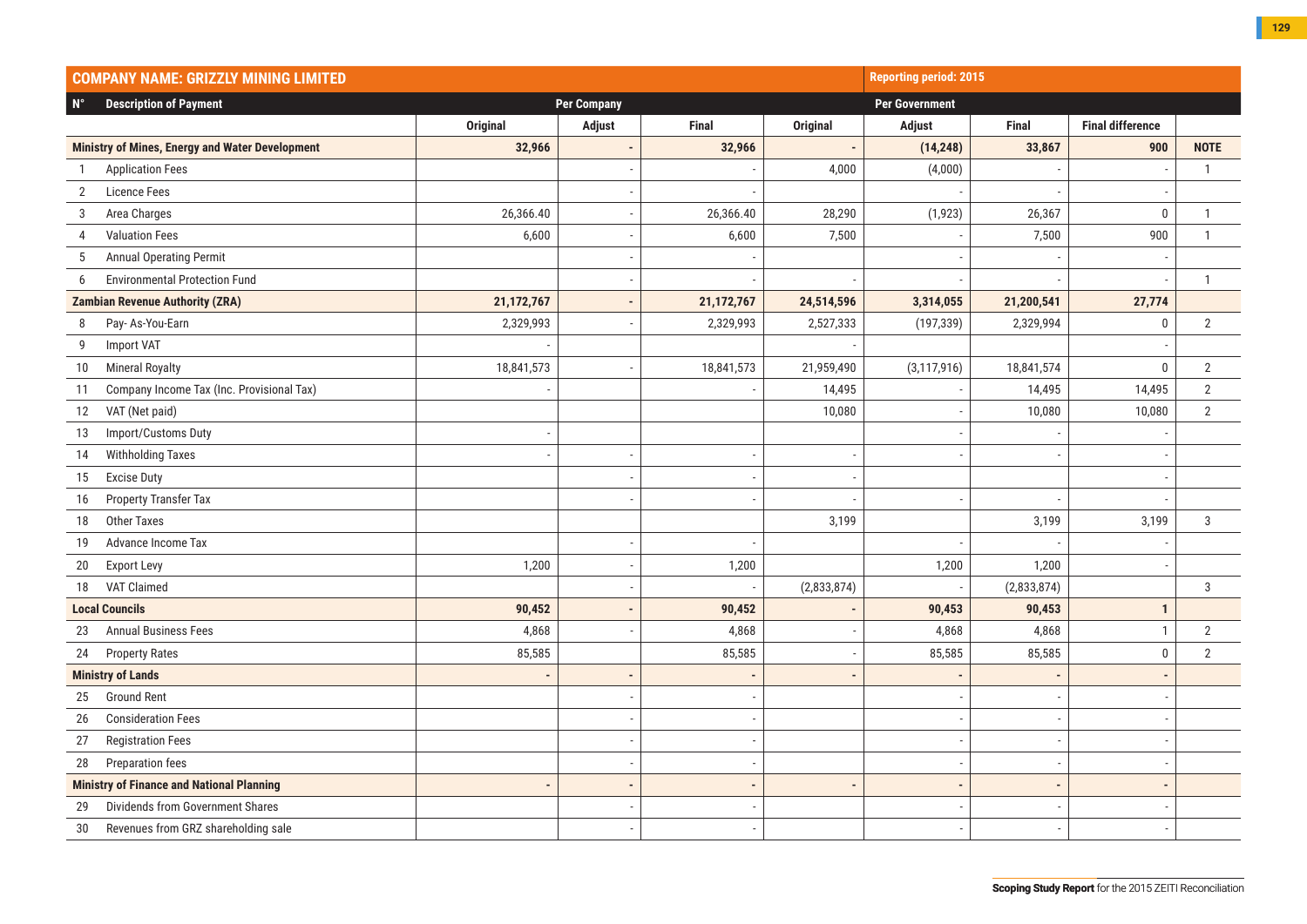|    | <b>ZCCM-IH</b>                               |            |            |            |           |            |        |  |
|----|----------------------------------------------|------------|------------|------------|-----------|------------|--------|--|
| 31 | Dividends from ZCCM-IH Shares                |            |            |            |           |            |        |  |
| 32 | Price participation fees                     |            |            |            |           |            |        |  |
| 33 | Revenues from ZCCM-IH shareholding sale      |            |            |            |           |            |        |  |
| 34 | Revenues from ZCCM-IH mining rights transfer |            |            |            |           |            |        |  |
|    | <b>Total payments</b>                        | 21,296,185 | 21,296,185 | 24,514,596 | 3,237,850 | 21,324,860 | 28,675 |  |

| <b>Social Payments</b> |                                                  |  |  |  |  |  |  |  |
|------------------------|--------------------------------------------------|--|--|--|--|--|--|--|
| 35                     | Corporate Social Responsibility In kind payments |  |  |  |  |  |  |  |
| 36                     | Corporate Social Responsibility cash payments    |  |  |  |  |  |  |  |

#### **NOTE**

Fees not belonging to the current period

Transactions not recorded by the government

Transactions not recorded by the company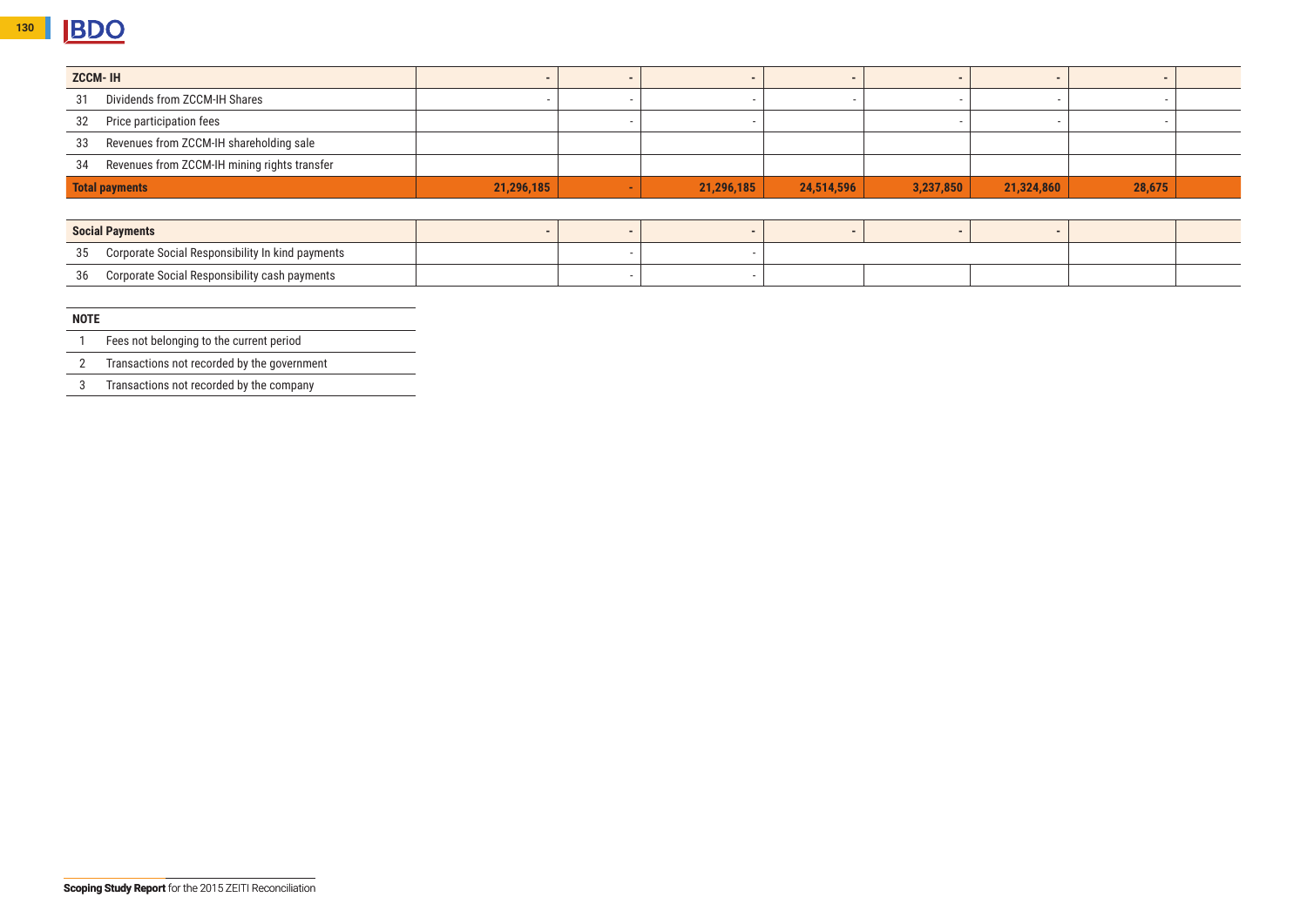|                | <b>COMPANY NAME: NDOLA LIME COMPANY LIMITED</b>        |                 |                    |              |                 | <b>Reporting period: 2015</b> |              |                         |              |
|----------------|--------------------------------------------------------|-----------------|--------------------|--------------|-----------------|-------------------------------|--------------|-------------------------|--------------|
| $N^{\circ}$    | <b>Description of Payment</b>                          |                 | <b>Per Company</b> |              |                 | <b>Per Government</b>         |              |                         |              |
|                |                                                        | <b>Original</b> | Adjust             | <b>Final</b> | <b>Original</b> | Adjust                        | <b>Final</b> | <b>Final Difference</b> | <b>NOTE</b>  |
|                | <b>Ministry of Mines, Energy and Water Development</b> | 8,823           |                    | 8,823        | 14,571          |                               | 14,571       | 5,748                   |              |
| $\mathbf{1}$   | <b>Application Fees</b>                                |                 |                    |              |                 |                               |              |                         |              |
| $\overline{2}$ | <b>Licence Fees</b>                                    | 8,823           |                    | 8,823        |                 |                               |              | (8,823)                 |              |
| $\mathbf{3}$   | Area Charges                                           |                 |                    |              | 7,581           | $\overline{\phantom{a}}$      | 7,581        | 7,581                   |              |
| $\overline{4}$ | <b>Valuation Fees</b>                                  |                 |                    |              |                 |                               |              |                         |              |
| $\overline{5}$ | <b>Annual Operating Permit</b>                         |                 |                    |              |                 |                               |              |                         |              |
| 6              | Other fees and charges                                 |                 |                    |              | 6,990           |                               | 6,990        | 6,990                   |              |
|                | <b>Zambian Revenue Authority (ZRA)</b>                 | 6,404,402       |                    | 6,404,402    | 9,585,403       | 1,702,023                     | 7,883,380    | 1,478,978               |              |
| 8              | Pay- As-You-Earn                                       | 5,515,331       |                    | 5,515,331    | 5,388,056       | 127,275                       | 5,515,331    | (0)                     | 1            |
| 9              | <b>Import VAT</b>                                      |                 |                    |              | 1,013,625       |                               | 1,013,625    | 1,013,625               |              |
| 10             | <b>Mineral Royalty</b>                                 |                 |                    |              |                 |                               |              |                         |              |
| 11             | Company Income Tax (Inc. Provisional Tax)              |                 |                    |              |                 |                               |              |                         |              |
| 12             | VAT (Net paid)                                         | 750,000         |                    | 750,000      | 788,047         | (38, 047)                     | 750,000      | (0)                     |              |
| 13             | Import/Customs Duty                                    |                 |                    |              | 459,625         |                               | 459,625      | 459,625                 |              |
| 14             | <b>Withholding Taxes</b>                               | 139,071         |                    | 139,071      | 1,930,321       | (1,791,251)                   | 139,070      | (0)                     | $\mathbf{1}$ |
| 15             | <b>Excise Duty</b>                                     |                 |                    |              |                 |                               |              |                         |              |
| 16             | Property Transfer Tax                                  |                 |                    |              |                 |                               |              |                         |              |
| 17             | Wind Fall Tax                                          |                 |                    |              |                 |                               |              |                         |              |
| 18             | Variable profit Tax                                    |                 |                    |              |                 |                               |              |                         |              |
| 19             | Other taxes                                            |                 |                    |              | 5,729           |                               | 5,729        | 5,729                   |              |
| $20\,$         | <b>VAT Claimed</b>                                     | 20,712,232      |                    | 20,712,232   | (57, 729)       |                               | 57,729       |                         |              |
|                | <b>Local Councils</b>                                  | 940,098         |                    | 940,098      |                 | 940,098                       | 940,098      | $\mathbf 0$             |              |
| 23             | <b>Annual Business Fees</b>                            |                 |                    |              |                 |                               |              |                         |              |
| 24             | <b>Property Rates</b>                                  | 940,098         |                    | 940,098      |                 | 940,098                       | 940,098      | $\pmb{0}$               | $\mathbf{1}$ |
|                | <b>Ministry of Lands</b>                               |                 |                    |              | 175             |                               | 175          | 175                     |              |
| 25             | <b>Ground Rent</b>                                     |                 |                    |              | 175             |                               | 175          | 175                     |              |
| 26             | <b>Consideration Fees</b>                              |                 |                    |              |                 |                               |              |                         |              |
| 27             | <b>Registration Fees</b>                               |                 |                    |              |                 |                               |              |                         |              |
| $28\,$         | Preparation fees                                       |                 |                    |              |                 |                               | ÷,           |                         |              |
|                | <b>Ministry of Finance and National Planning</b>       |                 |                    |              | ٠               | $\blacksquare$                | ٠            |                         |              |
| 29             | Dividends from Government Shares                       |                 |                    |              |                 |                               |              |                         |              |
| $30\,$         | Revenues from GRZ shareholding sale                    |                 |                    |              |                 |                               |              |                         |              |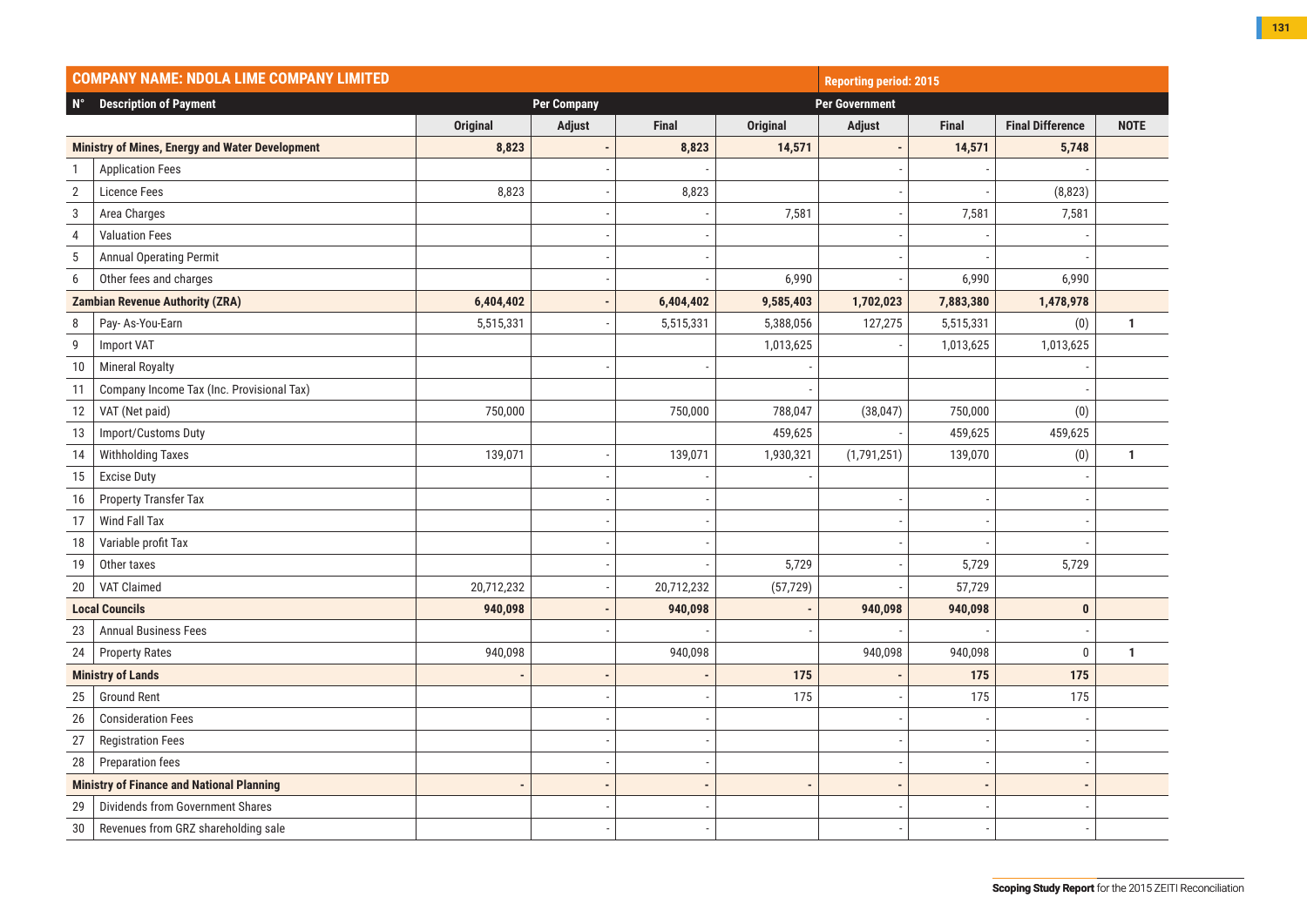

|                 | <b>ZCCM-IH</b>                                |           |           |           |         |           |           |  |
|-----------------|-----------------------------------------------|-----------|-----------|-----------|---------|-----------|-----------|--|
| $31 \mid$       | Dividends from ZCCM -IH Shares                |           |           |           |         |           |           |  |
| 32              | Price participation fees                      |           |           |           |         |           |           |  |
| 33 <sup>1</sup> | Revenues from ZCCM -IH shareholding sale      |           |           |           |         |           |           |  |
| 34              | Revenues from ZCCM -IH mining rights transfer |           |           |           |         |           |           |  |
|                 | <b>Total payments</b>                         | 7,353,322 | 7,353,322 | 9,600,149 | 761,925 | 8,838,224 | 1,484,902 |  |

| <b>SocialPayments</b> |                                                  | 339.559 | 339,559 |  |  |  |
|-----------------------|--------------------------------------------------|---------|---------|--|--|--|
| 35                    | Corporate Social Responsibility In kind payments | 163.487 | 163.487 |  |  |  |
| 36                    | Corporate Social Responsibility cash payments    | 176,072 | 176,072 |  |  |  |

#### **NOTE**

1 Amount confirmed by company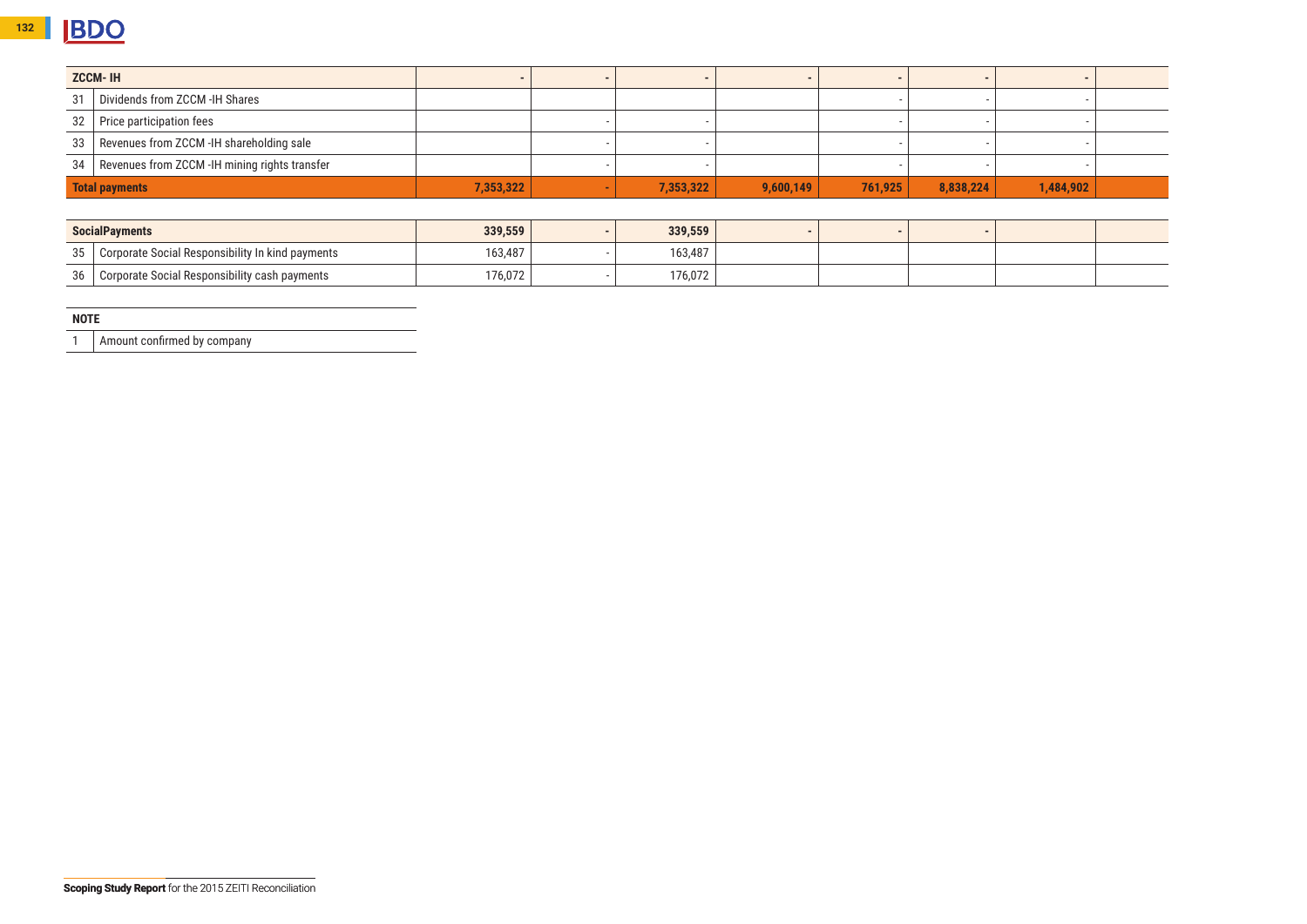|                | <b>COMPANY NAME: SYNITE QUARRIES ZAMBIA</b>            |                 |                          |                          |           | <b>Reporting period: 2015</b> |                |                          |
|----------------|--------------------------------------------------------|-----------------|--------------------------|--------------------------|-----------|-------------------------------|----------------|--------------------------|
| $N^{\circ}$    | <b>Description of Payment</b>                          |                 | <b>Per Company</b>       |                          |           | <b>Per Government</b>         |                |                          |
|                |                                                        | <b>Original</b> | Adjust Final             |                          | Original  | <b>Adjust</b>                 | <b>Final</b>   | <b>Final Difference</b>  |
|                | <b>Ministry of Mines, Energy and Water Development</b> | 3,000           |                          | 3,000                    | 6,276     |                               | 6,276          | 3,276                    |
| $\overline{1}$ | <b>Application Fees</b>                                |                 |                          |                          | 700.00    |                               | 700            | 700                      |
| $\overline{2}$ | Licence Fees                                           |                 |                          |                          |           |                               |                |                          |
| 3              | Area Charges                                           | 2,460           |                          | 2,460                    | 5,276.00  |                               | 5,276          | 2,816                    |
| $\overline{4}$ | <b>Valuation Fees</b>                                  |                 |                          |                          |           |                               |                |                          |
| $\sqrt{5}$     | <b>Annual Operating Permit</b>                         | 540             |                          | 540                      | 300       |                               | 300            | (240)                    |
| 6              | <b>Environmental Protection Fund</b>                   |                 |                          |                          |           |                               |                |                          |
|                | <b>Zambian Revenue Authority (ZRA)</b>                 | 4,167,435       |                          | 4,167,435                | 5,288,352 |                               | 5,288,352      | 1,120,918                |
| 8              | Pay- As-You-Earn                                       | 831,062         |                          | 831,062                  | 996,943   |                               | 996,943        | 165,881                  |
| 9              | <b>Import VAT</b>                                      |                 |                          |                          | 1,129,399 |                               | 1,129,399      | 1,129,399                |
| 10             | <b>Mineral Royalty</b>                                 | 543,180         |                          | 543,180                  | 366,990   |                               | 366,990        | (176, 190)               |
| 11             | Company Income Tax (Inc. ProvisionalTax)               |                 |                          |                          |           |                               |                |                          |
| 12             | VAT (Net paid)                                         | 2,793,193       |                          | 2,793,193                | 2,756,065 |                               | 2,756,065      | (37, 128)                |
| 13             | Import/Customs Duty                                    |                 |                          |                          | 37,306    |                               | 37,306         | 37,306                   |
| 14             | <b>Withholding Taxes</b>                               |                 |                          |                          |           |                               |                |                          |
| 15             | <b>Excise Duty</b>                                     |                 |                          |                          |           |                               |                |                          |
| 16             | Property Transfer Tax                                  |                 |                          |                          |           |                               |                |                          |
| 17             | Wind Fall Tax                                          |                 |                          |                          |           |                               |                |                          |
| 18             | Variable profitTax                                     |                 |                          |                          |           |                               |                |                          |
| 19             | Advance IncomeTax                                      |                 |                          |                          |           |                               |                |                          |
| $20\,$         | Other taxes                                            |                 |                          |                          | 1,649     |                               | 1,649          | 1,649                    |
|                | <b>Local Councils</b>                                  | 16,950          |                          | 16,950                   |           |                               |                | (16, 950)                |
| 23             | <b>Annual Business Fees</b>                            | 16,950          |                          | 16,950                   |           |                               |                | (16,950)                 |
| 24             | <b>Property Rates</b>                                  |                 |                          |                          |           |                               |                |                          |
|                | <b>Ministry of Lands</b>                               |                 |                          |                          |           |                               |                |                          |
| 25             | <b>Ground Rent</b>                                     |                 |                          |                          |           |                               |                |                          |
| $26\,$         | <b>Consideration Fees</b>                              |                 |                          |                          |           |                               |                |                          |
| 27             | <b>Registration Fees</b>                               |                 |                          |                          |           |                               |                |                          |
| 28             | Preparation fees                                       |                 |                          |                          |           |                               |                | $\overline{\phantom{a}}$ |
|                | <b>Ministry of Finance and National Planning</b>       | ٠               |                          | $\overline{\phantom{a}}$ |           |                               | $\blacksquare$ | $\sim$                   |
| 29             | Dividends from Government Shares                       |                 | $\overline{\phantom{a}}$ |                          |           |                               |                | $\overline{\phantom{a}}$ |
| 30             | Revenues from GRZ shareholding sale                    |                 |                          |                          |           |                               |                |                          |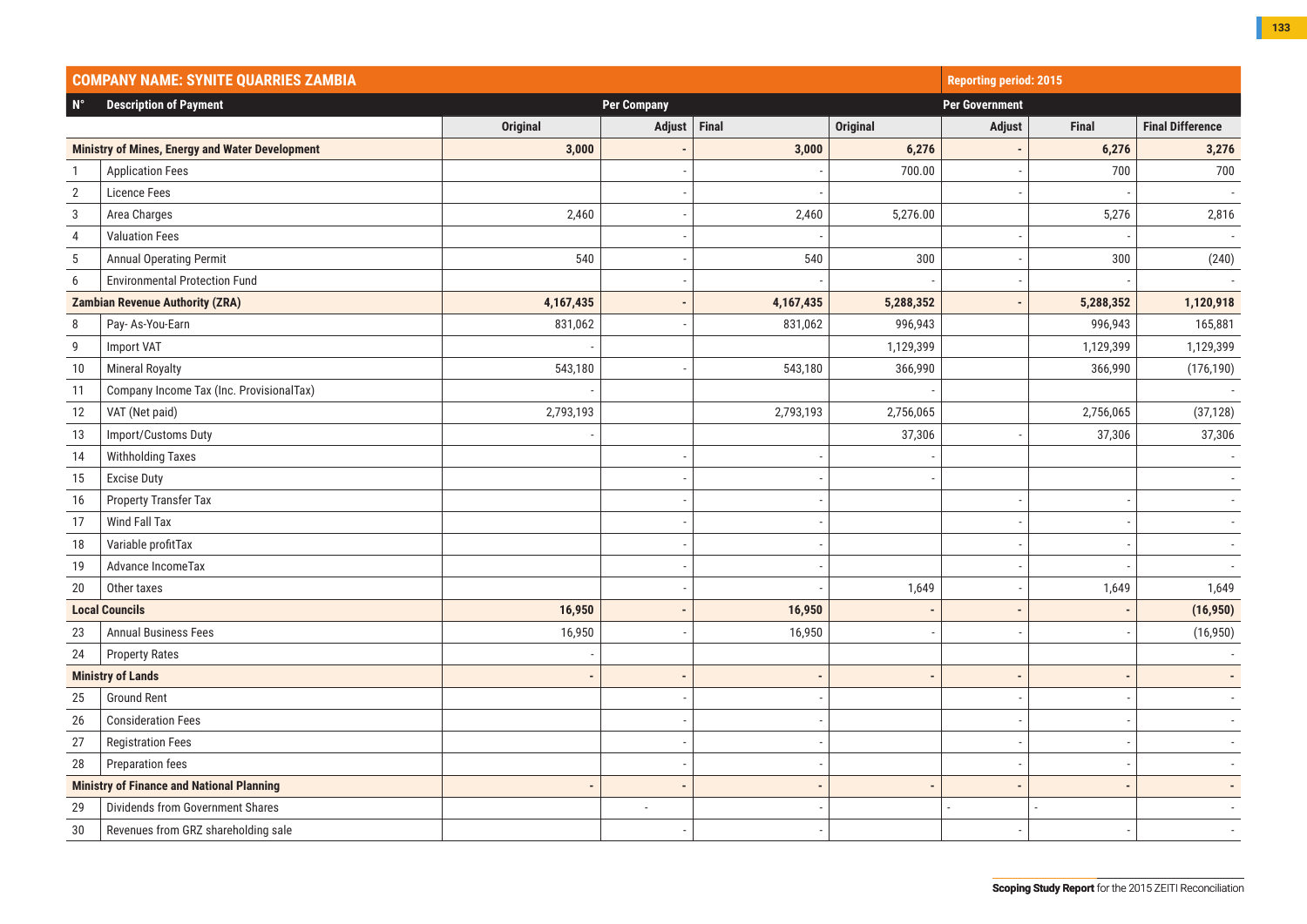

| <b>ZCCM-IH</b> |                                               |           |           |           |           |           |
|----------------|-----------------------------------------------|-----------|-----------|-----------|-----------|-----------|
| 31             | Dividends from ZCCM -IH Shares                |           |           |           |           |           |
| 32             | Price participation fees                      |           |           |           |           |           |
| 33             | Revenues from ZCCM -IH shareholding sale      |           |           |           |           |           |
| 34             | Revenues from ZCCM -IH mining rights transfer |           |           |           |           |           |
|                | <b>TOTAL PAYMENTS</b>                         | 4,187,385 | 4,187,385 | 5,294,628 | 5,294,628 | 1,107,244 |

| <b>Social Payments</b> |                                                  | 136,040 | 136,040 |  |  |
|------------------------|--------------------------------------------------|---------|---------|--|--|
| 35                     | Corporate Social Responsibility In kind payments | 36,040  | 36,040  |  |  |
| 36                     | Corporate Social Responsibility cashpayments     | 100,000 | 100,000 |  |  |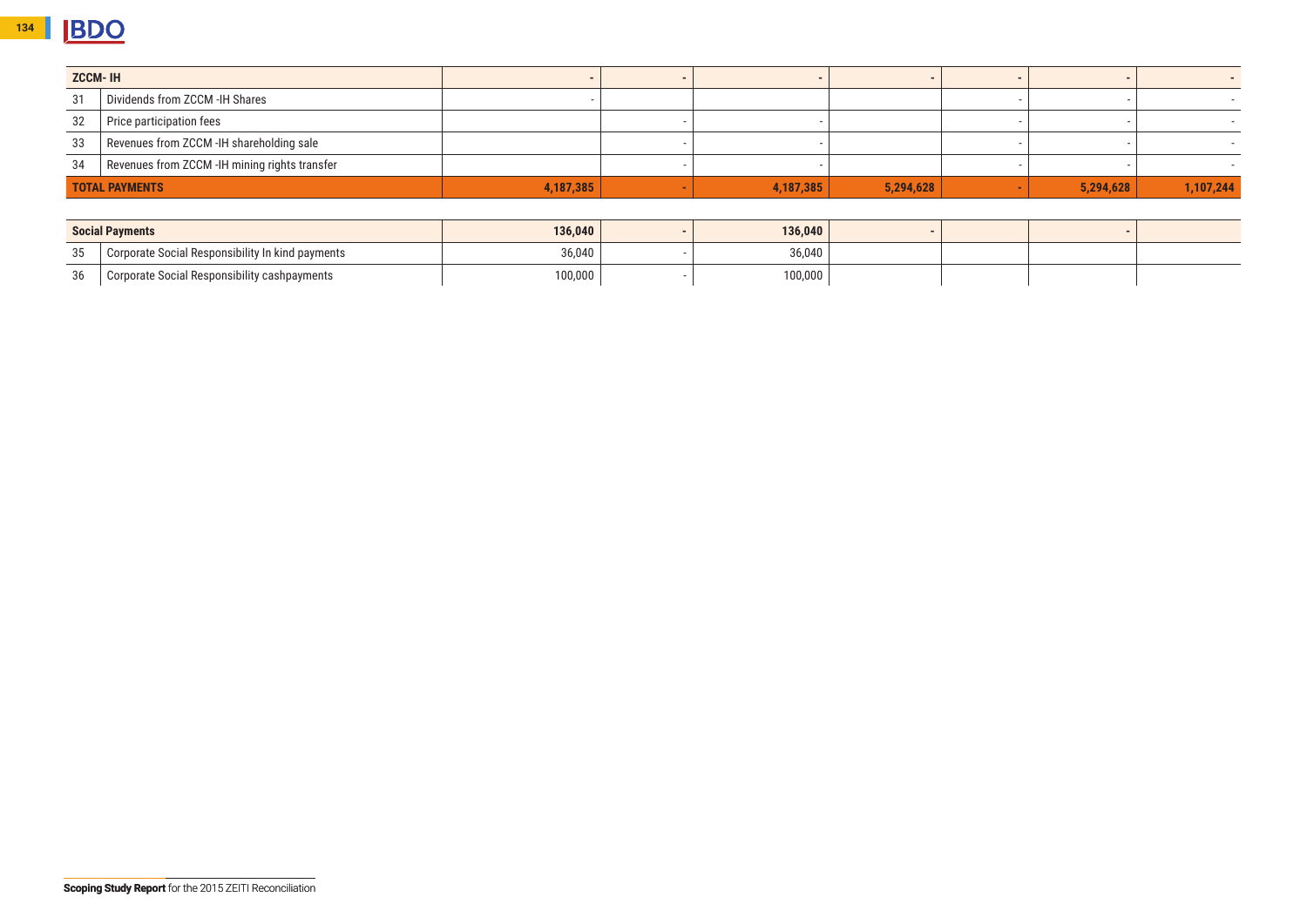|                 | <b>COMPANY NAME: INTREPID MINES</b>                    |           |                          |           |                 | <b>Reporting period: 2015</b> |           |                          |
|-----------------|--------------------------------------------------------|-----------|--------------------------|-----------|-----------------|-------------------------------|-----------|--------------------------|
| $N^{\circ}$     | <b>Description of Payment</b>                          |           | <b>Per Company</b>       |           |                 | <b>Per Government</b>         |           |                          |
|                 |                                                        | Original  | Adjust                   | Final     | <b>Original</b> | Adjust                        | Final     | <b>Final difference</b>  |
|                 | <b>Ministry of Mines, Energy and Water Development</b> | 870,801   |                          | 870,801   | 90              |                               | 90        | (870, 711)               |
| $\overline{1}$  | <b>Application Fees</b>                                |           |                          |           |                 |                               |           |                          |
| $\overline{2}$  | <b>Licence Fees</b>                                    | 6,000     |                          | 6,000     |                 |                               |           | (6,000)                  |
| $3\,$           | Area Charges                                           | 766,358   |                          | 766,358   |                 |                               |           | (766, 358)               |
| $\overline{4}$  | <b>Valuation Fees</b>                                  |           |                          |           |                 |                               |           |                          |
| $5\phantom{.0}$ | <b>Annual Operating Permit</b>                         |           |                          |           |                 |                               |           |                          |
| 6               | Other fees and charges                                 | 98,443    |                          | 98,443    | 90.00           |                               | $90\,$    | (98, 353)                |
|                 | <b>Zambian Revenue Authority (ZRA)</b>                 | 8,756,106 |                          | 8,756,106 | 8,749,590       |                               | 8,749,590 | (6, 516)                 |
| 8               | Pay- As-You-Earn                                       | 357,054   |                          | 357,054   | 357,054         |                               | 357,054   |                          |
| 9               | <b>Import VAT</b>                                      | 35,294    |                          | 35,294    | 35,294          |                               | 35,294    |                          |
| 10              | <b>Mineral Royalty</b>                                 |           |                          |           |                 |                               |           |                          |
| 11              | Company Income Tax (Inc. Provisional Tax)              |           |                          |           |                 |                               |           |                          |
| 12              | VAT (Net paid)                                         |           |                          |           |                 |                               |           |                          |
| 13              | Import/Customs Duty                                    | 6,516     |                          | 6,516     |                 |                               |           | (6, 516)                 |
| 14              | <b>Withholding Taxes</b>                               | 2,635,533 |                          | 2,635,533 | 2,635,533       |                               | 2,635,533 | $\pmb{0}$                |
| 15              | <b>Excise Duty</b>                                     |           |                          |           |                 |                               |           | $\overline{\phantom{a}}$ |
| 16              | <b>Property Transfer Tax</b>                           |           |                          |           |                 |                               |           |                          |
| 17              | Wind Fall Tax                                          |           |                          |           |                 |                               |           |                          |
| 18              | Variable profit Tax                                    |           |                          |           |                 |                               |           |                          |
| 19              | Advance Income Tax                                     |           |                          |           |                 |                               |           |                          |
| 20              | <b>Export Levy</b>                                     | 5,721,709 |                          | 5,721,709 | 5,721,709       | $\overline{\phantom{a}}$      | 5,721,709 | (0)                      |
|                 | <b>Local Councils</b>                                  |           |                          |           |                 |                               |           |                          |
| 23              | <b>Annual Business Fees</b>                            |           |                          |           |                 |                               |           |                          |
| 24              | <b>Property Rates</b>                                  |           |                          |           |                 |                               |           |                          |
|                 | <b>Ministry of Lands</b>                               |           |                          |           |                 |                               |           |                          |
| 25              | <b>Ground Rent</b>                                     |           |                          |           |                 |                               |           |                          |
| 26              | <b>Consideration Fees</b>                              |           |                          |           |                 |                               |           |                          |
| 27              | <b>Registration Fees</b>                               |           |                          |           |                 |                               |           |                          |
| 28              | Preparation fees                                       |           |                          |           |                 |                               |           |                          |
|                 | <b>Ministry of Finance and National Planning</b>       |           | $\overline{\phantom{a}}$ |           |                 | $\overline{\phantom{a}}$      |           | $\sim$                   |
| 29              | 29 Dividends from Government Shares                    |           |                          |           |                 |                               |           |                          |
| 30              | 30 Revenues from GRZ shareholding sale                 |           |                          |           |                 |                               |           |                          |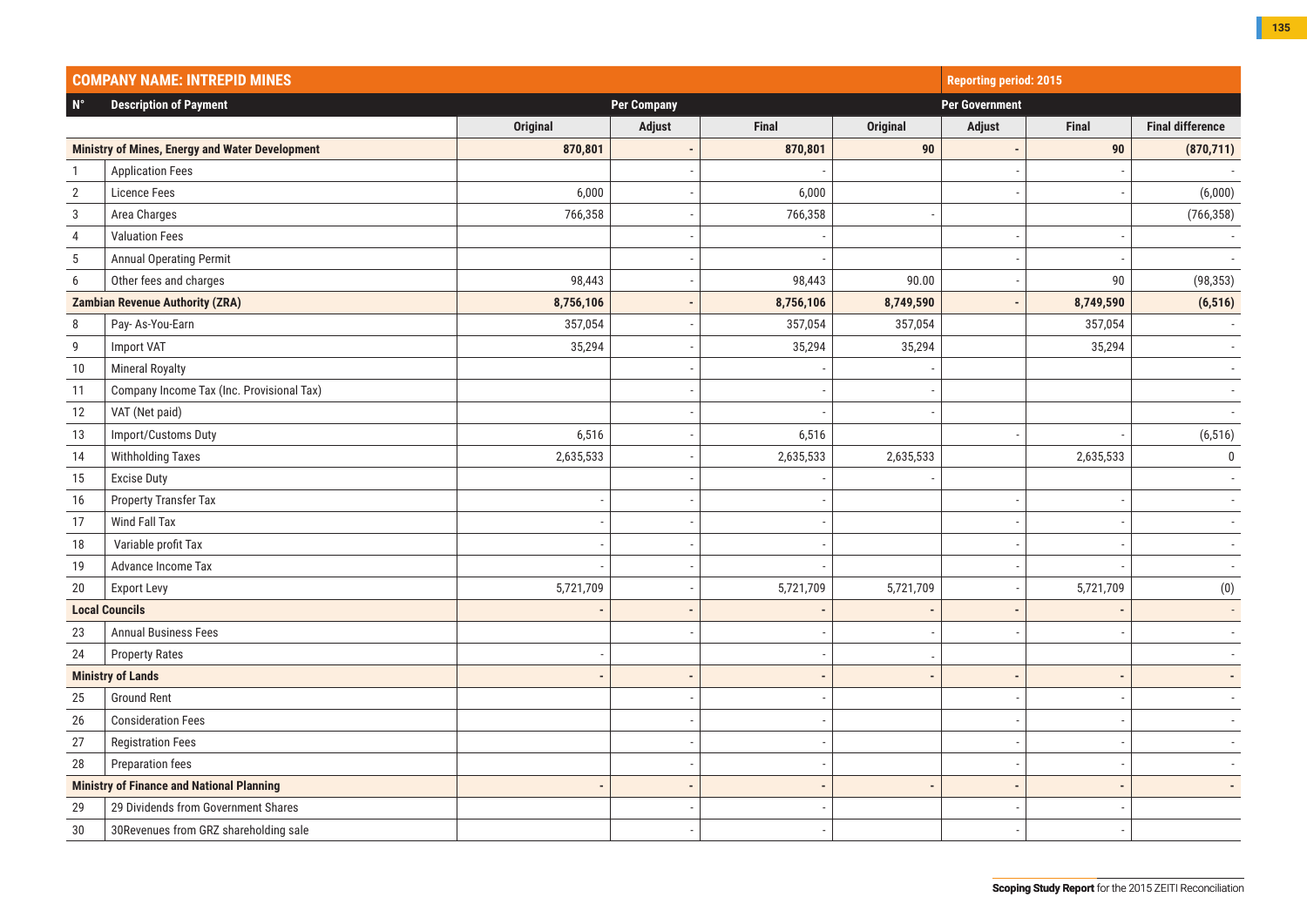| <b>ZCCM-IH</b> |                                               |           |           |           |           |         |
|----------------|-----------------------------------------------|-----------|-----------|-----------|-----------|---------|
| 31             | Dividends from ZCCM -IH Shares                |           |           |           |           |         |
| 32             | Price participation fees                      |           |           |           |           |         |
| 33             | Revenues from ZCCM -IH shareholding sale      |           |           |           |           |         |
| 34             | Revenues from ZCCM -IH mining rights transfer |           |           |           |           |         |
|                | <b>TOTAL PAYMENTS</b>                         | 9,626,907 | 9,626,907 | 8,749,680 | 8,749,680 | 877,227 |

| <b>Social Payments</b> |                                                 |  |  |  |  |
|------------------------|-------------------------------------------------|--|--|--|--|
| 35                     | Corporate Social Responsibility In kindpayments |  |  |  |  |
| 36                     | Corporate Social Responsibility cashpayments    |  |  |  |  |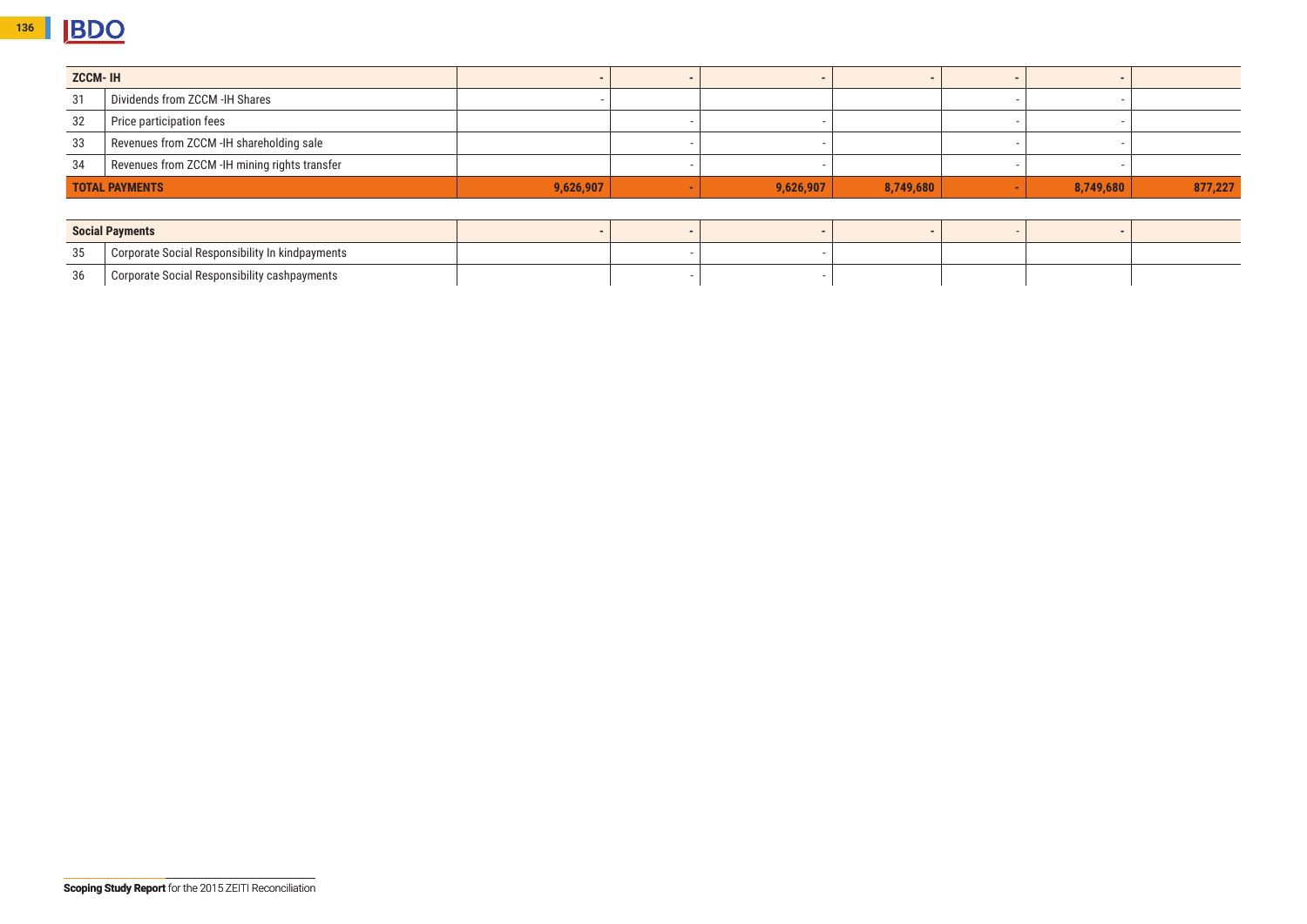|                       | <b>COMPANY NAME: NFCAFRICA MINING PLC</b>              |                 |                    |              |                 | <b>Reporting period: 2014</b> |                |                         |              |  |
|-----------------------|--------------------------------------------------------|-----------------|--------------------|--------------|-----------------|-------------------------------|----------------|-------------------------|--------------|--|
| $N^{\circ}$           | <b>Description of Payment</b>                          |                 | <b>Per Company</b> |              |                 | <b>Per Government</b>         |                |                         |              |  |
|                       |                                                        | <b>Original</b> | Adjust             | Final        | <b>Original</b> | Adjust                        | Final          | <b>Final difference</b> | <b>Notes</b> |  |
|                       | <b>Ministry of Mines, Energy and Water Development</b> |                 |                    |              |                 |                               |                |                         |              |  |
| 1                     | <b>Application Fees</b>                                |                 |                    |              |                 |                               |                |                         |              |  |
| $\overline{2}$        | Licence Fees                                           |                 |                    |              |                 |                               |                |                         |              |  |
| 3                     | Area Charges                                           |                 |                    |              |                 |                               |                |                         |              |  |
| $\overline{4}$        | <b>Valuation Fees</b>                                  |                 |                    |              |                 |                               |                |                         |              |  |
| 5                     | <b>Annual Operating Permit</b>                         |                 |                    |              |                 |                               |                |                         |              |  |
| 6                     | <b>Environmental Protection Fund</b>                   |                 |                    |              |                 |                               |                |                         |              |  |
|                       | <b>Zambian Revenue Authority (ZRA)</b>                 | 139,888,493     | 1,789,892          | 141,678,385  | 183,310,082     | $-23,496,858$                 | 159,813,224    | 18,134,839              |              |  |
|                       | 8   Pay- As-You-Earn                                   | 20,254,534      |                    | 20,254,534   | 20,582,181      |                               | 20,582,181     | 327,646                 |              |  |
| 9 <sup>1</sup>        | <b>Import VAT</b>                                      | 20,855,727      |                    | 20,855,727   | 22,224,751      |                               | 2 2,224,751    | 1,369,025               |              |  |
| 10 <sup>1</sup>       | <b>Mineral Royalty</b>                                 | 74,702,460      |                    | 7 4,702,460  | 98,199,317      | (23, 496, 858)                | 74,702,459     | (0)                     | $\mathbf{1}$ |  |
| 11                    | Company Income Tax (Inc. Provisional Tax)              | 10,142,155      |                    | 1 0,142,155  | 10,144,155      |                               | 1 0,144,155    | 2,000                   |              |  |
| 12                    | VAT (Net paid)                                         | 7,441,089       |                    | 7,441,089    | 24,252,625      |                               | 24,252,625     | 16,811,536              |              |  |
| 13 <sup>1</sup>       | Import/Customs Duty                                    | 3,670,068       |                    | 3,670,068    | 3,288,093       |                               | 3,288,093      | (381, 975)              |              |  |
| 14                    | <b>Withholding Taxes</b>                               | 2,806,929       | 1,789,892          | 4,596,821    | 4,596,820       |                               | 4,596,820      | (0)                     |              |  |
|                       | 15 Excise Duty                                         |                 |                    |              |                 |                               |                |                         |              |  |
| 16                    | Property Transfer Tax                                  |                 |                    |              |                 |                               |                |                         |              |  |
| 17                    | Wind Fall Tax                                          |                 |                    |              |                 |                               |                |                         |              |  |
| 18                    | Variable profit Tax                                    |                 |                    |              |                 |                               |                |                         |              |  |
| 19                    | Advance Income Tax                                     |                 |                    |              |                 |                               |                |                         |              |  |
| 20                    | Other taxes                                            | 15,532          |                    | 15,532       | 22,140          |                               | 22,140         | 6,608                   |              |  |
| 21                    | VAT claimed                                            | (12,625,529)    |                    | (12,625,529) | (54, 475, 512)  |                               | (54, 475, 512) |                         |              |  |
| <b>Local Councils</b> |                                                        | 1,423,613       |                    | 1,423,613    | 1,407,443       |                               | 1,407,443      | (16, 170)               |              |  |
| 23                    | <b>Annual Business Fees</b>                            |                 |                    |              |                 |                               |                |                         |              |  |
| 24                    | <b>Property Rates</b>                                  | 1,423,613       |                    | 1,423,613    | 1,407,443       |                               | 1,407,443      | (16, 170)               |              |  |
|                       | <b>Ministry of Lands</b>                               |                 |                    |              |                 |                               |                |                         |              |  |
| 25                    | <b>Ground Rent</b>                                     |                 |                    |              |                 |                               |                |                         |              |  |
| 26                    | <b>Consideration Fees</b>                              |                 |                    |              |                 |                               |                |                         |              |  |
| 27                    | <b>Registration Fees</b>                               |                 |                    |              |                 |                               |                |                         |              |  |
| 28                    | Preparation fees                                       |                 |                    |              |                 |                               |                |                         |              |  |
|                       | <b>Ministry of Finance and National Planning</b>       |                 |                    |              |                 |                               |                |                         |              |  |
| 29                    | Dividends from Government Shares                       |                 |                    |              |                 |                               |                |                         |              |  |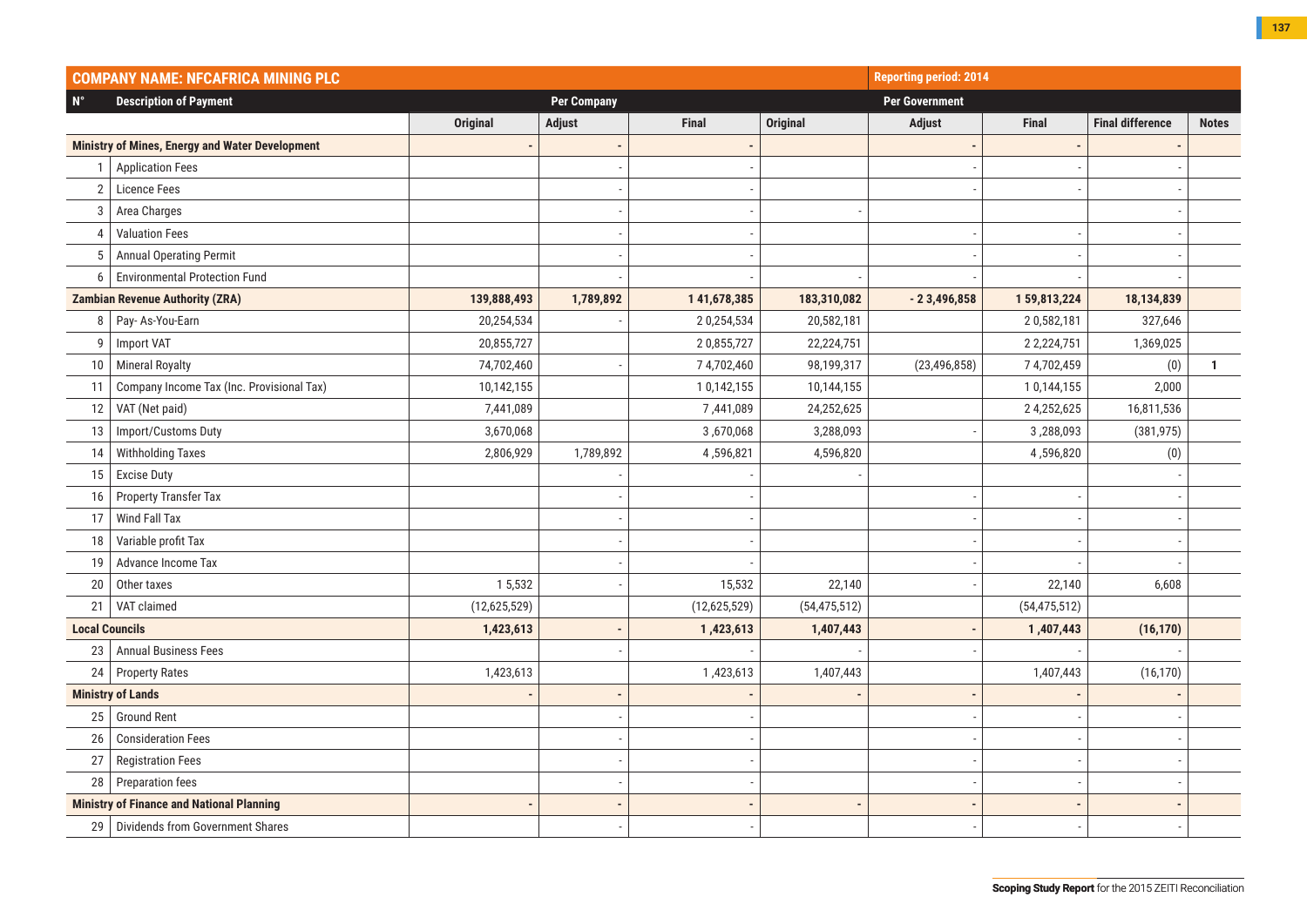|                | 30   Revenues from GRZ shareholding sale          |             |           |             |             |               |             |            |  |
|----------------|---------------------------------------------------|-------------|-----------|-------------|-------------|---------------|-------------|------------|--|
| <b>ZCCM-IH</b> |                                                   |             |           |             |             |               |             |            |  |
|                | 31   Dividends from ZCCM-IH Shares                |             |           |             |             |               |             |            |  |
|                | 32   Price participation fees                     |             |           |             |             |               |             |            |  |
|                | 33   Revenues from ZCCM-IH shareholding sale      |             |           |             |             |               |             |            |  |
|                | 34   Revenues from ZCCM-IH mining rights transfer |             |           |             |             |               |             |            |  |
|                | <b>TOTAL PAYMENTS</b>                             | 141,312,106 | 1,789,892 | 143,101,998 | 184,717,525 | $-23,496,858$ | 161,220,667 | 18,118,669 |  |

| <b>Social Payments</b> |                                                  | 115,550 | 115.550 |  |  |  |
|------------------------|--------------------------------------------------|---------|---------|--|--|--|
| ∩г                     | Corporate Social Responsibility In kind payments |         |         |  |  |  |
|                        | Corporate Social Responsibility cash payments    | 15,550  | 15,550  |  |  |  |

### **NOTES**

1 Payment missed by company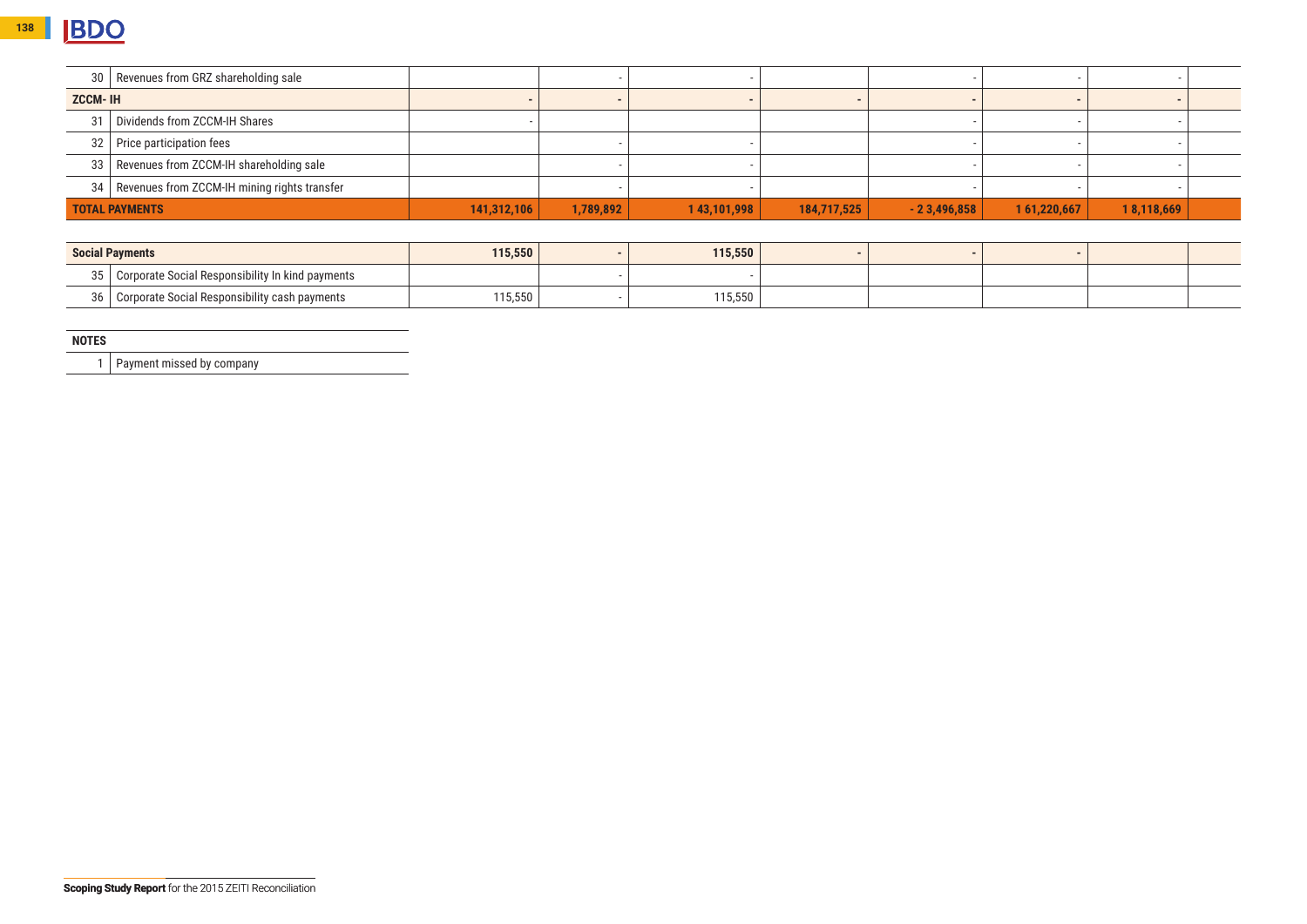|                | <b>COMPANY NAME: CHIBULUMA MINES</b>                   |                 |                    |             |                 | <b>Reporting period: 2015</b> |              |                         |                         |
|----------------|--------------------------------------------------------|-----------------|--------------------|-------------|-----------------|-------------------------------|--------------|-------------------------|-------------------------|
| $N^{\circ}$    | <b>Description of Payment</b>                          |                 | <b>Per Company</b> |             |                 | <b>Per Government</b>         |              |                         |                         |
|                |                                                        | <b>Original</b> | Adjust             | Final       | <b>Original</b> | Adjust                        | <b>Final</b> | <b>Final difference</b> | <b>NOTES</b>            |
|                | <b>Ministry of Mines, Energy and Water Development</b> | 193,351         | 7,201              | 200,552     |                 | 125,892                       | 202,902      | 2,350                   |                         |
| -1             | <b>Application Fees</b>                                |                 |                    |             | 2,000           |                               | 2,000        | 2,000                   |                         |
| $\overline{2}$ | <b>Licence Fees</b>                                    | 1 25,982        |                    | 125,982     | 90              | 125,892                       | 125,982      |                         | 3                       |
| $\mathbf{3}$   | Area Charges                                           | 67,369          | 7,201              | 74,570      | 74,570          |                               | 74,570       | (0)                     | $\overline{\mathbf{4}}$ |
| $\overline{4}$ | <b>Valuation Fees</b>                                  |                 |                    |             | 350             |                               | 3 5 0        | 350                     |                         |
| 5              | <b>Annual Operating Permit</b>                         |                 |                    |             |                 |                               |              |                         |                         |
| 6              | <b>Environmental Protection Fund</b>                   |                 |                    |             |                 |                               |              |                         |                         |
| $\overline{7}$ | Other fees and charges                                 |                 |                    |             | 2,892           |                               | 2,892        | (2,892)                 |                         |
|                | <b>Zambian Revenue Authority (ZRA)</b>                 | 106,946,613     |                    | 106,946,613 | 110,796,111     | $-3,842,749$                  | 1 06,953,362 | $\mathbf{1}$            |                         |
| 8              | Pay- As-You-Earn                                       | 30,910,494      |                    | 3 0,910,494 | 36,146,468      | (5,235,974)                   | 30,910,494   | $\pmb{0}$               | 1 & 5                   |
| 9              | <b>Import VAT</b>                                      | 8 06,040        |                    | 806,040     | 1,330,940       | (524, 900)                    | 806,040      |                         | ${\bf 5}$               |
| 10             | <b>Mineral Royalty</b>                                 | 25,725,333      |                    | 2 5,725,333 | 21,496,625      | 4,228,708                     | 25,725,333   | $\mathbf 0$             | $\mathbf{1}$            |
| 11             | Company Income Tax (Inc. Provisional Tax)              | 15,961,541      |                    | 15,961,541  | 15,961,541      |                               | 15,961,541   |                         |                         |
| 12             | VAT (Net paid)                                         | 27,985,819      |                    | 27,985,819  | 31,609,732      | (3,623,912)                   | 27,985,820   | $\mathbf 0$             | 5 <sup>5</sup>          |
| 13             | Import/Customs Duty                                    | 1,577,401       |                    | 1,577,401   | 1,297,280       | 280,121                       | 1,577,401    |                         |                         |
| 14             | <b>Withholding Taxes</b>                               | 3,979,985       |                    | 3,979,985   | 2,946,778       | 1,033,208                     | 3,979,986    | $\pmb{0}$               | $\mathbf{2}$            |
| 15             | <b>Excise Duty</b>                                     |                 |                    |             |                 |                               |              |                         |                         |
| 16             | Property Transfer Tax                                  |                 |                    |             |                 |                               |              |                         |                         |
| 17             | Wind Fall Tax                                          |                 |                    |             |                 |                               |              |                         |                         |
| 18             | Variable profit Tax                                    |                 |                    |             |                 |                               |              |                         |                         |
| 19             | Advance Income Tax                                     |                 |                    |             |                 |                               |              |                         |                         |
| 20             | <b>Export Levy</b>                                     |                 |                    |             |                 |                               |              |                         |                         |
| 21             | Other taxes                                            |                 |                    |             | 6,747           |                               | 6,747        | (6,747)                 |                         |
|                | <b>Local Councils</b>                                  | 969,126         |                    | 969,126     | 9 35,896        | 33,230                        | 969,126      | (0)                     |                         |
| 23             | <b>Annual Business Fees</b>                            |                 |                    |             |                 |                               |              |                         |                         |
| 24             | <b>Property Rates</b>                                  | 9 69,126        |                    | 969,126     | 935,896         | 33,230                        | 969,126      | (0)                     | 3                       |
|                | <b>Ministry of Lands</b>                               |                 |                    |             | 710             |                               | 7 10         | 710                     |                         |
| 25             | <b>Ground Rent</b>                                     |                 |                    |             | 710             |                               | 7 10         | 710                     |                         |
| 26             | <b>Consideration Fees</b>                              |                 |                    |             |                 |                               |              |                         |                         |
| 27             | <b>Registration Fees</b>                               |                 |                    |             |                 |                               |              |                         |                         |
| 28             | Preparation fees                                       |                 |                    |             |                 |                               |              |                         |                         |
|                | <b>Ministry of Finance and National Planning</b>       |                 |                    |             |                 |                               |              |                         |                         |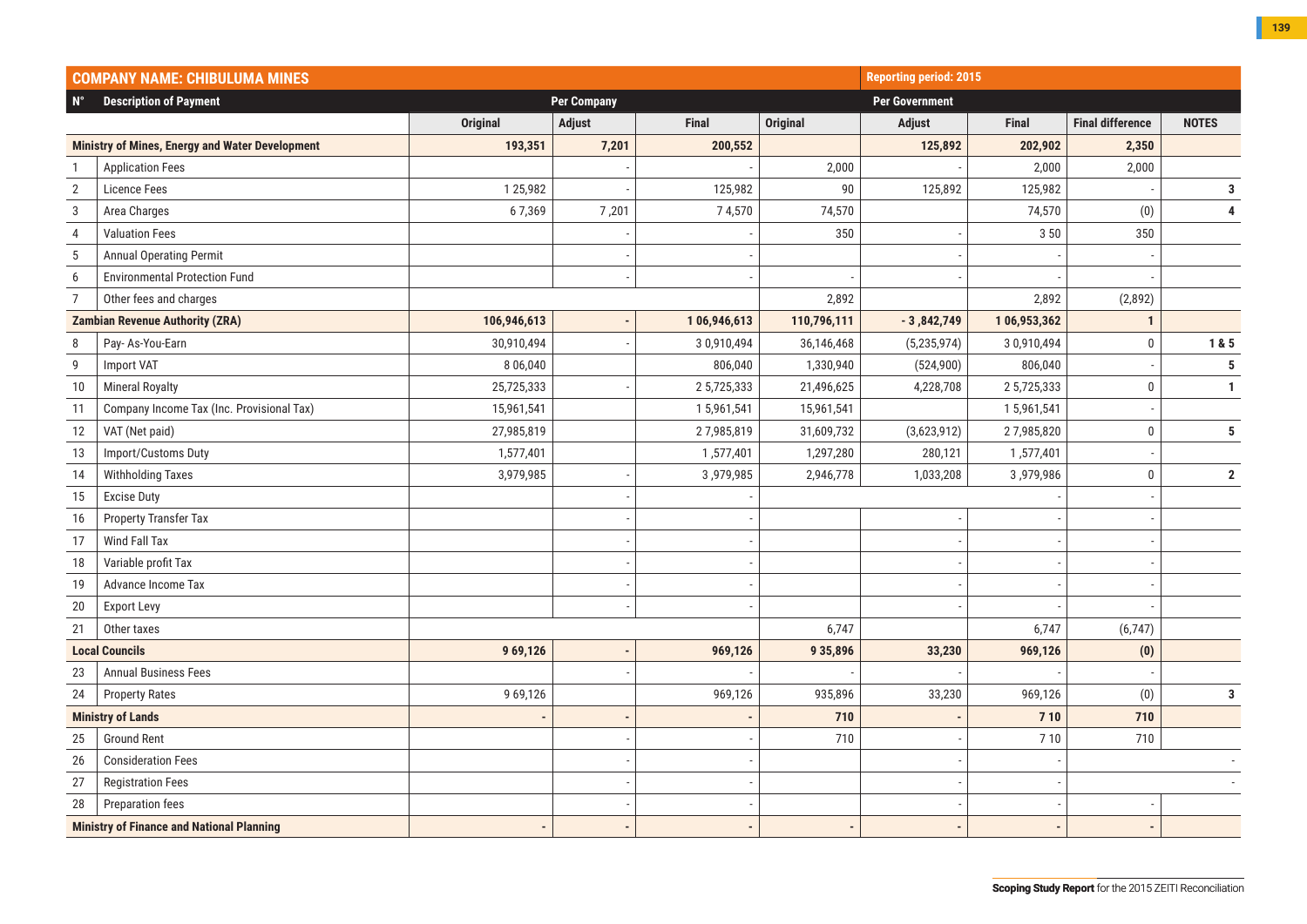| 29             | Dividends from Government Shares             |             |       |              |             |              |              |       |  |
|----------------|----------------------------------------------|-------------|-------|--------------|-------------|--------------|--------------|-------|--|
| 30             | Revenues from GRZ shareholding sale          |             |       |              |             |              |              |       |  |
| <b>ZCCM-IH</b> |                                              |             |       |              |             |              |              |       |  |
| 31             | Dividends from ZCCM-IH Shares                |             |       |              |             |              |              |       |  |
| 32             | Price participation fees                     |             |       |              |             |              |              |       |  |
| 33             | Revenues from ZCCM-IH shareholding sale      |             |       |              |             |              |              |       |  |
| 34             | Revenues from ZCCM-IH mining rights transfer |             |       |              |             |              |              |       |  |
|                | <b>Total payments</b>                        | 108,109,091 | 7,201 | 1 08,116,292 | 111,732,716 | $-3,683,627$ | 1 08,126,099 | 9,808 |  |

| <b>Social Payments</b> |                                                  | 1,254,498 | 1,254,498 |  |  |  |
|------------------------|--------------------------------------------------|-----------|-----------|--|--|--|
| 35                     | Corporate Social Responsibility In kind payments | 43.591    | 43,591    |  |  |  |
| 36                     | Corporate Social Responsibility cash payments    | ,210,907  | 1,210,907 |  |  |  |

- 
- 1 Mineral royalty misspost<br>2 Payment missed by ZRA,<br>3 Amount missed by govern Payment missed by ZRA,now added to ZRA.
- 3 Amount missed by government .Amount confirmed by company and now addded to governemnt
- 4 Amount missed by company,now added to company

5 amount not paid by company

### **5.3 ZEITI reconciliation report for the year 2015**

We present below detailed results of our reconciliation exercise between Dividends paid by extractive companies and those received by ZCCM-IH and INDUSTRIAL DEVELOPMENT CORPORATION (IDC). We have highlighted the amounts

| No.            | <b>Company</b>              | <b>Templates originally lodged</b> |                |                          | <b>Final amounts</b> |            |                   |
|----------------|-----------------------------|------------------------------------|----------------|--------------------------|----------------------|------------|-------------------|
|                |                             | <b>Company</b>                     | <b>ZCCM-IH</b> | <b>Difference</b>        | <b>Company</b>       | <b>IDC</b> | <b>Difference</b> |
|                | KAGEM MINING<br>LIMITED     |                                    |                | $\overline{\phantom{a}}$ | 30,275,000           | 30,275,000 |                   |
| $\overline{2}$ | KANSANSHI<br>MINING LIMITED | 13,824,000                         | 13.824.000     |                          |                      |            |                   |
|                | <b>TOTAL</b>                | 13,824,000                         | 13,824,000     | н                        | 30,275,000           | 30,275,000 |                   |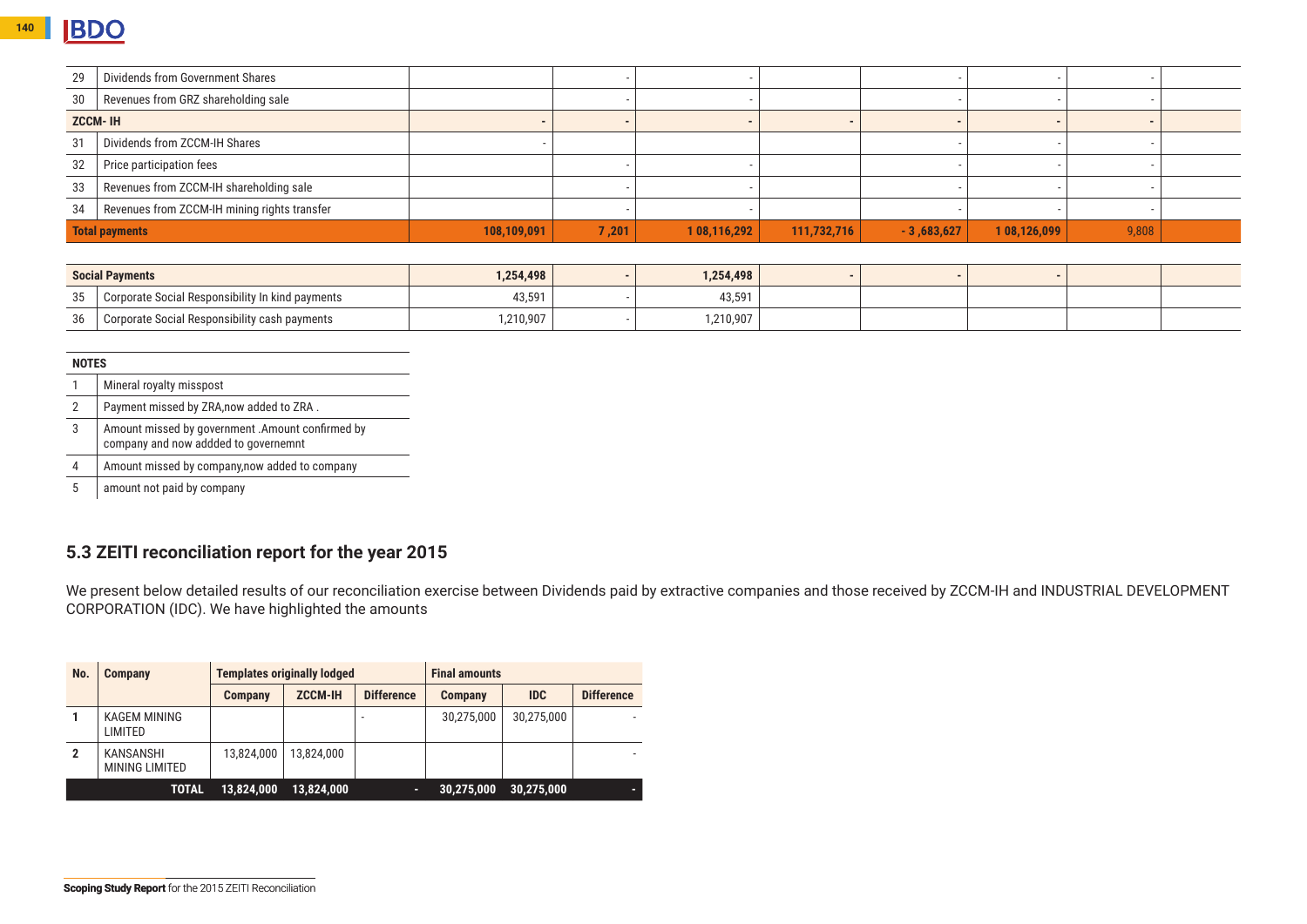| <b>COMPANY NAME: SABLE ZINC KABWE LIMITED</b> |                                                        |                    |               |           | <b>Reporting period: 2014</b> |        |           |                         |              |
|-----------------------------------------------|--------------------------------------------------------|--------------------|---------------|-----------|-------------------------------|--------|-----------|-------------------------|--------------|
| $N^{\circ}$                                   | <b>Description of Payment</b>                          | <b>Per Company</b> |               |           | <b>Per Government</b>         |        |           |                         |              |
|                                               |                                                        | <b>Original</b>    | <b>Adjust</b> | Final     | <b>Original</b>               | Adjust | Final     | <b>Final difference</b> | <b>Notes</b> |
|                                               | <b>Ministry of Mines, Energy and Water Development</b> |                    |               |           |                               |        |           |                         |              |
|                                               | 1 Application Fees                                     |                    |               |           |                               |        |           |                         |              |
| $\overline{2}$                                | Licence Fees                                           |                    |               |           |                               |        |           |                         |              |
| $\mathbf{3}$                                  | Area Charges                                           |                    |               |           |                               |        |           |                         |              |
| $\overline{4}$                                | <b>Valuation Fees</b>                                  |                    |               |           |                               |        |           |                         |              |
| 5                                             | Annual Operating Permit                                |                    |               |           |                               |        |           |                         |              |
| 6                                             | <b>Environmental Protection Fund</b>                   |                    |               |           |                               |        |           |                         |              |
|                                               | <b>Zambian Revenue Authority (ZRA)</b>                 | 3,895,016          |               | 3,895,016 | 3,955,186                     |        | 3,954,854 | 59,838                  |              |
|                                               | 8   Pay- As-You-Earn                                   | 2,086,588          |               | 2,086,588 | 2,086,588                     |        | 2,086,588 |                         |              |
| 9 <sup>1</sup>                                | Import VAT                                             |                    |               |           | 58,417                        |        | 58,417    | 58,417                  |              |
|                                               | 10   Mineral Royalty                                   |                    |               |           |                               |        |           |                         | $\mathbf{1}$ |
| 11 <sup>1</sup>                               | Company Income Tax (Inc. Provisional Tax)              |                    |               |           |                               |        |           |                         |              |
| 12                                            | VAT (Net paid)                                         |                    |               |           |                               |        |           |                         |              |
| 13                                            | Import/Customs Duty                                    |                    |               |           | 1,421                         |        | 1,421     | 1,421                   |              |
| 14                                            | <b>Withholding Taxes</b>                               | 1,808,428          |               | 1,808,428 | 1,808,428                     |        | 1,808,428 |                         |              |
|                                               | 15   Excise Duty                                       |                    |               |           |                               |        |           |                         |              |
|                                               | 16 Property Transfer Tax                               |                    |               |           |                               |        |           |                         |              |
| 17 <sup>1</sup>                               | Wind Fall Tax                                          |                    |               |           |                               |        |           |                         |              |
| 18                                            | Variable profit Tax                                    |                    |               |           |                               |        |           |                         |              |
| 19                                            | Advance Income Tax                                     |                    |               |           |                               |        |           |                         |              |
| 20                                            | <b>Export Levy</b>                                     |                    |               |           |                               |        |           |                         |              |
| 21                                            | <b>Other Taxes</b>                                     |                    |               |           | 332                           |        | 332       | (332)                   |              |
| <b>Local Councils</b>                         |                                                        | 57,613             |               | 57,613    | 57,603                        |        | 57,603    | (10)                    |              |
| 23                                            | <b>Annual Business Fees</b>                            |                    |               |           |                               |        |           |                         |              |
|                                               | 24   Property Rates                                    | 57,613             |               | 57,613    | 57,603                        |        | 57,603    | (10)                    |              |
|                                               | <b>Ministry of Lands</b>                               |                    |               |           |                               |        |           |                         |              |
| 25                                            | <b>Ground Rent</b>                                     |                    |               |           |                               |        |           |                         |              |
| 26                                            | <b>Consideration Fees</b>                              |                    |               |           |                               |        |           |                         |              |
| 27                                            | <b>Registration Fees</b>                               |                    |               |           |                               |        |           |                         |              |
|                                               | 28 Preparation fees                                    |                    |               |           |                               |        |           |                         |              |
|                                               | <b>Ministry of Finance and National Planning</b>       |                    |               |           |                               |        |           |                         |              |
|                                               | 29   Dividends from Government Shares                  |                    |               |           |                               |        |           |                         |              |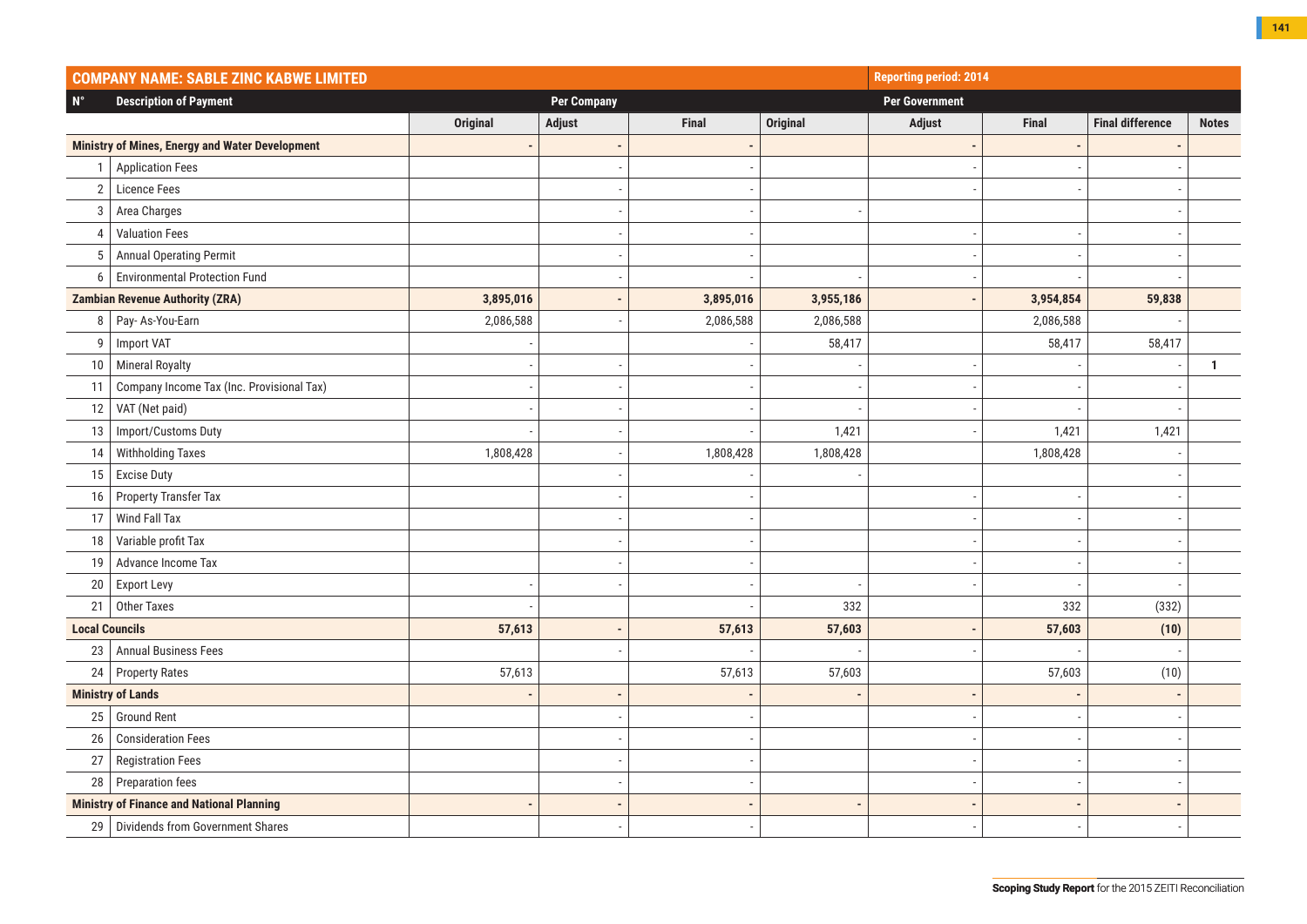|                       | 30   Revenues from GRZ shareholding sale          |           |           |           |           |        |  |
|-----------------------|---------------------------------------------------|-----------|-----------|-----------|-----------|--------|--|
| <b>ZCCM-IH</b>        |                                                   |           |           |           |           |        |  |
|                       | 31   Dividends from ZCCM-IH Shares                |           |           |           |           |        |  |
|                       | 32   Price participation fees                     |           |           |           |           |        |  |
|                       | 33   Revenues from ZCCM-IH shareholding sale      |           |           |           |           |        |  |
|                       | 34   Revenues from ZCCM-IH mining rights transfer |           |           |           |           |        |  |
| <b>TOTAL PAYMENTS</b> |                                                   | 3,952,629 | 3,952,629 | 4,012,789 | 4,012,457 | 59,828 |  |

| <b>Social Payments</b> |                                                  |  |  |  |  |
|------------------------|--------------------------------------------------|--|--|--|--|
|                        | Corporate Social Responsibility In kind payments |  |  |  |  |
|                        | Corporate Social Responsibility cash payments    |  |  |  |  |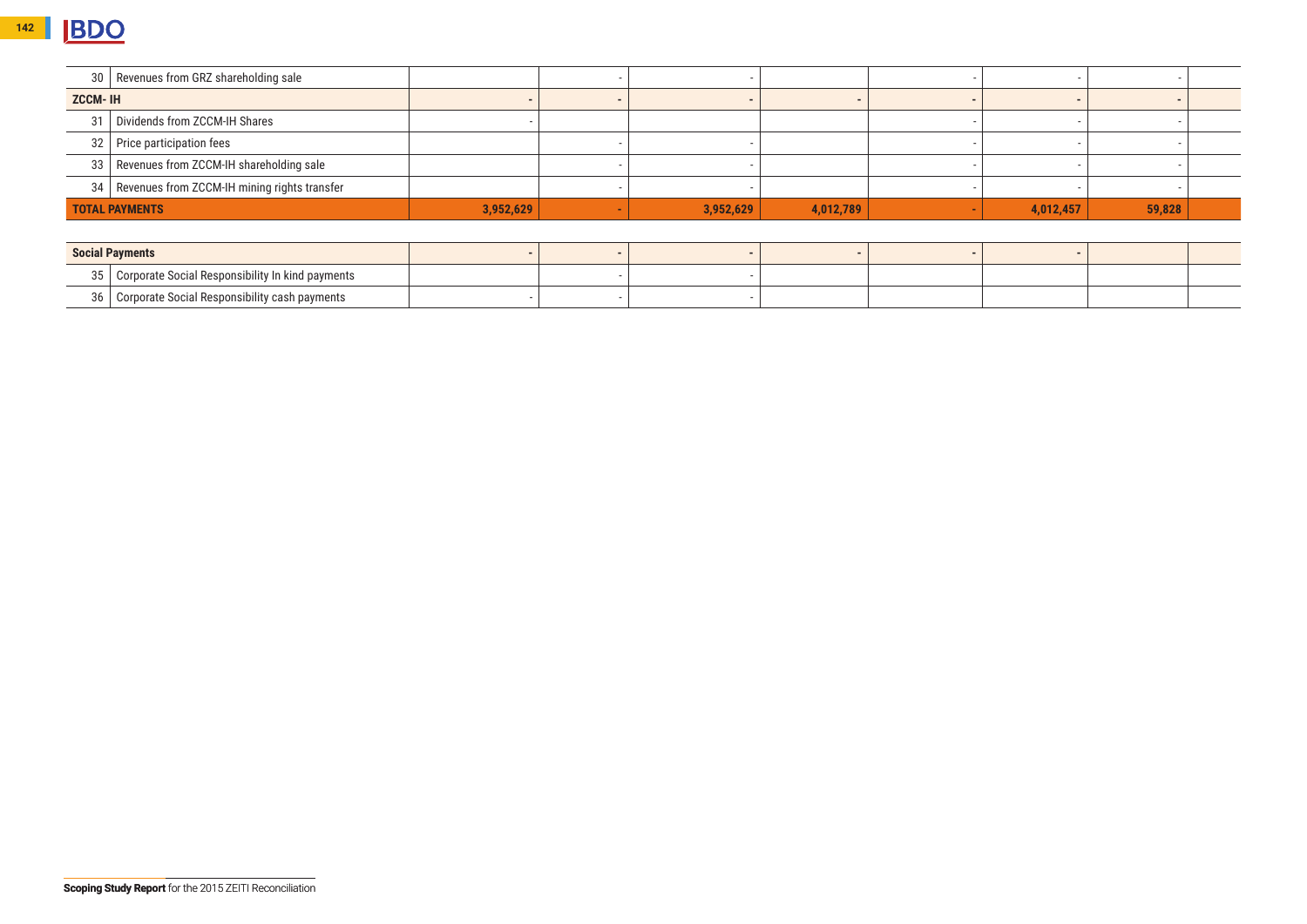|                       | <b>Reporting period: 2014</b><br><b>COMPANY NAME: SCIROCCO ENTERPRISES LIMITED</b> |                                             |        |           |                 |        |                |                         |              |
|-----------------------|------------------------------------------------------------------------------------|---------------------------------------------|--------|-----------|-----------------|--------|----------------|-------------------------|--------------|
| $\mathsf{N}^\circ$    | <b>Description of Payment</b>                                                      | <b>Per Government</b><br><b>Per Company</b> |        |           |                 |        |                |                         |              |
|                       |                                                                                    | <b>Original</b>                             | Adjust | Final     | <b>Original</b> | Adjust | Final          | <b>Final difference</b> | <b>Notes</b> |
|                       | <b>Ministry of Mines, Energy and Water Development</b>                             |                                             |        |           |                 |        |                |                         |              |
|                       | 1 Application Fees                                                                 |                                             |        |           |                 |        |                |                         |              |
| $\overline{2}$        | Licence Fees                                                                       |                                             |        |           |                 |        |                |                         |              |
| 3                     | Area Charges                                                                       |                                             |        |           |                 |        |                |                         |              |
| 4                     | <b>Valuation Fees</b>                                                              |                                             |        |           |                 |        |                |                         |              |
|                       | 5   Annual Operating Permit                                                        |                                             |        |           |                 |        |                |                         |              |
| 6                     | <b>Environmental Protection Fund</b>                                               |                                             |        |           |                 |        |                |                         |              |
|                       | <b>Zambian Revenue Authority (ZRA)</b>                                             | 6,710,812                                   |        | 6,710,812 | 6,327,168       |        | 6,327,168      | (383, 644)              |              |
|                       | 8   Pay- As-You-Earn                                                               | 823,747                                     |        | 823,747   | 649,981         |        | 649,981        | (173, 766)              |              |
|                       | 9   Import VAT                                                                     |                                             |        |           |                 |        |                |                         |              |
|                       | 10   Mineral Royalty                                                               | 775,309                                     |        | 775,309   | 125,327         |        | 125,327        | (649, 982)              | $\mathbf{1}$ |
| 11                    | Company Income Tax (Inc. Provisional Tax)                                          |                                             |        |           |                 |        |                |                         |              |
| 12                    | VAT (Net paid)                                                                     | 4,721,349                                   |        | 4,721,349 | 5,545,096       |        | 5,545,096      | 823,747                 |              |
| 13                    | Import/Customs Duty                                                                | 390,407                                     |        | 390,407   |                 |        |                | (390, 407)              |              |
| 14                    | <b>Withholding Taxes</b>                                                           |                                             |        |           | 6,764           |        | 6,764          | 6,764                   |              |
|                       | 15   Excise Duty                                                                   |                                             |        |           |                 |        |                |                         |              |
|                       | 16   Property Transfer Tax                                                         |                                             |        |           |                 |        |                |                         |              |
| 17                    | Wind Fall Tax                                                                      |                                             |        |           |                 |        |                |                         |              |
| 18                    | Variable profit Tax                                                                |                                             |        |           |                 |        |                |                         |              |
| 19                    | Advance Income Tax                                                                 |                                             |        |           |                 |        |                |                         |              |
|                       | 20   Export Levy                                                                   |                                             |        |           |                 |        |                |                         |              |
| <b>Local Councils</b> |                                                                                    | 74,335                                      |        | 74,335    | $\blacksquare$  |        | $\blacksquare$ | (74, 335)               |              |
| 23                    | <b>Annual Business Fees</b>                                                        |                                             |        |           |                 |        |                |                         |              |
|                       | 24   Property Rates                                                                | 74,335                                      |        | 74,335    |                 |        |                | (74, 335)               |              |
|                       | <b>Ministry of Lands</b>                                                           |                                             |        |           |                 |        |                |                         |              |
|                       | 25 Ground Rent                                                                     |                                             |        |           |                 |        |                |                         |              |
| 26                    | <b>Consideration Fees</b>                                                          |                                             |        |           |                 |        |                |                         |              |
| 27                    | <b>Registration Fees</b>                                                           |                                             |        |           |                 |        |                |                         |              |
|                       | 28 Preparation fees                                                                |                                             |        |           |                 |        |                |                         |              |
|                       | <b>Ministry of Finance and National Planning</b>                                   |                                             |        |           | $\blacksquare$  |        | ٠              |                         |              |
| 29                    | Dividends from Government Shares                                                   |                                             |        |           |                 |        |                |                         |              |
|                       | 30   Revenues from GRZ shareholding sale                                           |                                             |        |           |                 |        |                |                         |              |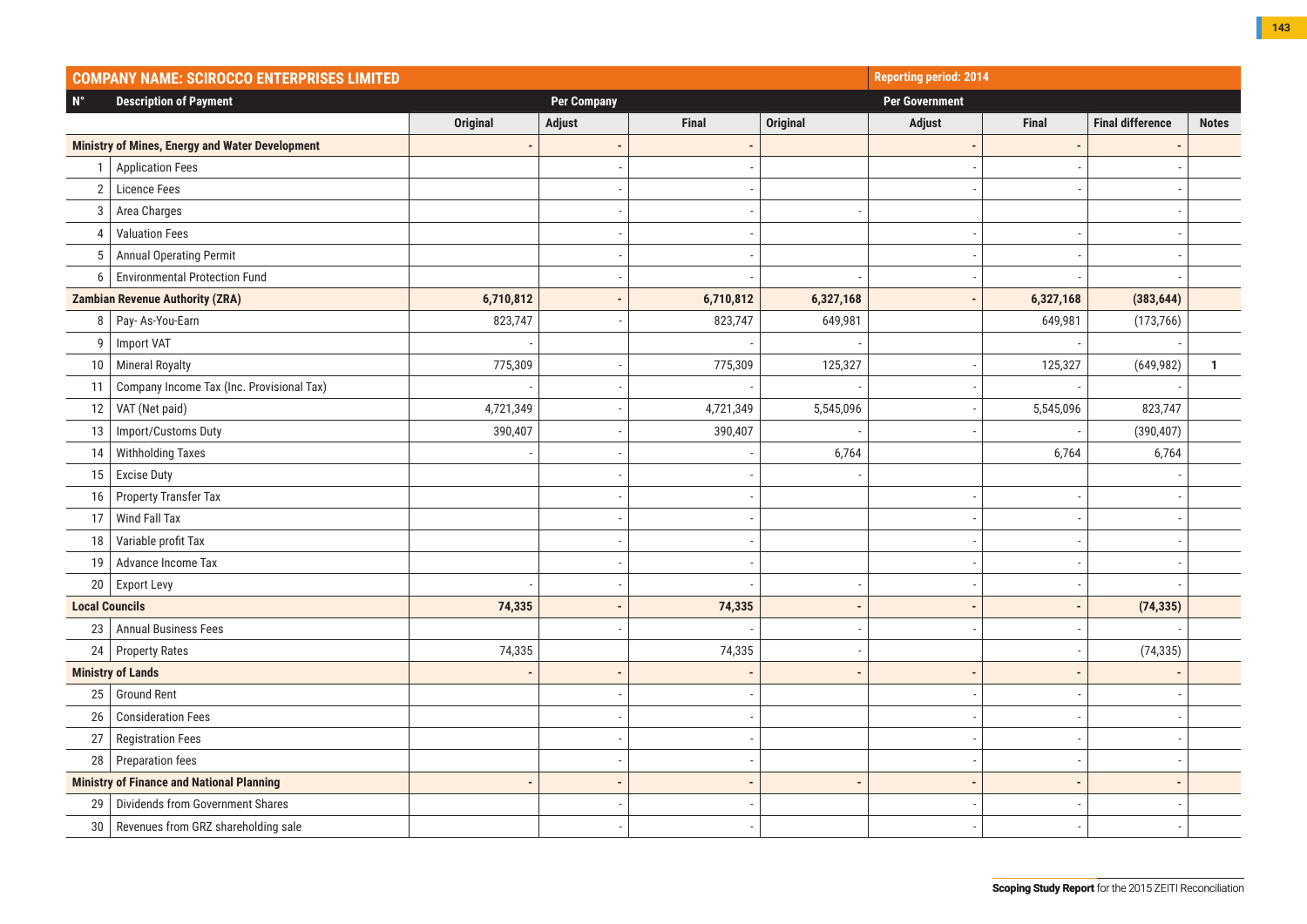

| <b>ZCCM-IH</b>        |                                                   |           |           |           |           |         |  |
|-----------------------|---------------------------------------------------|-----------|-----------|-----------|-----------|---------|--|
|                       | 31   Dividends from ZCCM-IH Shares                |           |           |           |           |         |  |
|                       | 32   Price participation fees                     |           |           |           |           |         |  |
|                       | 33   Revenues from ZCCM-IH shareholding sale      |           |           |           |           |         |  |
|                       | 34   Revenues from ZCCM-IH mining rights transfer |           |           |           |           |         |  |
| <b>TOTAL PAYMENTS</b> |                                                   | 6,785,147 | 6,785,147 | 6,327,168 | 6,327,168 | 457,979 |  |

| <b>Social Payments</b> |                                                  |  |  |  |  |
|------------------------|--------------------------------------------------|--|--|--|--|
|                        | Corporate Social Responsibility In kind payments |  |  |  |  |
| 36 <sub>1</sub>        | Corporate Social Responsibility cash payments    |  |  |  |  |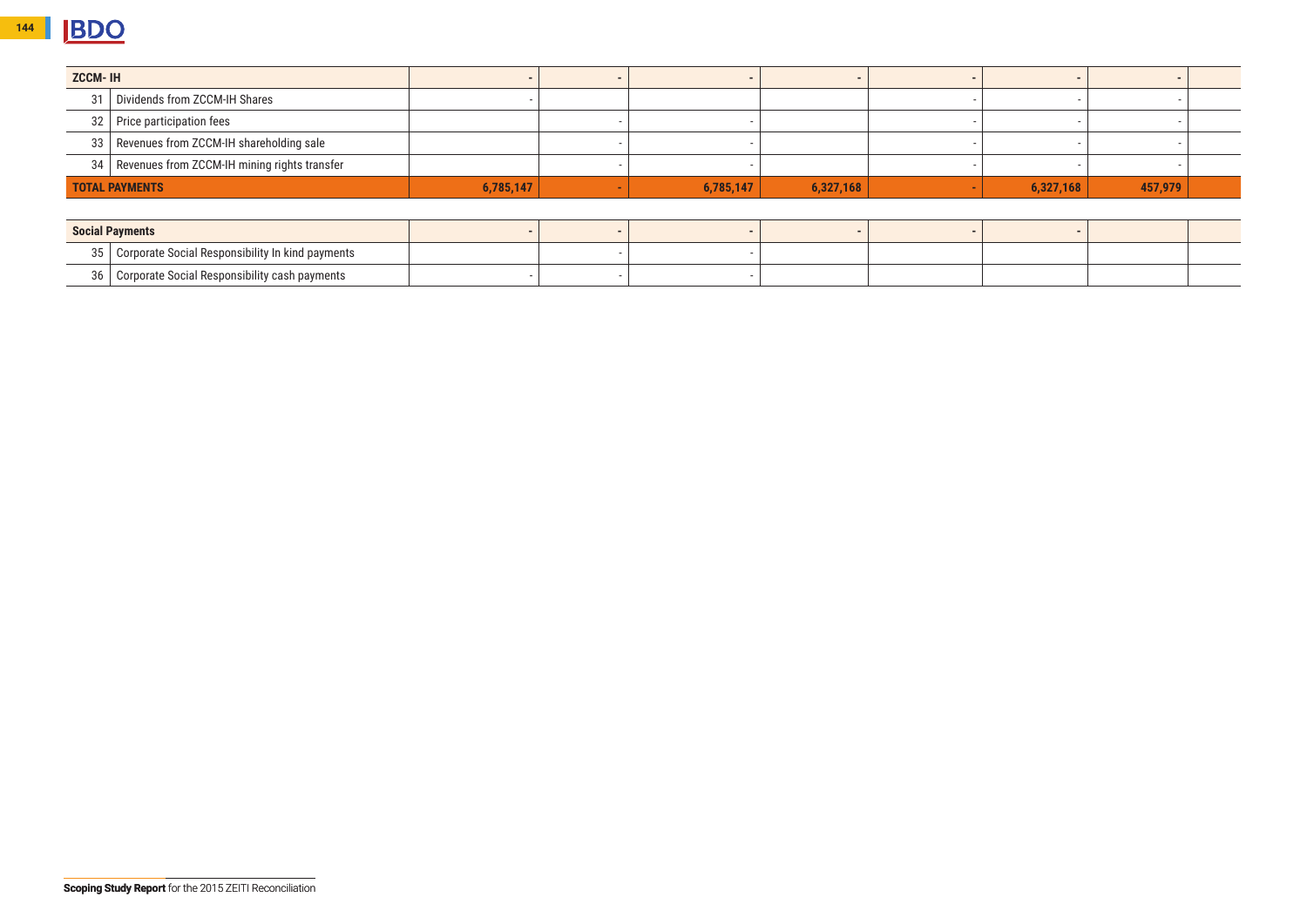## **7. RECOMMENDATIONS**

|                | <b>Recommendation</b>                                                                                                                                                                                                                                                                                                                                                                                                                                                                                                                                                                                                                                                                                                                                                                                                                                                                                                                                                                                                                                                                                                                                                                                                                                                                   | <b>ZEC response and</b><br>target action date | <b>Responsible</b><br>person                                                                  | Raised in 2014 | <b>Action taken since</b><br>2014 report |
|----------------|-----------------------------------------------------------------------------------------------------------------------------------------------------------------------------------------------------------------------------------------------------------------------------------------------------------------------------------------------------------------------------------------------------------------------------------------------------------------------------------------------------------------------------------------------------------------------------------------------------------------------------------------------------------------------------------------------------------------------------------------------------------------------------------------------------------------------------------------------------------------------------------------------------------------------------------------------------------------------------------------------------------------------------------------------------------------------------------------------------------------------------------------------------------------------------------------------------------------------------------------------------------------------------------------|-----------------------------------------------|-----------------------------------------------------------------------------------------------|----------------|------------------------------------------|
|                | One company selected for the reconciliation failed to report despite several efforts by BDO and<br>the ZEITI secretariat to obtain information from them; Without an EITI law, it's difficult to enforce<br>collection of information from companies refusing to cooperate as regards the reconciliation;<br>An EITI law should be enacted as soon as possible to provide sufficient legal authority that will<br>help ensure that all companies selected report as required.<br>ZEITI through Ministry of Finance should endeavour to draft an EITI law to enforce collection of<br>information from companies.                                                                                                                                                                                                                                                                                                                                                                                                                                                                                                                                                                                                                                                                        |                                               | Ministry of Mines<br>and Mineral<br>Development<br>Ministry of Justice<br>Ministry of Finance | <b>YES</b>     | None                                     |
| $\overline{2}$ | We noted that the Mining Cadastre does not have up-to-date information regarding the<br>extractive companies who hold active licenses. This caused delays as we strived to<br>obtain correct contact details for the selected companies. The register does not include<br>Tax Identification Numbers so it's difficult to reconcile the information from ZRA with the<br>information in the register; The ZEITI secretariat does not have direct access to the register<br>and this makes the process of searching for information ineffective and time consuming; We<br>recommend that;<br>The register should be kept up to date all the time to avoid wrong contact details on file<br>$\mathcal{L}_{\mathcal{A}}$<br>and the related consequences<br>The register should be updated to include Tax Identification Numbers for each of the<br>п<br>company in the register to enable ease of reconciliation with ZRA information during<br>the scoping phase of the assignment<br>ZEITI secretariat should be given direct access to the register so it's easy to search for<br>$\blacksquare$<br>information directly especially during the scoping phase of the reconciliation.<br>ZEITI should forge closer working relationships with the Ministry of Finance.<br>$\blacksquare$ |                                               | Ministry of Mines<br>and Mineral<br>Development                                               | <b>YES</b>     | None                                     |
| 3              | One company included in the scope of the reconciliation did not participate. The ZEC and the<br>government, in accordance with EITI requirement 11, should consider whether any further action<br>is required.<br>Interim measures include;<br>The Ministry of Mines engaging the company.<br>$\blacksquare$<br>ZEITI should arrange public addresses to create awareness.<br>$\blacksquare$<br>In the long run, EITI policy should be implemented to address;<br>The parliamentary debate of the EITI report<br>$\mathcal{L}_{\mathcal{A}}$<br>The audit and specific report on the EITI report by the Office of the Auditor General.<br>п                                                                                                                                                                                                                                                                                                                                                                                                                                                                                                                                                                                                                                             |                                               | Ministry of Mines<br>and Mineral<br>Development<br>Ministry of Finance                        |                |                                          |